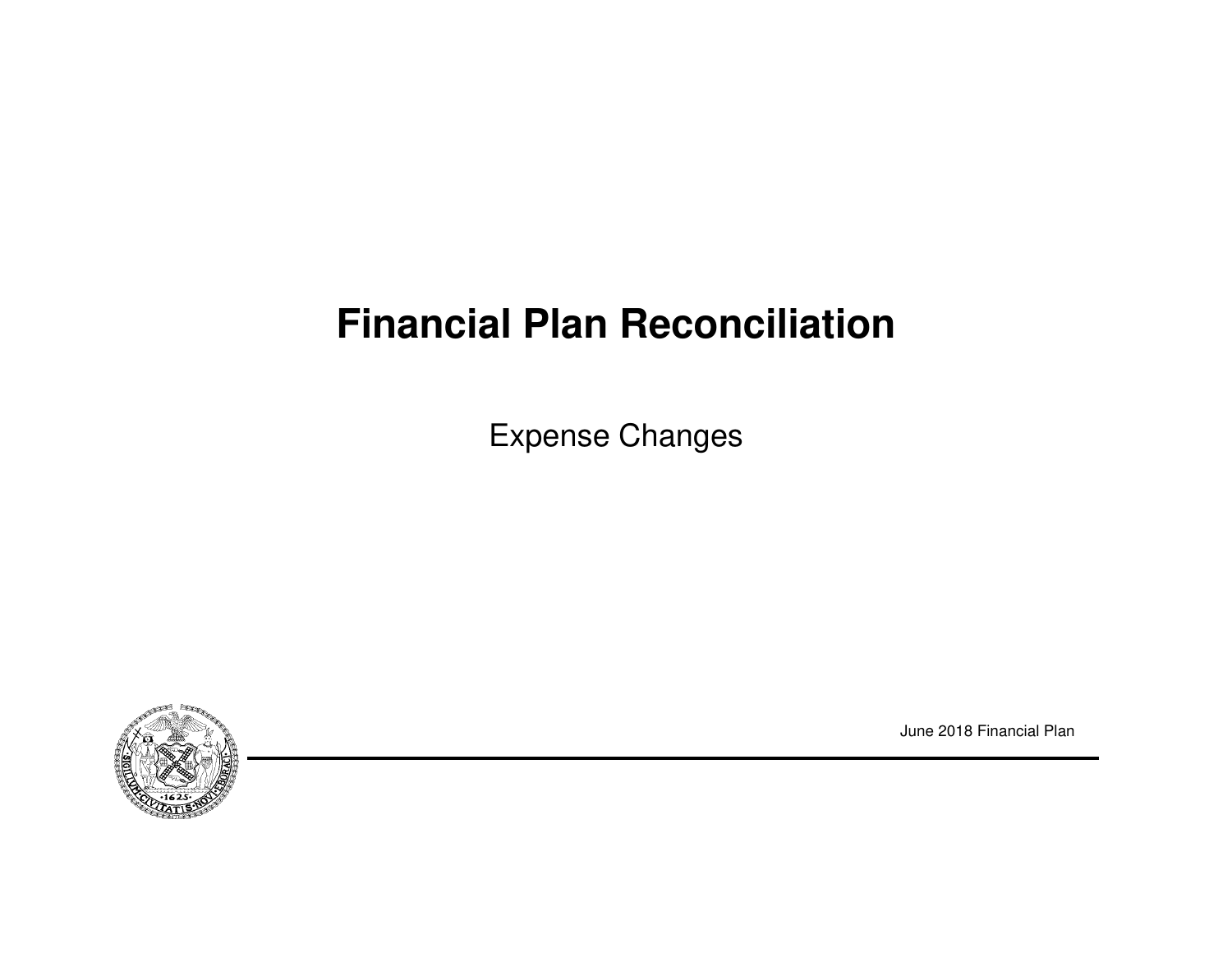|                                  |              | Executive<br><b>Budget</b> | Initiatives              | Collective<br>Bargaining | BSA/<br>Prepayments | All Other<br>Adjustments | Adopted<br><b>Budget</b> |
|----------------------------------|--------------|----------------------------|--------------------------|--------------------------|---------------------|--------------------------|--------------------------|
|                                  |              |                            |                          |                          |                     |                          |                          |
| <b>Uniformed Forces</b>          |              |                            |                          |                          |                     |                          |                          |
| Police Department                |              | 5,192,127                  | (9)                      |                          |                     | $\overline{\phantom{a}}$ | 5,192,118                |
| Fire Department                  |              | 1,863,986                  |                          | 303                      |                     | (6, 810)                 | 1,857,479                |
| Department of Correction         |              | 1,408,758                  | $\sim$                   |                          | $\overline{a}$      | 1,323                    | 1,410,081                |
| Department of Sanitation         |              | 1,714,790                  | 15                       |                          |                     | (3,609)                  | 1,711,196                |
| <b>Health and Welfare</b>        |              |                            |                          |                          |                     |                          |                          |
| Admin. for Children Services     |              | 1,027,316                  |                          |                          |                     | $\overline{\phantom{a}}$ | 1,027,316                |
| Department of Social Services    |              | 7,547,115                  |                          |                          |                     | (68)                     | 7,547,047                |
| Dept. of Homeless Services       |              | 1,291,345                  |                          |                          |                     |                          | 1,291,345                |
| Dept Health & Mental Hygiene     |              | 684,649                    |                          |                          |                     | (8, 744)                 | 675,905                  |
| <b>Other Agencies</b>            |              |                            |                          |                          |                     |                          |                          |
| NY Public Library - Research     |              | 27,988                     |                          |                          |                     | 209                      | 28,197                   |
| New York Public Library          |              | 138,110                    |                          |                          |                     | 967                      | 139,077                  |
| Brooklyn Public Library          |              | 102,978                    |                          |                          |                     | 883                      | 103,861                  |
| Queens Borough Public Library    |              | 105,602                    |                          |                          |                     | 1,210                    | 106,812                  |
| Department for the Aging         |              | 249,196                    |                          |                          | $\overline{a}$      |                          | 249,196                  |
| Department of Cultural Affairs   |              | 186,548                    | 36                       |                          |                     | (250)                    | 186,334                  |
| Housing Preservation & Dev.      |              | 144,932                    |                          |                          | $\overline{a}$      | (30,000)                 | 114,932                  |
| Dept of Environmental Prot.      |              | 1,189,481                  |                          |                          | $\overline{a}$      | (2,271)                  | 1,187,210                |
| Department of Finance            |              | 293,749                    |                          |                          |                     |                          | 293,749                  |
| Department of Transportation     |              | 539,321                    |                          |                          | $\overline{a}$      | (530)                    | 538,791                  |
| Dept of Parks and Recreation     |              | 432,023                    | (124)                    |                          |                     | (4,977)                  | 426,922                  |
| Dept of Citywide Admin Srvces    |              | 331,367                    |                          |                          | $\overline{a}$      | (9,822)                  | 321,545                  |
| All Other Agencies               |              | 2,346,465                  | 69                       |                          | $\overline{a}$      | (27, 445)                | 2,319,089                |
| <b>Major Organizations</b>       |              |                            |                          |                          |                     |                          |                          |
| Department of Education          |              | 12,189,133                 | 3                        | 15                       |                     | $\mathbf{1}$             | 12,189,152               |
| <b>City University</b>           |              | 844,210                    | 10                       | 16                       |                     | (1,257)                  | 842,979                  |
| Health and Hospitals Corp.       |              | 532,989                    | $\overline{a}$           | 50                       | 200,000             |                          | 733,039                  |
| Other                            |              |                            |                          |                          |                     |                          |                          |
| Citywide Pension Contributions   |              | 9,487,719                  |                          |                          |                     |                          | 9,487,719                |
| Miscellaneous                    |              | 6,971,254                  |                          | (384)                    | 300,000             | 86,830                   | 7,357,700                |
| Debt Service                     |              | 6,139,362                  |                          | $\overline{a}$           | 424,300             | (90, 819)                | 6,472,843                |
| Prior Payable Adjustment         |              | (400,000)                  |                          | $\overline{a}$           |                     |                          | (400,000)                |
| General Reserve                  |              | 50,000                     |                          |                          |                     | (30,000)                 | 20,000                   |
| Citywide Savings Initiatives     |              |                            |                          |                          |                     |                          |                          |
| <b>Energy Adjustment</b>         |              |                            |                          |                          |                     |                          |                          |
| Lease Adjustment                 |              |                            |                          |                          |                     |                          |                          |
| <b>OTPS</b> Inflation Adjustment |              |                            |                          |                          |                     |                          |                          |
| <b>Elected Officials</b>         |              |                            |                          |                          |                     |                          |                          |
| Mayoralty                        |              | 96,318                     |                          |                          |                     | (1,150)                  | 95,168                   |
| All Other Elected                |              | 543,143                    | $\overline{\phantom{a}}$ | $\overline{\phantom{a}}$ |                     | 1                        | 543,144                  |
|                                  | <b>Total</b> | 63,271,974                 |                          | ä,                       | 924,300             | (126, 328)               | 64,069,946               |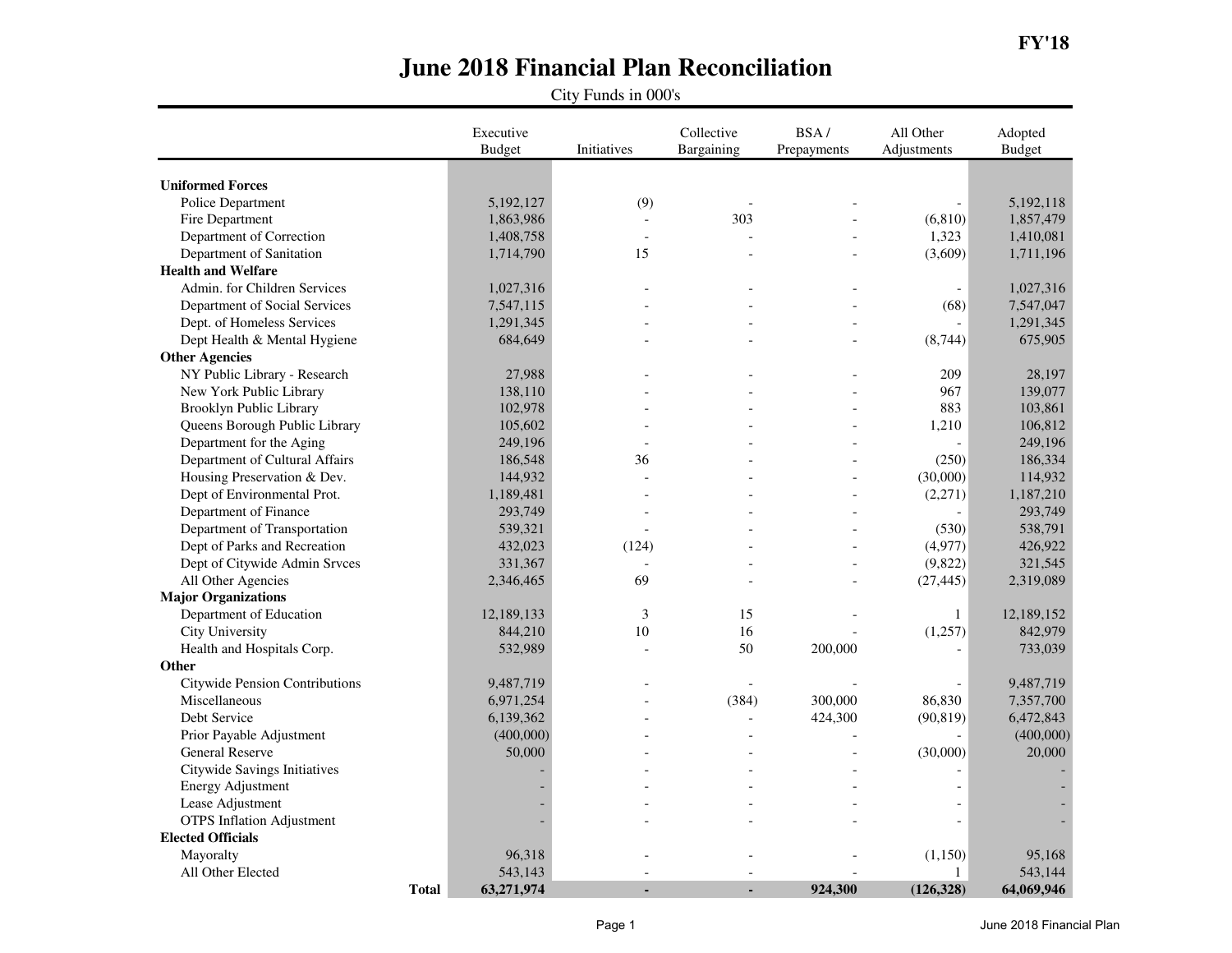|                                                        |              | Executive<br><b>Budget</b> | Initiatives | Collective<br>Bargaining | BSA/<br>Prepayments | All Other<br>Adjustments     | Adopted<br>Budget |
|--------------------------------------------------------|--------------|----------------------------|-------------|--------------------------|---------------------|------------------------------|-------------------|
|                                                        |              |                            |             |                          |                     |                              |                   |
| <b>All Other Agencies</b><br><b>Board of Elections</b> |              | 141,038                    |             |                          |                     | $\overline{\phantom{a}}$     | 141,038           |
| Campaign Finance Board                                 |              | 43,665                     |             |                          |                     | $\overline{\phantom{a}}$     | 43,665            |
| Office of the Actuary                                  |              | 7,561                      |             |                          |                     | $\overline{\phantom{0}}$     | 7,561             |
| Dept. of Emergency Management                          |              | 31,606                     |             |                          |                     | $\overline{\phantom{a}}$     | 31,606            |
| Office of Admin. Tax Appeals                           |              | 5,108                      |             |                          |                     | $\overline{\phantom{a}}$     | 5,108             |
| Law Department                                         |              | 217,073                    |             |                          |                     | $\overline{a}$               | 217,073           |
| Department of City Planning                            |              | 23,299                     |             |                          |                     | $\overline{a}$               | 23,299            |
| Department of Investigation                            |              | 30,607                     |             |                          |                     | $\frac{1}{2}$                | 30,607            |
| Civilian Complaint Review Bd.                          |              | 16,027                     |             |                          |                     | 614                          | 16,641            |
| Dept. of Veterans' Services                            |              | 3,972                      |             |                          |                     | (300)                        | 3,672             |
| Board of Correction                                    |              |                            |             |                          |                     |                              |                   |
|                                                        |              | 2,740                      |             |                          |                     | (74)                         | 2,666<br>5,386    |
| <b>City Clerk</b>                                      |              | 5,386                      |             |                          |                     |                              |                   |
| Financial Info. Serv. Agency                           |              | 106,122                    |             |                          |                     | $\overline{\phantom{a}}$     | 106,122           |
| Office of Payroll Admin.                               |              | 16,024                     |             |                          |                     | $\overline{a}$               | 16,024            |
| Independent Budget Office                              |              | 5,554                      |             |                          |                     | $\overline{a}$               | 5,554             |
| <b>Equal Employment Practices Com</b>                  |              | 1,108                      |             |                          |                     | $\overline{\phantom{a}}$     | 1,108             |
| Civil Service Commission                               |              | 1,043                      |             |                          |                     | (1)                          | 1,042             |
| Landmarks Preservation Comm.                           |              | 5,382                      |             |                          |                     |                              | 5,382             |
| Taxi & Limousine Commission                            |              | 49,430                     |             |                          |                     | (466)                        | 48,964            |
| Commission on Human Rights                             |              | 14,754                     |             |                          |                     |                              | 14,754            |
| Youth & Community Development                          |              | 569,590                    | 44          |                          |                     | $\overline{a}$               | 569,634           |
| Conflicts of Interest Board                            |              | 2,580                      |             |                          |                     | $\overline{a}$               | 2,580             |
| Office of Collective Barg.                             |              | 2,300                      |             |                          |                     | $\frac{1}{2}$                | 2,300             |
| Community Boards (All)                                 |              | 17,673                     |             |                          |                     | $\blacksquare$               | 17,673            |
| Department of Probation                                |              | 77,781                     |             |                          |                     | 594                          | 78,375            |
| Dept. Small Business Services                          |              | 178,962                    | 25          |                          |                     | (2,355)                      | 176,632           |
| Department of Buildings                                |              | 166,569                    |             |                          |                     | (1,668)                      | 164,901           |
| Office Admin Trials & Hearings                         |              | 46,021                     |             |                          |                     |                              | 46,021            |
| <b>Business Integrity Commission</b>                   |              | 8,735                      |             |                          |                     | $\overline{a}$               | 8,735             |
| Dept. of Design & Construction                         |              | 17,064                     |             |                          |                     |                              | 17,064            |
| D.O.I.T.T.                                             |              | 480,588                    |             |                          |                     | (23,789)                     | 456,799           |
| Dept of Records & Info Serv.                           |              | 7,436                      |             |                          | $\overline{a}$      | $\overline{\phantom{a}}$     | 7,436             |
| Department of Consumer Affairs                         |              | 38,078                     |             |                          |                     | $\overline{a}$               | 38,078            |
| Public Administrator - N.Y.                            |              | 2,866                      |             |                          |                     | $\overline{a}$               | 2,866             |
| Public Administrator - Bronx                           |              | 725                        |             |                          |                     | $\overline{a}$               | 725               |
| Public Administrator- Brooklyn                         |              | 852                        |             |                          |                     | $\overline{a}$               | 852               |
| Public Administrator - Queens                          |              | 621                        |             |                          |                     | $\qquad \qquad \blacksquare$ | 621               |
| Public Administrator -Richmond                         |              | 525                        |             |                          |                     |                              | 525               |
|                                                        | <b>Total</b> | 2,346,465                  | 69          |                          | ٠                   | (27, 445)                    | 2,319,089         |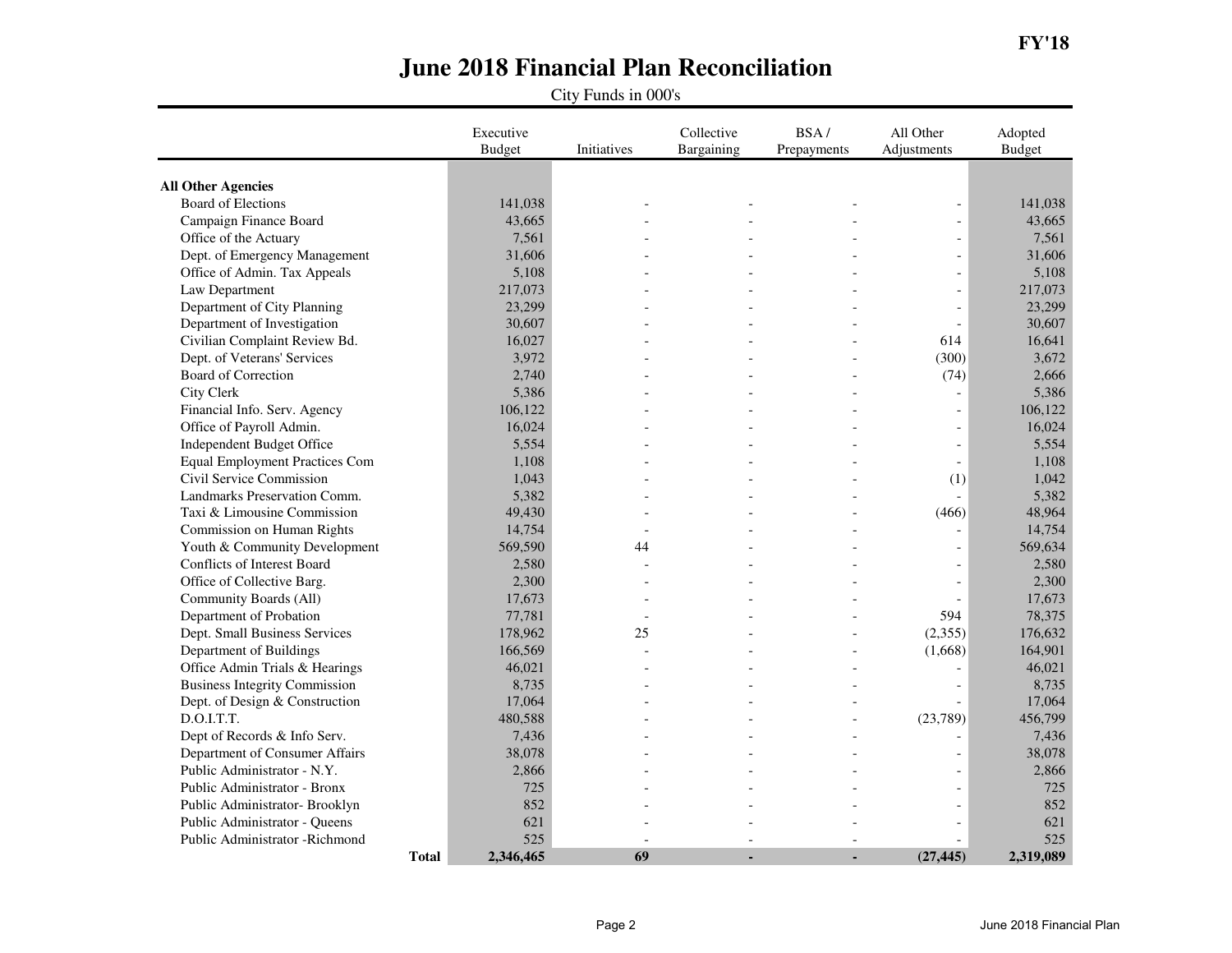|                                 | Executive<br><b>Budget</b> | Initiatives              | Collective<br>Bargaining | BSA/<br>Prepayments      | All Other<br>Adjustments     | Adopted<br>Budget |
|---------------------------------|----------------------------|--------------------------|--------------------------|--------------------------|------------------------------|-------------------|
|                                 |                            |                          |                          |                          |                              |                   |
| <b>All Other Elected</b>        |                            |                          |                          |                          |                              |                   |
| President, Borough of Manhattan | 5,023                      |                          |                          |                          |                              | 5,023             |
| President, Borough of the Bronx | 6,020                      |                          | $\overline{\phantom{a}}$ |                          | $\overline{\phantom{0}}$     | 6,020             |
| President, Borough of Brooklyn  | 6,694                      |                          | $\overline{\phantom{0}}$ | $\overline{\phantom{0}}$ | $\qquad \qquad \blacksquare$ | 6,694             |
| President, Borough of Queens    | 5,591                      |                          | $\overline{\phantom{a}}$ | $\overline{\phantom{0}}$ | $\overline{\phantom{a}}$     | 5,591             |
| President, Borough of S.I.      | 4,558                      |                          | $\overline{\phantom{a}}$ | $\overline{\phantom{a}}$ | $\overline{\phantom{a}}$     | 4,558             |
| Office of the Comptroller       | 81,366                     | $\overline{\phantom{0}}$ | $\overline{\phantom{a}}$ | $\overline{\phantom{a}}$ | $\overline{\phantom{a}}$     | 81,366            |
| Public Advocate                 | 3,621                      |                          | $\overline{\phantom{a}}$ | $\overline{\phantom{0}}$ | $\overline{\phantom{a}}$     | 3,621             |
| City Council                    | 65,077                     |                          | $\overline{\phantom{a}}$ | $\overline{\phantom{0}}$ | $\overline{\phantom{0}}$     | 65,077            |
| District Attorney - N.Y.        | 101,174                    |                          | $\overline{\phantom{a}}$ |                          |                              | 101,174           |
| District Attorney - Bronx       | 70,249                     |                          | $\overline{\phantom{a}}$ |                          |                              | 70,250            |
| District Attorney - Kings       | 95,175                     |                          | $\overline{\phantom{0}}$ | $\overline{\phantom{0}}$ | $\overline{\phantom{0}}$     | 95,175            |
| District Attorney - Queens      | 62,939                     |                          |                          |                          | $\qquad \qquad \blacksquare$ | 62,939            |
| District Attorney - Richmond    | 14,410                     |                          | $\overline{\phantom{a}}$ |                          | $\overline{\phantom{0}}$     | 14,410            |
| Off. of Prosec. & Spec. Narc.   | 21,246                     |                          | $\overline{\phantom{0}}$ |                          |                              | 21,246            |
|                                 | <b>Total</b><br>543,143    |                          | $\sim$                   | ۰.                       |                              | 543,144           |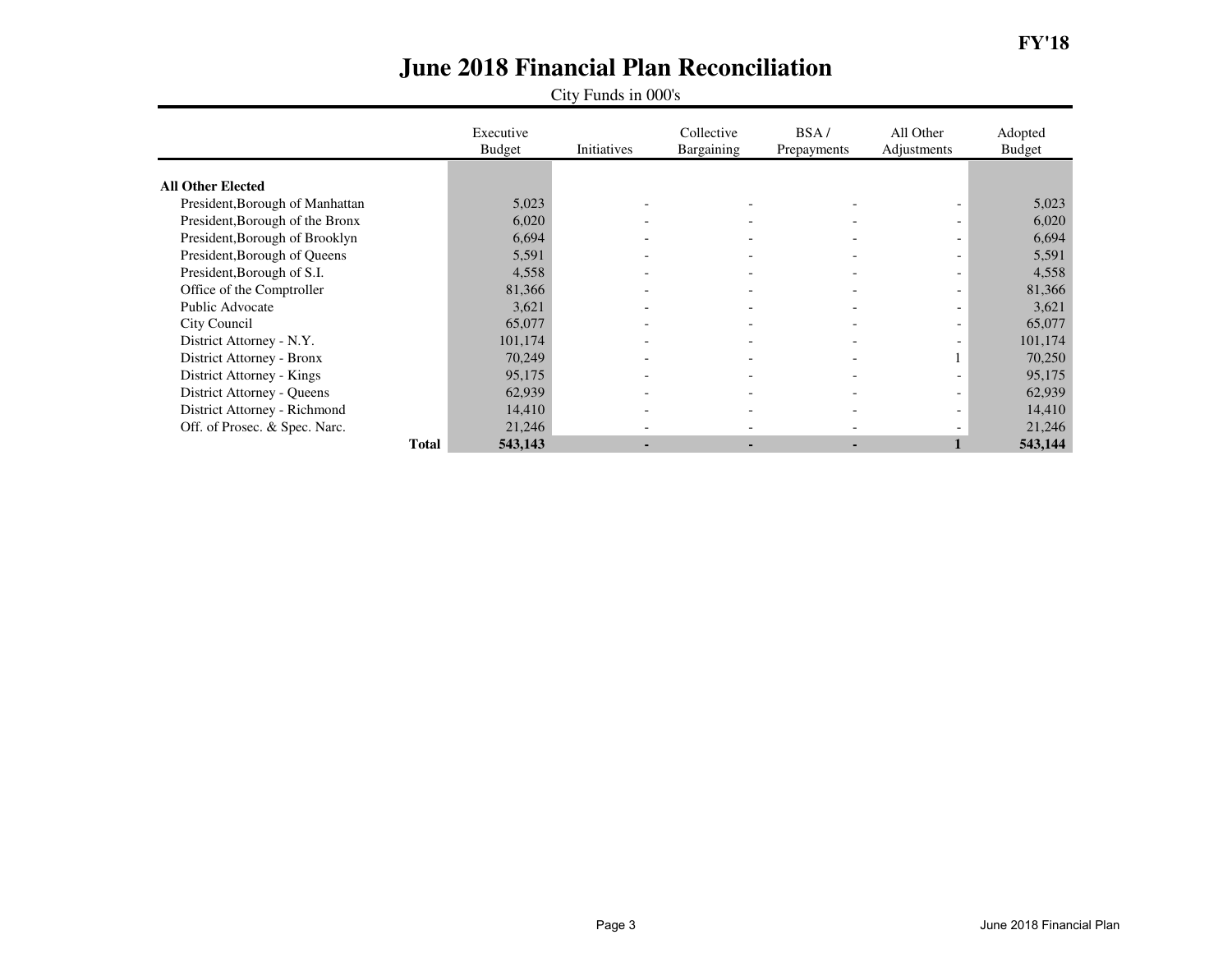|                                  | Executive<br><b>Budget</b> | Initiatives | Collective<br>Bargaining | BSA/<br>Prepayments | All Other<br>Adjustments | Adopted<br><b>Budget</b> |
|----------------------------------|----------------------------|-------------|--------------------------|---------------------|--------------------------|--------------------------|
| <b>Uniformed Forces</b>          |                            |             |                          |                     |                          |                          |
| Police Department                | 5,205,988                  | 71          |                          |                     | $\blacksquare$           | 5,206,059                |
| Fire Department                  | 1,774,653                  | 316         |                          |                     | 8,302                    | 1,783,271                |
| Department of Correction         | 1,391,588                  |             |                          |                     | 1,815                    | 1,393,403                |
| Department of Sanitation         | 1,714,617                  | 1,996       |                          |                     | 7,978                    | 1,724,591                |
| <b>Health and Welfare</b>        |                            |             |                          |                     |                          |                          |
| Admin. for Children Services     | 987,888                    | 7,415       |                          |                     | 19,833                   | 1,015,136                |
| Department of Social Services    | 7,582,414                  | 28,654      |                          |                     | 116,634                  | 7,727,702                |
| Dept. of Homeless Services       | 1,177,241                  | 1,867       |                          |                     | (1)                      | 1,179,107                |
| Dept Health & Mental Hygiene     | 782,774                    | 40,255      |                          |                     | 15,894                   | 838,923                  |
| <b>Other Agencies</b>            |                            |             |                          |                     |                          |                          |
| NY Public Library - Research     | 27,938                     | 50          |                          |                     | 210                      | 28,198                   |
| New York Public Library          | 137,444                    | 3,882       |                          |                     | 1,833                    | 143,159                  |
| Brooklyn Public Library          | 102,184                    | 2,586       |                          |                     | 1,649                    | 106,419                  |
| Queens Borough Public Library    | 104,846                    | 2,859       |                          |                     | 2,238                    | 109,943                  |
| Department for the Aging         | 229,614                    | 33,606      |                          |                     | 6,641                    | 269,861                  |
| Department of Cultural Affairs   | 145,321                    | 34,120      |                          |                     | 19,000                   | 198,441                  |
| Housing Preservation & Dev.      | 105,177                    | 13,080      | 509                      |                     | 126,419                  | 245,185                  |
| Dept of Environmental Prot.      | 1,225,891                  | 5           |                          |                     | 2,041                    | 1,227,937                |
| Department of Finance            | 298,234                    |             |                          |                     |                          | 298,234                  |
| Department of Transportation     | 624,933                    | 138         |                          |                     | 1,567                    | 626,638                  |
| Dept of Parks and Recreation     | 394,972                    | 6,181       |                          |                     | 18,499                   | 419,652                  |
| Dept of Citywide Admin Srvces    | 303,196                    |             |                          |                     | 3,062                    | 306,258                  |
| All Other Agencies               | 2,314,090                  | 109,461     |                          |                     | 92,794                   | 2,516,345                |
| <b>Major Organizations</b>       |                            |             |                          |                     |                          |                          |
| Department of Education          | 12,303,571                 | 40,787      | 15                       |                     | 9,631                    | 12,354,004               |
| <b>City University</b>           | 848,297                    | 25,467      | 16                       |                     | (1,504)                  | 872,276                  |
| Health and Hospitals Corp.       | 824,626                    | 851         | 50                       | (200,000)           | 149                      | 625,676                  |
| Other                            |                            |             |                          |                     |                          |                          |
| Citywide Pension Contributions   | 9,707,474                  |             |                          |                     | $\overline{a}$           | 9,707,474                |
| Miscellaneous                    | 9,990,528                  | 31,712      | (590)                    | (300,000)           | (78, 451)                | 9,643,199                |
| Debt Service                     | 3,053,033                  |             | $\overline{a}$           | (424, 300)          | 24,258                   | 2,652,991                |
| Prior Payable Adjustment         |                            |             | $\overline{a}$           |                     |                          |                          |
| General Reserve                  | 1,000,000                  |             |                          |                     | 125,000                  | 1,125,000                |
| Citywide Savings Initiatives     |                            |             |                          |                     |                          |                          |
| <b>Energy Adjustment</b>         |                            |             |                          |                     |                          |                          |
| Lease Adjustment                 |                            |             |                          |                     |                          |                          |
| <b>OTPS</b> Inflation Adjustment |                            |             |                          |                     |                          |                          |
| <b>Elected Officials</b>         |                            |             |                          |                     |                          |                          |
| Mayoralty                        | 102,286                    | 90          |                          |                     | 1,295                    | 103,671                  |
| All Other Elected                | 565,004                    | 2,651       | $\overline{\phantom{a}}$ |                     | 11,458                   | 579,113                  |
|                                  | <b>Total</b><br>65,025,822 | 388,100     | ×,                       | (924, 300)          | 538,244                  | 65,027,866               |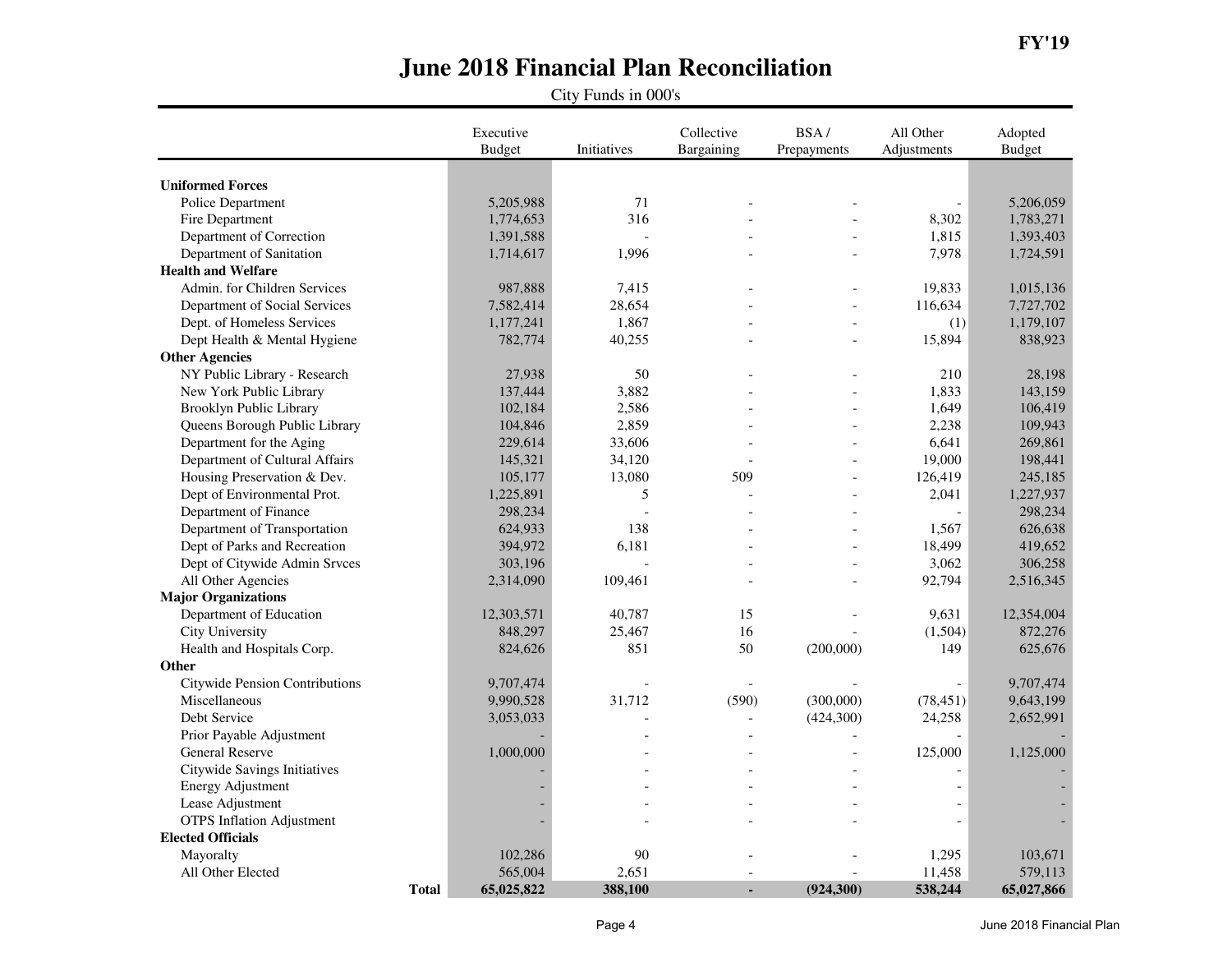|                                       |              | Executive<br><b>Budget</b> | Initiatives    | Collective<br>Bargaining | BSA/<br>Prepayments | All Other<br>Adjustments | Adopted<br>Budget |
|---------------------------------------|--------------|----------------------------|----------------|--------------------------|---------------------|--------------------------|-------------------|
|                                       |              |                            |                |                          |                     |                          |                   |
| <b>All Other Agencies</b>             |              |                            |                |                          |                     |                          |                   |
| <b>Board of Elections</b>             |              | 122,169                    |                |                          |                     | $\overline{a}$           | 122,169           |
| Campaign Finance Board                |              | 20,643                     |                |                          |                     | $\overline{a}$           | 20,643            |
| Office of the Actuary                 |              | 7,220                      |                |                          |                     | $\overline{a}$           | 7,220             |
| Dept. of Emergency Management         |              | 34,218                     | 28             |                          |                     | $\overline{a}$           | 34,246            |
| Office of Admin. Tax Appeals          |              | 5,325                      |                |                          |                     | $\overline{a}$           | 5,325             |
| Law Department                        |              | 226,990                    |                |                          |                     | 300                      | 227,290           |
| Department of City Planning           |              | 30,980                     |                |                          |                     |                          | 30,980            |
| Department of Investigation           |              | 30,887                     |                |                          |                     | $\overline{a}$           | 30,887            |
| Civilian Complaint Review Bd.         |              | 16,721                     |                |                          |                     | $\overline{a}$           | 16,721            |
| Dept. of Veterans' Services           |              | 4,487                      |                |                          |                     | 300                      | 4,787             |
| <b>Board of Correction</b>            |              | 2,813                      |                |                          |                     | 74                       | 2.887             |
| City Clerk                            |              | 5,372                      |                |                          |                     | 750                      | 6,122             |
| Financial Info. Serv. Agency          |              | 113,447                    |                |                          |                     | $\overline{a}$           | 113,447           |
| Office of Payroll Admin.              |              | 16,608                     |                |                          |                     | $\overline{a}$           | 16,608            |
| Independent Budget Office             |              | 5,469                      |                |                          |                     | $\overline{a}$           | 5,469             |
| <b>Equal Employment Practices Com</b> |              | 1,137                      |                |                          |                     | $\overline{a}$           | 1,137             |
| Civil Service Commission              |              | 1,100                      |                |                          |                     | $\overline{a}$           | 1,100             |
| Landmarks Preservation Comm.          |              | 6,089                      |                |                          |                     | $\overline{a}$           | 6,089             |
| Taxi & Limousine Commission           |              | 52,049                     |                |                          |                     | 466                      | 52,515            |
| Commission on Human Rights            |              | 13,161                     |                |                          |                     | 300                      | 13,461            |
| Youth & Community Development         |              | 486,202                    | 82,859         |                          |                     | 69,500                   | 638,561           |
| Conflicts of Interest Board           |              | 2,580                      |                |                          | $\overline{a}$      |                          | 2,580             |
| Office of Collective Barg.            |              | 2,166                      |                |                          |                     |                          | 2,166             |
| Community Boards (All)                |              | 17,597                     | 2,766          |                          |                     | (1)                      | 20,362            |
| Department of Probation               |              | 97,524                     | 150            |                          |                     | 600                      | 98,274            |
| Dept. Small Business Services         |              | 183,363                    | 23,375         |                          |                     | 3,055                    | 209,793           |
| Department of Buildings               |              | 202,504                    |                |                          |                     | 2,247                    | 204,751           |
| Office Admin Trials & Hearings        |              | 49,592                     |                |                          |                     |                          | 49,592            |
| <b>Business Integrity Commission</b>  |              | 8,644                      |                |                          |                     | $\overline{a}$           | 8,644             |
| Dept. of Design & Construction        |              | 15,197                     |                |                          |                     | 2,000                    | 17,197            |
| D.O.I.T.T.                            |              | 478,047                    | 24             |                          |                     | 13,204                   | 491,275           |
| Dept of Records & Info Serv.          |              | 9,527                      |                |                          | $\overline{a}$      | $\overline{\phantom{0}}$ | 9,527             |
| Department of Consumer Affairs        |              | 38,612                     | 255            |                          |                     | $\overline{a}$           | 38,867            |
| Public Administrator - N.Y.           |              | 2,921                      |                |                          |                     | $\overline{a}$           | 2,921             |
| Public Administrator - Bronx          |              | 704                        |                |                          |                     | $\overline{a}$           | 704               |
| Public Administrator- Brooklyn        |              | 856                        |                |                          |                     | $\overline{a}$           | 856               |
| Public Administrator - Queens         |              | 633                        |                |                          |                     |                          | 633               |
| Public Administrator -Richmond        |              | 536                        | $\overline{4}$ | $\overline{a}$           |                     | (1)                      | 539               |
|                                       | <b>Total</b> | 2,314,090                  | 109,461        | ٠                        |                     | 92,794                   | 2,516,345         |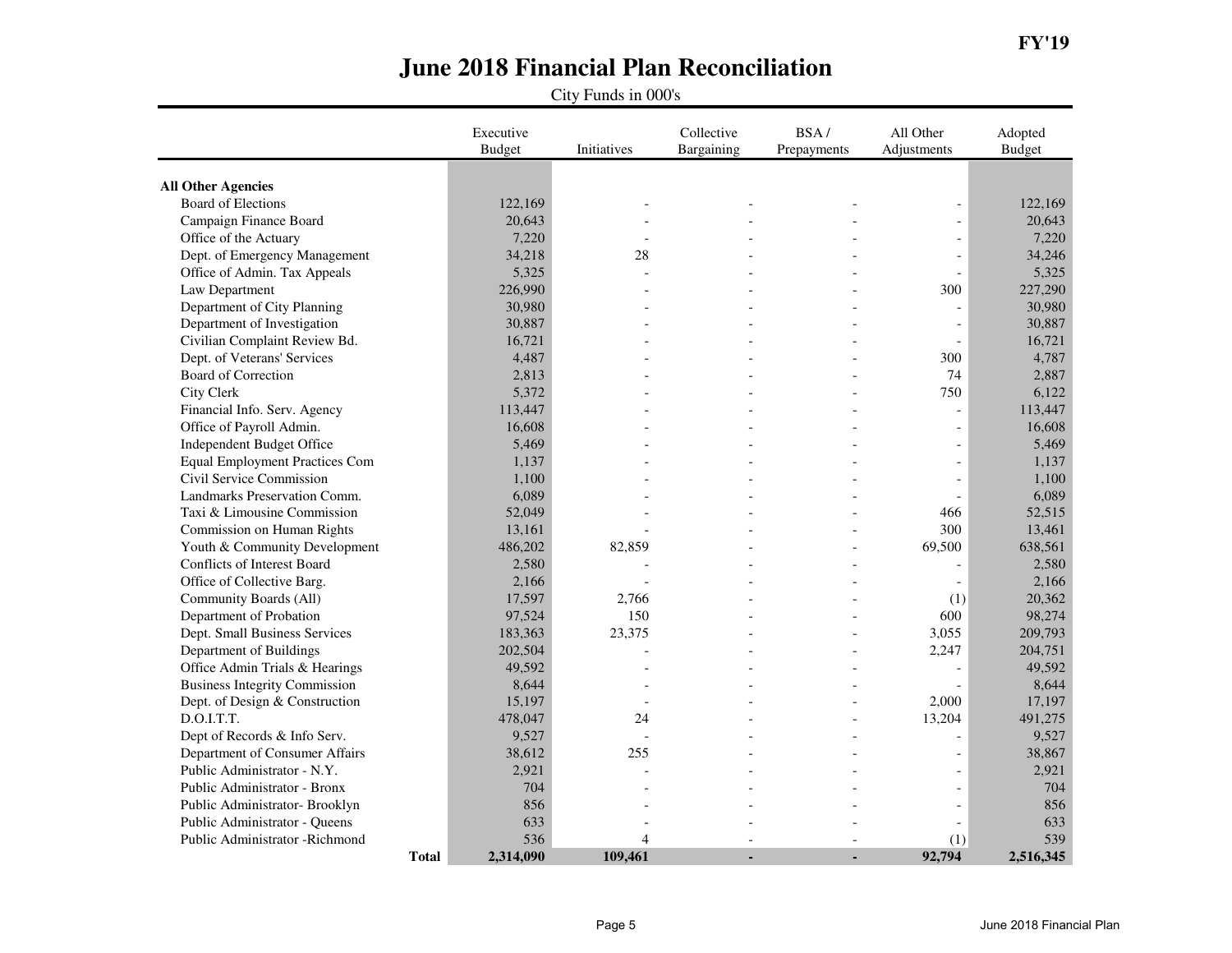|                                 | Executive<br><b>Budget</b> | Initiatives              | Collective<br>Bargaining | BSA/<br>Prepayments      | All Other<br>Adjustments | Adopted<br>Budget |
|---------------------------------|----------------------------|--------------------------|--------------------------|--------------------------|--------------------------|-------------------|
|                                 |                            |                          |                          |                          |                          |                   |
| <b>All Other Elected</b>        |                            |                          |                          |                          |                          |                   |
| President, Borough of Manhattan | 5,025                      |                          |                          |                          |                          | 5,025             |
| President, Borough of the Bronx | 6,016                      |                          | $\overline{\phantom{0}}$ |                          | $\overline{\phantom{0}}$ | 6,016             |
| President, Borough of Brooklyn  | 6,582                      | 18                       | $\overline{\phantom{a}}$ |                          | $\overline{\phantom{a}}$ | 6,600             |
| President, Borough of Queens    | 5,589                      |                          | $\overline{\phantom{0}}$ |                          | $\overline{\phantom{0}}$ | 5,589             |
| President, Borough of S.I.      | 4,535                      | 20                       | $\overline{\phantom{0}}$ | $\overline{\phantom{0}}$ | $\overline{\phantom{0}}$ | 4,555             |
| Office of the Comptroller       | 81,744                     | $\overline{\phantom{0}}$ | $\overline{\phantom{a}}$ | $\overline{\phantom{a}}$ | 1,490                    | 83,234            |
| Public Advocate                 | 3,619                      |                          | $\overline{\phantom{a}}$ | $\overline{\phantom{0}}$ | $\overline{\phantom{a}}$ | 3,619             |
| City Council                    | 81,366                     |                          | $\overline{\phantom{a}}$ | $\overline{\phantom{a}}$ | $\overline{\phantom{a}}$ | 81,366            |
| District Attorney - N.Y.        | 100,614                    |                          | $\overline{\phantom{a}}$ |                          | 254                      | 100,868           |
| District Attorney - Bronx       | 72,141                     | 50                       | $\overline{\phantom{0}}$ |                          | 2,881                    | 75,072            |
| District Attorney - Kings       | 99,044                     | 458                      | $\overline{\phantom{a}}$ |                          | 4,083                    | 103,585           |
| District Attorney - Queens      | 62,781                     | 1,680                    | $\overline{\phantom{0}}$ | $\overline{\phantom{a}}$ | 2,185                    | 66,646            |
| District Attorney - Richmond    | 14,454                     | 425                      | $\overline{\phantom{a}}$ | $\overline{\phantom{a}}$ | 360                      | 15,239            |
| Off. of Prosec. & Spec. Narc.   | 21,494                     |                          |                          |                          | 205                      | 21,699            |
| <b>Total</b>                    | 565,004                    | 2,651                    |                          | ۰.                       | 11,458                   | 579,113           |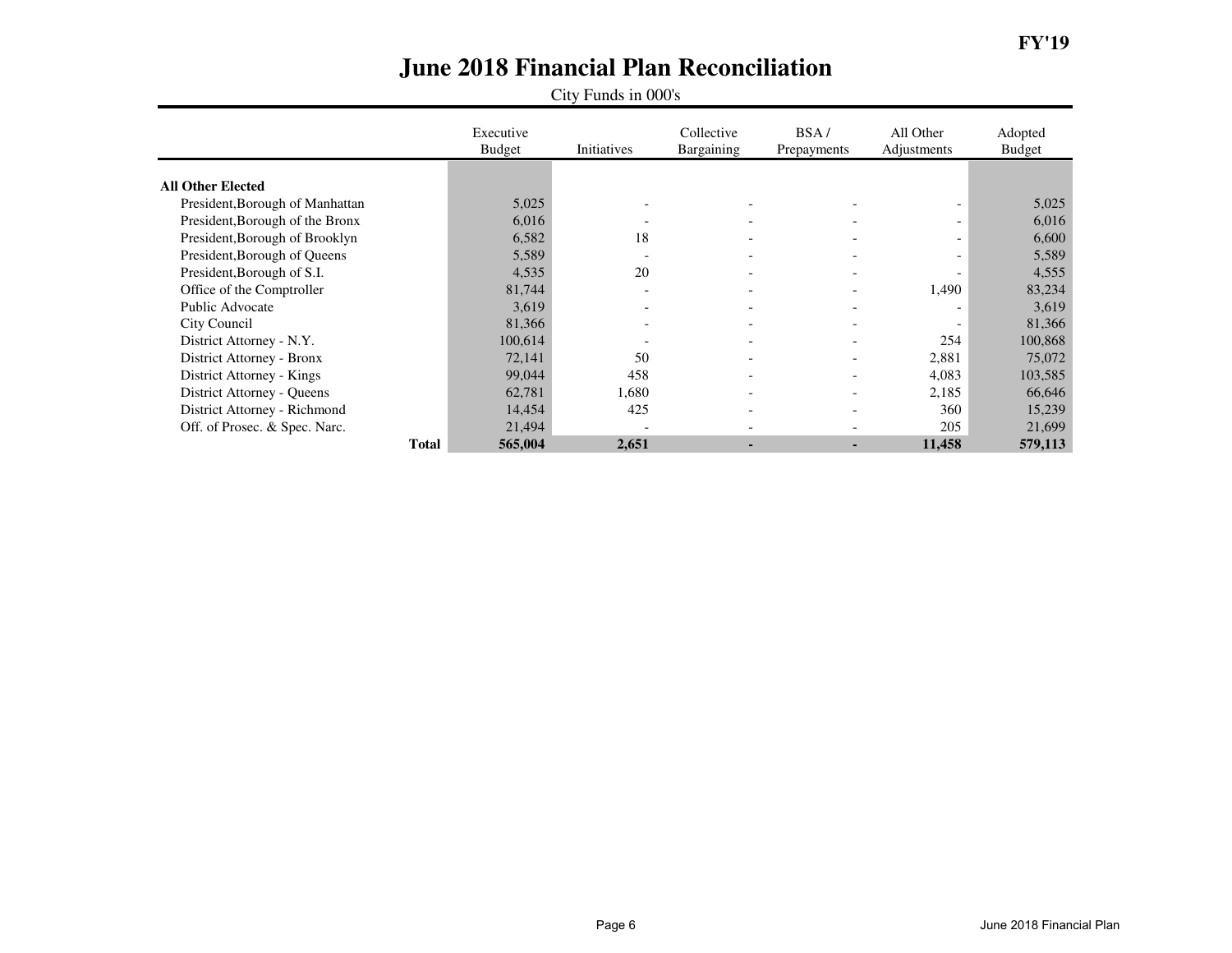|                                       | Executive<br><b>Budget</b> | Initiatives    | Collective<br>Bargaining | BSA/<br>Prepayments | All Other<br>Adjustments | Adopted<br><b>Budget</b> |
|---------------------------------------|----------------------------|----------------|--------------------------|---------------------|--------------------------|--------------------------|
|                                       |                            |                |                          |                     |                          |                          |
| <b>Uniformed Forces</b>               |                            |                |                          |                     |                          |                          |
| Police Department                     | 5,233,264                  |                |                          |                     | $\overline{\phantom{a}}$ | 5,233,264                |
| Fire Department                       | 1,804,031                  |                |                          |                     | 241                      | 1,804,272                |
| Department of Correction              | 1,431,087                  |                |                          |                     | (1,000)                  | 1,430,087                |
| Department of Sanitation              | 1,739,641                  |                |                          |                     | $\overline{a}$           | 1,739,641                |
| <b>Health and Welfare</b>             |                            |                |                          |                     |                          |                          |
| Admin. for Children Services          | 887,058                    |                |                          |                     | 14,832                   | 901,890                  |
| Department of Social Services         | 7,607,330                  |                |                          |                     | 8,545                    | 7,615,875                |
| Dept. of Homeless Services            | 1,187,415                  |                |                          |                     | $\overline{a}$           | 1,187,415                |
| Dept Health & Mental Hygiene          | 822,390                    |                |                          |                     | 3,999                    | 826,389                  |
| <b>Other Agencies</b>                 |                            |                |                          |                     |                          |                          |
| NY Public Library - Research          | 27,938                     |                |                          |                     | 210                      | 28,148                   |
| New York Public Library               | 137,444                    |                |                          |                     | 1,227                    | 138,671                  |
| <b>Brooklyn Public Library</b>        | 102,184                    |                |                          |                     | 1,079                    | 103,263                  |
| Queens Borough Public Library         | 104,846                    |                |                          |                     | 1,406                    | 106,252                  |
| Department for the Aging              | 235,938                    |                |                          | $\overline{a}$      |                          | 235,938                  |
| Department of Cultural Affairs        | 144,125                    |                |                          |                     | 5,000                    | 149,125                  |
| Housing Preservation & Dev.           | 108,373                    |                | 509                      |                     | 75,686                   | 184,568                  |
| Dept of Environmental Prot.           | 1,227,286                  |                |                          |                     | 260                      | 1,227,546                |
| Department of Finance                 | 301,161                    |                |                          |                     | $\overline{a}$           | 301,161                  |
| Department of Transportation          | 615,943                    |                |                          |                     | 1,036                    | 616,979                  |
| Dept of Parks and Recreation          | 397,561                    |                |                          |                     | 7,432                    | 404,993                  |
| Dept of Citywide Admin Srvces         | 290,504                    |                |                          | $\overline{a}$      | 216                      | 290,720                  |
| All Other Agencies                    | 2,240,366                  |                |                          |                     | 19,916                   | 2,260,282                |
| <b>Major Organizations</b>            |                            |                |                          |                     |                          |                          |
| Department of Education               | 12,839,327                 |                | 15                       |                     | $\mathbf{1}$             | 12,839,343               |
| <b>City University</b>                | 856,284                    |                | 16                       |                     | (1)                      | 856,299                  |
| Health and Hospitals Corp.            | 930,229                    |                | 50                       |                     | (100,001)                | 830,278                  |
| Other                                 |                            |                |                          |                     |                          |                          |
| <b>Citywide Pension Contributions</b> | 9,758,805                  |                |                          |                     | $\overline{a}$           | 9,758,805                |
| Miscellaneous                         | 10,565,183                 |                | (590)                    |                     | (69, 396)                | 10,495,197               |
| Debt Service                          | 7,259,341                  |                |                          | $\overline{a}$      | (37, 150)                | 7,222,191                |
| Prior Payable Adjustment              |                            |                |                          | $\overline{a}$      | $\frac{1}{2}$            |                          |
| General Reserve                       | 1,000,000                  |                |                          |                     | $\overline{a}$           | 1,000,000                |
| Citywide Savings Initiatives          | (43,350)                   |                |                          |                     | $\overline{a}$           | (43,350)                 |
| <b>Energy Adjustment</b>              | 17,351                     |                |                          |                     | $\overline{a}$           | 17,351                   |
| Lease Adjustment                      | 35,709                     |                |                          |                     | $\overline{a}$           | 35,709                   |
| <b>OTPS</b> Inflation Adjustment      | 111,038                    |                |                          |                     | $\overline{a}$           | 111,038                  |
| <b>Elected Officials</b>              |                            |                |                          |                     |                          |                          |
| Mayoralty                             | 98,851                     |                |                          |                     | 145                      | 98,996                   |
| All Other Elected                     | 534,888                    | $\overline{a}$ | $\overline{\phantom{a}}$ | $\overline{a}$      | 10,316                   | 545,204                  |
|                                       | <b>Total</b><br>70,609,541 |                | ٠                        |                     | (56,001)                 | 70,553,540               |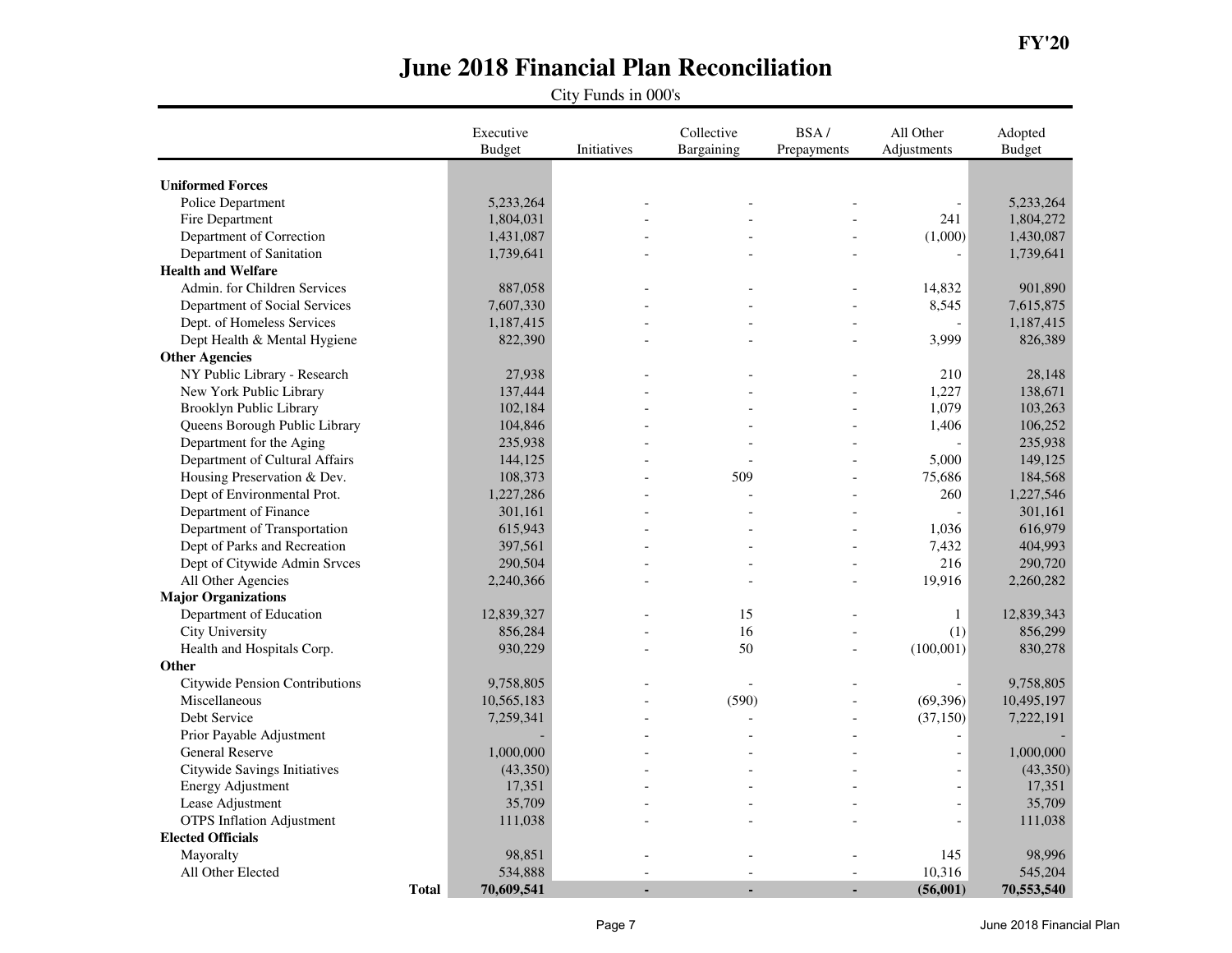|                                                        |              | Executive<br><b>Budget</b> | Initiatives | Collective<br>Bargaining | BSA/<br>Prepayments | All Other<br>Adjustments | Adopted<br>Budget |
|--------------------------------------------------------|--------------|----------------------------|-------------|--------------------------|---------------------|--------------------------|-------------------|
|                                                        |              |                            |             |                          |                     |                          |                   |
| <b>All Other Agencies</b><br><b>Board of Elections</b> |              | 98,249                     |             |                          |                     | $\overline{\phantom{a}}$ | 98,249            |
| Campaign Finance Board                                 |              | 14,023                     |             |                          |                     | $\overline{\phantom{a}}$ | 14,023            |
| Office of the Actuary                                  |              | 7,195                      |             |                          |                     | $\overline{\phantom{0}}$ | 7,195             |
| Dept. of Emergency Management                          |              | 26,675                     |             |                          |                     | $\overline{a}$           | 26,675            |
| Office of Admin. Tax Appeals                           |              | 5,467                      |             |                          |                     | $\blacksquare$           | 5,467             |
| Law Department                                         |              | 235,639                    |             |                          |                     | 300                      | 235,939           |
| Department of City Planning                            |              | 25,801                     |             |                          |                     | $\overline{a}$           | 25,801            |
| Department of Investigation                            |              | 32,385                     |             |                          |                     | $\overline{a}$           | 32,385            |
| Civilian Complaint Review Bd.                          |              | 17,019                     |             |                          |                     | $\overline{a}$           | 17,019            |
| Dept. of Veterans' Services                            |              | 4,487                      |             |                          |                     |                          | 4,487             |
| Board of Correction                                    |              |                            |             |                          |                     | $\overline{\phantom{a}}$ | 3,090             |
|                                                        |              | 3,090                      |             |                          |                     | $\overline{a}$           | 5,582             |
| <b>City Clerk</b>                                      |              | 5,582                      |             |                          |                     | $\overline{\phantom{a}}$ |                   |
| Financial Info. Serv. Agency                           |              | 115,459                    |             |                          |                     | $\overline{\phantom{a}}$ | 115,459           |
| Office of Payroll Admin.                               |              | 17,286                     |             |                          |                     | $\overline{a}$           | 17,286            |
| Independent Budget Office                              |              | 5,506                      |             |                          |                     | $\overline{a}$           | 5,506             |
| <b>Equal Employment Practices Com</b>                  |              | 1,188                      |             |                          |                     | $\overline{a}$           | 1,188             |
| Civil Service Commission                               |              | 1,151                      |             |                          |                     | $\overline{a}$           | 1,151             |
| Landmarks Preservation Comm.                           |              | 5,932                      |             |                          |                     | $\overline{a}$           | 5,932             |
| Taxi & Limousine Commission                            |              | 59,542                     |             |                          |                     | $\blacksquare$           | 59,542            |
| Commission on Human Rights                             |              | 13,381                     |             |                          |                     | 300                      | 13,681            |
| Youth & Community Development                          |              | 473,030                    |             |                          |                     | 11,000                   | 484,030           |
| Conflicts of Interest Board                            |              | 2,580                      |             |                          |                     | $\overline{\phantom{0}}$ | 2,580             |
| Office of Collective Barg.                             |              | 2,166                      |             |                          |                     | $\overline{a}$           | 2,166             |
| Community Boards (All)                                 |              | 17,597                     |             |                          |                     | $\overline{a}$           | 17,597            |
| Department of Probation                                |              | 96,061                     |             |                          |                     | $\bar{\phantom{a}}$      | 96,061            |
| Dept. Small Business Services                          |              | 119,945                    |             |                          |                     | 850                      | 120,795           |
| Department of Buildings                                |              | 190,320                    |             |                          |                     | 579                      | 190,899           |
| Office Admin Trials & Hearings                         |              | 50,736                     |             |                          |                     |                          | 50,736            |
| <b>Business Integrity Commission</b>                   |              | 8,644                      |             |                          |                     | $\overline{a}$           | 8,644             |
| Dept. of Design & Construction                         |              | 15,241                     |             |                          |                     | 2,000                    | 17,241            |
| D.O.I.T.T.                                             |              | 514,429                    |             |                          |                     | 4,887                    | 519,316           |
| Dept of Records & Info Serv.                           |              | 10,556                     |             |                          |                     | $\overline{a}$           | 10,556            |
| Department of Consumer Affairs                         |              | 38,354                     |             |                          |                     | $\overline{a}$           | 38,354            |
| Public Administrator - N.Y.                            |              | 2,921                      |             |                          |                     | $\overline{a}$           | 2,921             |
| Public Administrator - Bronx                           |              | 704                        |             |                          |                     | $\overline{a}$           | 704               |
| Public Administrator- Brooklyn                         |              | 856                        |             |                          |                     | $\overline{a}$           | 856               |
| Public Administrator - Queens                          |              | 633                        |             |                          |                     | $\qquad \qquad -$        | 633               |
| Public Administrator -Richmond                         |              | 536                        |             |                          |                     | $\overline{\phantom{a}}$ | 536               |
|                                                        | <b>Total</b> | 2,240,366                  |             |                          |                     | 19,916                   | 2,260,282         |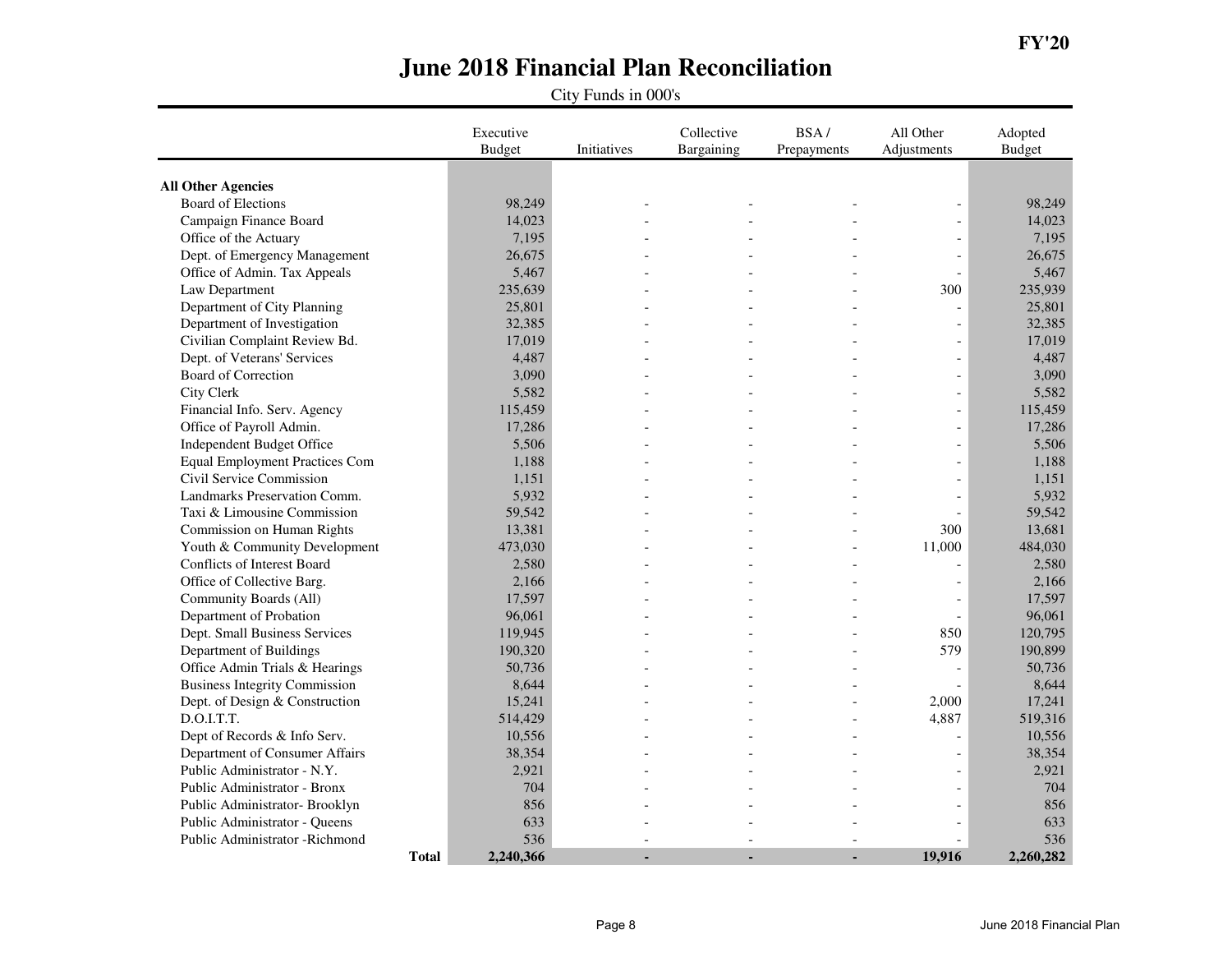|                                 | Executive<br><b>Budget</b> | Initiatives | Collective<br>Bargaining | BSA/<br>Prepayments      | All Other<br>Adjustments | Adopted<br>Budget |
|---------------------------------|----------------------------|-------------|--------------------------|--------------------------|--------------------------|-------------------|
|                                 |                            |             |                          |                          |                          |                   |
| All Other Elected               |                            |             |                          |                          |                          |                   |
| President, Borough of Manhattan | 4,589                      |             |                          |                          |                          | 4,589             |
| President, Borough of the Bronx | 5,458                      |             | $\overline{\phantom{a}}$ |                          | $\overline{\phantom{a}}$ | 5,458             |
| President, Borough of Brooklyn  | 5,703                      |             | $\overline{\phantom{a}}$ |                          | $\overline{\phantom{a}}$ | 5,703             |
| President, Borough of Queens    | 4,749                      |             | $\overline{\phantom{a}}$ | $\overline{\phantom{a}}$ | $\overline{\phantom{0}}$ | 4,749             |
| President, Borough of S.I.      | 4,248                      |             | $\overline{\phantom{a}}$ | $\overline{\phantom{0}}$ | $\overline{\phantom{a}}$ | 4,248             |
| Office of the Comptroller       | 81,744                     |             | $\overline{\phantom{a}}$ | $\overline{\phantom{a}}$ | 684                      | 82,428            |
| Public Advocate                 | 3,619                      |             | $\overline{\phantom{a}}$ | $\overline{\phantom{a}}$ | $\overline{\phantom{a}}$ | 3,619             |
| City Council                    | 54,200                     |             | $\overline{\phantom{a}}$ | $\overline{\phantom{0}}$ | $\overline{\phantom{0}}$ | 54,200            |
| District Attorney - N.Y.        | 100,662                    |             | $\overline{\phantom{a}}$ |                          | 254                      | 100,916           |
| District Attorney - Bronx       | 72,139                     |             | $\overline{\phantom{a}}$ |                          | 2,880                    | 75,019            |
| District Attorney - Kings       | 99,034                     |             | $\overline{\phantom{a}}$ | -                        | 4,083                    | 103,117           |
| District Attorney - Queens      | 62,789                     |             | $\overline{\phantom{a}}$ |                          | 1,850                    | 64,639            |
| District Attorney - Richmond    | 14,455                     |             | $\overline{\phantom{a}}$ |                          | 360                      | 14,815            |
| Off. of Prosec. & Spec. Narc.   | 21,499                     |             | $\overline{\phantom{a}}$ |                          | 205                      | 21,704            |
| <b>Total</b>                    | 534,888                    |             | $\sim$                   | ۰.                       | 10,316                   | 545,204           |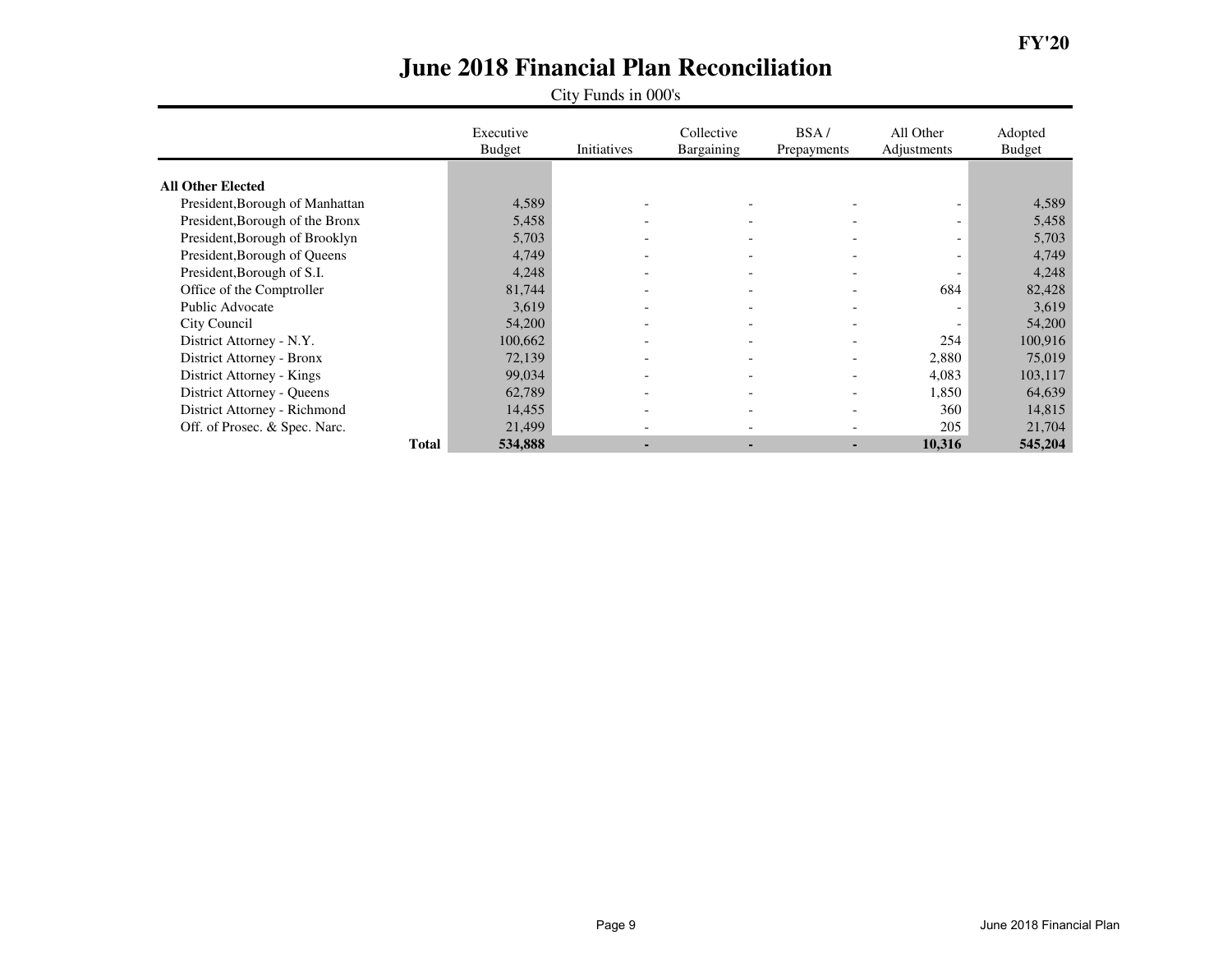|                                  | Executive<br><b>Budget</b> | Initiatives | Collective<br>Bargaining | BSA/<br>Prepayments | All Other<br>Adjustments | Adopted<br><b>Budget</b> |
|----------------------------------|----------------------------|-------------|--------------------------|---------------------|--------------------------|--------------------------|
|                                  |                            |             |                          |                     |                          |                          |
| <b>Uniformed Forces</b>          |                            |             |                          |                     |                          |                          |
| Police Department                | 5,200,127                  |             |                          |                     | $\blacksquare$           | 5,200,127                |
| Fire Department                  | 1,802,528                  |             |                          |                     | 241                      | 1,802,769                |
| Department of Correction         | 1,431,696                  |             |                          |                     | (1,000)                  | 1,430,696                |
| Department of Sanitation         | 1,741,815                  |             |                          |                     |                          | 1,741,815                |
| <b>Health and Welfare</b>        |                            |             |                          |                     |                          |                          |
| Admin. for Children Services     | 901,622                    |             |                          |                     | 14,832                   | 916,454                  |
| Department of Social Services    | 7,613,233                  |             |                          |                     | 8,544                    | 7,621,777                |
| Dept. of Homeless Services       | 1,191,514                  |             |                          |                     |                          | 1,191,514                |
| Dept Health & Mental Hygiene     | 839,791                    |             |                          |                     | 4,000                    | 843,791                  |
| <b>Other Agencies</b>            |                            |             |                          |                     |                          |                          |
| NY Public Library - Research     | 27,938                     |             |                          |                     | 210                      | 28,148                   |
| New York Public Library          | 137,444                    |             |                          |                     | 1,227                    | 138,671                  |
| Brooklyn Public Library          | 102,184                    |             |                          |                     | 1,079                    | 103,263                  |
| Queens Borough Public Library    | 104,846                    |             |                          |                     | 1,406                    | 106,252                  |
| Department for the Aging         | 237,260                    |             |                          |                     |                          | 237,260                  |
| Department of Cultural Affairs   | 144,125                    |             |                          |                     | 5,000                    | 149,125                  |
| Housing Preservation & Dev.      | 95,549                     |             | 509                      |                     | 76,042                   | 172,100                  |
| Dept of Environmental Prot.      | 1,210,244                  |             |                          |                     | 10                       | 1,210,254                |
| Department of Finance            | 299,645                    |             |                          |                     | $\overline{a}$           | 299,645                  |
| Department of Transportation     | 610,105                    |             |                          |                     | 1,037                    | 611,142                  |
| Dept of Parks and Recreation     | 396,220                    |             |                          |                     | 5,750                    | 401,970                  |
| Dept of Citywide Admin Srvces    | 289,802                    |             |                          |                     | 215                      | 290,017                  |
| All Other Agencies               | 2,252,597                  |             |                          |                     | 19,915                   | 2,272,512                |
| <b>Major Organizations</b>       |                            |             |                          |                     |                          |                          |
| Department of Education          | 13,209,407                 |             | 15                       |                     | $\overline{a}$           | 13,209,422               |
| <b>City University</b>           | 872,105                    |             | 16                       |                     | $\frac{1}{2}$            | 872,121                  |
| Health and Hospitals Corp.       | 830,909                    |             | 50                       |                     | $\overline{\phantom{a}}$ | 830,959                  |
| Other                            |                            |             |                          |                     |                          |                          |
| Citywide Pension Contributions   | 10,017,388                 |             |                          |                     | $\overline{a}$           | 10,017,388               |
| Miscellaneous                    | 11,493,230                 |             | (590)                    |                     | (69,751)                 | 11,422,889               |
| Debt Service                     | 7,658,670                  |             |                          |                     | (47,316)                 | 7,611,354                |
| Prior Payable Adjustment         |                            |             |                          |                     |                          |                          |
| <b>General Reserve</b>           | 1,000,000                  |             |                          |                     | $\overline{a}$           | 1,000,000                |
| Citywide Savings Initiatives     | (65,080)                   |             |                          |                     | $\overline{a}$           | (65,080)                 |
| <b>Energy Adjustment</b>         | 45,633                     |             |                          |                     | $\overline{\phantom{a}}$ | 45,633                   |
| Lease Adjustment                 | 72,490                     |             |                          |                     | $\overline{a}$           | 72,490                   |
| <b>OTPS</b> Inflation Adjustment | 166,557                    |             |                          |                     | $\qquad \qquad -$        | 166,557                  |
| <b>Elected Officials</b>         |                            |             |                          |                     |                          |                          |
| Mayoralty                        | 98,709                     |             |                          |                     | 145                      | 98,854                   |
| All Other Elected                | 534,888                    |             |                          |                     | 10,467                   | 545,355                  |
| <b>Total</b>                     | 72,565,191                 |             | ä,                       | ä,                  | 32,053                   | 72,597,244               |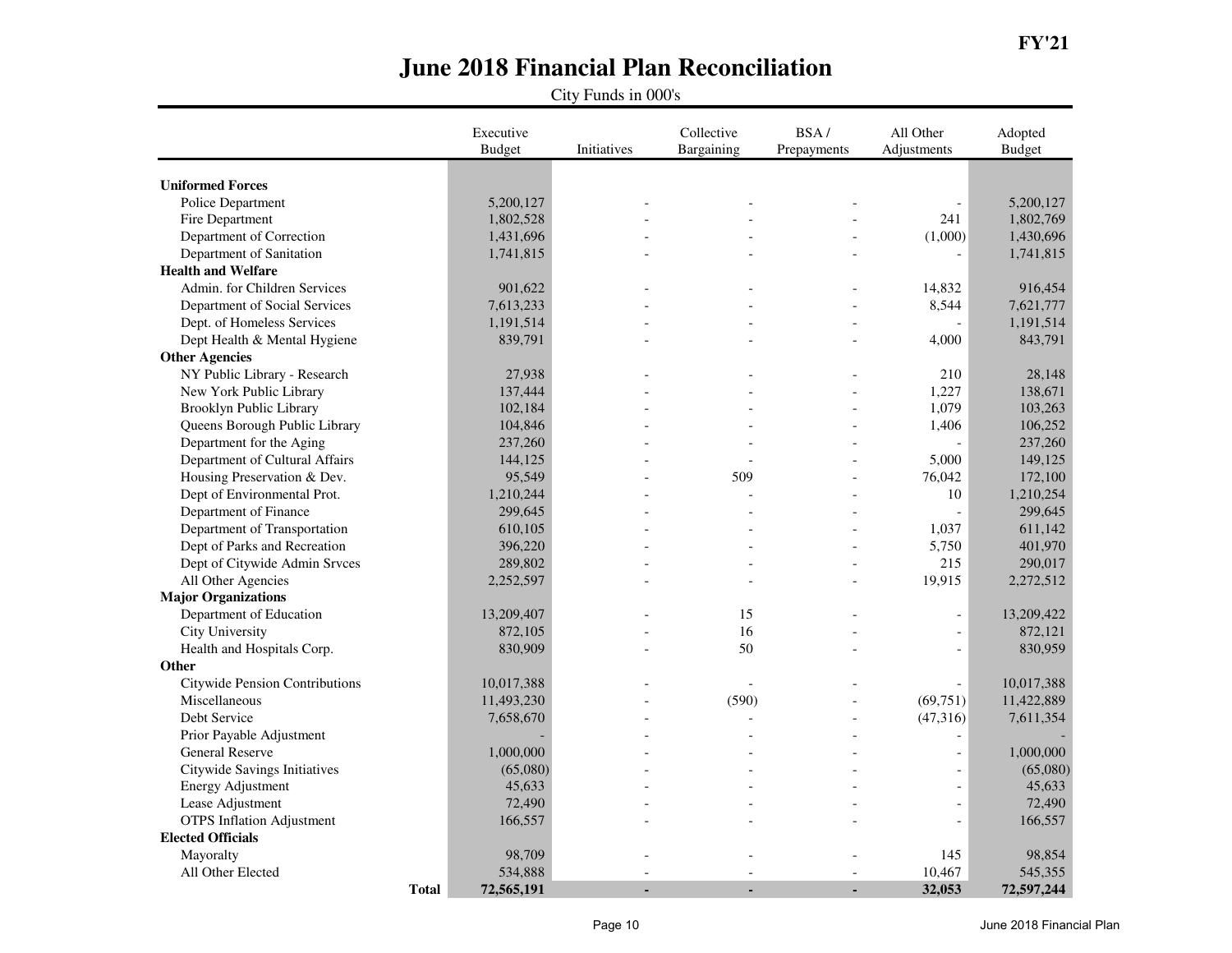|                                       |              | Executive<br><b>Budget</b> | Initiatives | Collective<br>Bargaining | BSA/<br>Prepayments | All Other<br>Adjustments | Adopted<br>Budget |
|---------------------------------------|--------------|----------------------------|-------------|--------------------------|---------------------|--------------------------|-------------------|
| <b>All Other Agencies</b>             |              |                            |             |                          |                     |                          |                   |
| <b>Board of Elections</b>             |              | 96,055                     |             |                          |                     | $\overline{a}$           | 96,055            |
| Campaign Finance Board                |              | 14,023                     |             |                          |                     | $\overline{a}$           | 14,023            |
| Office of the Actuary                 |              | 7,170                      |             |                          |                     | $\overline{a}$           | 7,170             |
| Dept. of Emergency Management         |              | 27,587                     |             |                          |                     | $\overline{a}$           | 27,587            |
| Office of Admin. Tax Appeals          |              | 5,466                      |             |                          |                     | $\overline{a}$           | 5,466             |
| Law Department                        |              | 234,944                    |             |                          |                     | 300                      | 235,244           |
| Department of City Planning           |              | 25,617                     |             |                          |                     |                          | 25,617            |
| Department of Investigation           |              | 32,384                     |             |                          |                     | $\overline{a}$           | 32,384            |
| Civilian Complaint Review Bd.         |              | 17,019                     |             |                          |                     | $\overline{a}$           | 17,019            |
| Dept. of Veterans' Services           |              | 4,487                      |             |                          |                     | $\overline{a}$           | 4,487             |
| Board of Correction                   |              | 3,090                      |             |                          |                     | $\overline{a}$           | 3,090             |
| City Clerk                            |              | 5,582                      |             |                          |                     | $\overline{a}$           | 5,582             |
| Financial Info. Serv. Agency          |              | 112,459                    |             |                          |                     | $\bar{\phantom{a}}$      | 112,459           |
| Office of Payroll Admin.              |              | 17,286                     |             |                          |                     | $\overline{a}$           | 17,286            |
| Independent Budget Office             |              | 5,240                      |             |                          |                     | $\overline{a}$           | 5,240             |
| <b>Equal Employment Practices Com</b> |              | 1,188                      |             |                          |                     | $\overline{a}$           | 1,188             |
| Civil Service Commission              |              | 1,151                      |             |                          |                     | $\overline{a}$           | 1,151             |
| Landmarks Preservation Comm.          |              | 5,942                      |             |                          |                     | $\overline{a}$           | 5,942             |
| Taxi & Limousine Commission           |              | 59,712                     |             |                          |                     | $\overline{\phantom{a}}$ | 59,712            |
| Commission on Human Rights            |              | 13,381                     |             |                          |                     | 300                      | 13,681            |
| Youth & Community Development         |              | 476,246                    |             |                          |                     | 11,000                   | 487,246           |
| Conflicts of Interest Board           |              | 2,580                      |             |                          |                     |                          | 2,580             |
| Office of Collective Barg.            |              | 2,166                      |             |                          |                     |                          | 2,166             |
| Community Boards (All)                |              | 17,597                     |             |                          |                     | $\overline{a}$           | 17,597            |
| Department of Probation               |              | 96,421                     |             |                          |                     | $\overline{a}$           | 96,421            |
| Dept. Small Business Services         |              | 106,613                    |             |                          |                     | 850                      | 107,463           |
| Department of Buildings               |              | 178,650                    |             |                          |                     | 579                      | 179,229           |
| Office Admin Trials & Hearings        |              | 50,591                     |             |                          |                     |                          | 50,591            |
| <b>Business Integrity Commission</b>  |              | 8,644                      |             |                          |                     | $\overline{a}$           | 8,644             |
| Dept. of Design & Construction        |              | 15,224                     |             |                          |                     | 2,000                    | 17,224            |
| D.O.I.T.T.                            |              | 553,585                    |             |                          |                     | 4,886                    | 558,471           |
| Dept of Records & Info Serv.          |              | 10,556                     |             |                          | $\overline{a}$      | $\overline{a}$           | 10,556            |
| Department of Consumer Affairs        |              | 38,291                     |             |                          |                     | $\overline{a}$           | 38,291            |
| Public Administrator - N.Y.           |              | 2,921                      |             |                          |                     | $\equiv$                 | 2,921             |
| Public Administrator - Bronx          |              | 704                        |             |                          |                     |                          | 704               |
| Public Administrator-Brooklyn         |              | 856                        |             |                          |                     |                          | 856               |
| Public Administrator - Queens         |              | 633                        |             |                          |                     |                          | 633               |
| Public Administrator -Richmond        |              | 536                        |             |                          |                     |                          | 536               |
|                                       | <b>Total</b> | 2,252,597                  |             |                          |                     | 19,915                   | 2,272,512         |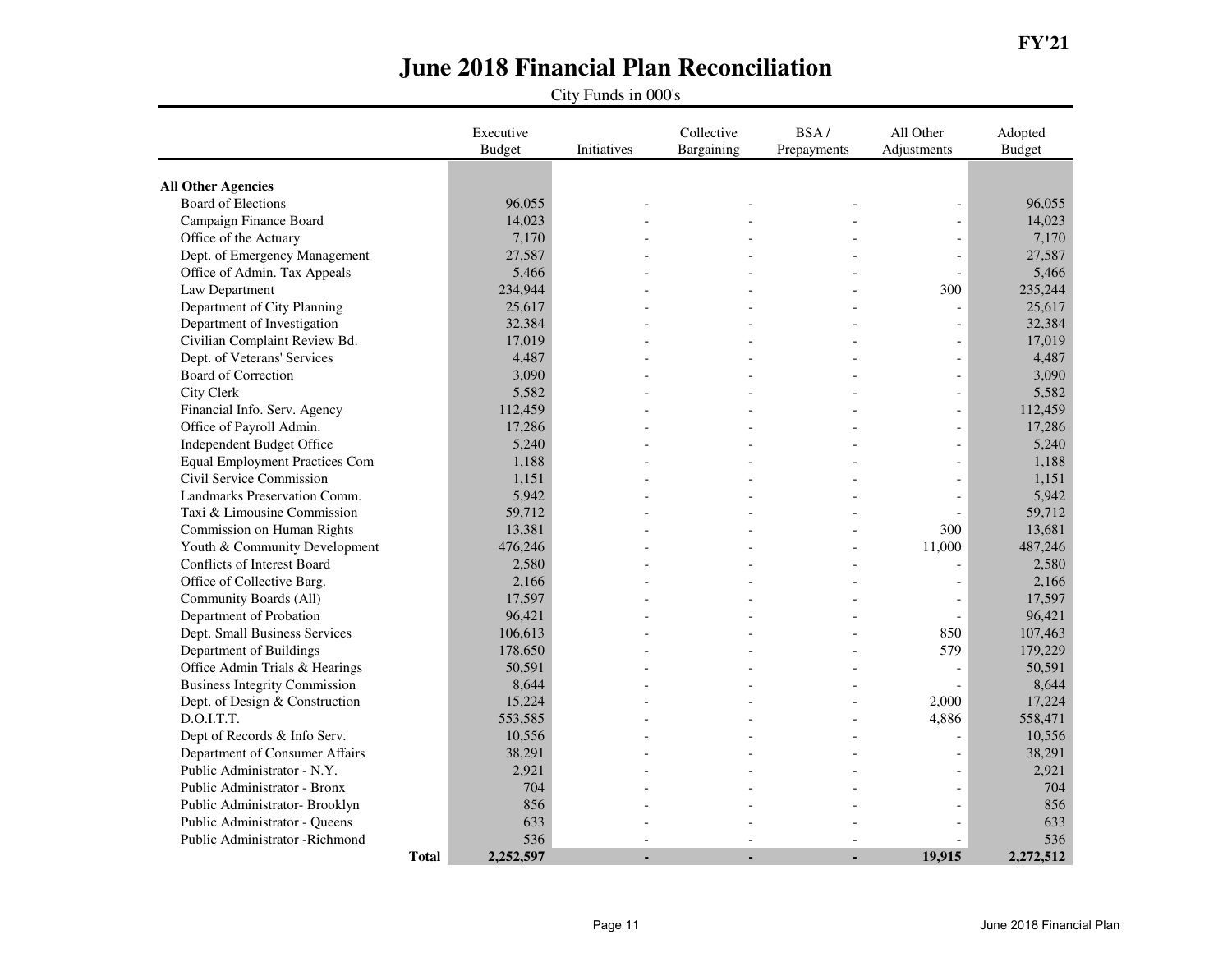|                                 | Executive<br><b>Budget</b> | Initiatives | Collective<br>Bargaining | BSA/<br>Prepayments      | All Other<br>Adjustments | Adopted<br>Budget |
|---------------------------------|----------------------------|-------------|--------------------------|--------------------------|--------------------------|-------------------|
|                                 |                            |             |                          |                          |                          |                   |
| All Other Elected               |                            |             |                          |                          |                          |                   |
| President, Borough of Manhattan | 4,589                      |             |                          |                          |                          | 4,589             |
| President, Borough of the Bronx | 5,458                      |             | $\overline{\phantom{a}}$ |                          | $\overline{\phantom{a}}$ | 5,458             |
| President, Borough of Brooklyn  | 5,703                      |             | $\overline{\phantom{a}}$ |                          | $\overline{\phantom{a}}$ | 5,703             |
| President, Borough of Queens    | 4,749                      |             | $\overline{\phantom{a}}$ | $\overline{\phantom{a}}$ | $\overline{\phantom{a}}$ | 4,749             |
| President, Borough of S.I.      | 4,248                      |             | $\overline{\phantom{a}}$ | $\overline{\phantom{0}}$ | $\overline{\phantom{a}}$ | 4,248             |
| Office of the Comptroller       | 81,744                     |             | $\overline{\phantom{a}}$ | $\overline{\phantom{a}}$ | 835                      | 82,579            |
| Public Advocate                 | 3,619                      |             | $\sim$                   | $\overline{\phantom{a}}$ | $\overline{\phantom{a}}$ | 3,619             |
| City Council                    | 54,200                     |             | $\overline{\phantom{a}}$ | $\overline{\phantom{0}}$ | $\overline{\phantom{0}}$ | 54,200            |
| District Attorney - N.Y.        | 100,662                    |             | $\overline{\phantom{a}}$ |                          | 254                      | 100,916           |
| District Attorney - Bronx       | 72,139                     |             | $\overline{\phantom{a}}$ |                          | 2,880                    | 75,019            |
| District Attorney - Kings       | 99,034                     |             | $\overline{\phantom{a}}$ | -                        | 4,083                    | 103,117           |
| District Attorney - Queens      | 62,789                     |             | $\overline{\phantom{a}}$ |                          | 1,850                    | 64,639            |
| District Attorney - Richmond    | 14,455                     |             | $\overline{\phantom{a}}$ |                          | 360                      | 14,815            |
| Off. of Prosec. & Spec. Narc.   | 21,499                     |             | $\overline{\phantom{a}}$ |                          | 205                      | 21,704            |
| <b>Total</b>                    | 534,888                    |             | $\sim$                   | ۰.                       | 10.467                   | 545,355           |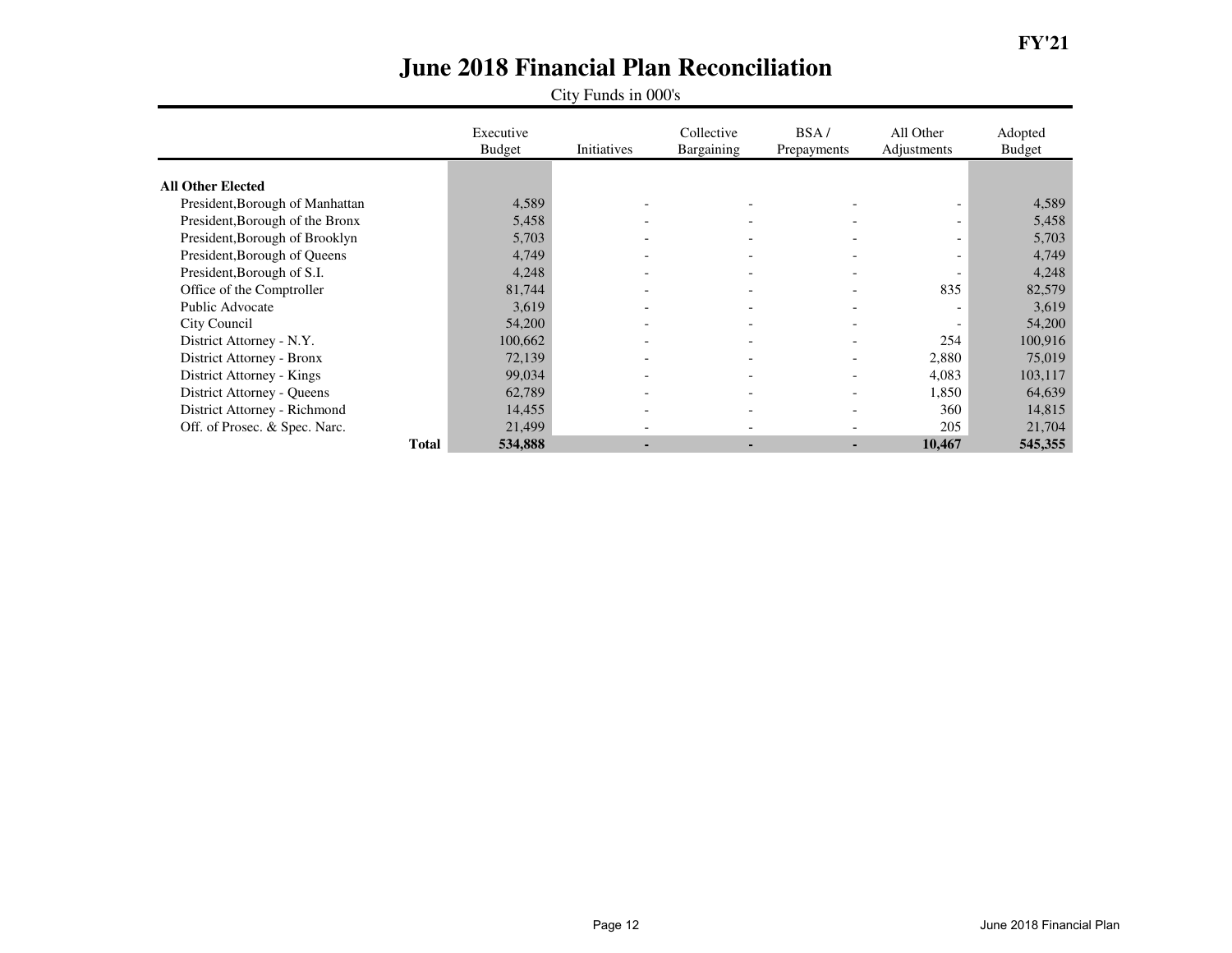|                                       | Executive<br><b>Budget</b> | Initiatives | Collective<br>Bargaining | BSA/<br>Prepayments | All Other<br>Adjustments | Adopted<br><b>Budget</b> |
|---------------------------------------|----------------------------|-------------|--------------------------|---------------------|--------------------------|--------------------------|
|                                       |                            |             |                          |                     |                          |                          |
| <b>Uniformed Forces</b>               |                            |             |                          |                     |                          |                          |
| Police Department                     | 5,200,088                  |             |                          |                     | $\overline{\phantom{a}}$ | 5,200,088                |
| Fire Department                       | 1,802,514                  |             |                          |                     | 241                      | 1,802,755                |
| Department of Correction              | 1,428,420                  |             |                          |                     | (1,000)                  | 1,427,420                |
| Department of Sanitation              | 1,743,646                  |             |                          |                     | $\overline{\phantom{a}}$ | 1,743,646                |
| <b>Health and Welfare</b>             |                            |             |                          |                     |                          |                          |
| Admin. for Children Services          | 901,633                    |             |                          |                     | 14,832                   | 916,465                  |
| Department of Social Services         | 7,604,368                  |             |                          |                     | 8,545                    | 7,612,913                |
| Dept. of Homeless Services            | 1,190,295                  |             |                          |                     | $\overline{\phantom{a}}$ | 1,190,295                |
| Dept Health & Mental Hygiene          | 839,824                    |             |                          |                     | 6,013                    | 845,837                  |
| <b>Other Agencies</b>                 |                            |             |                          |                     |                          |                          |
| NY Public Library - Research          | 27,938                     |             |                          |                     | 210                      | 28,148                   |
| New York Public Library               | 137,444                    |             |                          | $\overline{a}$      | 1,227                    | 138,671                  |
| Brooklyn Public Library               | 102,184                    |             |                          |                     | 1,079                    | 103,263                  |
| Queens Borough Public Library         | 104,846                    |             |                          | $\overline{a}$      | 1,406                    | 106,252                  |
| Department for the Aging              | 237,247                    |             |                          |                     |                          | 237,247                  |
| Department of Cultural Affairs        | 144,125                    |             |                          | $\overline{a}$      | 5,000                    | 149,125                  |
| Housing Preservation & Dev.           | 103,781                    |             | 509                      |                     | 77,931                   | 182,221                  |
| Dept of Environmental Prot.           | 1,188,791                  |             |                          |                     | 9                        | 1,188,800                |
| Department of Finance                 | 299,399                    |             |                          |                     |                          | 299,399                  |
| Department of Transportation          | 610,226                    |             |                          |                     | 1,036                    | 611,262                  |
| Dept of Parks and Recreation          | 396,291                    |             |                          |                     | 5,750                    | 402,041                  |
| Dept of Citywide Admin Srvces         | 289,253                    |             |                          |                     | 216                      | 289,469                  |
| All Other Agencies                    | 2,227,429                  |             |                          |                     | 14,959                   | 2,242,388                |
| <b>Major Organizations</b>            |                            |             |                          |                     |                          |                          |
| Department of Education               | 13,475,239                 |             | 15                       |                     | $\mathbf{1}$             | 13,475,255               |
| City University                       | 887,846                    |             | 16                       | $\overline{a}$      | $\overline{\phantom{a}}$ | 887,862                  |
| Health and Hospitals Corp.            | 831,141                    |             | 50                       |                     | (1)                      | 831,190                  |
| Other                                 |                            |             |                          |                     |                          |                          |
| <b>Citywide Pension Contributions</b> | 10,222,833                 |             |                          |                     | $\bar{\phantom{a}}$      | 10,222,833               |
| Miscellaneous                         | 11,350,885                 |             | (590)                    |                     | (69.792)                 | 11,280,503               |
| Debt Service                          | 8,367,489                  |             |                          | $\overline{a}$      | (47, 343)                | 8,320,146                |
| Prior Payable Adjustment              |                            |             |                          |                     | $\overline{a}$           |                          |
| General Reserve                       | 1,000,000                  |             |                          |                     | $\overline{a}$           | 1,000,000                |
| Citywide Savings Initiatives          | (73,980)                   |             |                          |                     | $\overline{a}$           | (73,980)                 |
| <b>Energy Adjustment</b>              | 66,569                     |             |                          |                     | $\overline{a}$           | 66,569                   |
| Lease Adjustment                      | 110,373                    |             |                          |                     | $\overline{a}$           | 110,373                  |
| <b>OTPS</b> Inflation Adjustment      | 222,076                    |             |                          |                     | $\overline{a}$           | 222,076                  |
| <b>Elected Officials</b>              |                            |             |                          |                     |                          |                          |
| Mayoralty                             | 98,968                     |             |                          |                     | 145                      | 99,113                   |
| All Other Elected                     | 534,888                    |             |                          | $\overline{a}$      | 10,467                   | 545,355                  |
| <b>Total</b>                          | 73,674,069                 |             | ä,                       |                     | 30,931                   | 73,705,000               |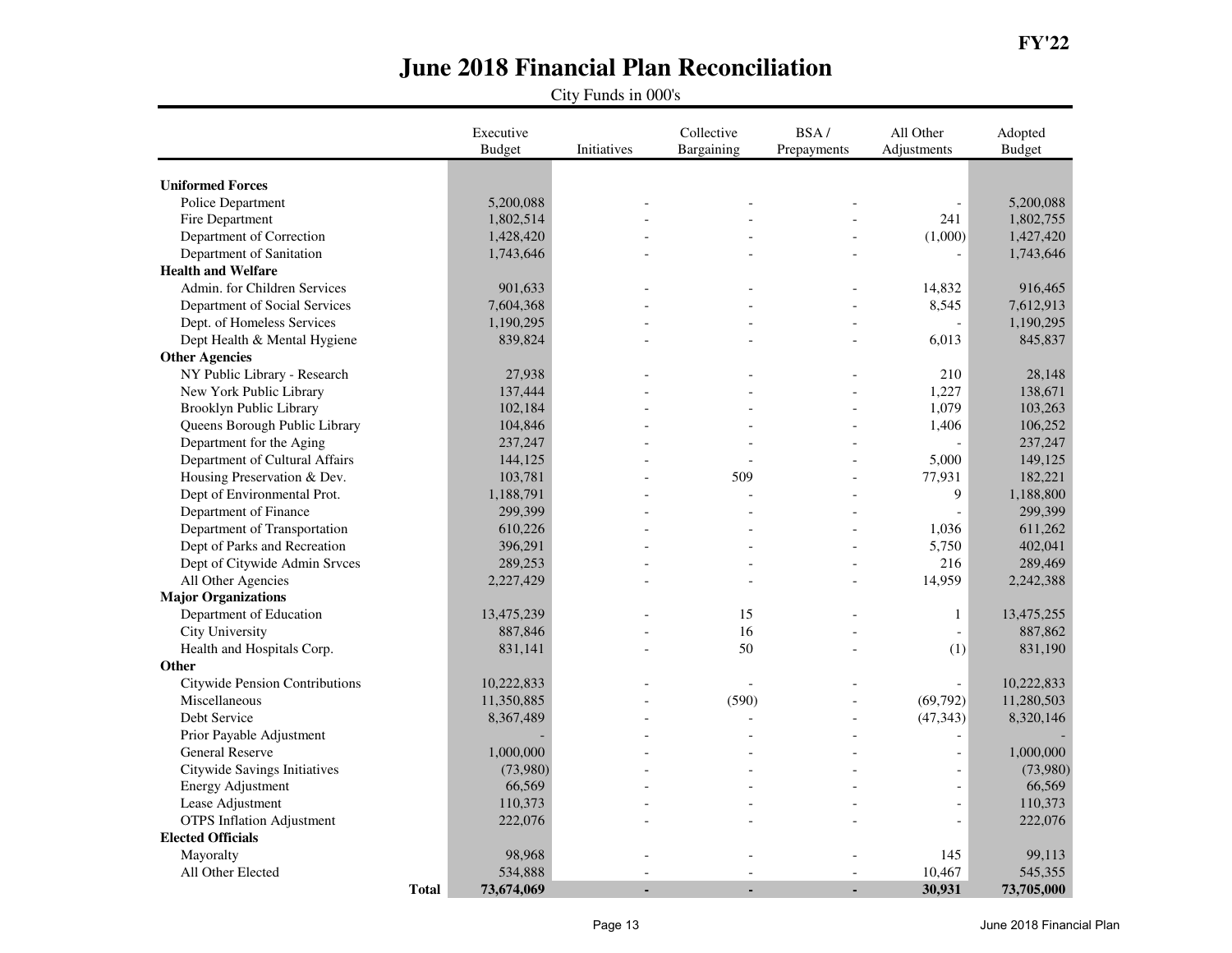|                                                        |              | Executive<br><b>Budget</b> | Initiatives | Collective<br>Bargaining | BSA/<br>Prepayments | All Other<br>Adjustments                             | Adopted<br>Budget |
|--------------------------------------------------------|--------------|----------------------------|-------------|--------------------------|---------------------|------------------------------------------------------|-------------------|
|                                                        |              |                            |             |                          |                     |                                                      |                   |
| <b>All Other Agencies</b><br><b>Board of Elections</b> |              | 96,055                     |             |                          |                     | $\overline{a}$                                       | 96,055            |
| Campaign Finance Board                                 |              | 14,023                     |             |                          |                     | $\overline{a}$                                       | 14,023            |
| Office of the Actuary                                  |              | 7,170                      |             |                          |                     |                                                      | 7,170             |
| Dept. of Emergency Management                          |              | 27,585                     |             |                          |                     | $\overline{\phantom{a}}$<br>$\overline{\phantom{a}}$ | 27,585            |
| Office of Admin. Tax Appeals                           |              | 5,467                      |             |                          |                     | $\overline{a}$                                       | 5,467             |
| Law Department                                         |              | 234,922                    |             |                          |                     | 300                                                  | 235,222           |
| Department of City Planning                            |              | 25,208                     |             |                          |                     | $\overline{a}$                                       | 25,208            |
| Department of Investigation                            |              | 32,383                     |             |                          |                     | $\overline{a}$                                       | 32,383            |
|                                                        |              |                            |             |                          |                     |                                                      |                   |
| Civilian Complaint Review Bd.                          |              | 17,019                     |             |                          |                     | $\overline{a}$                                       | 17,019            |
| Dept. of Veterans' Services                            |              | 4,487                      |             |                          |                     | $\overline{a}$                                       | 4,487             |
| Board of Correction                                    |              | 3,090                      |             |                          |                     | $\overline{a}$                                       | 3,090             |
| City Clerk                                             |              | 5,582                      |             |                          |                     | $\overline{a}$                                       | 5,582             |
| Financial Info. Serv. Agency                           |              | 112,459                    |             |                          |                     | $\frac{1}{2}$                                        | 112,459           |
| Office of Payroll Admin.                               |              | 17,286                     |             |                          |                     | $\overline{a}$                                       | 17,286            |
| Independent Budget Office                              |              | 5,231                      |             |                          |                     | $\overline{a}$                                       | 5,231             |
| <b>Equal Employment Practices Com</b>                  |              | 1,188                      |             |                          |                     | $\overline{\phantom{a}}$                             | 1,188             |
| Civil Service Commission                               |              | 1,151                      |             |                          |                     | $\overline{a}$                                       | 1,151             |
| Landmarks Preservation Comm.                           |              | 5,962                      |             |                          |                     | $\overline{a}$                                       | 5,962             |
| Taxi & Limousine Commission                            |              | 51,536                     |             |                          |                     | $\overline{\phantom{a}}$                             | 51,536            |
| Commission on Human Rights                             |              | 13,381                     |             |                          |                     | 300                                                  | 13,681            |
| Youth & Community Development                          |              | 476,246                    |             |                          |                     | 11,000                                               | 487,246           |
| Conflicts of Interest Board                            |              | 2,580                      |             |                          |                     |                                                      | 2,580             |
| Office of Collective Barg.                             |              | 2,166                      |             |                          |                     | $\overline{a}$                                       | 2,166             |
| Community Boards (All)                                 |              | 17,597                     |             |                          |                     | $\frac{1}{2}$                                        | 17,597            |
| Department of Probation                                |              | 96,415                     |             |                          |                     | $\overline{a}$                                       | 96,415            |
| Dept. Small Business Services                          |              | 92,238                     |             |                          |                     | 850                                                  | 93,088            |
| Department of Buildings                                |              | 178,988                    |             |                          |                     | 579                                                  | 179,567           |
| Office Admin Trials & Hearings                         |              | 50,589                     |             |                          |                     | $\overline{a}$                                       | 50,589            |
| <b>Business Integrity Commission</b>                   |              | 8,644                      |             |                          |                     | $\overline{a}$                                       | 8,644             |
| Dept. of Design & Construction                         |              | 15,224                     |             |                          |                     | 2,000                                                | 17,224            |
| D.O.I.T.T.                                             |              | 551,115                    |             |                          |                     | (70)                                                 | 551,045           |
| Dept of Records & Info Serv.                           |              | 10,556                     |             |                          |                     | $\overline{a}$                                       | 10,556            |
| Department of Consumer Affairs                         |              | 38,236                     |             |                          |                     | $\overline{a}$                                       | 38,236            |
| Public Administrator - N.Y.                            |              | 2,921                      |             |                          |                     | $\overline{a}$                                       | 2,921             |
| Public Administrator - Bronx                           |              | 704                        |             |                          |                     | $\equiv$                                             | 704               |
| Public Administrator-Brooklyn                          |              | 856                        |             |                          |                     | $\overline{a}$                                       | 856               |
| Public Administrator - Queens                          |              | 633                        |             |                          |                     | $\overline{\phantom{a}}$                             | 633               |
| Public Administrator -Richmond                         |              | 536                        |             |                          |                     |                                                      | 536               |
|                                                        | <b>Total</b> | 2,227,429                  |             |                          |                     | 14,959                                               | 2,242,388         |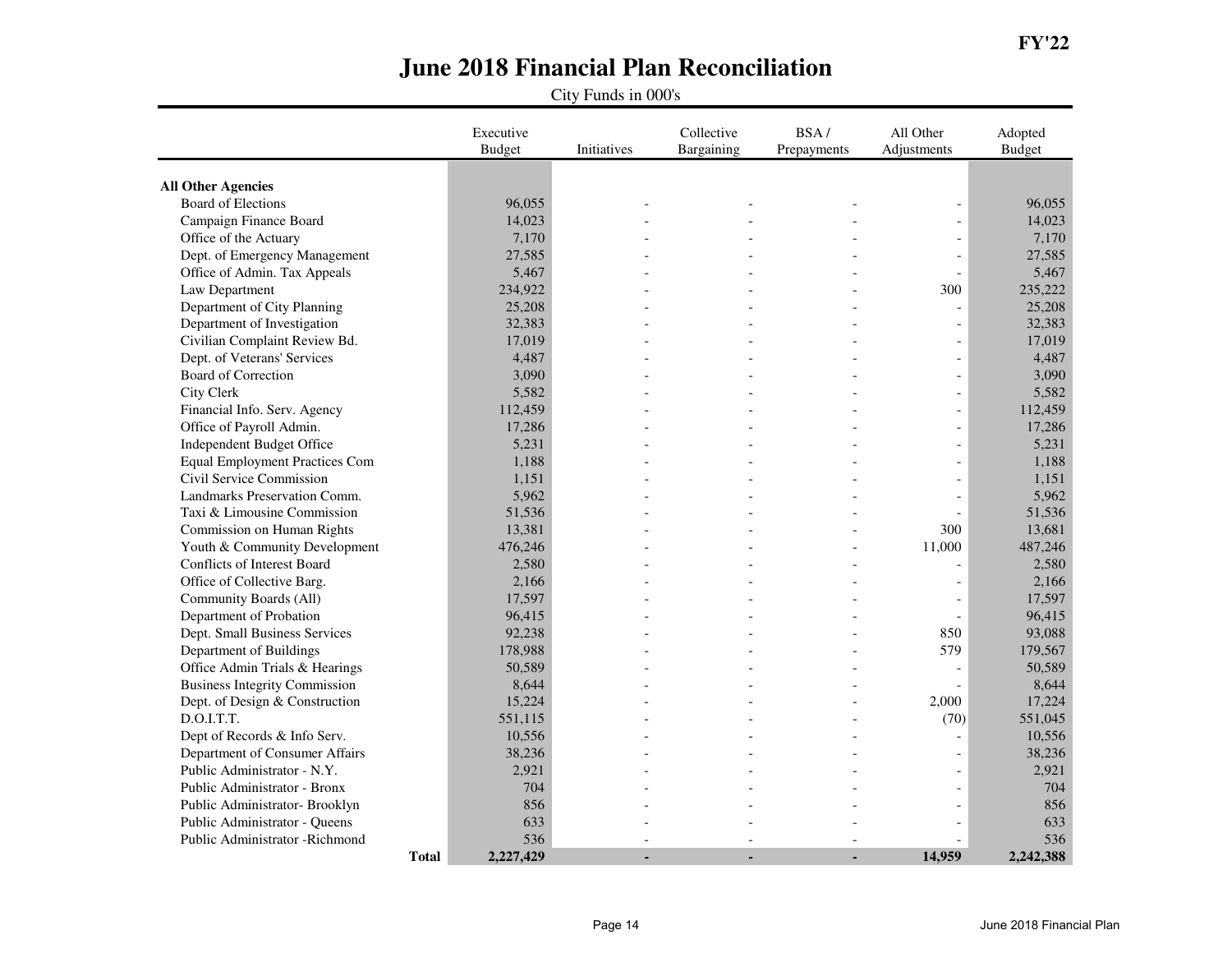|                                 | Executive<br><b>Budget</b> | Initiatives              | Collective<br>Bargaining | BSA/<br>Prepayments      | All Other<br>Adjustments | Adopted<br>Budget |
|---------------------------------|----------------------------|--------------------------|--------------------------|--------------------------|--------------------------|-------------------|
|                                 |                            |                          |                          |                          |                          |                   |
| <b>All Other Elected</b>        |                            |                          |                          |                          |                          |                   |
| President, Borough of Manhattan | 4,589                      |                          |                          |                          | $\overline{\phantom{0}}$ | 4,589             |
| President, Borough of the Bronx | 5,458                      |                          | $\overline{\phantom{a}}$ |                          | $\overline{\phantom{a}}$ | 5,458             |
| President, Borough of Brooklyn  | 5,703                      |                          | $\overline{\phantom{a}}$ |                          | $\overline{\phantom{a}}$ | 5,703             |
| President, Borough of Queens    | 4,749                      |                          | $\overline{\phantom{a}}$ | $\overline{\phantom{0}}$ | $\overline{\phantom{0}}$ | 4,749             |
| President, Borough of S.I.      | 4,248                      |                          | $\overline{\phantom{a}}$ | $\overline{\phantom{0}}$ | $\overline{\phantom{a}}$ | 4,248             |
| Office of the Comptroller       | 81,744                     | $\overline{\phantom{0}}$ | $\overline{\phantom{a}}$ | $\overline{\phantom{0}}$ | 835                      | 82,579            |
| Public Advocate                 | 3,619                      | $\overline{\phantom{0}}$ | $\overline{\phantom{a}}$ | $\overline{\phantom{0}}$ | $\overline{\phantom{a}}$ | 3,619             |
| City Council                    | 54,200                     |                          | $\overline{\phantom{a}}$ | $\overline{\phantom{0}}$ | $\overline{\phantom{0}}$ | 54,200            |
| District Attorney - N.Y.        | 100,662                    |                          | $\overline{\phantom{a}}$ |                          | 254                      | 100,916           |
| District Attorney - Bronx       | 72,139                     |                          | $\overline{\phantom{a}}$ |                          | 2,880                    | 75,019            |
| District Attorney - Kings       | 99,034                     |                          | $\overline{\phantom{a}}$ | $\overline{\phantom{0}}$ | 4,083                    | 103,117           |
| District Attorney - Queens      | 62,789                     |                          | $\overline{\phantom{a}}$ |                          | 1,850                    | 64,639            |
| District Attorney - Richmond    | 14,455                     |                          | $\overline{\phantom{a}}$ |                          | 360                      | 14,815            |
| Off. of Prosec. & Spec. Narc.   | 21,499                     |                          | $\overline{\phantom{a}}$ |                          | 205                      | 21,704            |
|                                 | <b>Total</b><br>534,888    |                          | ۰.                       | ۰.                       | 10.467                   | 545,355           |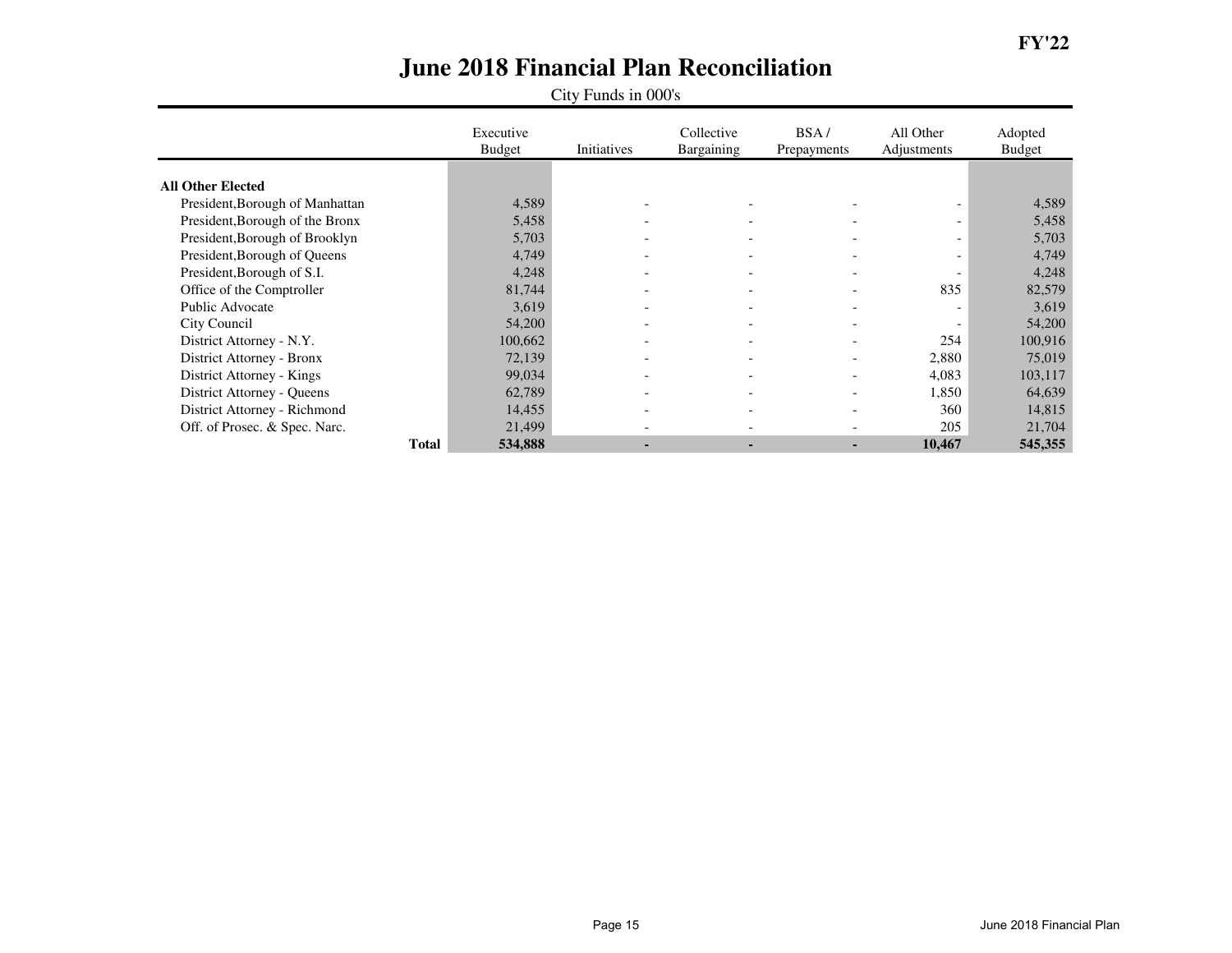|                                                  | <b>City Funds</b>     |                |                       |                       |                       |
|--------------------------------------------------|-----------------------|----------------|-----------------------|-----------------------|-----------------------|
|                                                  | <b>FY 2018</b>        | <b>FY 2019</b> | <b>FY 2020</b>        | FY 2021               | FY 2022               |
| <b>Mayoralty</b>                                 |                       |                |                       |                       |                       |
| <b>Local Initiatives</b>                         | $\boldsymbol{\theta}$ | 90,000         | $\boldsymbol{\theta}$ | $\boldsymbol{\theta}$ | $\boldsymbol{\theta}$ |
| Subtotal                                         | $\boldsymbol{\theta}$ | 90,000         | $\boldsymbol{\theta}$ | 0                     | $\boldsymbol{\theta}$ |
| President, Borough of Brooklyn                   |                       |                |                       |                       |                       |
| <b>City Council Enhancements</b>                 | $\boldsymbol{\theta}$ | 8,000          | $\boldsymbol{\theta}$ | $\boldsymbol{\theta}$ | $\boldsymbol{\theta}$ |
| <b>Local Initiatives</b>                         | $\boldsymbol{\theta}$ | 10,000         | $\boldsymbol{\theta}$ | $\boldsymbol{\theta}$ | $\boldsymbol{\theta}$ |
| <b>Subtotal</b>                                  | $\boldsymbol{\theta}$ | 18,000         | $\boldsymbol{\theta}$ | $\boldsymbol{\theta}$ | $\boldsymbol{\theta}$ |
| President, Borough of S.I.                       |                       |                |                       |                       |                       |
| <b>City Council Enhancements</b>                 | $\boldsymbol{\theta}$ | 20,000         | $\boldsymbol{\theta}$ | $\boldsymbol{\theta}$ | $\boldsymbol{\theta}$ |
| Subtotal                                         | $\boldsymbol{\theta}$ | 20,000         | $\boldsymbol{\theta}$ | $\boldsymbol{\theta}$ | $\boldsymbol{\theta}$ |
| <b>Dept. of Emergency Management</b>             |                       |                |                       |                       |                       |
| <b>City Council Enhancements</b>                 | $\boldsymbol{\theta}$ | 5,000          | $\boldsymbol{\theta}$ | $\boldsymbol{\theta}$ | $\boldsymbol{\theta}$ |
| <b>Local Initiatives</b>                         | $\boldsymbol{\theta}$ | 23,000         | $\boldsymbol{\theta}$ | $\boldsymbol{\theta}$ | $\boldsymbol{\theta}$ |
| <b>Subtotal</b>                                  | $\boldsymbol{\theta}$ | 28,000         | $\boldsymbol{\theta}$ | $\boldsymbol{\theta}$ | $\boldsymbol{\theta}$ |
| <b>NY Public Library - Research</b>              |                       |                |                       |                       |                       |
| <b>Local Initiatives</b>                         | $\boldsymbol{\theta}$ | 50,000         | $\boldsymbol{\theta}$ | $\boldsymbol{\theta}$ | $\pmb{\theta}$        |
| Subtotal                                         | $\boldsymbol{\theta}$ | 50,000         | $\boldsymbol{\theta}$ | 0                     | $\boldsymbol{\theta}$ |
| <b>New York Public Library</b>                   |                       |                |                       |                       |                       |
| <b>Adult Literacy Initiative</b>                 | $\boldsymbol{\theta}$ | 57,000         | $\boldsymbol{\theta}$ | $\boldsymbol{\theta}$ | $\pmb{\theta}$        |
| <b>City's First Readers</b><br><b>Initiative</b> | $\boldsymbol{\theta}$ | 325,000        | $\boldsymbol{\theta}$ | $\boldsymbol{\theta}$ | $\boldsymbol{\theta}$ |
| <b>FY19 NYPL Subsidy</b>                         | 0                     | 3,500,000      | $\boldsymbol{\theta}$ | $\boldsymbol{\theta}$ | $\boldsymbol{\theta}$ |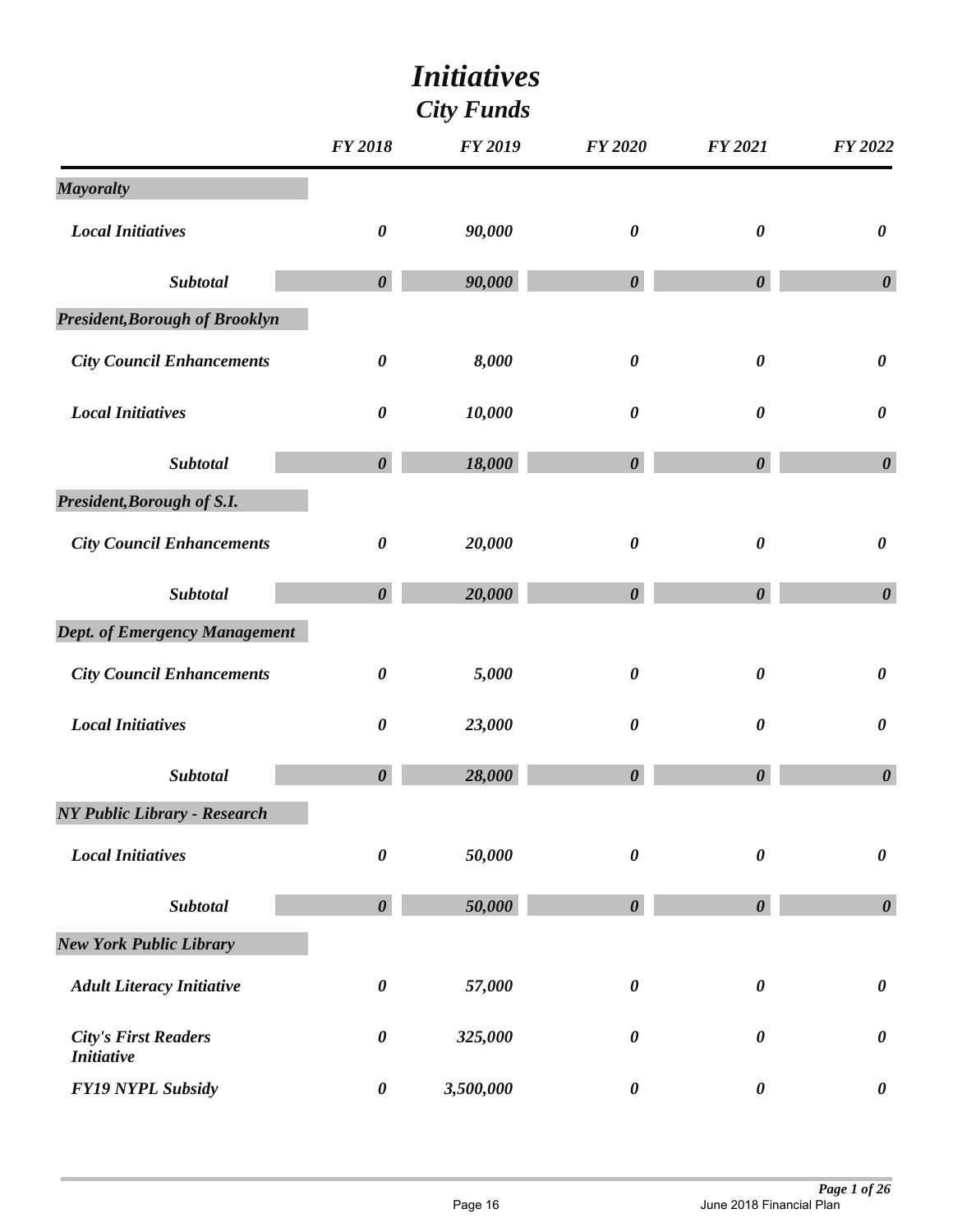|                                                  | FY 2018               | <b>FY 2019</b> | <b>FY 2020</b>        | <b>FY 2021</b>        | FY 2022               |
|--------------------------------------------------|-----------------------|----------------|-----------------------|-----------------------|-----------------------|
| <b>New York Public Library</b>                   |                       |                |                       |                       |                       |
| <b>Subtotal</b>                                  | $\boldsymbol{\theta}$ | 3,882,000      | $\boldsymbol{\theta}$ | $\boldsymbol{\theta}$ | $\boldsymbol{\theta}$ |
| <b>Brooklyn Public Library</b>                   |                       |                |                       |                       |                       |
| <b>Local Initiatives</b>                         | $\pmb{\theta}$        | 11,091         | $\boldsymbol{\theta}$ | $\boldsymbol{\theta}$ | $\pmb{\theta}$        |
| <b>City's First Readers</b><br><b>Initiative</b> | $\boldsymbol{\theta}$ | 325,000        | $\boldsymbol{\theta}$ | $\boldsymbol{\theta}$ | $\boldsymbol{\theta}$ |
| <b>FY19 BPL Subsidy</b>                          | $\pmb{\theta}$        | 2,250,000      | $\boldsymbol{\theta}$ | $\boldsymbol{\theta}$ | $\pmb{\theta}$        |
| <b>Subtotal</b>                                  | $\boldsymbol{\theta}$ | 2,586,091      | $\boldsymbol{\theta}$ | $\boldsymbol{\theta}$ | $\boldsymbol{\theta}$ |
| Queens Borough Public Library                    |                       |                |                       |                       |                       |
| <b>Local Initiatives</b>                         | $\pmb{\theta}$        | 143,000        | $\boldsymbol{\theta}$ | $\boldsymbol{\theta}$ | $\pmb{\theta}$        |
| <b>FY19 QBPL Subsidy</b>                         | $\boldsymbol{\theta}$ | 2,250,000      | $\boldsymbol{\theta}$ | $\boldsymbol{\theta}$ | $\boldsymbol{\theta}$ |
| <b>City's First Readers</b><br><b>Initiative</b> | $\boldsymbol{\theta}$ | 325,000        | $\boldsymbol{\theta}$ | $\boldsymbol{\theta}$ | $\pmb{\theta}$        |
| <b>Adult Literacy Initiative</b>                 | $\boldsymbol{\theta}$ | 100,000        | $\boldsymbol{\theta}$ | $\boldsymbol{\theta}$ | $\pmb{\theta}$        |
| <b>City Council Enhancements</b>                 | $\pmb{\theta}$        | 40,500         | $\pmb{\theta}$        | $\boldsymbol{\theta}$ | $\pmb{\theta}$        |
| <b>Subtotal</b>                                  | $\boldsymbol{\theta}$ | 2,858,500      | $\pmb{\theta}$        | $\boldsymbol{\theta}$ | $\boldsymbol{\theta}$ |
| <b>Department of Education</b>                   |                       |                |                       |                       |                       |
| Peter F. Vallone Academic<br>Scholarship         | $\boldsymbol{\theta}$ | 631,200        | $\boldsymbol{\theta}$ | $\boldsymbol{\theta}$ | $\boldsymbol{\theta}$ |
| <b>Community Schools</b>                         | $\boldsymbol{\theta}$ | 3,000,000      | $\boldsymbol{\theta}$ | $\boldsymbol{\theta}$ | $\boldsymbol{\theta}$ |
| <b>Member Items FY18</b>                         | 3,000                 | $\pmb{\theta}$ | $\boldsymbol{\theta}$ | $\boldsymbol{\theta}$ | $\boldsymbol{\theta}$ |
| <b>Local Initiatives</b>                         | $\boldsymbol{\theta}$ | 1,456,409      | 0                     | 0                     | $\boldsymbol{\theta}$ |
| <b>Work-Based Learning</b><br><b>Internships</b> | $\boldsymbol{\theta}$ | 600,000        | $\boldsymbol{\theta}$ | $\boldsymbol{\theta}$ | $\boldsymbol{\theta}$ |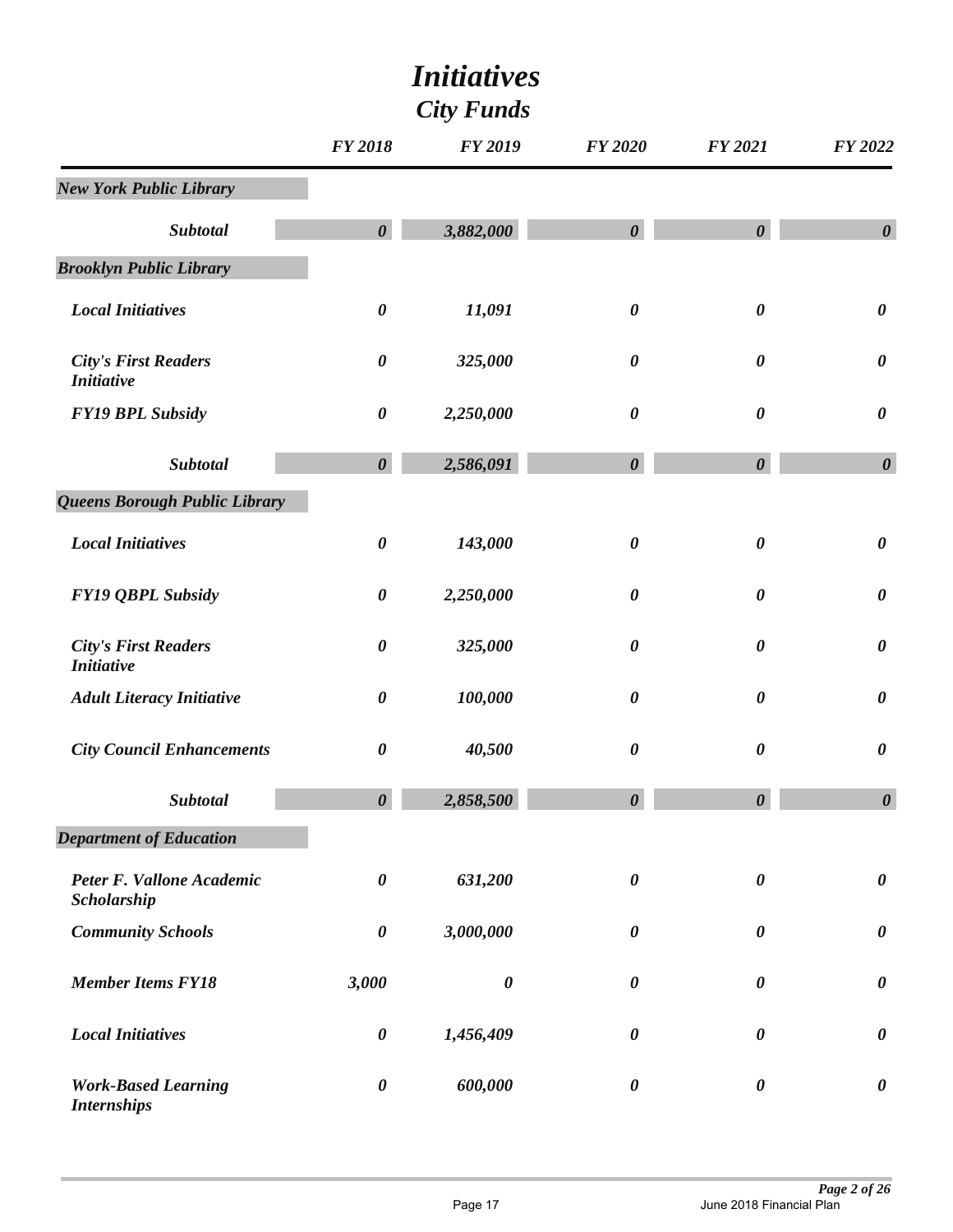|                                                                               | <i>Initiatives</i><br><b>City Funds</b> |                |                       |                       |                       |
|-------------------------------------------------------------------------------|-----------------------------------------|----------------|-----------------------|-----------------------|-----------------------|
|                                                                               | <b>FY 2018</b>                          | <b>FY 2019</b> | <b>FY 2020</b>        | <b>FY 2021</b>        | <b>FY 2022</b>        |
| <b>Department of Education</b>                                                |                                         |                |                       |                       |                       |
| <b>Support for Homeless</b><br><b>Students</b>                                | $\boldsymbol{\theta}$                   | 2,000,000      | $\boldsymbol{\theta}$ | $\boldsymbol{\theta}$ | $\boldsymbol{\theta}$ |
| <b>Support for Educators</b>                                                  | $\boldsymbol{\theta}$                   | 20,804,500     | $\boldsymbol{\theta}$ | $\boldsymbol{\theta}$ | $\boldsymbol{\theta}$ |
| <b>Physical Education and</b><br><b>Fitness</b>                               | $\boldsymbol{\theta}$                   | 1,125,000      | $\boldsymbol{\theta}$ | $\boldsymbol{\theta}$ | $\boldsymbol{\theta}$ |
| <b>Child Mind Institute</b>                                                   | $\boldsymbol{\theta}$                   | 500,000        | $\boldsymbol{\theta}$ | 0                     | $\boldsymbol{\theta}$ |
| <b>Halal and Kosher School</b><br><b>Lunch Pilot</b>                          | $\boldsymbol{\theta}$                   | 1,000,000      | $\boldsymbol{\theta}$ | $\boldsymbol{\theta}$ | $\boldsymbol{\theta}$ |
| <b>Guidance Counselors for</b><br><b>All Schools</b>                          | $\boldsymbol{\theta}$                   | 2,000,000      | $\boldsymbol{\theta}$ | $\boldsymbol{\theta}$ | $\boldsymbol{\theta}$ |
| <b>Dropout Prevention &amp;</b><br><b>Intervention</b>                        | 0                                       | 2,485,000      | $\boldsymbol{\theta}$ | 0                     | $\boldsymbol{\theta}$ |
| <b>City Council Enhancements</b>                                              | $\boldsymbol{\theta}$                   | 195,000        | 0                     | $\boldsymbol{\theta}$ | $\boldsymbol{\theta}$ |
| <b>LGBTQ</b> Inclusive<br><b>Curriculum</b>                                   | 0                                       | 600,000        | $\boldsymbol{\theta}$ | 0                     | $\boldsymbol{\theta}$ |
| <b>Educational Programs for</b><br><b>Students</b>                            | $\boldsymbol{\theta}$                   | 4,390,000      | $\boldsymbol{\theta}$ | $\boldsymbol{\theta}$ | $\boldsymbol{\theta}$ |
| <b>Subtotal</b>                                                               | 3,000                                   | 40,787,109     | $\boldsymbol{\theta}$ | $\boldsymbol{\theta}$ | $\boldsymbol{\theta}$ |
| <b>City University</b>                                                        |                                         |                |                       |                       |                       |
| <b>LGBTQ History Project</b>                                                  | $\boldsymbol{\theta}$                   | 250,000        | $\boldsymbol{\theta}$ | $\boldsymbol{\theta}$ | $\boldsymbol{\theta}$ |
| <b>Mexican Studies Institute</b>                                              | $\boldsymbol{\theta}$                   | 285,000        | $\boldsymbol{\theta}$ | 0                     | $\boldsymbol{\theta}$ |
| <b>NYC Food Policy Institute</b>                                              | $\boldsymbol{\theta}$                   | 250,000        | 0                     | 0                     | $\boldsymbol{\theta}$ |
| Peter F. Vallone Academic<br>Scholarship                                      | $\boldsymbol{\theta}$                   | 14,293,469     | $\boldsymbol{\theta}$ | 0                     | $\boldsymbol{\theta}$ |
| <b>Veterans Community</b><br><b>Development</b>                               | $\boldsymbol{\theta}$                   | 250,000        | 0                     | 0                     | $\boldsymbol{\theta}$ |
| <b>Worker Cooperative</b><br><b>Business Development</b><br><b>Initiative</b> | $\boldsymbol{\theta}$                   | 94,000         | $\boldsymbol{\theta}$ | $\boldsymbol{\theta}$ | $\boldsymbol{\theta}$ |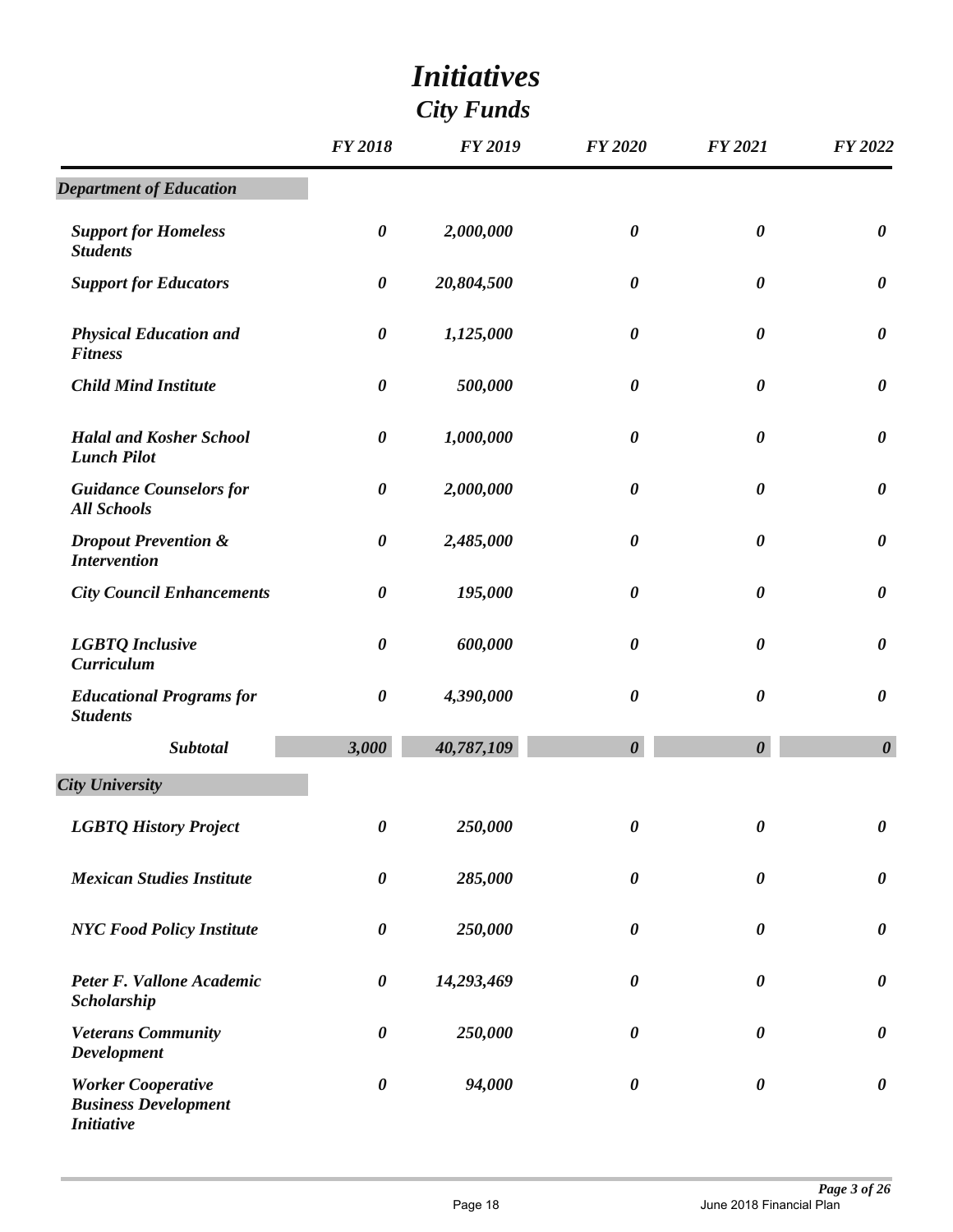| <b>City Funds</b>                                      |                       |                       |                       |                       |                       |
|--------------------------------------------------------|-----------------------|-----------------------|-----------------------|-----------------------|-----------------------|
|                                                        | <b>FY 2018</b>        | <b>FY 2019</b>        | <b>FY 2020</b>        | <b>FY 2021</b>        | FY 2022               |
| <b>City University</b>                                 |                       |                       |                       |                       |                       |
| <b>Council Member</b><br>Reallocation                  | 10,000                | $\boldsymbol{\theta}$ | $\boldsymbol{\theta}$ | $\boldsymbol{\theta}$ | $\boldsymbol{\theta}$ |
| <b>Create New Technology</b><br><b>Incubators</b>      | $\boldsymbol{\theta}$ | 1,400,000             | $\boldsymbol{\theta}$ | $\boldsymbol{\theta}$ | $\boldsymbol{\theta}$ |
| <b>Joseph S. Murphy Center</b><br>for Worker Education | $\boldsymbol{\theta}$ | 1,000,000             | $\boldsymbol{\theta}$ | $\boldsymbol{\theta}$ | $\boldsymbol{\theta}$ |
| <b>Council Member Items</b>                            | $\boldsymbol{\theta}$ | 1,175,500             | $\boldsymbol{\theta}$ | 0                     | $\boldsymbol{\theta}$ |
| <b>Haitian Studies Institute</b>                       | $\boldsymbol{\theta}$ | 285,000               | $\boldsymbol{\theta}$ | 0                     | $\boldsymbol{\theta}$ |
| <b>Adult Literacy</b>                                  | $\boldsymbol{\theta}$ | 425,000               | $\boldsymbol{\theta}$ | $\boldsymbol{\theta}$ | $\boldsymbol{\theta}$ |
| <b>Creative Arts Team</b>                              | $\boldsymbol{\theta}$ | 400,000               | $\boldsymbol{\theta}$ | $\boldsymbol{\theta}$ | $\boldsymbol{\theta}$ |
| <b>Dominican Studies Institute</b>                     | $\boldsymbol{\theta}$ | 1,000,000             | $\boldsymbol{\theta}$ | 0                     | $\boldsymbol{\theta}$ |
| <b>City Council Enhancements</b>                       | $\boldsymbol{\theta}$ | 135,000               | $\boldsymbol{\theta}$ | 0                     | $\boldsymbol{\theta}$ |
| <b>Center for Puerto Rican</b><br><b>Study</b>         | $\boldsymbol{\theta}$ | 1,100,000             | $\boldsymbol{\theta}$ | $\boldsymbol{\theta}$ | $\boldsymbol{\theta}$ |
| <b>CUNY Citizenship Now</b>                            | $\boldsymbol{\theta}$ | 2,500,000             | $\boldsymbol{\theta}$ | $\boldsymbol{\theta}$ | $\boldsymbol{\theta}$ |
| <b>CUNY Childcare Expansion</b>                        | $\pmb{\theta}$        | 600,000               | $\pmb{\theta}$        | $\boldsymbol{\theta}$ | $\pmb{\theta}$        |
| <b>Immigrant Opportunities</b><br><b>Initiative</b>    | $\boldsymbol{\theta}$ | 24,000                | $\boldsymbol{\theta}$ | $\boldsymbol{\theta}$ | $\boldsymbol{\theta}$ |
| Subtotal                                               | 10,000                | 25,466,969            | $\boldsymbol{\theta}$ | $\boldsymbol{\theta}$ | $\boldsymbol{\theta}$ |
| <b>Police Department</b>                               |                       |                       |                       |                       |                       |
| <b>Local Initiatives</b>                               | $\pmb{\theta}$        | 70,500                | $\boldsymbol{\theta}$ | $\boldsymbol{\theta}$ | $\pmb{\theta}$        |
| <b>Member Item Adjustment</b>                          | $-9,000$              | $\boldsymbol{\theta}$ | $\boldsymbol{\theta}$ | $\boldsymbol{\theta}$ | $\boldsymbol{\theta}$ |
| <b>Subtotal</b>                                        | $-9,000$              | 70,500                | $\boldsymbol{\theta}$ | $\boldsymbol{\theta}$ | $\boldsymbol{\theta}$ |
| <b>Fire Department</b>                                 |                       |                       |                       |                       |                       |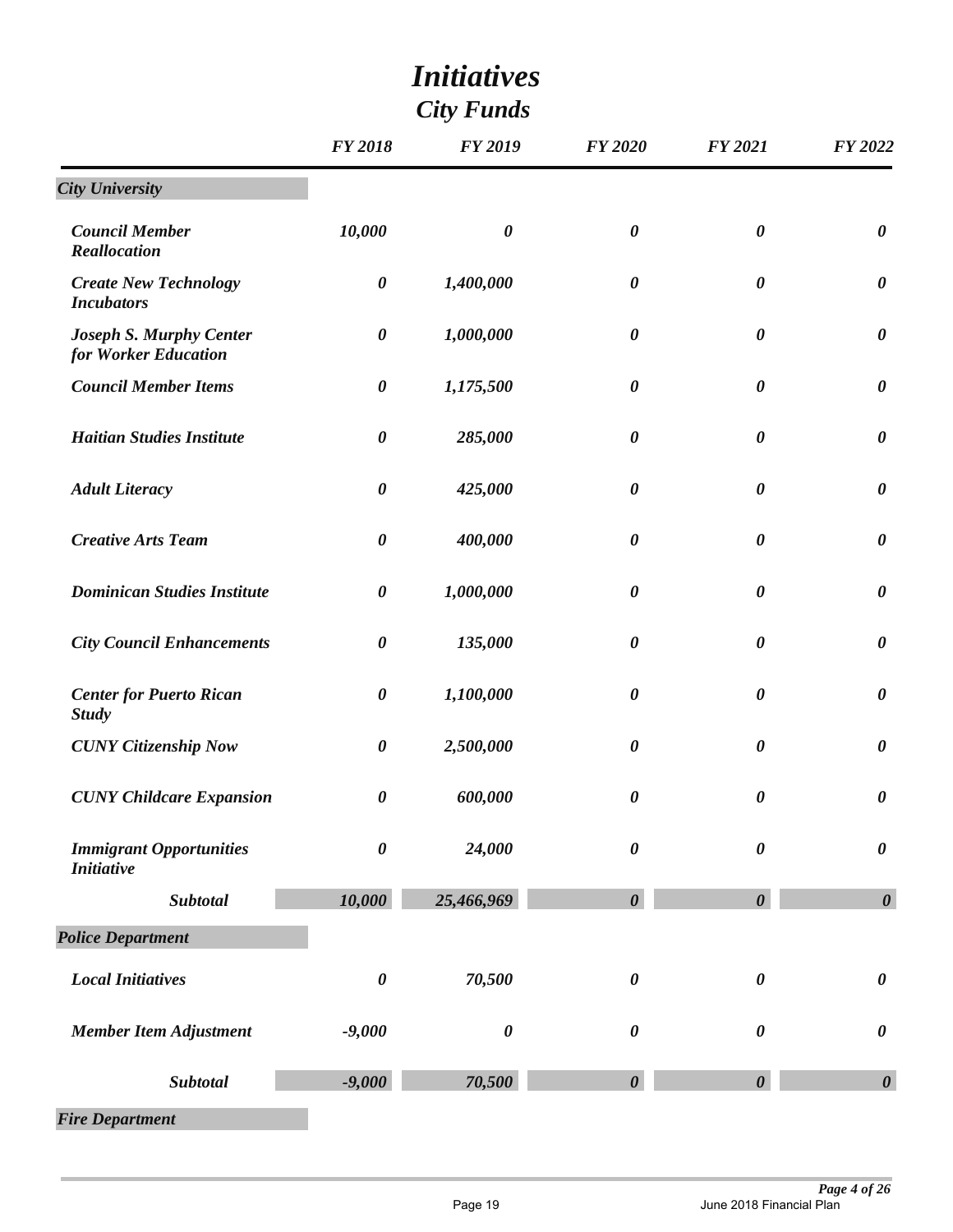|                                                                    | <i>Initiatives</i><br><b>City Funds</b> |                |                       |                       |                       |  |
|--------------------------------------------------------------------|-----------------------------------------|----------------|-----------------------|-----------------------|-----------------------|--|
|                                                                    | <b>FY 2018</b>                          | <b>FY 2019</b> | <b>FY 2020</b>        | <b>FY 2021</b>        | <b>FY 2022</b>        |  |
| <b>Fire Department</b>                                             |                                         |                |                       |                       |                       |  |
| <b>City Council Enhancements</b>                                   | $\boldsymbol{\theta}$                   | 33,000         | $\boldsymbol{\theta}$ | $\boldsymbol{\theta}$ | $\boldsymbol{\theta}$ |  |
| <b>Local Initiatives</b>                                           | $\boldsymbol{\theta}$                   | 283,200        | $\boldsymbol{\theta}$ | $\boldsymbol{\theta}$ | $\boldsymbol{\theta}$ |  |
| <b>Subtotal</b>                                                    | $\boldsymbol{\theta}$                   | 316,200        | $\boldsymbol{\theta}$ | $\boldsymbol{\theta}$ | $\boldsymbol{\theta}$ |  |
| <b>Admin. for Children Services</b>                                |                                         |                |                       |                       |                       |  |
| <b>Discretionary Child Care</b>                                    | $\pmb{\theta}$                          | 5,355,190      | $\boldsymbol{\theta}$ | $\pmb{\theta}$        | $\boldsymbol{\theta}$ |  |
| <b>Wraparound support for</b><br>transitional-aged foster<br>youth | $\boldsymbol{\theta}$                   | 1,100,000      | $\boldsymbol{\theta}$ | $\boldsymbol{\theta}$ | $\boldsymbol{\theta}$ |  |
| <b>City Council Enhancements</b>                                   | $\boldsymbol{\theta}$                   | 19,250         | $\boldsymbol{\theta}$ | $\boldsymbol{\theta}$ | $\boldsymbol{\theta}$ |  |
| <b>CONNECT</b>                                                     | $\boldsymbol{\theta}$                   | 600,000        | $\boldsymbol{\theta}$ | $\boldsymbol{\theta}$ | $\boldsymbol{\theta}$ |  |
| <b>City Council enhancements</b>                                   | $\boldsymbol{\theta}$                   | 54,000         | $\boldsymbol{\theta}$ | $\boldsymbol{\theta}$ | $\boldsymbol{\theta}$ |  |
| <b>Local Initiatives</b>                                           | $\boldsymbol{\theta}$                   | 287,000        | $\boldsymbol{\theta}$ | $\boldsymbol{\theta}$ | $\boldsymbol{\theta}$ |  |
| <b>Subtotal</b>                                                    | $\boldsymbol{\theta}$                   | 7,415,440      | $\boldsymbol{\theta}$ | $\boldsymbol{\theta}$ | $\boldsymbol{\theta}$ |  |
| <b>Department of Social Services</b>                               |                                         |                |                       |                       |                       |  |
| <b>Legal Services for Veterans</b>                                 | $\boldsymbol{\theta}$                   | 450,000        | $\boldsymbol{\theta}$ | $\boldsymbol{\theta}$ | $\boldsymbol{\theta}$ |  |
| <b>Local Initiatives</b>                                           | $\pmb{\theta}$                          | 1,504,500      | $\boldsymbol{\theta}$ | $\boldsymbol{\theta}$ | $\pmb{\theta}$        |  |
| <b>Veterans Homeless</b><br><b>Prevention</b>                      | $\boldsymbol{\theta}$                   | 300,000        | 0                     | $\boldsymbol{\theta}$ | $\boldsymbol{\theta}$ |  |
| <b>Unaccompanied Minors</b><br>and Families                        | $\boldsymbol{\theta}$                   | 2,000,000      | $\boldsymbol{\theta}$ | $\boldsymbol{\theta}$ | $\boldsymbol{\theta}$ |  |
| <b>Teen RAPP Enhancement</b>                                       | $\boldsymbol{\theta}$                   | 250,000        | $\boldsymbol{\theta}$ | 0                     | $\boldsymbol{\theta}$ |  |
| <b>Supportive Alternatives to</b><br><b>Violence Encounters</b>    | $\boldsymbol{\theta}$                   | 850,000        | $\boldsymbol{\theta}$ | $\boldsymbol{\theta}$ | $\boldsymbol{\theta}$ |  |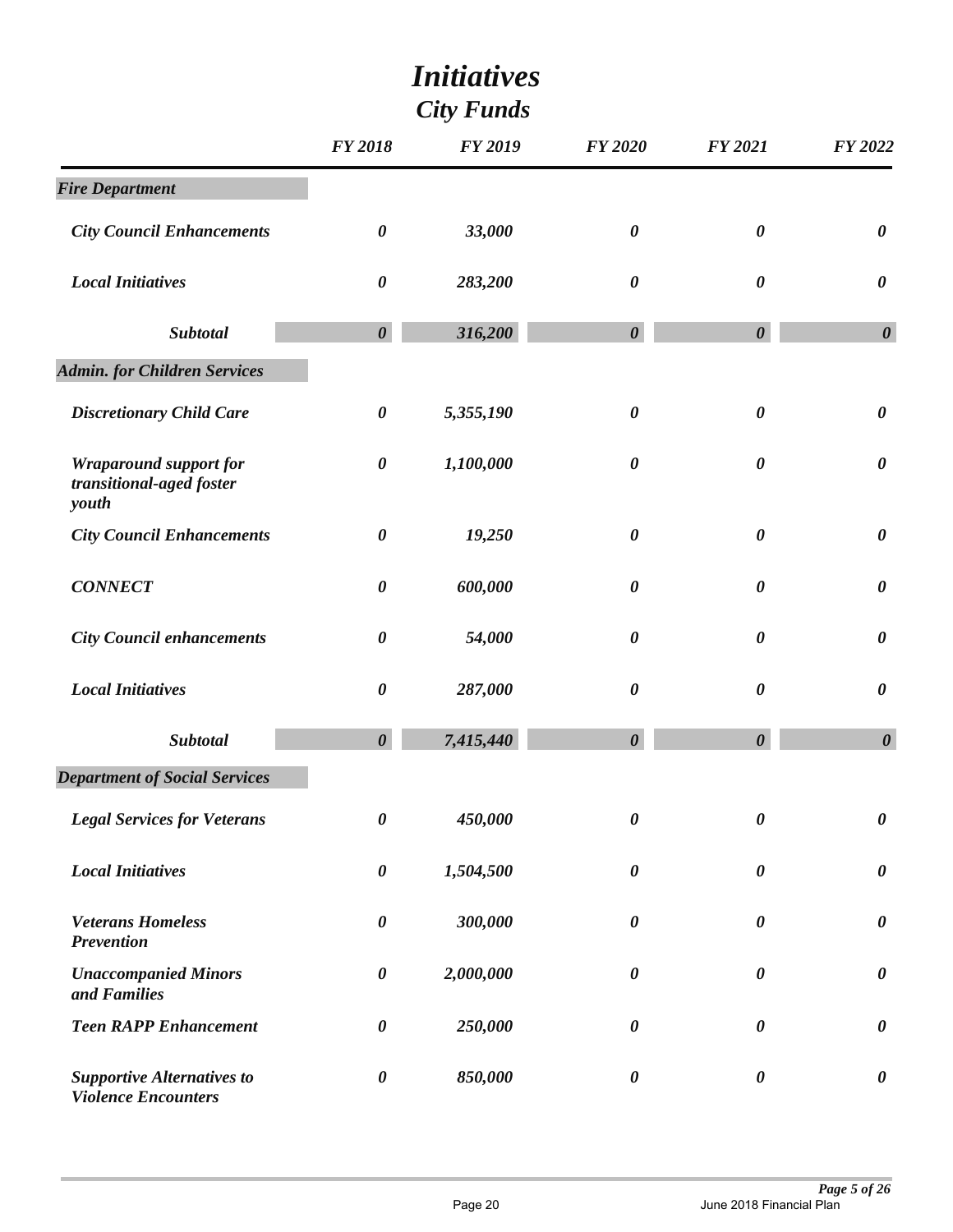|                                                               |                       | <i>Initiatives</i> |                       |                       |                       |
|---------------------------------------------------------------|-----------------------|--------------------|-----------------------|-----------------------|-----------------------|
|                                                               | <b>City Funds</b>     |                    |                       |                       |                       |
|                                                               | <b>FY 2018</b>        | <b>FY 2019</b>     | <b>FY 2020</b>        | <b>FY 2021</b>        | <b>FY 2022</b>        |
| <b>Department of Social Services</b>                          |                       |                    |                       |                       |                       |
| <b>New York Immigrant</b><br><b>Family Unity Project</b>      | $\boldsymbol{\theta}$ | 10,000,000         | $\boldsymbol{\theta}$ | $\boldsymbol{\theta}$ | $\boldsymbol{\theta}$ |
| <b>Legal Services for</b><br><b>Workplace Rights</b>          | $\boldsymbol{\theta}$ | 500,000            | $\boldsymbol{\theta}$ | $\boldsymbol{\theta}$ | $\boldsymbol{\theta}$ |
| <b>Legal Services for Low</b><br><b>Income New Yorkers.</b>   | $\boldsymbol{\theta}$ | 5,050,000          | $\boldsymbol{\theta}$ | $\boldsymbol{\theta}$ | $\boldsymbol{\theta}$ |
| <b>Immigrant Opportunity</b><br><b>Initiative</b>             | $\boldsymbol{\theta}$ | 2,576,000          | 0                     | $\boldsymbol{\theta}$ | $\boldsymbol{\theta}$ |
| <b>Homeless Prevention Fund</b>                               | $\boldsymbol{\theta}$ | 820,000            | $\boldsymbol{\theta}$ | 0                     | $\boldsymbol{\theta}$ |
| <b>Food Access and Benefits</b>                               | 0                     | 725,000            | $\boldsymbol{\theta}$ | 0                     | $\boldsymbol{\theta}$ |
| <b>City Council Enhancements</b>                              | $\boldsymbol{\theta}$ | 423,970            | $\boldsymbol{\theta}$ | $\boldsymbol{\theta}$ | $\boldsymbol{\theta}$ |
| <b>Legal Services for the</b><br><b>Working Poor</b>          | $\boldsymbol{\theta}$ | 3,205,000          | 0                     | 0                     | $\boldsymbol{\theta}$ |
| <b>Subtotal</b>                                               | $\boldsymbol{\theta}$ | 28,654,470         | $\boldsymbol{\theta}$ | $\boldsymbol{\theta}$ | $\boldsymbol{\theta}$ |
| <b>Dept. of Homeless Services</b>                             |                       |                    |                       |                       |                       |
| <b>City Council Enhancements</b>                              | 0                     | 433,000            | $\boldsymbol{\theta}$ | 0                     | $\boldsymbol{\theta}$ |
| <b>Local Initiatives</b>                                      | 0                     | 83,650             | $\boldsymbol{\theta}$ | 0                     | $\boldsymbol{\theta}$ |
| <b>Children and Families in</b><br><b>NYC Homeless System</b> | $\boldsymbol{\theta}$ | 1,350,000          | $\boldsymbol{\theta}$ | $\boldsymbol{\theta}$ | $\boldsymbol{\theta}$ |
| Subtotal                                                      | $\boldsymbol{\theta}$ | 1,866,650          | $\boldsymbol{\theta}$ | $\boldsymbol{\theta}$ | $\boldsymbol{\theta}$ |
| <b>Miscellaneous</b>                                          |                       |                    |                       |                       |                       |
| <b>PSA Initiative for YA</b>                                  | $\boldsymbol{\theta}$ | 275,000            | $\boldsymbol{\theta}$ | $\boldsymbol{\theta}$ | $\boldsymbol{\theta}$ |
| <b>Alternatives to Incarceration</b>                          | $\pmb{\theta}$        | 8,107,000          | $\boldsymbol{\theta}$ | $\boldsymbol{\theta}$ | $\boldsymbol{\theta}$ |
| <b>Local Initiatives</b>                                      | $\boldsymbol{\theta}$ | 237,250            | $\boldsymbol{\theta}$ | $\boldsymbol{\theta}$ | $\boldsymbol{\theta}$ |
| <b>Victims of Human</b><br><b>Trafficking</b>                 | $\boldsymbol{\theta}$ | 1,200,000          | $\boldsymbol{\theta}$ | $\boldsymbol{\theta}$ | $\boldsymbol{\theta}$ |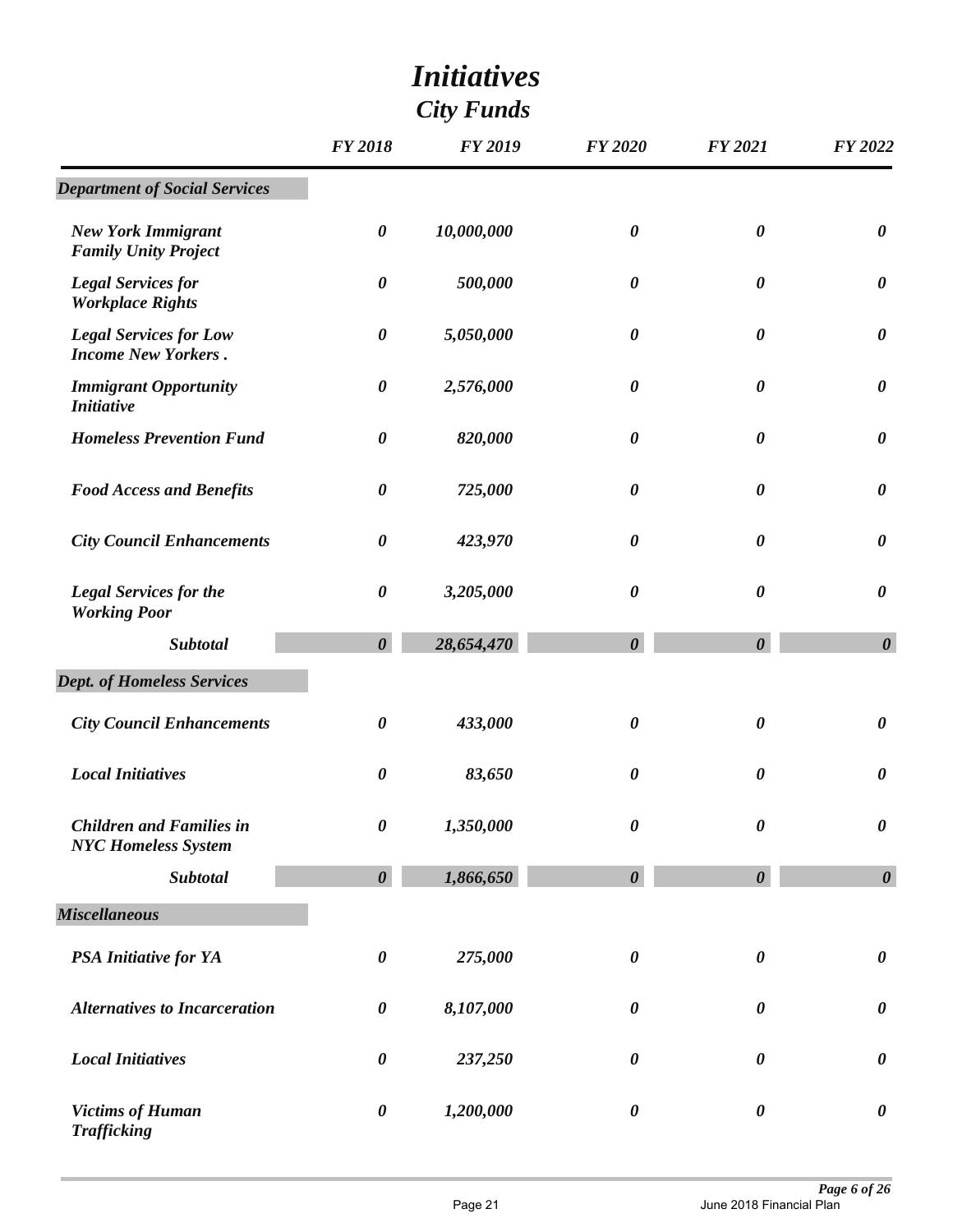| <b>City Funds</b>                                            |                       |                |                       |                       |                       |
|--------------------------------------------------------------|-----------------------|----------------|-----------------------|-----------------------|-----------------------|
|                                                              | <b>FY 2018</b>        | <b>FY 2019</b> | <b>FY 2020</b>        | <b>FY 2021</b>        | FY 2022               |
| <b>Miscellaneous</b>                                         |                       |                |                       |                       |                       |
| <b>Prisoners' Rights Project</b>                             | $\boldsymbol{\theta}$ | 1,000,000      | $\boldsymbol{\theta}$ | $\boldsymbol{\theta}$ | $\boldsymbol{\theta}$ |
| <b>Low Income Legal Services</b>                             | $\boldsymbol{\theta}$ | 250,000        | $\boldsymbol{\theta}$ | 0                     | $\boldsymbol{\theta}$ |
| <b>LIFT</b>                                                  | $\boldsymbol{\theta}$ | 485,000        | $\boldsymbol{\theta}$ | 0                     | $\boldsymbol{\theta}$ |
| <b>Center for Court Innovation</b>                           | $\boldsymbol{\theta}$ | 1,710,000      | 0                     | 0                     | $\boldsymbol{\theta}$ |
| <b>SAVE</b> Initiative                                       | $\boldsymbol{\theta}$ | 1,000,000      | $\boldsymbol{\theta}$ | 0                     | $\boldsymbol{\theta}$ |
| <b>Bail Fund</b>                                             | $\boldsymbol{\theta}$ | 1,555,000      | $\boldsymbol{\theta}$ | 0                     | $\boldsymbol{\theta}$ |
| <b>Initiative to Combat Sexual</b><br><b>Assault</b>         | $\boldsymbol{\theta}$ | 2,810,000      | $\boldsymbol{\theta}$ | 0                     | $\boldsymbol{\theta}$ |
| <b>City Council Enhancements</b>                             | $\boldsymbol{\theta}$ | 1,247,890      | 0                     | 0                     | $\boldsymbol{\theta}$ |
| <b>Crisis Management System</b>                              | $\boldsymbol{\theta}$ | 2,180,000      | $\boldsymbol{\theta}$ | 0                     | $\boldsymbol{\theta}$ |
| <b>DOVE</b> Initiative                                       | $\boldsymbol{\theta}$ | 9,305,000      | $\boldsymbol{\theta}$ | 0                     | $\boldsymbol{\theta}$ |
| <b>Immigrant Survivors of DV</b>                             | $\boldsymbol{\theta}$ | 350,000        | $\boldsymbol{\theta}$ | 0                     | $\boldsymbol{\theta}$ |
| Subtotal                                                     | 0                     | 31,712,140     | 0                     | $\boldsymbol{\theta}$ | $\boldsymbol{\theta}$ |
| <b>Department for the Aging</b>                              |                       |                |                       |                       |                       |
| <b>LGBT</b> Senior Services                                  | $\boldsymbol{\theta}$ | 1,500,000      | $\boldsymbol{\theta}$ | $\boldsymbol{\theta}$ | $\boldsymbol{\theta}$ |
| <b>Access to Critical Services</b><br>for Seniors (non-ACES) | $\boldsymbol{\theta}$ | 580,000        | $\boldsymbol{\theta}$ | $\boldsymbol{\theta}$ | $\boldsymbol{\theta}$ |
| <b>Social Adult Day Care</b>                                 | $\boldsymbol{\theta}$ | 1,055,556      | $\boldsymbol{\theta}$ | 0                     | $\boldsymbol{\theta}$ |
| <b>Senior Centers, Programs,</b><br>and Services Restoration | $\boldsymbol{\theta}$ | 2,104,000      | $\boldsymbol{\theta}$ | 0                     | $\boldsymbol{\theta}$ |
| <b>Senior Centers for</b><br><b>Immigrant Populations</b>    | $\boldsymbol{\theta}$ | 2,000,000      | $\boldsymbol{\theta}$ | $\boldsymbol{\theta}$ | $\boldsymbol{\theta}$ |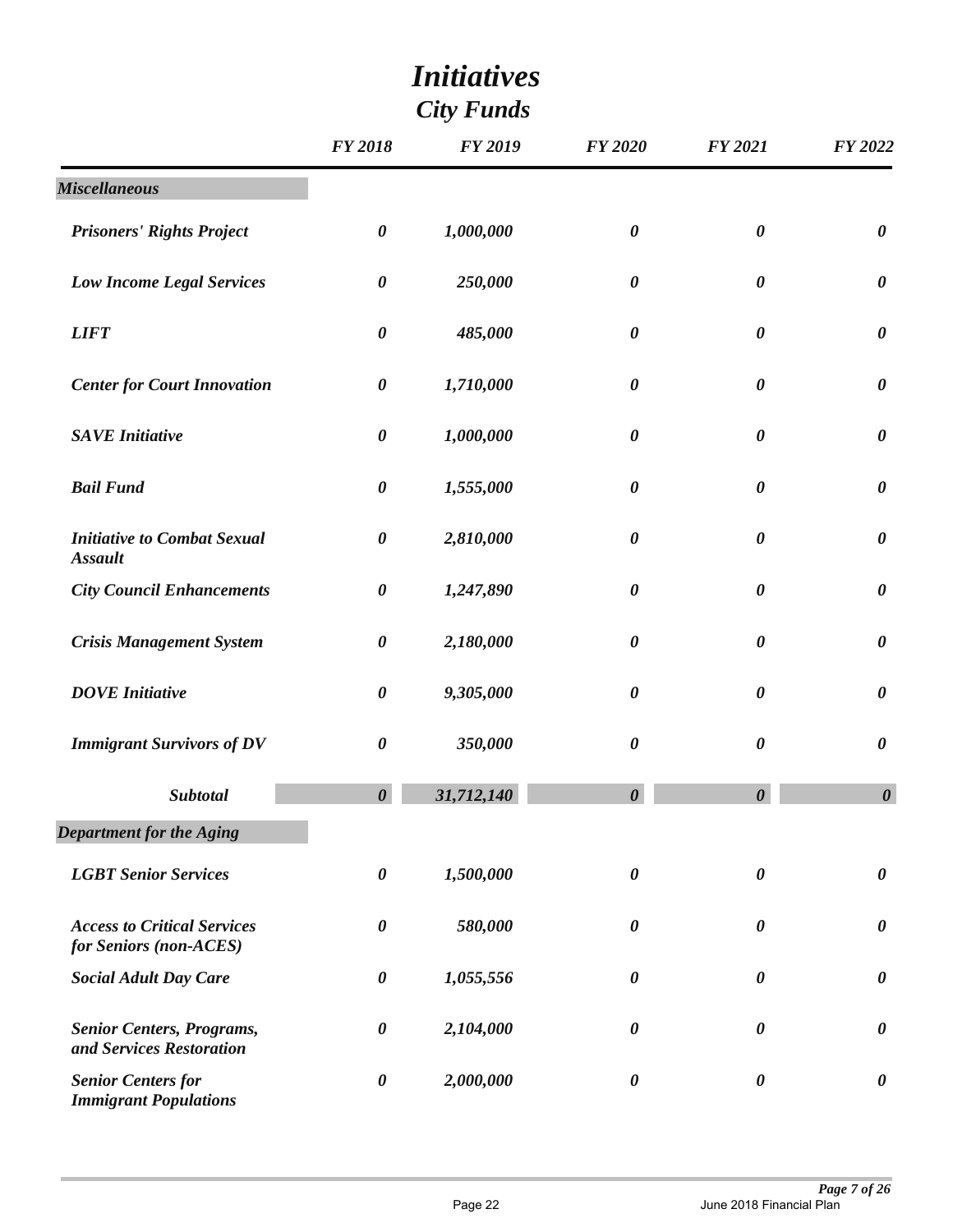|                                                          |                       | <i>Initiatives</i>    |                       |                       |                       |
|----------------------------------------------------------|-----------------------|-----------------------|-----------------------|-----------------------|-----------------------|
| <b>City Funds</b>                                        |                       |                       |                       |                       |                       |
|                                                          | <b>FY 2018</b>        | <b>FY 2019</b>        | <b>FY 2020</b>        | <b>FY 2021</b>        | FY 2022               |
| <b>Department for the Aging</b>                          |                       |                       |                       |                       |                       |
| <b>NYC Support Our Seniors</b><br><b>Initiative</b>      | $\boldsymbol{\theta}$ | 4,080,000             | $\boldsymbol{\theta}$ | $\boldsymbol{\theta}$ | $\boldsymbol{\theta}$ |
| <b>NORC Supportive Service</b><br><b>Program</b>         | $\boldsymbol{\theta}$ | 3,654,995             | $\boldsymbol{\theta}$ | $\boldsymbol{\theta}$ | $\boldsymbol{\theta}$ |
| <b>Local Initiatives</b>                                 | $\boldsymbol{\theta}$ | 8,868,850             | $\boldsymbol{\theta}$ | $\boldsymbol{\theta}$ | $\boldsymbol{\theta}$ |
| <b>Information and Referral</b><br><b>Services</b>       | $\boldsymbol{\theta}$ | 407,811               | $\boldsymbol{\theta}$ | $\boldsymbol{\theta}$ | $\boldsymbol{\theta}$ |
| <b>Holocaust Survisiors</b>                              | $\boldsymbol{\theta}$ | 3,500,000             | $\boldsymbol{\theta}$ | 0                     | $\boldsymbol{\theta}$ |
| <b>Healthy Aging Initiative</b>                          | $\boldsymbol{\theta}$ | 2,040,000             | $\boldsymbol{\theta}$ | $\boldsymbol{\theta}$ | $\boldsymbol{\theta}$ |
| <b>Elder Abuse Programs</b>                              | 0                     | 335,000               | $\boldsymbol{\theta}$ | $\boldsymbol{\theta}$ | $\boldsymbol{\theta}$ |
| <b>City Council Enhancements</b>                         | $\boldsymbol{\theta}$ | 750,440               | $\boldsymbol{\theta}$ | $\boldsymbol{\theta}$ | $\boldsymbol{\theta}$ |
| <b>Borough Presidents Funds</b>                          | $\boldsymbol{\theta}$ | 1,129,774             | $\boldsymbol{\theta}$ | 0                     | $\boldsymbol{\theta}$ |
| <b>Access to Crisis and</b><br><b>Emergency Services</b> | $\boldsymbol{\theta}$ | 600,000               | $\boldsymbol{\theta}$ | $\boldsymbol{\theta}$ | $\boldsymbol{\theta}$ |
| <b>Case Management Waitlist</b>                          | 0                     | 1,000,000             | 0                     | 0                     | 0                     |
| <b>Subtotal</b>                                          | $\boldsymbol{\theta}$ | 33,606,426            | $\boldsymbol{\theta}$ | $\boldsymbol{\theta}$ | $\boldsymbol{\theta}$ |
| <b>Department of Cultural Affairs</b>                    |                       |                       |                       |                       |                       |
| <b>Geriatric Mental Health</b>                           | $\boldsymbol{\theta}$ | 51,500                | $\boldsymbol{\theta}$ | 0                     | $\boldsymbol{\theta}$ |
| <b>Cultural Immigrant</b><br><b>Initiative</b>           | $\boldsymbol{\theta}$ | 6,375,000             | $\boldsymbol{\theta}$ | 0                     | $\boldsymbol{\theta}$ |
| <b>Local Initiatives</b>                                 | $\boldsymbol{\theta}$ | 3,341,500             | $\boldsymbol{\theta}$ | 0                     | $\boldsymbol{\theta}$ |
| <b>FY18 CC</b> member items<br>reallocations             | 36,000                | $\boldsymbol{\theta}$ | 0                     | 0                     | $\boldsymbol{\theta}$ |
| <b>Veterans Community</b><br><b>Development</b>          | $\boldsymbol{\theta}$ | 140,000               | $\boldsymbol{\theta}$ | 0                     | $\boldsymbol{\theta}$ |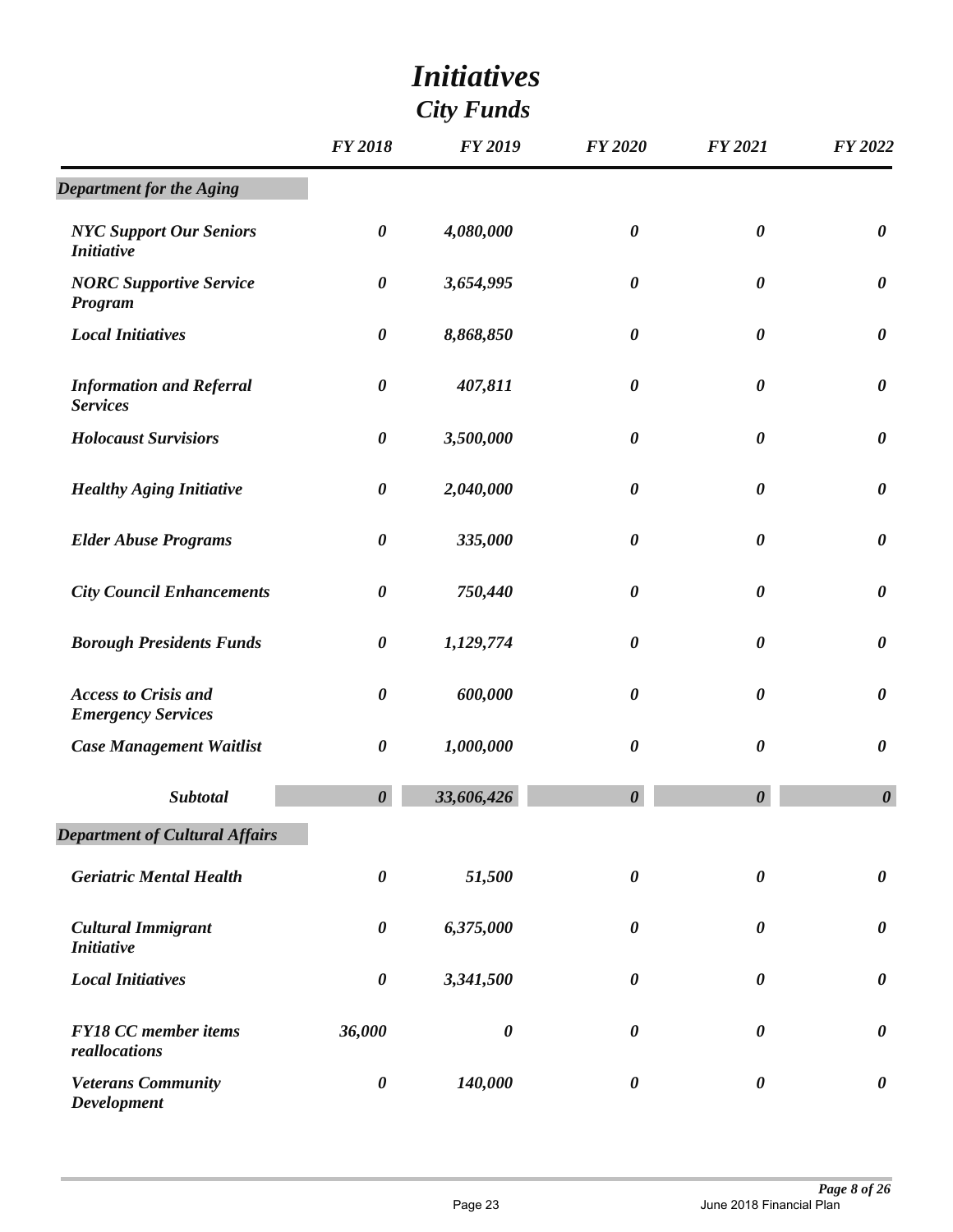|                                                               | <i>Initiatives</i><br><b>City Funds</b> |                |                       |                       |                       |  |  |
|---------------------------------------------------------------|-----------------------------------------|----------------|-----------------------|-----------------------|-----------------------|--|--|
|                                                               | <b>FY 2018</b>                          | <b>FY 2019</b> | <b>FY 2020</b>        | <b>FY 2021</b>        | <b>FY 2022</b>        |  |  |
| <b>Department of Cultural Affairs</b>                         |                                         |                |                       |                       |                       |  |  |
| <b>Cultural After-School</b><br><b>Adventure</b> (CASA)       | $\boldsymbol{\theta}$                   | 15,300,000     | $\boldsymbol{\theta}$ | $\boldsymbol{\theta}$ | $\boldsymbol{\theta}$ |  |  |
| <b>Coalition of Theaters of</b><br>Color                      | $\boldsymbol{\theta}$                   | 1,965,000      | $\boldsymbol{\theta}$ | $\boldsymbol{\theta}$ | $\boldsymbol{\theta}$ |  |  |
| <b>City Council Enhancements</b>                              | $\boldsymbol{\theta}$                   | 2,647,054      | $\boldsymbol{\theta}$ | $\boldsymbol{\theta}$ | $\boldsymbol{\theta}$ |  |  |
| <b>Autism Awareness</b>                                       | $\boldsymbol{\theta}$                   | 190,000        | $\boldsymbol{\theta}$ | $\boldsymbol{\theta}$ | $\boldsymbol{\theta}$ |  |  |
| <b>Anti-Gun Violence Initiative</b>                           | $\boldsymbol{\theta}$                   | 720,000        | $\boldsymbol{\theta}$ | $\boldsymbol{\theta}$ | $\boldsymbol{\theta}$ |  |  |
| 'Ghetto Film School (GFS)<br><b>Accelerator Program Model</b> | $\boldsymbol{\theta}$                   | 75,000         | $\boldsymbol{\theta}$ | $\boldsymbol{\theta}$ | $\boldsymbol{\theta}$ |  |  |
| <b>SU-CASA</b>                                                | $\boldsymbol{\theta}$                   | 3,315,000      | $\boldsymbol{\theta}$ | $\boldsymbol{\theta}$ | $\boldsymbol{\theta}$ |  |  |
| Subtotal                                                      | 36,000                                  | 34,120,054     | $\boldsymbol{\theta}$ | $\boldsymbol{\theta}$ | $\boldsymbol{\theta}$ |  |  |
| <b>Youth &amp; Community Development</b>                      |                                         |                |                       |                       |                       |  |  |
| <b>Veterans Initiative</b>                                    | $\boldsymbol{\theta}$                   | 580,000        | $\boldsymbol{\theta}$ | $\boldsymbol{\theta}$ | $\boldsymbol{\theta}$ |  |  |
| <b>Jill Chaifitz Helpline</b>                                 | $\boldsymbol{\theta}$                   | 250,000        | $\boldsymbol{\theta}$ | 0                     | $\boldsymbol{\theta}$ |  |  |
| <b>Job Training and</b><br><b>Placement Initiative</b>        | 0                                       | 210,000        | $\boldsymbol{\theta}$ | $\boldsymbol{\theta}$ | $\boldsymbol{\theta}$ |  |  |
| <b>Key to the City Initiative</b>                             | $\boldsymbol{\theta}$                   | 700,000        | $\boldsymbol{\theta}$ | $\boldsymbol{\theta}$ | $\boldsymbol{\theta}$ |  |  |
| <b>LGBT</b> Center in Every<br><b>Borough</b>                 | $\boldsymbol{\theta}$                   | 2,000,000      | $\boldsymbol{\theta}$ | $\boldsymbol{\theta}$ | $\boldsymbol{\theta}$ |  |  |
| <b>NYC</b> Cleanup Initiative                                 | $\boldsymbol{\theta}$                   | 8,500,000      | $\boldsymbol{\theta}$ | $\boldsymbol{\theta}$ | $\boldsymbol{\theta}$ |  |  |
| <b>Physical Education and</b><br><b>Fitness</b>               | $\boldsymbol{\theta}$                   | 800,000        | $\boldsymbol{\theta}$ | $\boldsymbol{\theta}$ | $\boldsymbol{\theta}$ |  |  |
| <b>Sports Training and</b><br><b>Rolemodels for Success</b>   | $\boldsymbol{\theta}$                   | 1,200,000      | $\boldsymbol{\theta}$ | $\boldsymbol{\theta}$ | $\boldsymbol{\theta}$ |  |  |
| <b>Trans Equity Programs</b>                                  | $\boldsymbol{\theta}$                   | 1,000,000      | $\boldsymbol{\theta}$ | $\boldsymbol{\theta}$ | $\boldsymbol{\theta}$ |  |  |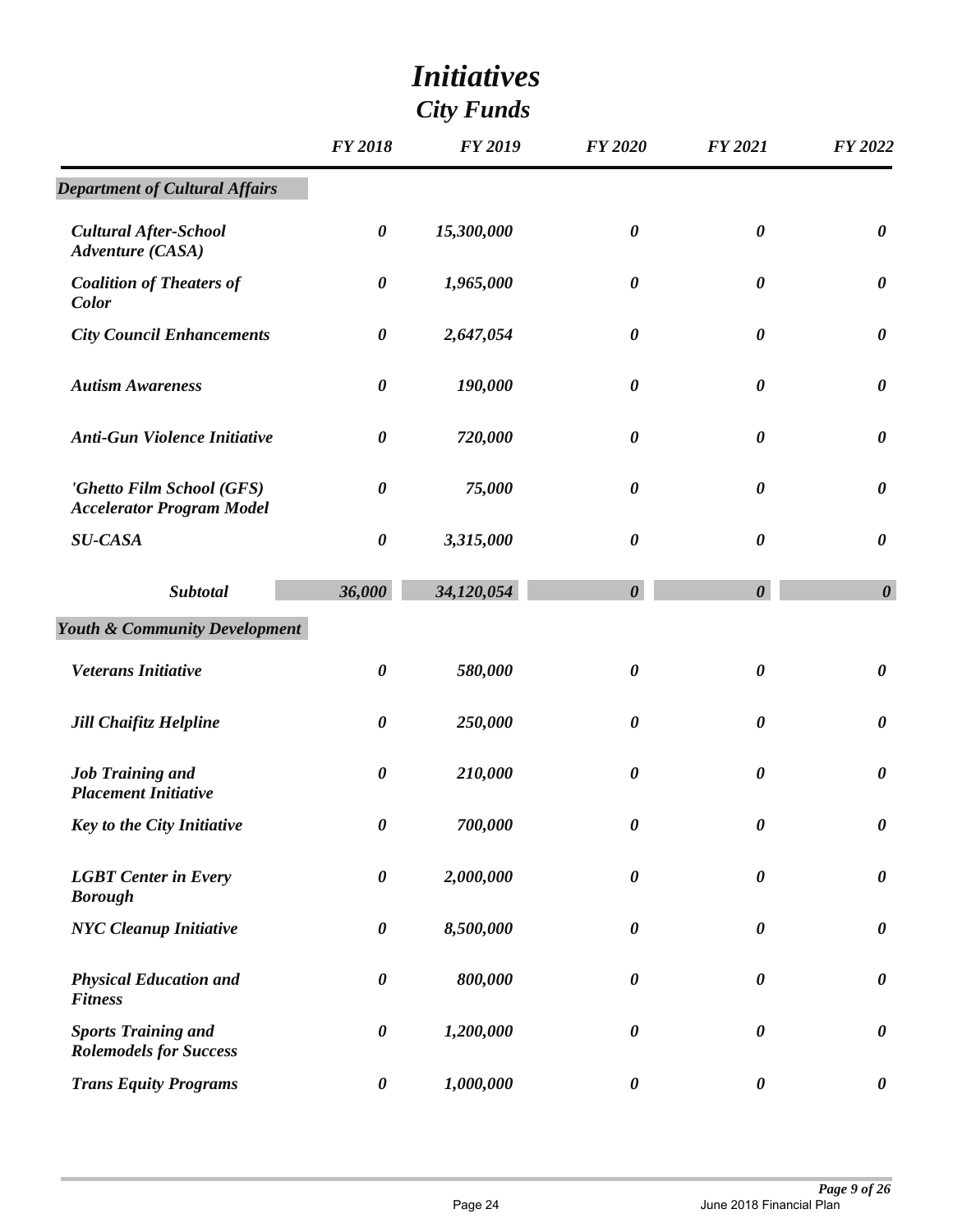| <i>Initiatives</i><br><b>City Funds</b>                                                                                                                                                                                                                                                                                                                                                                                                                                                                                                                                                                                                                                                                                                                                                                                                                                                                                                                                                                                                                                                                                                                                                                                                                                                                                                                                                                                                                                                                                                                                                                                                                                                                                                                                                                                                                                                                                                                              |                       |                |                       |                       |                       |  |  |
|----------------------------------------------------------------------------------------------------------------------------------------------------------------------------------------------------------------------------------------------------------------------------------------------------------------------------------------------------------------------------------------------------------------------------------------------------------------------------------------------------------------------------------------------------------------------------------------------------------------------------------------------------------------------------------------------------------------------------------------------------------------------------------------------------------------------------------------------------------------------------------------------------------------------------------------------------------------------------------------------------------------------------------------------------------------------------------------------------------------------------------------------------------------------------------------------------------------------------------------------------------------------------------------------------------------------------------------------------------------------------------------------------------------------------------------------------------------------------------------------------------------------------------------------------------------------------------------------------------------------------------------------------------------------------------------------------------------------------------------------------------------------------------------------------------------------------------------------------------------------------------------------------------------------------------------------------------------------|-----------------------|----------------|-----------------------|-----------------------|-----------------------|--|--|
|                                                                                                                                                                                                                                                                                                                                                                                                                                                                                                                                                                                                                                                                                                                                                                                                                                                                                                                                                                                                                                                                                                                                                                                                                                                                                                                                                                                                                                                                                                                                                                                                                                                                                                                                                                                                                                                                                                                                                                      | <b>FY 2018</b>        | <b>FY 2019</b> | <b>FY 2020</b>        | <b>FY 2021</b>        | FY 2022               |  |  |
| <b>Youth &amp; Community Development</b><br><b>Diversity Inclusion and</b><br>$\boldsymbol{\theta}$<br>610,000<br>$\boldsymbol{\theta}$<br>$\boldsymbol{\theta}$<br><b>Equity in Tech Initiative</b><br>Young Women's<br>$\boldsymbol{\theta}$<br>1,096,000<br>$\boldsymbol{\theta}$<br>$\boldsymbol{\theta}$<br><b>Leadership Development</b><br><b>Youth Build</b><br>$\boldsymbol{\theta}$<br>2,100,000<br>$\boldsymbol{\theta}$<br>$\boldsymbol{\theta}$<br><b>Local Initiatives</b><br>$\boldsymbol{\theta}$<br>43,985<br>22,865,215<br>0<br>$\boldsymbol{\theta}$<br>154,000<br>$\boldsymbol{\theta}$<br><b>Step In and Stop It</b><br>$\boldsymbol{\theta}$<br><b>Initiative to Address</b><br><b>Bystander Intervention</b><br><b>Afterschool Enrichment</b><br>6,428,907<br>$\boldsymbol{\theta}$<br>$\boldsymbol{\theta}$<br>$\boldsymbol{\theta}$<br>A Greener NYC<br>$\boldsymbol{\theta}$<br>3,570,000<br>$\boldsymbol{\theta}$<br>$\boldsymbol{\theta}$<br>120,000<br><b>Green Jobs Corps Program</b><br>$\boldsymbol{\theta}$<br>$\boldsymbol{\theta}$<br>0<br>$\boldsymbol{\theta}$<br>3,418,000<br>$\boldsymbol{\theta}$<br><b>Adult Literacy</b><br>$\boldsymbol{\theta}$<br><b>Food Pantries</b><br>4,600,000<br>$\boldsymbol{\theta}$<br>0<br>$\boldsymbol{\theta}$<br>1,200,000<br><b>Big Brothers Big Sisters</b><br>$\boldsymbol{\theta}$<br>$\boldsymbol{\theta}$<br>0<br>1,813,600<br>$\boldsymbol{\theta}$<br><b>COMPASS Elementary</b><br>$\boldsymbol{\theta}$<br>$\boldsymbol{\theta}$<br><b>Afterschool</b><br><b>City Council Enhancements</b><br>$\boldsymbol{\theta}$<br>7,674,769<br>$\boldsymbol{\theta}$<br>$\boldsymbol{\theta}$<br>3,469,000<br><b>City's First Readers</b><br>$\boldsymbol{\theta}$<br>$\boldsymbol{\theta}$<br>$\boldsymbol{\theta}$<br><b>Initiative</b><br>$\boldsymbol{\theta}$<br>550,000<br>$\boldsymbol{\theta}$<br><b>Civic Education in New</b><br>$\boldsymbol{\theta}$<br><b>York City Schools</b> |                       |                |                       |                       |                       |  |  |
|                                                                                                                                                                                                                                                                                                                                                                                                                                                                                                                                                                                                                                                                                                                                                                                                                                                                                                                                                                                                                                                                                                                                                                                                                                                                                                                                                                                                                                                                                                                                                                                                                                                                                                                                                                                                                                                                                                                                                                      |                       |                |                       |                       | $\boldsymbol{\theta}$ |  |  |
|                                                                                                                                                                                                                                                                                                                                                                                                                                                                                                                                                                                                                                                                                                                                                                                                                                                                                                                                                                                                                                                                                                                                                                                                                                                                                                                                                                                                                                                                                                                                                                                                                                                                                                                                                                                                                                                                                                                                                                      |                       |                |                       |                       | $\boldsymbol{\theta}$ |  |  |
|                                                                                                                                                                                                                                                                                                                                                                                                                                                                                                                                                                                                                                                                                                                                                                                                                                                                                                                                                                                                                                                                                                                                                                                                                                                                                                                                                                                                                                                                                                                                                                                                                                                                                                                                                                                                                                                                                                                                                                      |                       |                |                       |                       | $\boldsymbol{\theta}$ |  |  |
|                                                                                                                                                                                                                                                                                                                                                                                                                                                                                                                                                                                                                                                                                                                                                                                                                                                                                                                                                                                                                                                                                                                                                                                                                                                                                                                                                                                                                                                                                                                                                                                                                                                                                                                                                                                                                                                                                                                                                                      |                       |                |                       |                       | $\boldsymbol{\theta}$ |  |  |
|                                                                                                                                                                                                                                                                                                                                                                                                                                                                                                                                                                                                                                                                                                                                                                                                                                                                                                                                                                                                                                                                                                                                                                                                                                                                                                                                                                                                                                                                                                                                                                                                                                                                                                                                                                                                                                                                                                                                                                      |                       |                |                       |                       | $\boldsymbol{\theta}$ |  |  |
|                                                                                                                                                                                                                                                                                                                                                                                                                                                                                                                                                                                                                                                                                                                                                                                                                                                                                                                                                                                                                                                                                                                                                                                                                                                                                                                                                                                                                                                                                                                                                                                                                                                                                                                                                                                                                                                                                                                                                                      |                       |                |                       |                       | $\boldsymbol{\theta}$ |  |  |
|                                                                                                                                                                                                                                                                                                                                                                                                                                                                                                                                                                                                                                                                                                                                                                                                                                                                                                                                                                                                                                                                                                                                                                                                                                                                                                                                                                                                                                                                                                                                                                                                                                                                                                                                                                                                                                                                                                                                                                      |                       |                |                       |                       | $\boldsymbol{\theta}$ |  |  |
|                                                                                                                                                                                                                                                                                                                                                                                                                                                                                                                                                                                                                                                                                                                                                                                                                                                                                                                                                                                                                                                                                                                                                                                                                                                                                                                                                                                                                                                                                                                                                                                                                                                                                                                                                                                                                                                                                                                                                                      |                       |                |                       |                       | $\boldsymbol{\theta}$ |  |  |
|                                                                                                                                                                                                                                                                                                                                                                                                                                                                                                                                                                                                                                                                                                                                                                                                                                                                                                                                                                                                                                                                                                                                                                                                                                                                                                                                                                                                                                                                                                                                                                                                                                                                                                                                                                                                                                                                                                                                                                      |                       |                |                       |                       | $\boldsymbol{\theta}$ |  |  |
|                                                                                                                                                                                                                                                                                                                                                                                                                                                                                                                                                                                                                                                                                                                                                                                                                                                                                                                                                                                                                                                                                                                                                                                                                                                                                                                                                                                                                                                                                                                                                                                                                                                                                                                                                                                                                                                                                                                                                                      |                       |                |                       |                       | $\boldsymbol{\theta}$ |  |  |
|                                                                                                                                                                                                                                                                                                                                                                                                                                                                                                                                                                                                                                                                                                                                                                                                                                                                                                                                                                                                                                                                                                                                                                                                                                                                                                                                                                                                                                                                                                                                                                                                                                                                                                                                                                                                                                                                                                                                                                      |                       |                |                       |                       | $\boldsymbol{\theta}$ |  |  |
|                                                                                                                                                                                                                                                                                                                                                                                                                                                                                                                                                                                                                                                                                                                                                                                                                                                                                                                                                                                                                                                                                                                                                                                                                                                                                                                                                                                                                                                                                                                                                                                                                                                                                                                                                                                                                                                                                                                                                                      |                       |                |                       |                       | $\boldsymbol{\theta}$ |  |  |
|                                                                                                                                                                                                                                                                                                                                                                                                                                                                                                                                                                                                                                                                                                                                                                                                                                                                                                                                                                                                                                                                                                                                                                                                                                                                                                                                                                                                                                                                                                                                                                                                                                                                                                                                                                                                                                                                                                                                                                      |                       |                |                       |                       | $\boldsymbol{\theta}$ |  |  |
|                                                                                                                                                                                                                                                                                                                                                                                                                                                                                                                                                                                                                                                                                                                                                                                                                                                                                                                                                                                                                                                                                                                                                                                                                                                                                                                                                                                                                                                                                                                                                                                                                                                                                                                                                                                                                                                                                                                                                                      |                       |                |                       |                       | $\boldsymbol{\theta}$ |  |  |
|                                                                                                                                                                                                                                                                                                                                                                                                                                                                                                                                                                                                                                                                                                                                                                                                                                                                                                                                                                                                                                                                                                                                                                                                                                                                                                                                                                                                                                                                                                                                                                                                                                                                                                                                                                                                                                                                                                                                                                      |                       |                |                       |                       | $\boldsymbol{\theta}$ |  |  |
| <b>Communities of Color Non-</b><br><b>Profit Stabilization Fund</b>                                                                                                                                                                                                                                                                                                                                                                                                                                                                                                                                                                                                                                                                                                                                                                                                                                                                                                                                                                                                                                                                                                                                                                                                                                                                                                                                                                                                                                                                                                                                                                                                                                                                                                                                                                                                                                                                                                 | $\boldsymbol{\theta}$ | 3,700,000      | $\boldsymbol{\theta}$ | $\boldsymbol{\theta}$ | $\boldsymbol{\theta}$ |  |  |
| <b>Crisis Management System</b>                                                                                                                                                                                                                                                                                                                                                                                                                                                                                                                                                                                                                                                                                                                                                                                                                                                                                                                                                                                                                                                                                                                                                                                                                                                                                                                                                                                                                                                                                                                                                                                                                                                                                                                                                                                                                                                                                                                                      | $\pmb{\theta}$        | 260,000        | $\boldsymbol{\theta}$ | $\boldsymbol{\theta}$ | $\boldsymbol{\theta}$ |  |  |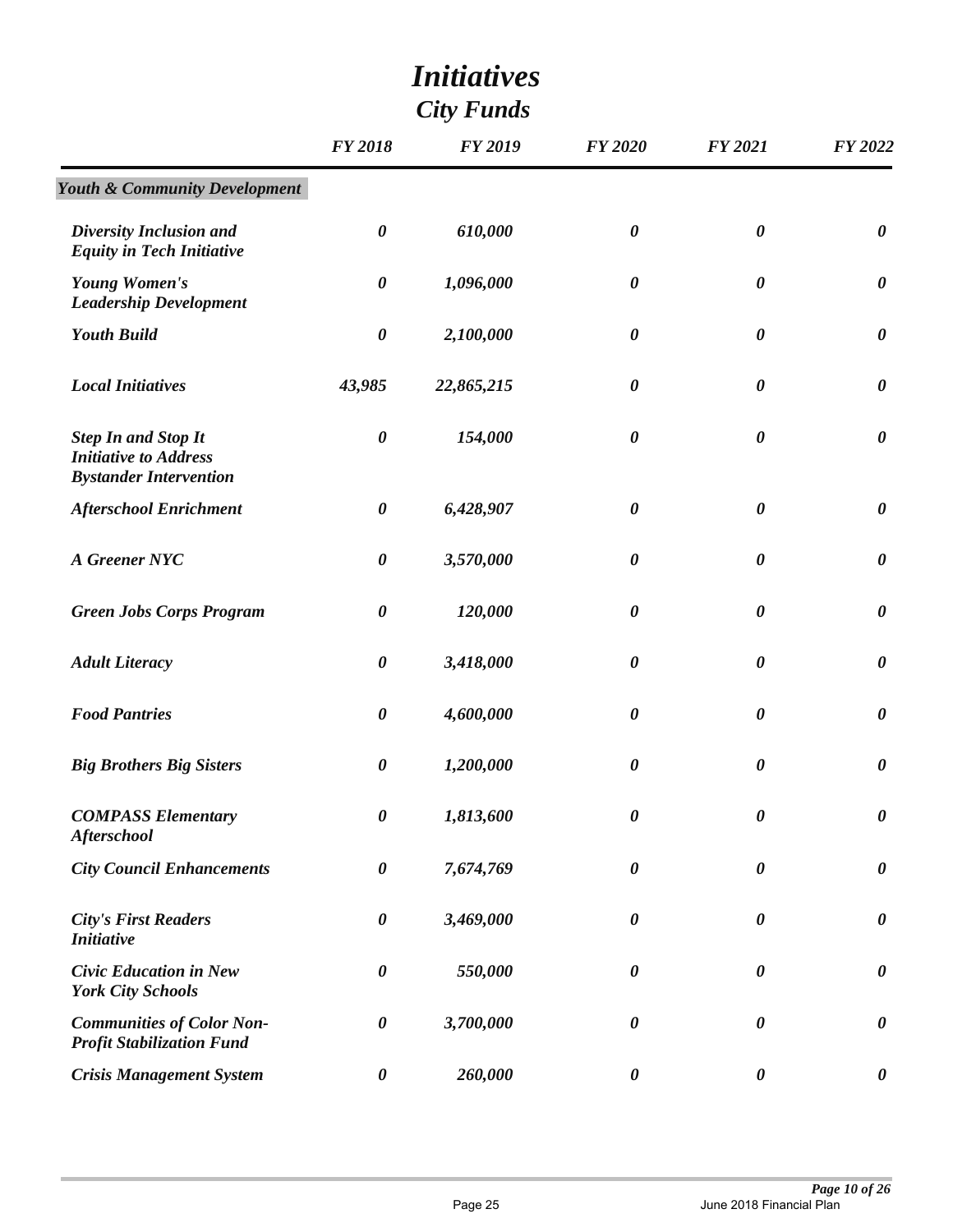|                                                           |                       | <i>Initiatives</i> |                       |                       |                       |  |
|-----------------------------------------------------------|-----------------------|--------------------|-----------------------|-----------------------|-----------------------|--|
|                                                           | <b>City Funds</b>     |                    |                       |                       |                       |  |
|                                                           | <b>FY 2018</b>        | <b>FY 2019</b>     | <b>FY 2020</b>        | <b>FY 2021</b>        | FY 2022               |  |
| <b>Youth &amp; Community Development</b>                  |                       |                    |                       |                       |                       |  |
| <b>Digital Inclusion and</b><br>Literacy                  | $\boldsymbol{\theta}$ | 3,060,000          | $\boldsymbol{\theta}$ | $\boldsymbol{\theta}$ | $\boldsymbol{\theta}$ |  |
| <b>Access to Food and</b><br><b>Nutritional Education</b> | $\boldsymbol{\theta}$ | 930,000            | $\boldsymbol{\theta}$ | $\boldsymbol{\theta}$ | $\boldsymbol{\theta}$ |  |
| <b>Subtotal</b>                                           | 43,985                | 82,859,491         | $\boldsymbol{\theta}$ | $\boldsymbol{\theta}$ | $\boldsymbol{\theta}$ |  |
| <b>Manhattan Community Board # 1</b>                      |                       |                    |                       |                       |                       |  |
| <b>FY 19 COUNCIL ADD</b>                                  | $\boldsymbol{\theta}$ | 42,500             | $\boldsymbol{\theta}$ | $\boldsymbol{\theta}$ | $\boldsymbol{\theta}$ |  |
| <b>Local Initiatives</b>                                  | 0                     | 4,500              | $\boldsymbol{\theta}$ | $\boldsymbol{\theta}$ | $\boldsymbol{\theta}$ |  |
| <b>Subtotal</b>                                           | $\boldsymbol{\theta}$ | 47,000             | $\boldsymbol{\theta}$ | $\boldsymbol{\theta}$ | $\boldsymbol{\theta}$ |  |
| <b>Manhattan Community Board # 2</b>                      |                       |                    |                       |                       |                       |  |
| <b>FY 19 COUNCIL ADD</b>                                  | 0                     | 42,500             | $\boldsymbol{\theta}$ | $\boldsymbol{\theta}$ | $\boldsymbol{\theta}$ |  |
| <b>Local Initiatives</b>                                  | 0                     | 4,500              | $\boldsymbol{\theta}$ | $\boldsymbol{\theta}$ | $\boldsymbol{\theta}$ |  |
| <b>Subtotal</b>                                           | $\boldsymbol{\theta}$ | 47,000             | $\boldsymbol{\theta}$ | $\boldsymbol{\theta}$ | $\boldsymbol{\theta}$ |  |
| <b>Manhattan Community Board # 3</b>                      |                       |                    |                       |                       |                       |  |
| <b>Local Initiatives</b>                                  | $\boldsymbol{\theta}$ | 8,000              | $\boldsymbol{\theta}$ | $\boldsymbol{\theta}$ | $\boldsymbol{\theta}$ |  |
| <b>FY 19 COUNCIL ADD</b>                                  | $\boldsymbol{\theta}$ | 42,500             | $\boldsymbol{\theta}$ | $\boldsymbol{\theta}$ | $\boldsymbol{\theta}$ |  |
| <b>Subtotal</b>                                           | $\boldsymbol{\theta}$ | 50,500             | $\boldsymbol{\theta}$ | $\boldsymbol{\theta}$ | $\boldsymbol{\theta}$ |  |
| <b>Manhattan Community Board # 4</b>                      |                       |                    |                       |                       |                       |  |
| <b>FY 19 COUNCIL ADD</b>                                  | $\boldsymbol{\theta}$ | 42,500             | $\boldsymbol{\theta}$ | $\boldsymbol{\theta}$ | $\boldsymbol{\theta}$ |  |
| <b>Subtotal</b>                                           | $\boldsymbol{\theta}$ | 42,500             | $\boldsymbol{\theta}$ | $\boldsymbol{\theta}$ | $\boldsymbol{\theta}$ |  |
| <b>Manhattan Community Board # 5</b>                      |                       |                    |                       |                       |                       |  |
| <b>FY 19 COUNCIL ADD</b>                                  | $\pmb{\theta}$        | 42,500             | $\boldsymbol{\theta}$ | $\boldsymbol{\theta}$ | $\boldsymbol{\theta}$ |  |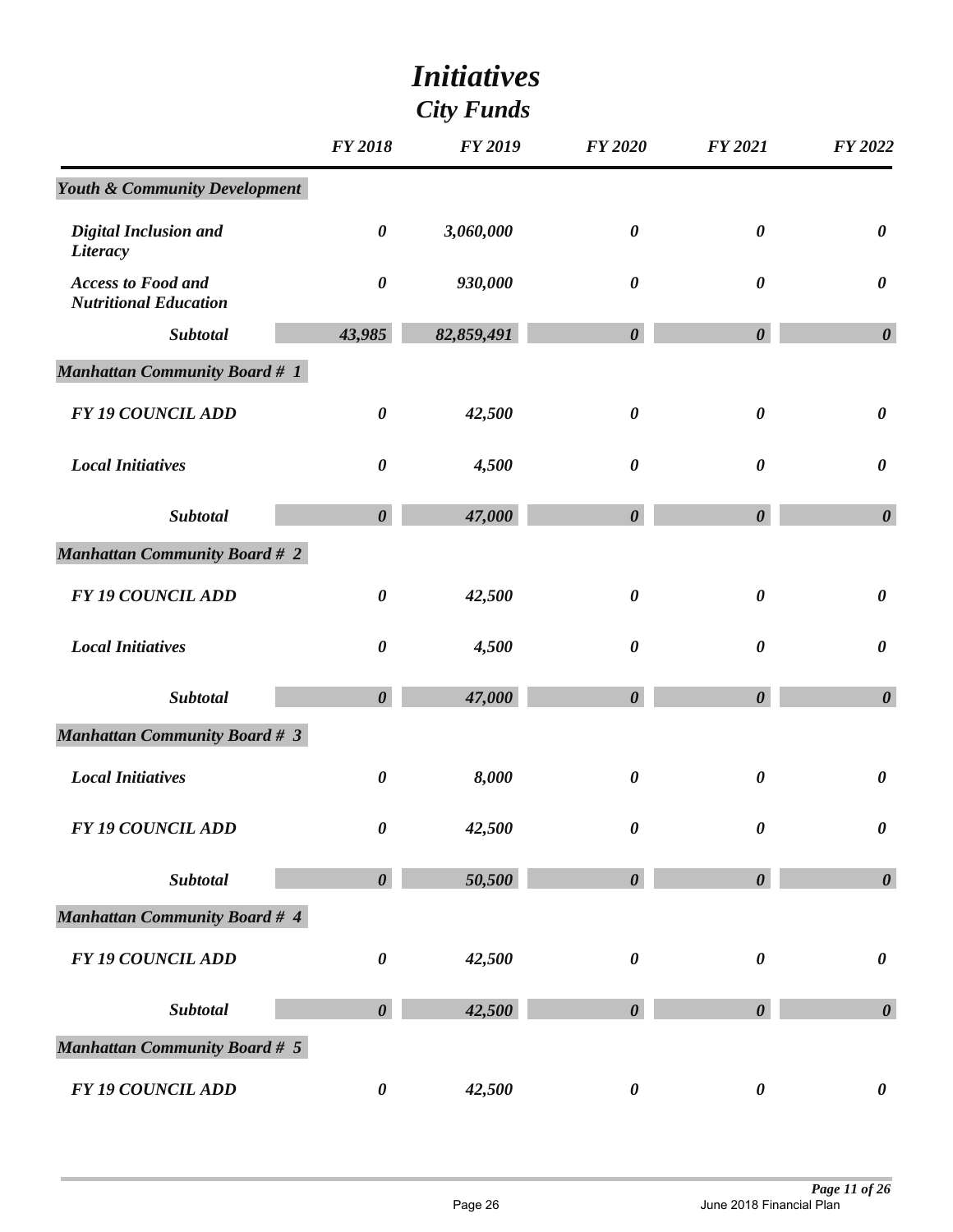|                                      | <b>FY 2018</b>        | <b>FY 2019</b> | <b>FY 2020</b>        | <b>FY 2021</b>        | FY 2022               |
|--------------------------------------|-----------------------|----------------|-----------------------|-----------------------|-----------------------|
| <b>Manhattan Community Board # 5</b> |                       |                |                       |                       |                       |
| <b>Subtotal</b>                      | $\boldsymbol{\theta}$ | 42,500         | $\boldsymbol{\theta}$ | $\boldsymbol{\theta}$ | $\boldsymbol{\theta}$ |
| <b>Manhattan Community Board # 6</b> |                       |                |                       |                       |                       |
| <b>FY 19 COUNCIL ADD</b>             | $\pmb{\theta}$        | 42,500         | $\boldsymbol{\theta}$ | $\boldsymbol{\theta}$ | $\boldsymbol{\theta}$ |
| <b>Local Initiatives</b>             | $\boldsymbol{\theta}$ | 12,500         | $\boldsymbol{\theta}$ | $\boldsymbol{\theta}$ | $\boldsymbol{\theta}$ |
| Subtotal                             | $\boldsymbol{\theta}$ | 55,000         | $\boldsymbol{\theta}$ | $\boldsymbol{\theta}$ | $\boldsymbol{\theta}$ |
| <b>Manhattan Community Board # 7</b> |                       |                |                       |                       |                       |
| <b>FY 19 COUNCIL ADD</b>             | $\boldsymbol{\theta}$ | 42,500         | $\boldsymbol{\theta}$ | $\boldsymbol{\theta}$ | $\boldsymbol{\theta}$ |
| <b>Subtotal</b>                      | $\boldsymbol{\theta}$ | 42,500         | $\boldsymbol{\theta}$ | $\boldsymbol{\theta}$ | $\boldsymbol{\theta}$ |
| <b>Manhattan Community Board # 8</b> |                       |                |                       |                       |                       |
| <b>FY 19 COUNCIL ADD</b>             | $\boldsymbol{\theta}$ | 42,500         | $\boldsymbol{\theta}$ | $\boldsymbol{\theta}$ | $\boldsymbol{\theta}$ |
| <b>Local Initiatives</b>             | $\pmb{\theta}$        | 10,000         | $\boldsymbol{\theta}$ | $\boldsymbol{\theta}$ | $\pmb{\theta}$        |
| <b>Subtotal</b>                      | $\boldsymbol{\theta}$ | 52,500         | $\boldsymbol{\theta}$ | $\boldsymbol{\theta}$ | $\boldsymbol{\theta}$ |
| <b>Manhattan Community Board # 9</b> |                       |                |                       |                       |                       |
| <b>Local Initiatives</b>             | $\pmb{\theta}$        | 12,500         | $\boldsymbol{\theta}$ | 0                     | $\pmb{\theta}$        |
| <b>FY 19 COUNCIL ADD</b>             | $\boldsymbol{\theta}$ | 42,500         | $\boldsymbol{\theta}$ | 0                     | $\boldsymbol{\theta}$ |
| Subtotal                             | $\boldsymbol{\theta}$ | 55,000         | $\boldsymbol{\theta}$ | $\boldsymbol{\theta}$ | $\boldsymbol{\theta}$ |
| <b>Manhattan Community Board #10</b> |                       |                |                       |                       |                       |
| <b>FY 19 COUNCIL ADD</b>             | $\boldsymbol{\theta}$ | 42,500         | $\boldsymbol{\theta}$ | $\boldsymbol{\theta}$ | $\boldsymbol{\theta}$ |
| <b>Local Initiatives</b>             | $\pmb{\theta}$        | 5,000          | $\pmb{\theta}$        | $\boldsymbol{\theta}$ | $\pmb{\theta}$        |
| Subtotal                             | $\boldsymbol{\theta}$ | 47,500         | $\boldsymbol{\theta}$ | $\boldsymbol{\theta}$ | $\boldsymbol{\theta}$ |
|                                      |                       |                |                       |                       |                       |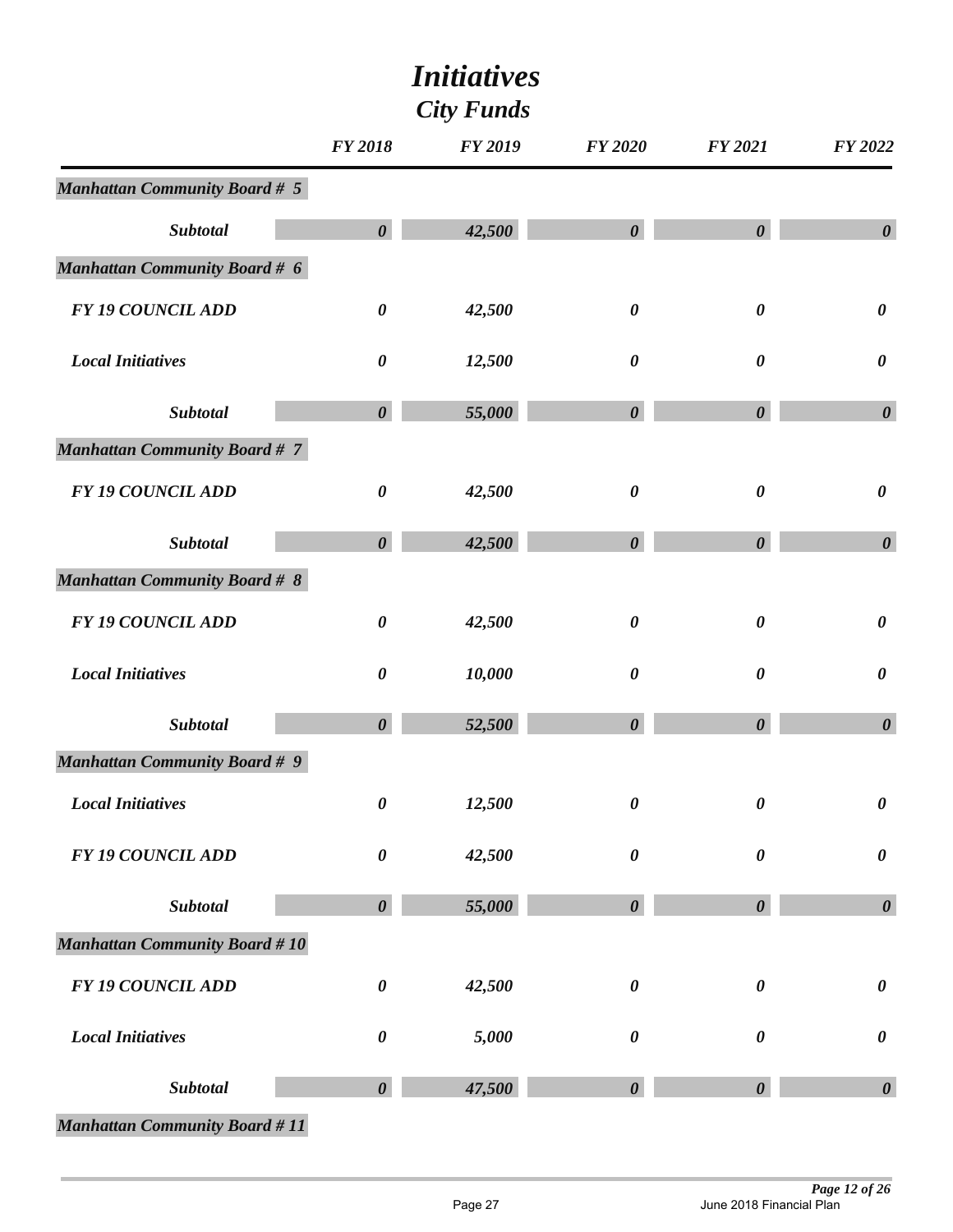|                                      |                       | <i>Initiatives</i> |                       |                       |                       |  |
|--------------------------------------|-----------------------|--------------------|-----------------------|-----------------------|-----------------------|--|
| <b>City Funds</b>                    |                       |                    |                       |                       |                       |  |
|                                      | <b>FY 2018</b>        | <b>FY 2019</b>     | <b>FY 2020</b>        | <b>FY 2021</b>        | FY 2022               |  |
| <b>Manhattan Community Board #11</b> |                       |                    |                       |                       |                       |  |
| <b>FY 19 COUNCIL ADD</b>             | $\boldsymbol{\theta}$ | 42,500             | $\boldsymbol{\theta}$ | $\boldsymbol{\theta}$ | $\boldsymbol{\theta}$ |  |
| <b>Local Initiatives</b>             | $\pmb{\theta}$        | 22,500             | $\boldsymbol{\theta}$ | $\boldsymbol{\theta}$ | $\boldsymbol{\theta}$ |  |
| Subtotal                             | $\boldsymbol{\theta}$ | 65,000             | $\boldsymbol{\theta}$ | $\boldsymbol{\theta}$ | $\boldsymbol{\theta}$ |  |
| <b>Manhattan Community Board #12</b> |                       |                    |                       |                       |                       |  |
| <b>FY 19 COUNCIL ADD</b>             | $\boldsymbol{\theta}$ | 42,500             | $\boldsymbol{\theta}$ | $\boldsymbol{\theta}$ | $\boldsymbol{\theta}$ |  |
| <b>Local Initiatives</b>             | $\boldsymbol{\theta}$ | 3,500              | $\boldsymbol{\theta}$ | $\boldsymbol{\theta}$ | $\boldsymbol{\theta}$ |  |
| Subtotal                             | $\boldsymbol{\theta}$ | 46,000             | $\boldsymbol{\theta}$ | $\boldsymbol{\theta}$ | $\boldsymbol{\theta}$ |  |
| <b>Bronx Community Board # 1</b>     |                       |                    |                       |                       |                       |  |
| <b>FY 19 COUNCIL ADD</b>             | $\boldsymbol{\theta}$ | 42,500             | $\boldsymbol{\theta}$ | $\boldsymbol{\theta}$ | $\boldsymbol{\theta}$ |  |
| Subtotal                             | $\boldsymbol{\theta}$ | 42,500             | $\boldsymbol{\theta}$ | $\boldsymbol{\theta}$ | $\boldsymbol{\theta}$ |  |
| <b>Bronx Community Board # 2</b>     |                       |                    |                       |                       |                       |  |
| <b>FY 19 COUNCIL ADD</b>             | 0                     | 42,500             | $\boldsymbol{\theta}$ | 0                     | $\boldsymbol{\theta}$ |  |
| <b>Local Initiatives</b>             | $\boldsymbol{\theta}$ | 20,000             | $\boldsymbol{\theta}$ | $\boldsymbol{\theta}$ | $\pmb{\theta}$        |  |
| <b>Subtotal</b>                      | $\boldsymbol{\theta}$ | 62,500             | $\boldsymbol{\theta}$ | $\boldsymbol{\theta}$ | $\boldsymbol{\theta}$ |  |
| <b>Bronx Community Board # 3</b>     |                       |                    |                       |                       |                       |  |
| <b>FY 19 COUNCIL ADD</b>             | $\boldsymbol{\theta}$ | 42,500             | $\boldsymbol{\theta}$ | $\boldsymbol{\theta}$ | $\pmb{\theta}$        |  |
| <b>Subtotal</b>                      | $\boldsymbol{\theta}$ | 42,500             | $\boldsymbol{\theta}$ | $\boldsymbol{\theta}$ | $\boldsymbol{\theta}$ |  |
| <b>Bronx Community Board # 4</b>     |                       |                    |                       |                       |                       |  |
| <b>Local Initiatives</b>             | $\pmb{\theta}$        | 6,000              | $\boldsymbol{\theta}$ | $\boldsymbol{\theta}$ | $\pmb{\theta}$        |  |
| <b>FY 19 COUNCIL ADD</b>             | $\boldsymbol{\theta}$ | 42,500             | $\boldsymbol{\theta}$ | $\boldsymbol{\theta}$ | $\pmb{\theta}$        |  |
| <b>Subtotal</b>                      | $\boldsymbol{\theta}$ | 48,500             | $\boldsymbol{\theta}$ | $\boldsymbol{\theta}$ | $\boldsymbol{\theta}$ |  |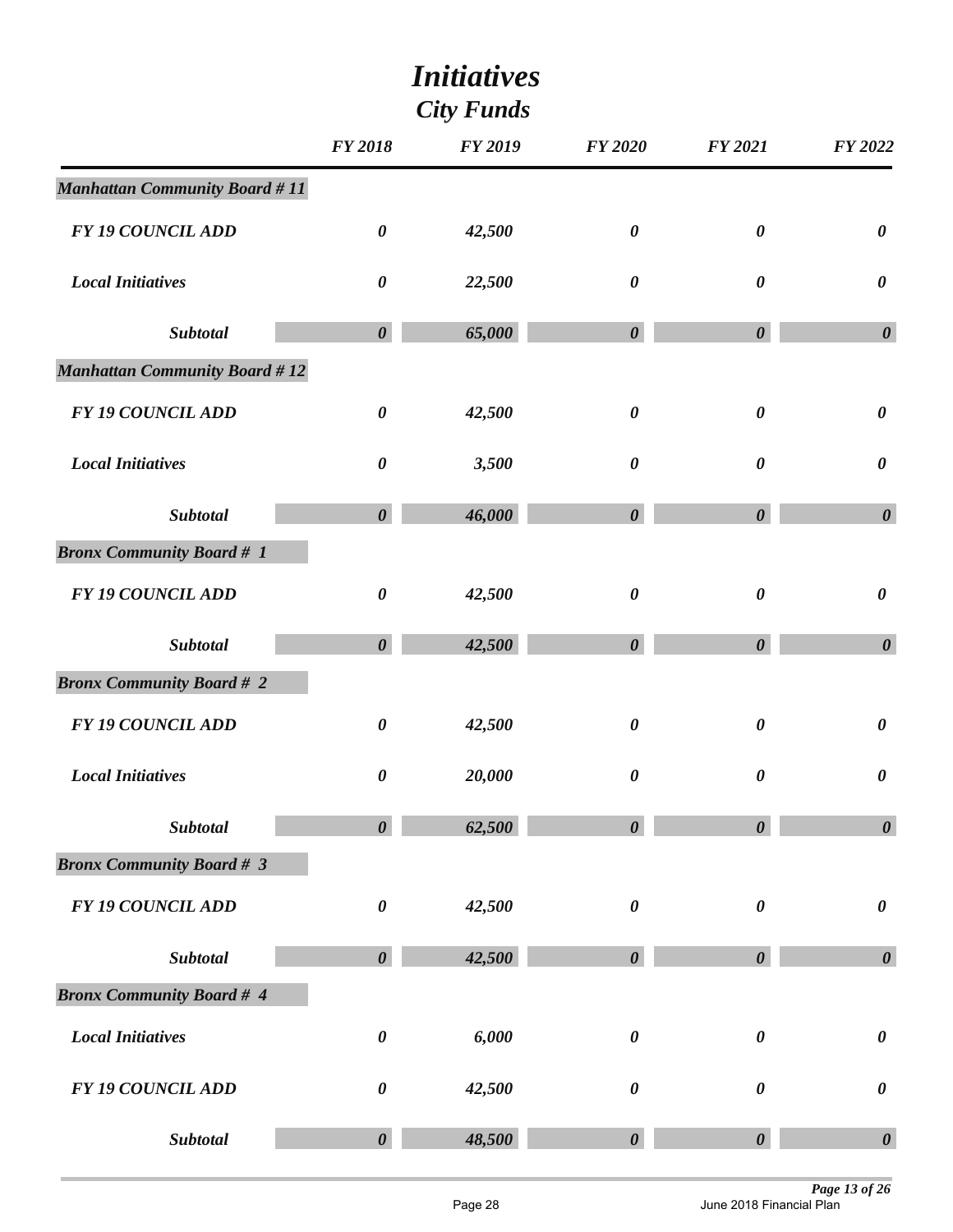| <i>Initiatives</i>               |                       |                |                       |                       |                       |  |
|----------------------------------|-----------------------|----------------|-----------------------|-----------------------|-----------------------|--|
| <b>City Funds</b>                |                       |                |                       |                       |                       |  |
|                                  | <b>FY 2018</b>        | <b>FY 2019</b> | <b>FY 2020</b>        | <b>FY 2021</b>        | FY 2022               |  |
| <b>Bronx Community Board # 5</b> |                       |                |                       |                       |                       |  |
| <b>FY 19 COUNCIL ADD</b>         | $\boldsymbol{\theta}$ | 42,500         | $\boldsymbol{\theta}$ | $\boldsymbol{\theta}$ | $\boldsymbol{\theta}$ |  |
| <b>Local Initiatives</b>         | $\boldsymbol{\theta}$ | 5,000          | $\boldsymbol{\theta}$ | $\boldsymbol{\theta}$ | $\boldsymbol{\theta}$ |  |
| Subtotal                         | $\boldsymbol{\theta}$ | 47,500         | $\boldsymbol{\theta}$ | $\boldsymbol{\theta}$ | $\boldsymbol{\theta}$ |  |
| <b>Bronx Community Board # 6</b> |                       |                |                       |                       |                       |  |
| <b>FY 19 COUNCIL ADD</b>         | $\boldsymbol{\theta}$ | 42,500         | $\boldsymbol{\theta}$ | $\pmb{\theta}$        | $\boldsymbol{\theta}$ |  |
| Subtotal                         | $\boldsymbol{\theta}$ | 42,500         | $\boldsymbol{\theta}$ | $\boldsymbol{\theta}$ | $\boldsymbol{\theta}$ |  |
| <b>Bronx Community Board #7</b>  |                       |                |                       |                       |                       |  |
| <b>FY 19 COUNCIL ADD</b>         | $\boldsymbol{\theta}$ | 42,500         | $\boldsymbol{\theta}$ | $\boldsymbol{\theta}$ | $\boldsymbol{\theta}$ |  |
| <b>Local Initiatives</b>         | $\boldsymbol{\theta}$ | 5,000          | $\boldsymbol{\theta}$ | $\boldsymbol{\theta}$ | $\boldsymbol{\theta}$ |  |
| <b>Subtotal</b>                  | $\boldsymbol{\theta}$ | 47,500         | $\boldsymbol{\theta}$ | $\boldsymbol{\theta}$ | $\boldsymbol{\theta}$ |  |
| <b>Bronx Community Board # 8</b> |                       |                |                       |                       |                       |  |
| <b>FY 19 COUNCIL ADD</b>         | 0                     | 42,500         | $\boldsymbol{\theta}$ | $\boldsymbol{\theta}$ | $\boldsymbol{\theta}$ |  |
| <b>Local Initiatives</b>         | $\boldsymbol{\theta}$ | 8,500          | $\boldsymbol{\theta}$ | $\boldsymbol{\theta}$ | $\boldsymbol{\theta}$ |  |
| Subtotal                         | $\boldsymbol{\theta}$ | 51,000         | $\boldsymbol{\theta}$ | $\boldsymbol{\theta}$ | $\boldsymbol{\theta}$ |  |
| <b>Bronx Community Board # 9</b> |                       |                |                       |                       |                       |  |
| <b>FY 19 COUNCIL ADD</b>         | $\boldsymbol{\theta}$ | 42,500         | $\boldsymbol{\theta}$ | $\boldsymbol{\theta}$ | $\pmb{\theta}$        |  |
| Subtotal                         | $\boldsymbol{\theta}$ | 42,500         | $\boldsymbol{\theta}$ | $\boldsymbol{\theta}$ | $\boldsymbol{\theta}$ |  |
| <b>Bronx Community Board #10</b> |                       |                |                       |                       |                       |  |
| <b>FY 19 COUNCIL ADD</b>         | $\boldsymbol{\theta}$ | 42,500         | $\boldsymbol{\theta}$ | $\boldsymbol{\theta}$ | $\pmb{\theta}$        |  |
| <b>Subtotal</b>                  | $\boldsymbol{\theta}$ | 42,500         | $\boldsymbol{\theta}$ | $\boldsymbol{\theta}$ | $\boldsymbol{\theta}$ |  |
| <b>Bronx Community Board #11</b> |                       |                |                       |                       |                       |  |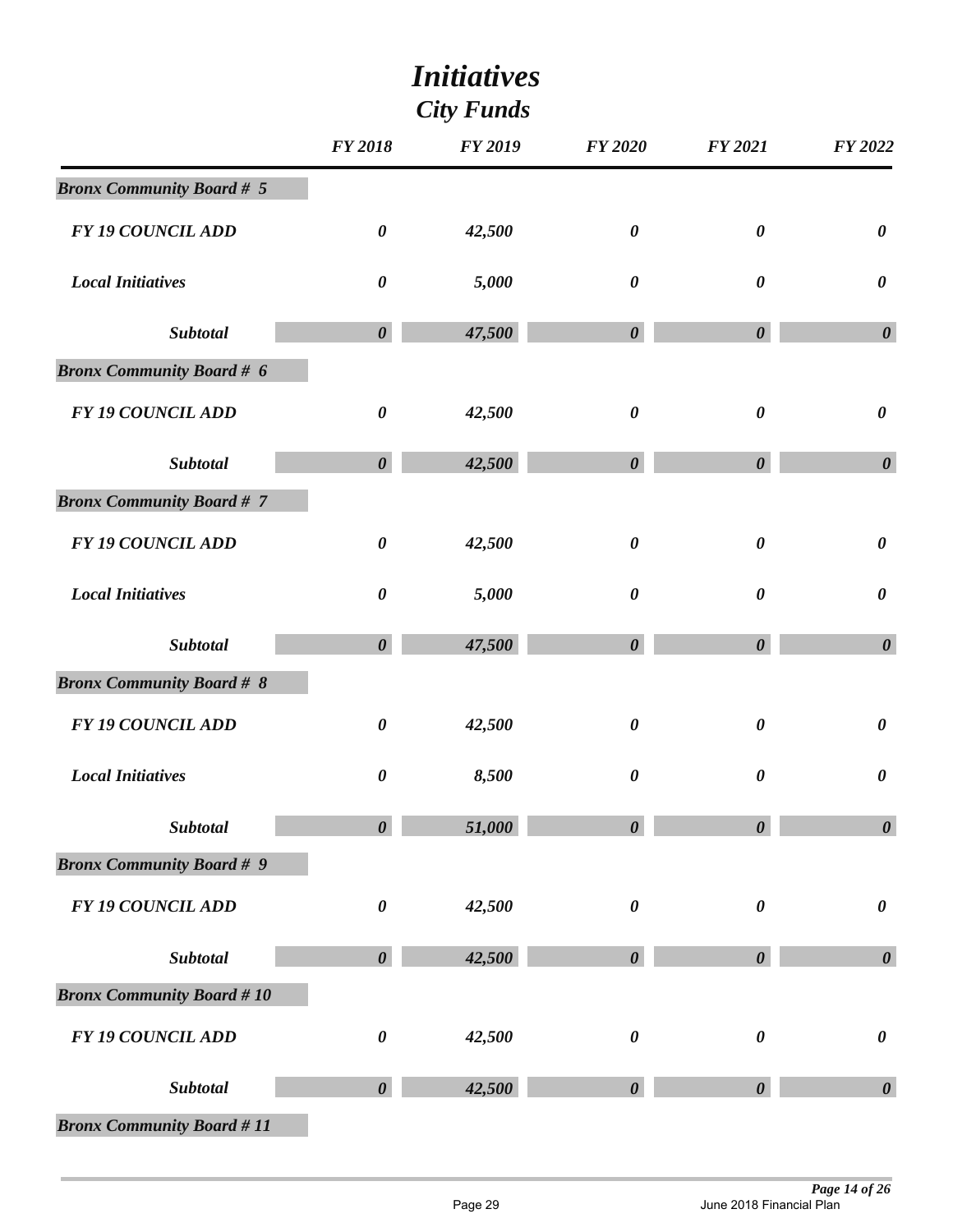| <i>Initiatives</i><br><b>City Funds</b> |                       |                |                       |                       |                       |
|-----------------------------------------|-----------------------|----------------|-----------------------|-----------------------|-----------------------|
|                                         | <b>FY 2018</b>        | <b>FY 2019</b> | <b>FY 2020</b>        | <b>FY 2021</b>        | FY 2022               |
| <b>Bronx Community Board #11</b>        |                       |                |                       |                       |                       |
| <b>FY 19 COUNCIL ADD</b>                | $\boldsymbol{\theta}$ | 42,500         | $\boldsymbol{\theta}$ | $\boldsymbol{\theta}$ | $\boldsymbol{\theta}$ |
| Subtotal                                | $\boldsymbol{\theta}$ | 42,500         | $\boldsymbol{\theta}$ | $\boldsymbol{\theta}$ | $\boldsymbol{\theta}$ |
| <b>Bronx Community Board #12</b>        |                       |                |                       |                       |                       |
| <b>FY 19 COUNCIL ADD</b>                | $\boldsymbol{\theta}$ | 42,500         | $\boldsymbol{\theta}$ | $\boldsymbol{\theta}$ | $\boldsymbol{\theta}$ |
| <b>Subtotal</b>                         | $\boldsymbol{\theta}$ | 42,500         | $\boldsymbol{\theta}$ | $\boldsymbol{\theta}$ | $\boldsymbol{\theta}$ |
| Queens Community Board # 1              |                       |                |                       |                       |                       |
| <b>FY 19 COUNCIL ADD</b>                | $\boldsymbol{\theta}$ | 42,500         | $\boldsymbol{\theta}$ | $\boldsymbol{\theta}$ | $\boldsymbol{\theta}$ |
| Subtotal                                | $\boldsymbol{\theta}$ | 42,500         | $\boldsymbol{\theta}$ | $\boldsymbol{\theta}$ | $\boldsymbol{\theta}$ |
| Queens Community Board # 2              |                       |                |                       |                       |                       |
| <b>FY 19 COUNCIL ADD</b>                | $\boldsymbol{\theta}$ | 42,500         | $\boldsymbol{\theta}$ | $\boldsymbol{\theta}$ | $\boldsymbol{\theta}$ |
| Subtotal                                | $\boldsymbol{\theta}$ | 42,500         | $\boldsymbol{\theta}$ | $\boldsymbol{\theta}$ | $\boldsymbol{\theta}$ |
| Queens Community Board # 3              |                       |                |                       |                       |                       |
| <b>FY 19 COUNCIL ADD</b>                | 0                     | 42,500         | $\boldsymbol{\theta}$ | $\boldsymbol{\theta}$ | $\boldsymbol{\theta}$ |
| <b>Local Initiatives</b>                | $\boldsymbol{\theta}$ | 28,000         | $\pmb{\theta}$        | $\boldsymbol{\theta}$ | $\pmb{\theta}$        |
| Subtotal                                | $\boldsymbol{\theta}$ | 70,500         | $\boldsymbol{\theta}$ | $\boldsymbol{\theta}$ | $\boldsymbol{\theta}$ |
| Queens Community Board # 4              |                       |                |                       |                       |                       |
| <b>FY 19 COUNCIL ADD</b>                | $\boldsymbol{\theta}$ | 42,500         | $\pmb{\theta}$        | $\boldsymbol{\theta}$ | $\pmb{\theta}$        |
| <b>Local Initiatives</b>                | $\boldsymbol{\theta}$ | 25,000         | 0                     | $\boldsymbol{\theta}$ | $\pmb{\theta}$        |
| Subtotal                                | $\boldsymbol{\theta}$ | 67,500         | $\boldsymbol{\theta}$ | $\boldsymbol{\theta}$ | $\boldsymbol{\theta}$ |
| Queens Community Board # 5              |                       |                |                       |                       |                       |
| <b>FY 19 COUNCIL ADD</b>                | $\boldsymbol{\theta}$ | 42,500         | $\boldsymbol{\theta}$ | $\boldsymbol{\theta}$ | $\boldsymbol{\theta}$ |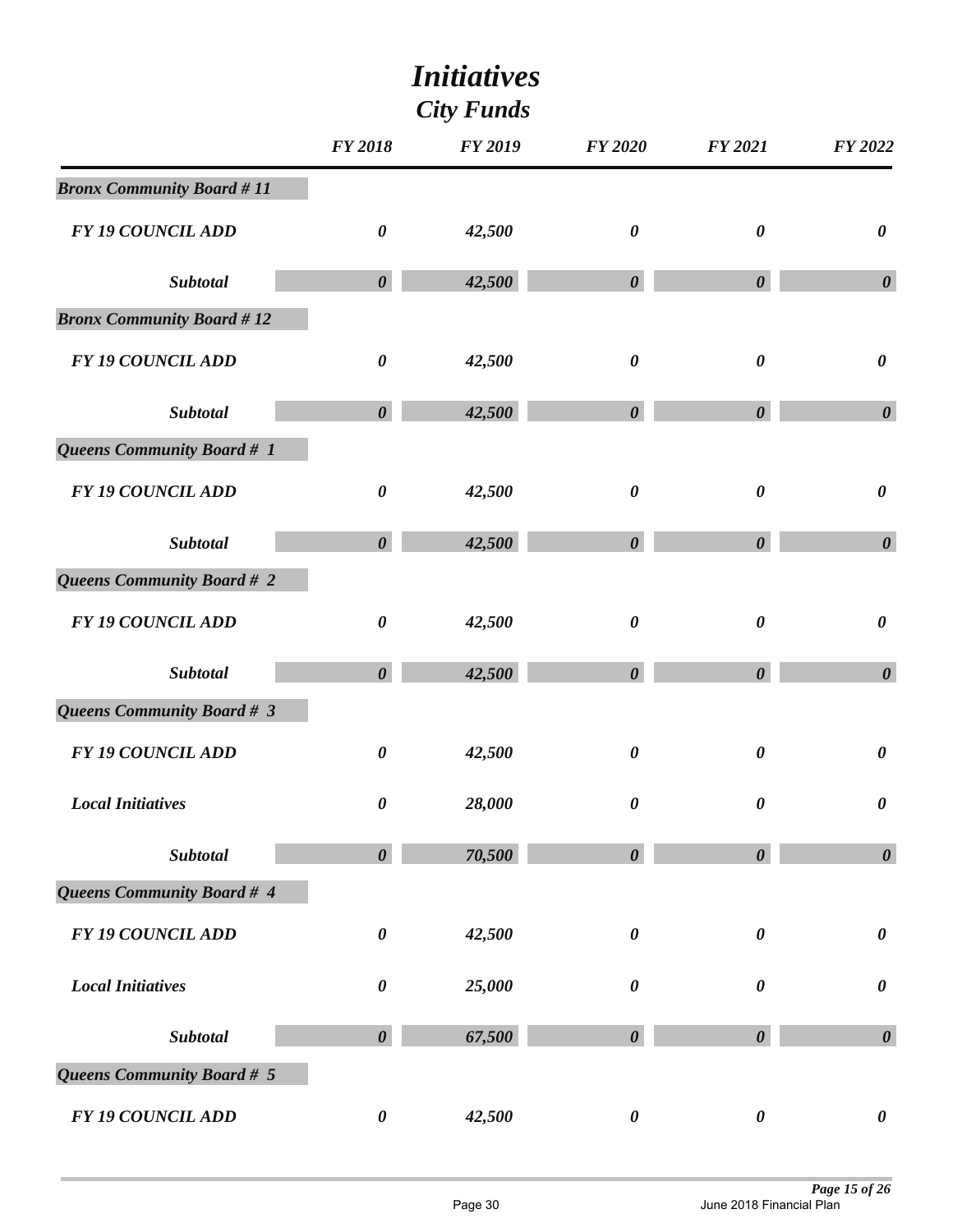|                             | <b>FY 2018</b>        | <b>FY 2019</b> | <b>FY 2020</b>        | <b>FY 2021</b>        | <b>FY 2022</b>        |
|-----------------------------|-----------------------|----------------|-----------------------|-----------------------|-----------------------|
| Queens Community Board # 5  |                       |                |                       |                       |                       |
| <b>Subtotal</b>             | $\boldsymbol{\theta}$ | 42,500         | $\boldsymbol{\theta}$ | $\boldsymbol{\theta}$ | $\boldsymbol{\theta}$ |
| Queens Community Board # 6  |                       |                |                       |                       |                       |
| <b>FY 19 COUNCIL ADD</b>    | $\pmb{\theta}$        | 42,500         | $\pmb{\theta}$        | $\boldsymbol{\theta}$ | $\boldsymbol{\theta}$ |
| Subtotal                    | $\boldsymbol{\theta}$ | 42,500         | $\boldsymbol{\theta}$ | $\boldsymbol{\theta}$ | $\boldsymbol{\theta}$ |
| Queens Community Board # 7  |                       |                |                       |                       |                       |
| <b>FY 19 COUNCIL ADD</b>    | $\pmb{\theta}$        | 42,500         | $\boldsymbol{\theta}$ | $\boldsymbol{\theta}$ | $\pmb{\theta}$        |
| Subtotal                    | $\boldsymbol{\theta}$ | 42,500         | $\boldsymbol{\theta}$ | $\boldsymbol{\theta}$ | $\boldsymbol{\theta}$ |
| Queens Community Board # 8  |                       |                |                       |                       |                       |
| <b>FY 19 COUNCIL ADD</b>    | $\pmb{\theta}$        | 42,500         | $\boldsymbol{\theta}$ | $\boldsymbol{\theta}$ | $\boldsymbol{\theta}$ |
| <b>Subtotal</b>             | $\boldsymbol{\theta}$ | 42,500         | $\boldsymbol{\theta}$ | $\boldsymbol{\theta}$ | $\boldsymbol{\theta}$ |
| Queens Community Board # 9  |                       |                |                       |                       |                       |
| <b>FY 19 COUNCIL ADD</b>    | $\boldsymbol{\theta}$ | 42,500         | $\boldsymbol{\theta}$ | $\boldsymbol{\theta}$ | $\boldsymbol{\theta}$ |
| Subtotal                    | $\boldsymbol{\theta}$ | 42,500         | $\boldsymbol{\theta}$ | $\boldsymbol{\theta}$ | $\boldsymbol{\theta}$ |
| Queens Community Board #10  |                       |                |                       |                       |                       |
| <b>FY 19 COUNCIL ADD</b>    | $\boldsymbol{\theta}$ | 42,500         | 0                     | 0                     | 0                     |
| Subtotal                    | $\boldsymbol{\theta}$ | 42,500         | $\boldsymbol{\theta}$ | $\boldsymbol{\theta}$ | $\boldsymbol{\theta}$ |
| Queens Community Board # 11 |                       |                |                       |                       |                       |
| <b>FY 19 COUNCIL ADD</b>    | $\boldsymbol{\theta}$ | 42,500         | $\boldsymbol{\theta}$ | $\boldsymbol{\theta}$ | $\pmb{\theta}$        |
| Subtotal                    | $\boldsymbol{\theta}$ | 42,500         | $\boldsymbol{\theta}$ | $\boldsymbol{\theta}$ | $\boldsymbol{\theta}$ |
| Queens Community Board #12  |                       |                |                       |                       |                       |
| <b>FY 19 COUNCIL ADD</b>    | $\boldsymbol{\theta}$ | 42,500         | $\boldsymbol{\theta}$ | $\boldsymbol{\theta}$ | $\boldsymbol{\theta}$ |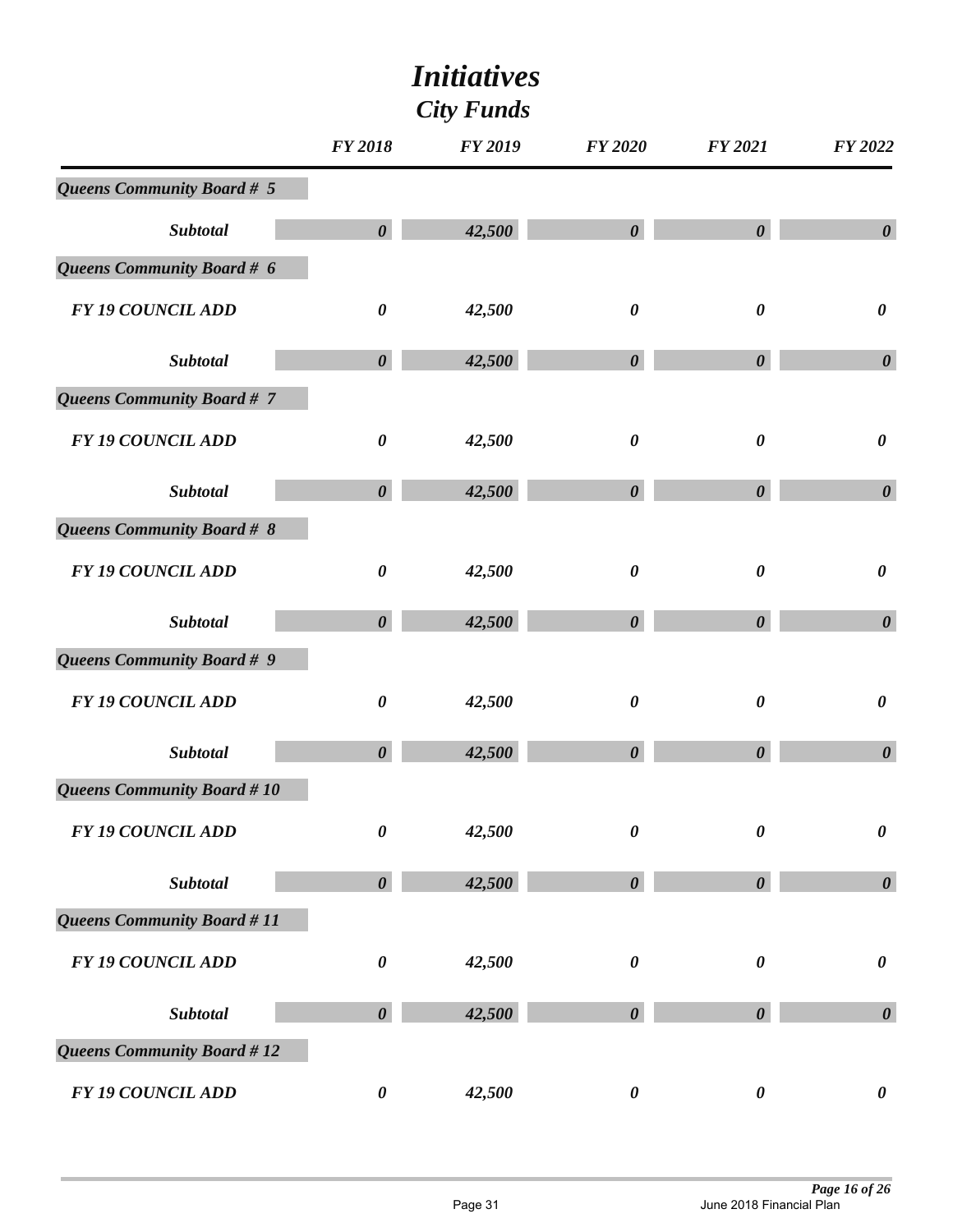|                                     | <b>FY 2018</b>        | <b>FY 2019</b> | <b>FY 2020</b>        | <b>FY 2021</b>        | <b>FY 2022</b>        |
|-------------------------------------|-----------------------|----------------|-----------------------|-----------------------|-----------------------|
| <b>Queens Community Board #12</b>   |                       |                |                       |                       |                       |
| <b>Subtotal</b>                     | $\boldsymbol{\theta}$ | 42,500         | $\boldsymbol{\theta}$ | $\boldsymbol{\theta}$ | $\boldsymbol{\theta}$ |
| Queens Community Board #13          |                       |                |                       |                       |                       |
| <b>FY 19 COUNCIL ADD</b>            | $\pmb{\theta}$        | 42,500         | $\boldsymbol{\theta}$ | $\boldsymbol{\theta}$ | $\boldsymbol{\theta}$ |
| <b>Subtotal</b>                     | $\boldsymbol{\theta}$ | 42,500         | $\boldsymbol{\theta}$ | $\boldsymbol{\theta}$ | $\boldsymbol{\theta}$ |
| Queens Community Board #14          |                       |                |                       |                       |                       |
| <b>FY 19 COUNCIL ADD</b>            | $\pmb{\theta}$        | 42,500         | $\boldsymbol{\theta}$ | $\boldsymbol{\theta}$ | $\boldsymbol{\theta}$ |
| <b>Subtotal</b>                     | $\boldsymbol{\theta}$ | 42,500         | $\boldsymbol{\theta}$ | $\boldsymbol{\theta}$ | $\boldsymbol{\theta}$ |
| <b>Brooklyn Community Board # 1</b> |                       |                |                       |                       |                       |
| <b>FY 19 COUNCIL ADD</b>            | $\pmb{\theta}$        | 42,500         | $\boldsymbol{\theta}$ | $\boldsymbol{\theta}$ | $\boldsymbol{\theta}$ |
| <b>Subtotal</b>                     | $\boldsymbol{\theta}$ | 42,500         | $\boldsymbol{\theta}$ | $\boldsymbol{\theta}$ | $\boldsymbol{\theta}$ |
| <b>Brooklyn Community Board # 2</b> |                       |                |                       |                       |                       |
| <b>Local Initiatives</b>            | $\boldsymbol{\theta}$ | 2,500          | $\boldsymbol{\theta}$ | $\boldsymbol{\theta}$ | $\pmb{\theta}$        |
| <b>FY 19 COUNCIL ADD</b>            | $\boldsymbol{\theta}$ | 42,500         | $\boldsymbol{\theta}$ | $\boldsymbol{\theta}$ | $\boldsymbol{\theta}$ |
| <b>Subtotal</b>                     | $\boldsymbol{\theta}$ | 45,000         | $\boldsymbol{\theta}$ | $\boldsymbol{\theta}$ | $\boldsymbol{\theta}$ |
| <b>Brooklyn Community Board # 3</b> |                       |                |                       |                       |                       |
| <b>FY 19 COUNCIL ADD</b>            | $\boldsymbol{\theta}$ | 42,500         | $\boldsymbol{\theta}$ | $\boldsymbol{\theta}$ | $\pmb{\theta}$        |
| <b>Local Initiatives</b>            | $\pmb{\theta}$        | 1,000          | $\boldsymbol{\theta}$ | $\boldsymbol{\theta}$ | $\pmb{\theta}$        |
| <b>Subtotal</b>                     | $\boldsymbol{\theta}$ | 43,500         | $\boldsymbol{\theta}$ | $\boldsymbol{\theta}$ | $\boldsymbol{\theta}$ |
| <b>Brooklyn Community Board # 4</b> |                       |                |                       |                       |                       |
| <b>FY 19 COUNCIL ADD</b>            | $\pmb{\theta}$        | 42,500         | $\boldsymbol{\theta}$ | $\boldsymbol{\theta}$ | $\pmb{\theta}$        |
| <b>Subtotal</b>                     | $\boldsymbol{\theta}$ | 42,500         | $\boldsymbol{\theta}$ | $\boldsymbol{\theta}$ | $\boldsymbol{\theta}$ |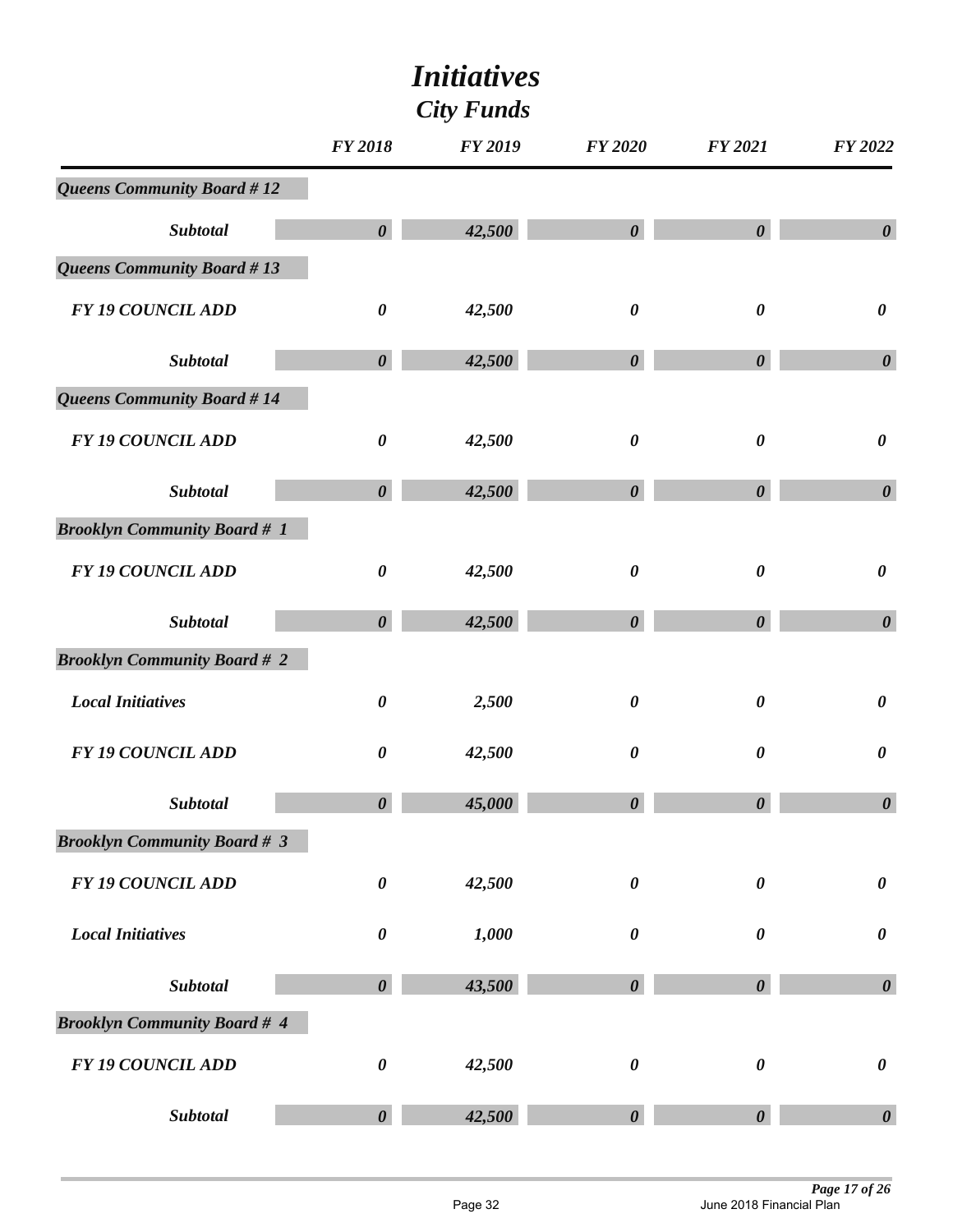| <b>City Funds</b>                   |                       |                |                       |                       |                       |
|-------------------------------------|-----------------------|----------------|-----------------------|-----------------------|-----------------------|
|                                     | <b>FY 2018</b>        | <b>FY 2019</b> | <b>FY 2020</b>        | <b>FY 2021</b>        | <b>FY 2022</b>        |
| <b>Brooklyn Community Board # 5</b> |                       |                |                       |                       |                       |
| <b>FY 19 COUNCIL ADD</b>            | $\boldsymbol{\theta}$ | 42,500         | $\boldsymbol{\theta}$ | $\boldsymbol{\theta}$ | $\boldsymbol{\theta}$ |
| Subtotal                            | $\boldsymbol{\theta}$ | 42,500         | $\boldsymbol{\theta}$ | $\boldsymbol{\theta}$ | $\boldsymbol{\theta}$ |
| <b>Brooklyn Community Board # 6</b> |                       |                |                       |                       |                       |
| <b>FY 19 COUNCIL ADD</b>            | $\boldsymbol{\theta}$ | 42,500         | $\boldsymbol{\theta}$ | $\boldsymbol{\theta}$ | $\boldsymbol{\theta}$ |
| <b>Local Initiatives</b>            | $\boldsymbol{\theta}$ | 7,000          | $\boldsymbol{\theta}$ | $\boldsymbol{\theta}$ | $\boldsymbol{\theta}$ |
| Subtotal                            | $\boldsymbol{\theta}$ | 49,500         | $\boldsymbol{\theta}$ | $\boldsymbol{\theta}$ | $\boldsymbol{\theta}$ |
| <b>Brooklyn Community Board #7</b>  |                       |                |                       |                       |                       |
| <b>FY 19 COUNCIL ADD</b>            | $\boldsymbol{\theta}$ | 42,500         | $\boldsymbol{\theta}$ | $\boldsymbol{\theta}$ | $\boldsymbol{\theta}$ |
| <b>Local Initiatives</b>            | $\pmb{\theta}$        | 18,500         | $\boldsymbol{\theta}$ | $\boldsymbol{\theta}$ | $\pmb{\theta}$        |
| <b>Subtotal</b>                     | $\boldsymbol{\theta}$ | 61,000         | $\boldsymbol{\theta}$ | $\boldsymbol{\theta}$ | $\boldsymbol{\theta}$ |
| <b>Brooklyn Community Board # 8</b> |                       |                |                       |                       |                       |
| <b>FY 19 COUNCIL ADD</b>            | $\boldsymbol{\theta}$ | 42,500         | $\boldsymbol{\theta}$ | $\boldsymbol{\theta}$ | $\boldsymbol{\theta}$ |
| <b>Local Initiatives</b>            | 0                     | 3,000          | 0                     | $\boldsymbol{\theta}$ | $\boldsymbol{\theta}$ |
| Subtotal                            | $\boldsymbol{\theta}$ | 45,500         | $\boldsymbol{\theta}$ | $\boldsymbol{\theta}$ | $\boldsymbol{\theta}$ |
| <b>Brooklyn Community Board # 9</b> |                       |                |                       |                       |                       |
| <b>FY 19 COUNCIL ADD</b>            | $\boldsymbol{\theta}$ | 42,500         | $\boldsymbol{\theta}$ | $\boldsymbol{\theta}$ | $\boldsymbol{\theta}$ |
| <b>Local Initiatives</b>            | $\boldsymbol{\theta}$ | 1,000          | $\boldsymbol{\theta}$ | $\boldsymbol{\theta}$ | $\pmb{\theta}$        |
| Subtotal                            | $\boldsymbol{\theta}$ | 43,500         | $\boldsymbol{\theta}$ | $\boldsymbol{\theta}$ | $\boldsymbol{\theta}$ |
| <b>Brooklyn Community Board #10</b> |                       |                |                       |                       |                       |
| <b>FY 19 COUNCIL ADD</b>            | $\boldsymbol{\theta}$ | 42,500         | $\boldsymbol{\theta}$ | $\boldsymbol{\theta}$ | $\boldsymbol{\theta}$ |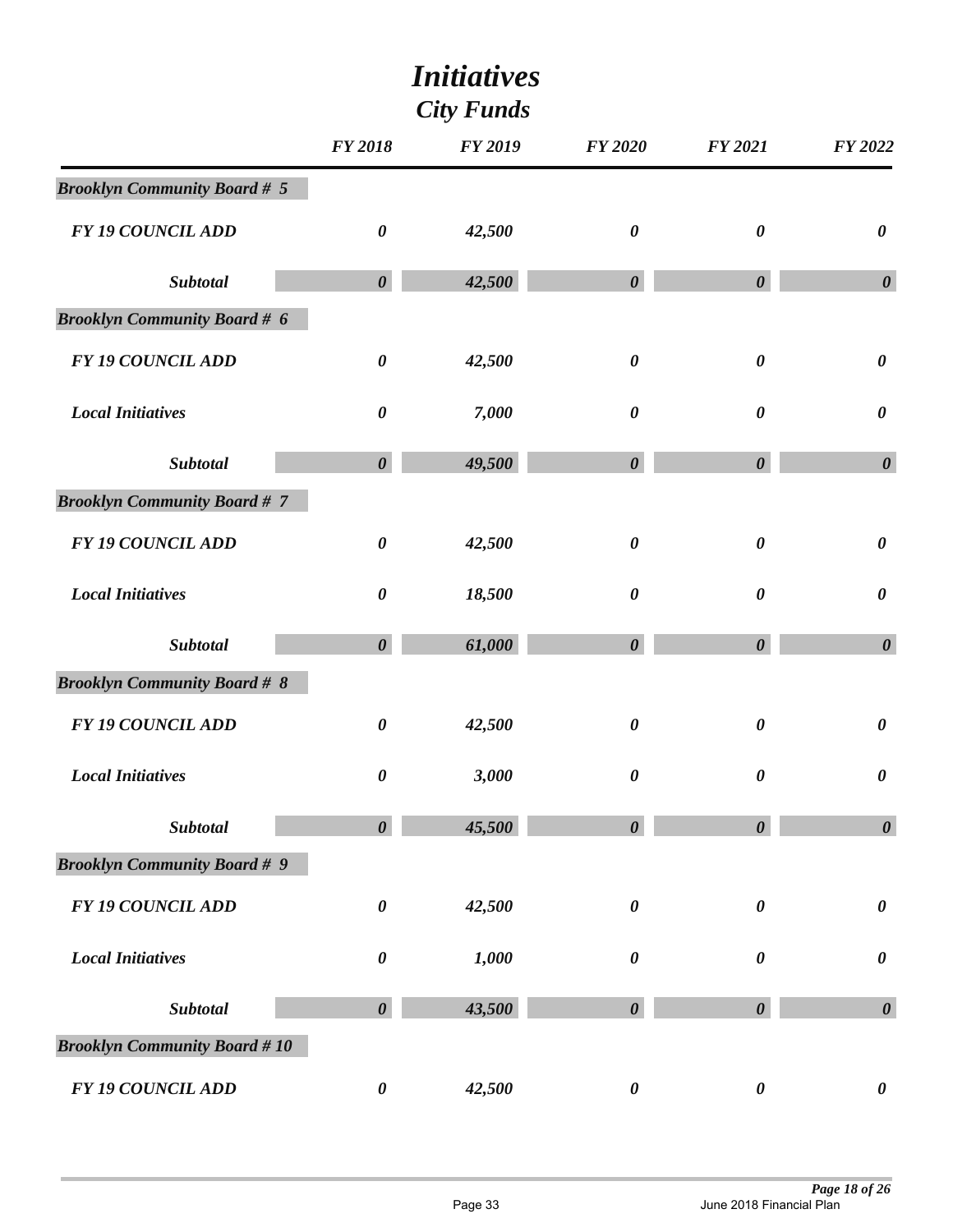| <b>City Funds</b>                   |                       |                |                       |                       |                       |
|-------------------------------------|-----------------------|----------------|-----------------------|-----------------------|-----------------------|
|                                     | <b>FY 2018</b>        | <b>FY 2019</b> | <b>FY 2020</b>        | <b>FY 2021</b>        | FY 2022               |
| <b>Brooklyn Community Board #10</b> |                       |                |                       |                       |                       |
| <b>Local Initiatives</b>            | $\boldsymbol{\theta}$ | 7,000          | $\boldsymbol{\theta}$ | $\boldsymbol{\theta}$ | $\boldsymbol{\theta}$ |
| <b>Subtotal</b>                     | $\boldsymbol{\theta}$ | 49,500         | $\boldsymbol{\theta}$ | $\boldsymbol{\theta}$ | $\boldsymbol{\theta}$ |
| <b>Brooklyn Community Board #11</b> |                       |                |                       |                       |                       |
| <b>FY 19 COUNCIL ADD</b>            | $\boldsymbol{\theta}$ | 42,500         | $\boldsymbol{\theta}$ | $\boldsymbol{\theta}$ | $\boldsymbol{\theta}$ |
| <b>Local Initiatives</b>            | $\boldsymbol{\theta}$ | 5,000          | $\boldsymbol{\theta}$ | $\boldsymbol{\theta}$ | $\boldsymbol{\theta}$ |
| <b>Subtotal</b>                     | $\boldsymbol{\theta}$ | 47,500         | $\boldsymbol{\theta}$ | $\boldsymbol{\theta}$ | $\boldsymbol{\theta}$ |
| <b>Brooklyn Community Board #12</b> |                       |                |                       |                       |                       |
| <b>FY 19 COUNCIL ADD</b>            | $\boldsymbol{\theta}$ | 42,500         | $\boldsymbol{\theta}$ | $\boldsymbol{\theta}$ | $\pmb{\theta}$        |
| <b>Local Initiatives</b>            | $\boldsymbol{\theta}$ | 8,500          | $\boldsymbol{\theta}$ | $\boldsymbol{\theta}$ | $\boldsymbol{\theta}$ |
| <b>Subtotal</b>                     | $\boldsymbol{\theta}$ | 51,000         | $\boldsymbol{\theta}$ | $\boldsymbol{\theta}$ | $\boldsymbol{\theta}$ |
| <b>Brooklyn Community Board #13</b> |                       |                |                       |                       |                       |
| <b>FY 19 COUNCIL ADD</b>            | $\boldsymbol{\theta}$ | 42,500         | $\boldsymbol{\theta}$ | $\boldsymbol{\theta}$ | $\pmb{\theta}$        |
| Subtotal                            | $\boldsymbol{\theta}$ | 42,500         | $\boldsymbol{\theta}$ | $\boldsymbol{\theta}$ | $\boldsymbol{\theta}$ |
| <b>Brooklyn Community Board #14</b> |                       |                |                       |                       |                       |
| <b>FY 19 COUNCIL ADD</b>            | $\boldsymbol{\theta}$ | 42,500         | $\boldsymbol{\theta}$ | $\boldsymbol{\theta}$ | $\pmb{\theta}$        |
| <b>Local Initiatives</b>            | $\boldsymbol{\theta}$ | 5,000          | $\boldsymbol{\theta}$ | $\boldsymbol{\theta}$ | $\boldsymbol{\theta}$ |
| Subtotal                            | $\boldsymbol{\theta}$ | 47,500         | $\boldsymbol{\theta}$ | $\boldsymbol{\theta}$ | $\boldsymbol{\theta}$ |
| <b>Brooklyn Community Board #15</b> |                       |                |                       |                       |                       |
| <b>FY 19 COUNCIL ADD</b>            | $\boldsymbol{\theta}$ | 42,500         | $\boldsymbol{\theta}$ | $\boldsymbol{\theta}$ | $\boldsymbol{\theta}$ |
| Subtotal                            | $\boldsymbol{\theta}$ | 42,500         | $\boldsymbol{\theta}$ | 0                     | $\boldsymbol{\theta}$ |
| <b>Brooklyn Community Board #16</b> |                       |                |                       |                       |                       |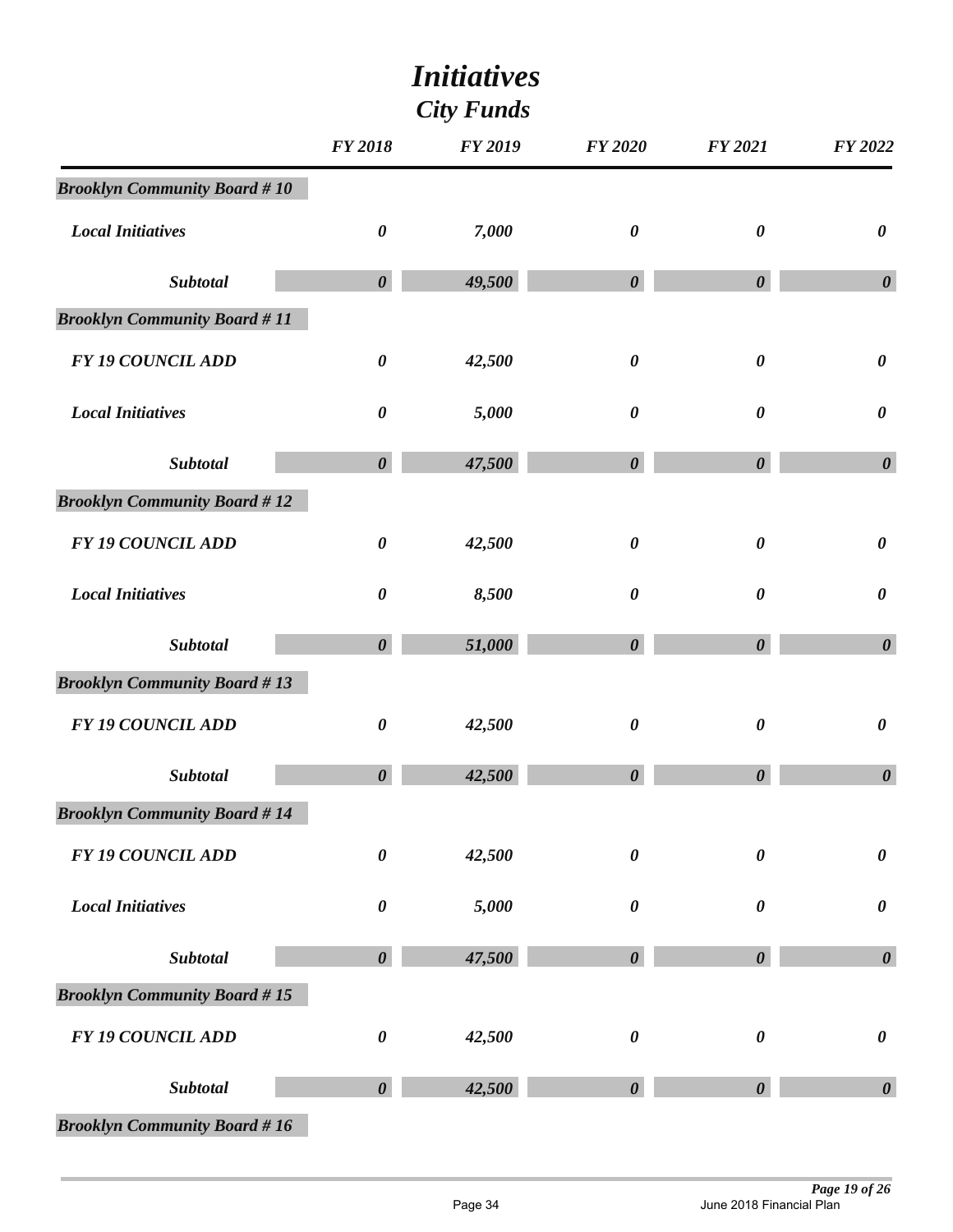|                                     | <i>Initiatives</i><br><b>City Funds</b> |                |                       |                       |                       |
|-------------------------------------|-----------------------------------------|----------------|-----------------------|-----------------------|-----------------------|
|                                     | <b>FY 2018</b>                          | <b>FY 2019</b> | <b>FY 2020</b>        | <b>FY 2021</b>        | FY 2022               |
| <b>Brooklyn Community Board #16</b> |                                         |                |                       |                       |                       |
| <b>FY 19 COUNCIL ADD</b>            | $\boldsymbol{\theta}$                   | 42,500         | $\boldsymbol{\theta}$ | $\boldsymbol{\theta}$ | $\boldsymbol{\theta}$ |
| <b>Local Initiatives</b>            | $\boldsymbol{\theta}$                   | 1,000          | $\boldsymbol{\theta}$ | $\boldsymbol{\theta}$ | $\boldsymbol{\theta}$ |
| <b>Subtotal</b>                     | $\boldsymbol{\theta}$                   | 43,500         | $\boldsymbol{\theta}$ | $\boldsymbol{\theta}$ | $\boldsymbol{\theta}$ |
| <b>Brooklyn Community Board #17</b> |                                         |                |                       |                       |                       |
| <b>Local Initiatives</b>            | $\pmb{\theta}$                          | 8,000          | $\boldsymbol{\theta}$ | $\boldsymbol{\theta}$ | $\pmb{\theta}$        |
| <b>City Council Enhancements</b>    | $\boldsymbol{\theta}$                   | 10,000         | $\boldsymbol{\theta}$ | $\boldsymbol{\theta}$ | $\boldsymbol{\theta}$ |
| <b>FY 19 COUNCIL ADD</b>            | $\boldsymbol{\theta}$                   | 42,500         | $\boldsymbol{\theta}$ | $\boldsymbol{\theta}$ | $\boldsymbol{\theta}$ |
| <b>Subtotal</b>                     | $\boldsymbol{\theta}$                   | 60,500         | $\boldsymbol{\theta}$ | $\boldsymbol{\theta}$ | $\boldsymbol{\theta}$ |
| <b>Brooklyn Community Board #18</b> |                                         |                |                       |                       |                       |
| <b>FY 19 COUNCIL ADD</b>            | $\pmb{\theta}$                          | 42,500         | $\boldsymbol{\theta}$ | $\boldsymbol{\theta}$ | $\boldsymbol{\theta}$ |
| Subtotal                            | $\boldsymbol{\theta}$                   | 42,500         | $\boldsymbol{\theta}$ | $\boldsymbol{\theta}$ | $\boldsymbol{\theta}$ |
| <b>Staten Island Comm. Bd. # 1</b>  |                                         |                |                       |                       |                       |
| <b>FY 19 COUNCIL ADD</b>            | $\pmb{\theta}$                          | 42,500         | $\pmb{\theta}$        | $\boldsymbol{\theta}$ | $\pmb{\theta}$        |
| <b>Subtotal</b>                     | $\boldsymbol{\theta}$                   | 42,500         | $\boldsymbol{\theta}$ | $\boldsymbol{\theta}$ | $\boldsymbol{\theta}$ |
| <b>Staten Island Comm. Bd. # 2</b>  |                                         |                |                       |                       |                       |
| <b>FY 19 COUNCIL ADD</b>            | $\pmb{\theta}$                          | 42,500         | $\boldsymbol{\theta}$ | $\pmb{\theta}$        | $\pmb{\theta}$        |
| <b>Subtotal</b>                     | $\boldsymbol{\theta}$                   | 42,500         | $\boldsymbol{\theta}$ | $\boldsymbol{\theta}$ | $\boldsymbol{\theta}$ |
| <b>Staten Island Comm. Bd. # 3</b>  |                                         |                |                       |                       |                       |
| <b>FY 19 COUNCIL ADD</b>            | $\pmb{\theta}$                          | 42,500         | $\pmb{\theta}$        | $\boldsymbol{\theta}$ | $\pmb{\theta}$        |
| <b>Subtotal</b>                     | $\boldsymbol{\theta}$                   | 42,500         | $\boldsymbol{\theta}$ | $\boldsymbol{\theta}$ | $\boldsymbol{\theta}$ |
| <b>Department of Probation</b>      |                                         |                |                       |                       |                       |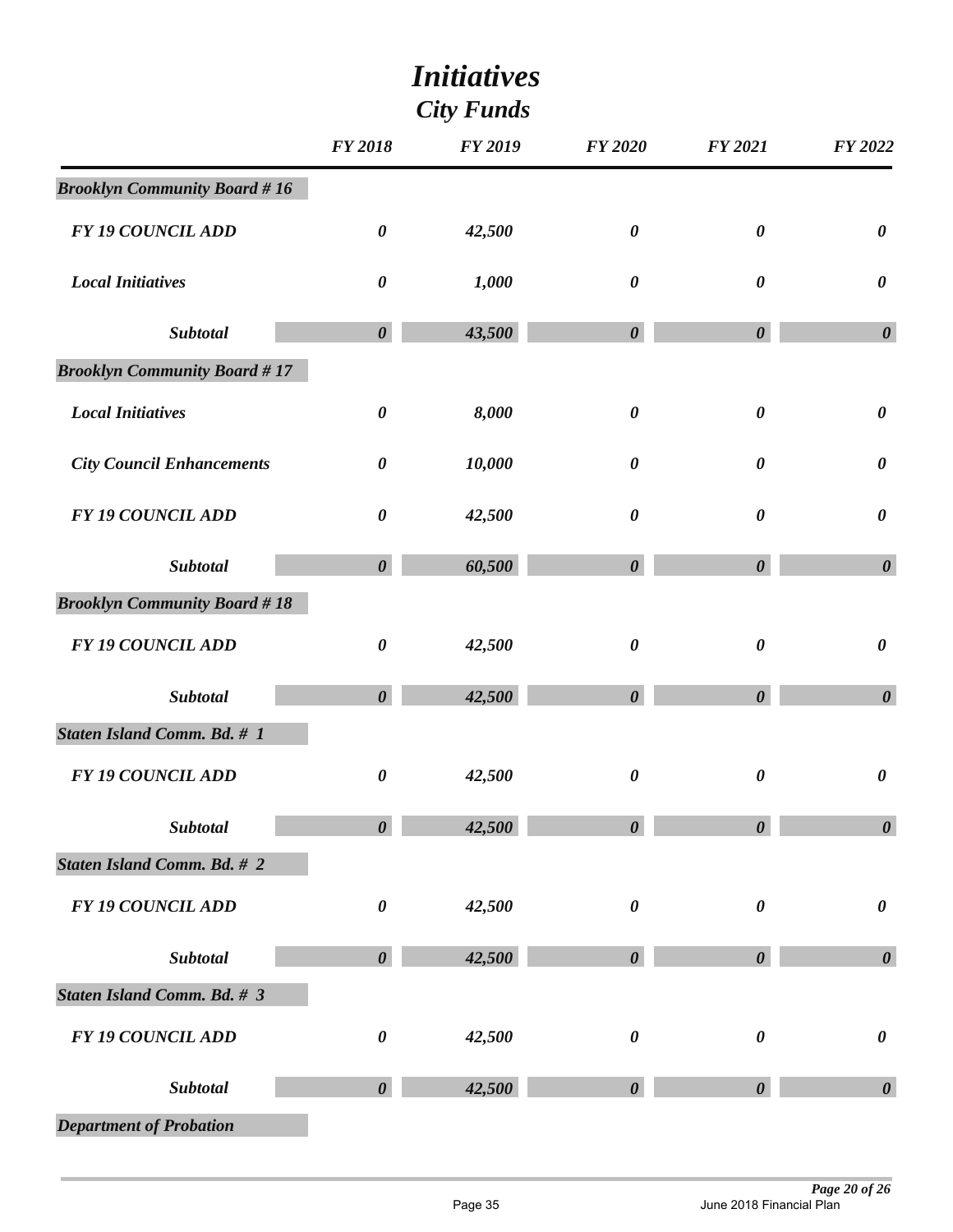|                                                                                            | <i>Initiatives</i><br><b>City Funds</b> |                |                       |                       |                       |  |
|--------------------------------------------------------------------------------------------|-----------------------------------------|----------------|-----------------------|-----------------------|-----------------------|--|
|                                                                                            | <b>FY 2018</b>                          | <b>FY 2019</b> | <b>FY 2020</b>        | <b>FY 2021</b>        | <b>FY 2022</b>        |  |
| <b>Department of Probation</b>                                                             |                                         |                |                       |                       |                       |  |
| <b>Crisis Management System</b>                                                            | $\boldsymbol{\theta}$                   | 150,000        | $\boldsymbol{\theta}$ | $\boldsymbol{\theta}$ | $\boldsymbol{\theta}$ |  |
| Subtotal                                                                                   | $\boldsymbol{\theta}$                   | 150,000        | $\boldsymbol{\theta}$ | $\boldsymbol{\theta}$ | $\boldsymbol{\theta}$ |  |
| <b>Dept. Small Business Services</b>                                                       |                                         |                |                       |                       |                       |  |
| <b>City Council Job Training</b><br>and Placement Initiative                               | $\boldsymbol{\theta}$                   | 7,896,000      | $\boldsymbol{\theta}$ | $\boldsymbol{\theta}$ | $\boldsymbol{\theta}$ |  |
| <b>Local Initiatives</b>                                                                   | $\boldsymbol{\theta}$                   | 2,835,000      | $\boldsymbol{\theta}$ | $\boldsymbol{\theta}$ | $\boldsymbol{\theta}$ |  |
| <b>FY18 CC Member Item UA</b><br>002                                                       | 25,000                                  | 0              | $\boldsymbol{\theta}$ | $\boldsymbol{\theta}$ | $\boldsymbol{\theta}$ |  |
| Made in NYC City Council                                                                   | $\boldsymbol{\theta}$                   | 850,000        | $\boldsymbol{\theta}$ | $\boldsymbol{\theta}$ | $\boldsymbol{\theta}$ |  |
| <b>City Council Worker</b><br><b>Cooperative Business</b><br><b>Development Initiative</b> | $\boldsymbol{\theta}$                   | 3,405,000      | $\boldsymbol{\theta}$ | $\boldsymbol{\theta}$ | $\boldsymbol{\theta}$ |  |
| <b>City Council MWBE</b><br><b>Leadership Association</b>                                  | $\boldsymbol{\theta}$                   | 600,000        | $\boldsymbol{\theta}$ | $\boldsymbol{\theta}$ | $\boldsymbol{\theta}$ |  |
| <b>City Council Job Placement</b><br>for Veterans                                          | $\boldsymbol{\theta}$                   | 200,000        | $\boldsymbol{\theta}$ | $\boldsymbol{\theta}$ | $\boldsymbol{\theta}$ |  |
| <b>City Council Enhancements</b>                                                           | $\boldsymbol{\theta}$                   | 274,500        | 0                     | $\boldsymbol{\theta}$ | $\boldsymbol{\theta}$ |  |
| <b>City Council Day Laborer</b><br><b>Workforce Initiative</b>                             | $\boldsymbol{\theta}$                   | 1,970,000      | $\boldsymbol{\theta}$ | $\boldsymbol{\theta}$ | $\boldsymbol{\theta}$ |  |
| <b>City Council Construction</b><br><b>Safety</b>                                          | $\boldsymbol{\theta}$                   | 1,100,000      | $\boldsymbol{\theta}$ | $\boldsymbol{\theta}$ | $\boldsymbol{\theta}$ |  |
| <b>Chamber on the Go and</b><br><b>Small Business Assistance.</b>                          | $\boldsymbol{\theta}$                   | 1,888,855      | $\boldsymbol{\theta}$ | $\boldsymbol{\theta}$ | $\boldsymbol{\theta}$ |  |
| <b>CC</b> Neighborhood<br><b>Development Grant</b>                                         | $\boldsymbol{\theta}$                   | 1,836,000      | $\boldsymbol{\theta}$ | $\boldsymbol{\theta}$ | $\boldsymbol{\theta}$ |  |
| <b>City Council NYC Cleanup</b><br><b>Initiative</b>                                       | $\boldsymbol{\theta}$                   | 520,000        | $\boldsymbol{\theta}$ | $\boldsymbol{\theta}$ | $\boldsymbol{\theta}$ |  |
| Subtotal                                                                                   | 25,000                                  | 23,375,355     | $\boldsymbol{\theta}$ | $\boldsymbol{\theta}$ | $\boldsymbol{\theta}$ |  |

*Housing Preservation & Dev.*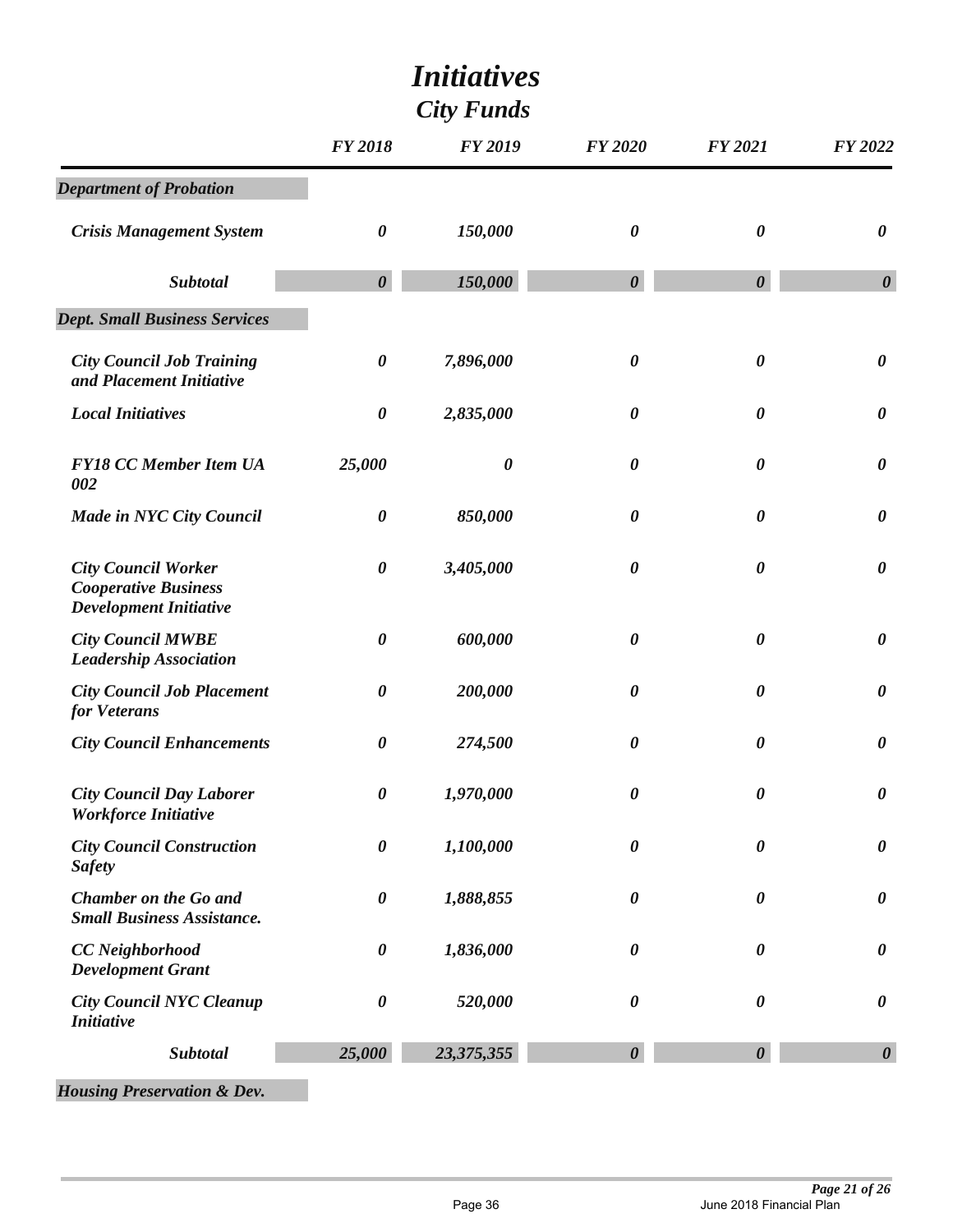| <b>City Funds</b>                                          |                       |                |                       |                       |                       |
|------------------------------------------------------------|-----------------------|----------------|-----------------------|-----------------------|-----------------------|
|                                                            | <b>FY 2018</b>        | <b>FY 2019</b> | <b>FY 2020</b>        | <b>FY 2021</b>        | FY 2022               |
| <b>Housing Preservation &amp; Dev.</b>                     |                       |                |                       |                       |                       |
| <b>Community Housing</b><br><b>Preservation Strategies</b> | $\boldsymbol{\theta}$ | 3,651,000      | $\boldsymbol{\theta}$ | $\boldsymbol{\theta}$ | $\boldsymbol{\theta}$ |
| <b>Housing Court Resources</b>                             | $\boldsymbol{\theta}$ | 650,000        | $\boldsymbol{\theta}$ | $\boldsymbol{\theta}$ | $\boldsymbol{\theta}$ |
| <b>Local Initiatives</b>                                   | $\boldsymbol{\theta}$ | 1,911,000      | $\boldsymbol{\theta}$ | $\boldsymbol{\theta}$ | $\boldsymbol{\theta}$ |
| <b>Stabilizing NYC</b>                                     | $\boldsymbol{\theta}$ | 2,500,000      | $\boldsymbol{\theta}$ | $\boldsymbol{\theta}$ | $\boldsymbol{\theta}$ |
| <b>Mortgage Foreclosure</b><br><b>Prevention</b>           | $\boldsymbol{\theta}$ | 1,000,000      | $\boldsymbol{\theta}$ | $\boldsymbol{\theta}$ | $\boldsymbol{\theta}$ |
| <b>Housing Information</b><br>Project                      | $\boldsymbol{\theta}$ | 300,000        | $\boldsymbol{\theta}$ | $\boldsymbol{\theta}$ | $\boldsymbol{\theta}$ |
| <b>Financial Empowerment</b>                               | $\boldsymbol{\theta}$ | 195,000        | $\boldsymbol{\theta}$ | 0                     | $\boldsymbol{\theta}$ |
| <b>City Council Programmatic</b><br><b>Restorations</b>    | $\boldsymbol{\theta}$ | 90,000         | $\boldsymbol{\theta}$ | 0                     | $\boldsymbol{\theta}$ |
| <b>City Council Enhancements</b>                           | $\boldsymbol{\theta}$ | 532,610        | $\boldsymbol{\theta}$ | 0                     | $\boldsymbol{\theta}$ |
| <b>HPD Home Loan Program</b>                               | $\boldsymbol{\theta}$ | 1,000,000      | $\boldsymbol{\theta}$ | 0                     | $\boldsymbol{\theta}$ |
| <b>Foreclosure Buyback</b>                                 | $\boldsymbol{\theta}$ | 1,250,000      | 0                     | $\boldsymbol{\theta}$ | $\boldsymbol{\theta}$ |
| <b>Subtotal</b>                                            | $\boldsymbol{\theta}$ | 13,079,610     | $\boldsymbol{\theta}$ | $\boldsymbol{\theta}$ | $\boldsymbol{\theta}$ |
| Dept Health & Mental Hygiene                               |                       |                |                       |                       |                       |
| <b>Reproductive and Sexual</b><br><b>Health Services</b>   | $\boldsymbol{\theta}$ | 244,788        | $\boldsymbol{\theta}$ | $\boldsymbol{\theta}$ | $\boldsymbol{\theta}$ |
| <b>LGBTQ Youth Mental</b><br><b>Health</b>                 | $\boldsymbol{\theta}$ | 1,200,000      | $\boldsymbol{\theta}$ | 0                     | $\boldsymbol{\theta}$ |
| <b>Local initiatives</b>                                   | $\boldsymbol{\theta}$ | 1,367,835      | $\boldsymbol{\theta}$ | 0                     | $\boldsymbol{\theta}$ |
| <b>Maternal and Child Health</b><br><b>Services</b>        | $\boldsymbol{\theta}$ | 1,692,818      | $\boldsymbol{\theta}$ | 0                     | $\boldsymbol{\theta}$ |
| <b>Medicaid Redesign</b><br><b>Transition</b>              | $\boldsymbol{\theta}$ | 500,000        | $\boldsymbol{\theta}$ | 0                     | $\boldsymbol{\theta}$ |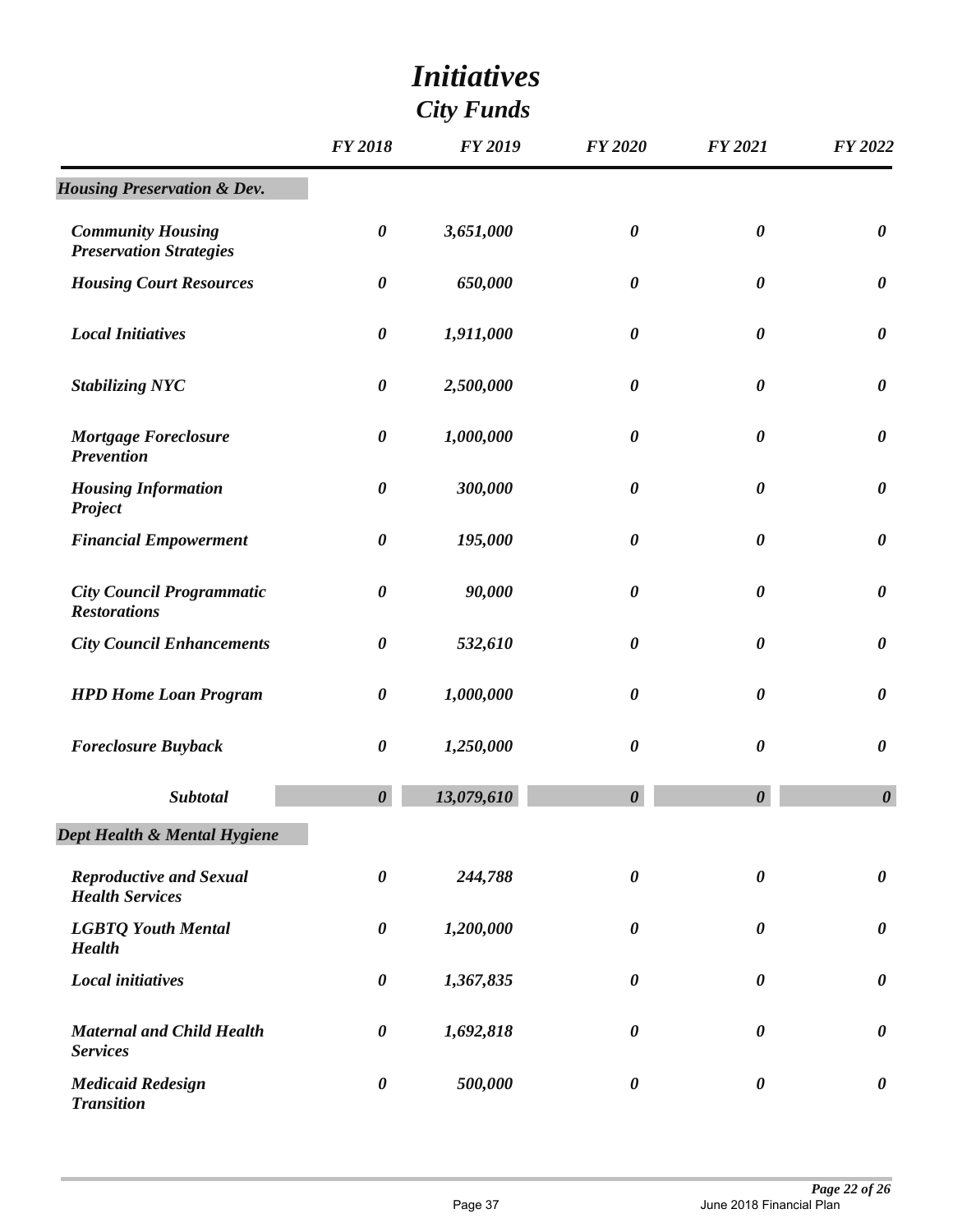|                                                                    | <b>City Funds</b>     |                |                       |                       |                       |
|--------------------------------------------------------------------|-----------------------|----------------|-----------------------|-----------------------|-----------------------|
|                                                                    | <b>FY 2018</b>        | <b>FY 2019</b> | <b>FY 2020</b>        | <b>FY 2021</b>        | <b>FY 2022</b>        |
| Dept Health & Mental Hygiene                                       |                       |                |                       |                       |                       |
| <b>Mental Health Services for</b><br><b>Veterans</b>               | $\boldsymbol{\theta}$ | 420,000        | $\boldsymbol{\theta}$ | $\boldsymbol{\theta}$ | $\boldsymbol{\theta}$ |
| <b>Mental Health Services for</b><br><b>Vulnerable Populations</b> | $\boldsymbol{\theta}$ | 1,718,000      | $\boldsymbol{\theta}$ | $\boldsymbol{\theta}$ | $\boldsymbol{\theta}$ |
| <b>Reproductive and Sexual</b><br><b>Health</b>                    | $\boldsymbol{\theta}$ | 100,000        | 0                     | $\boldsymbol{\theta}$ | $\boldsymbol{\theta}$ |
| <b>Trans Equity programs</b>                                       | $\boldsymbol{\theta}$ | 775,000        | $\boldsymbol{\theta}$ | 0                     | $\boldsymbol{\theta}$ |
| <b>Viral Hepatitis Prevention</b>                                  | $\boldsymbol{\theta}$ | 1,923,658      | 0                     | $\boldsymbol{\theta}$ | $\boldsymbol{\theta}$ |
| <b>Local Initiatives</b>                                           | $\boldsymbol{\theta}$ | 1,565,000      | $\boldsymbol{\theta}$ | $\boldsymbol{\theta}$ | $\boldsymbol{\theta}$ |
| <b>Court-Involved Youth</b><br><b>Mental Health</b>                | $\boldsymbol{\theta}$ | 2,850,000      | 0                     | $\boldsymbol{\theta}$ | $\boldsymbol{\theta}$ |
| <b>Immigrant Health Initiative</b>                                 | $\boldsymbol{\theta}$ | 1,565,000      | $\boldsymbol{\theta}$ | $\boldsymbol{\theta}$ | $\boldsymbol{\theta}$ |
| <b>Opioid Prevention and</b><br><b>Treatment</b>                   | $\boldsymbol{\theta}$ | 1,000,000      | $\boldsymbol{\theta}$ | $\boldsymbol{\theta}$ | $\boldsymbol{\theta}$ |
| <b>Cancer Services</b>                                             | $\boldsymbol{\theta}$ | 599,500        | $\boldsymbol{\theta}$ | $\boldsymbol{\theta}$ | $\boldsymbol{\theta}$ |
| <b>HIV/AIDS Faith Based</b>                                        | $\boldsymbol{\theta}$ | 1,131,000      | 0                     | 0                     | $\boldsymbol{\theta}$ |
| <b>Access Health</b>                                               | $\boldsymbol{\theta}$ | 2,500,000      | $\boldsymbol{\theta}$ | $\boldsymbol{\theta}$ | $\boldsymbol{\theta}$ |
| <b>Ending the Epidemic</b>                                         | $\pmb{\theta}$        | 6,703,954      | $\pmb{\theta}$        | $\boldsymbol{\theta}$ | $\pmb{\theta}$        |
| <b>Beating Hearts</b>                                              | $\boldsymbol{\theta}$ | 350,000        | $\boldsymbol{\theta}$ | $\boldsymbol{\theta}$ | $\boldsymbol{\theta}$ |
| <b>Child Health and Wellness</b>                                   | $\pmb{\theta}$        | 646,000        | $\boldsymbol{\theta}$ | $\boldsymbol{\theta}$ | $\pmb{\theta}$        |
| <b>Children Under Five</b>                                         | $\boldsymbol{\theta}$ | 1,002,000      | $\boldsymbol{\theta}$ | $\boldsymbol{\theta}$ | $\boldsymbol{\theta}$ |
| <b>City Council Enhancements</b>                                   | 0                     | 1,827,017      | $\boldsymbol{\theta}$ | $\boldsymbol{\theta}$ | $\boldsymbol{\theta}$ |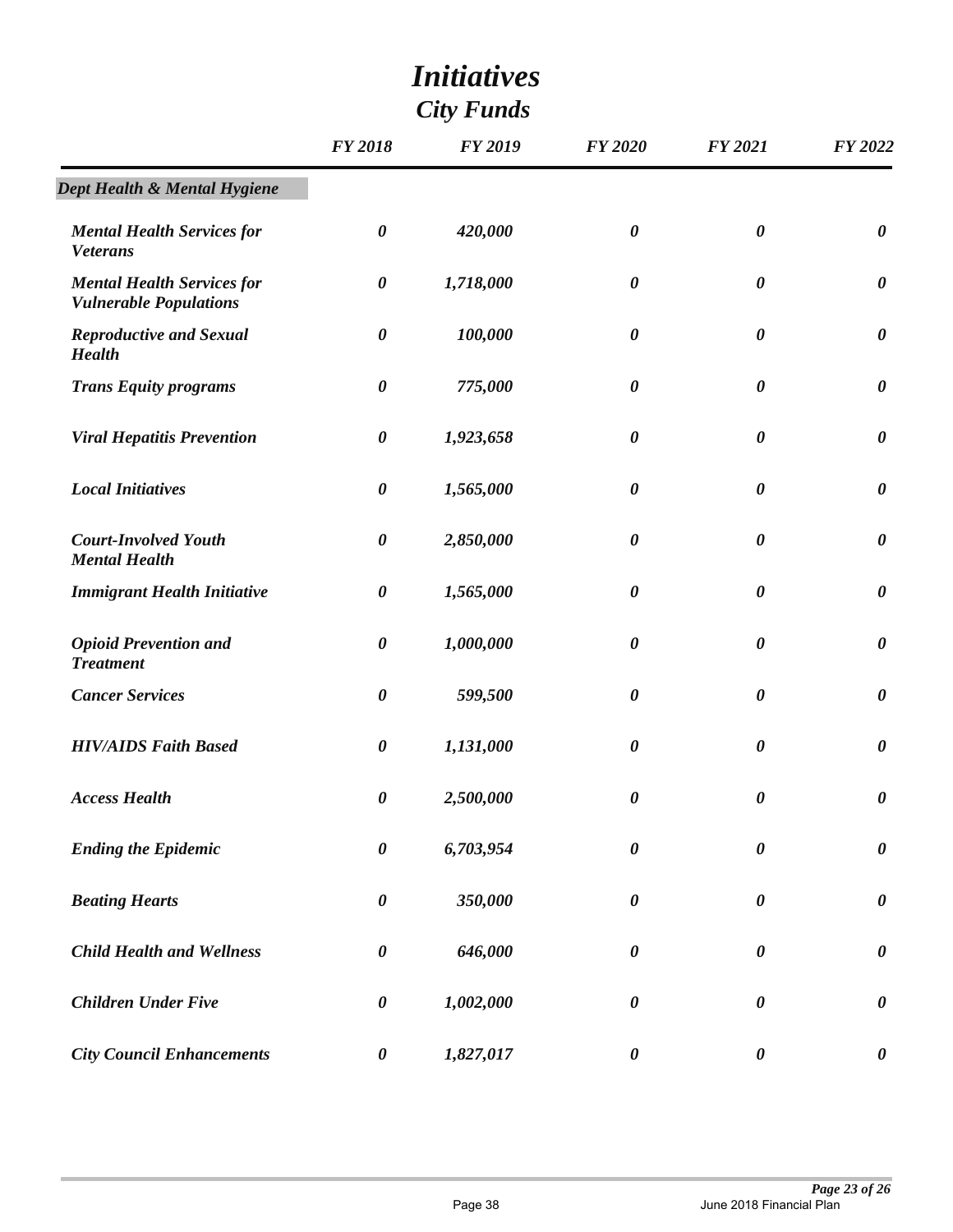|                                                                          |                       | <i>Initiatives</i>    |                       |                       |                       |
|--------------------------------------------------------------------------|-----------------------|-----------------------|-----------------------|-----------------------|-----------------------|
|                                                                          |                       |                       |                       |                       |                       |
|                                                                          | <b>FY 2018</b>        | <b>FY 2019</b>        | <b>FY 2020</b>        | <b>FY 2021</b>        | FY 2022               |
| Dept Health & Mental Hygiene                                             |                       |                       |                       |                       |                       |
| <b>Community Based</b><br><b>Strategies to Combat</b><br><b>Opioids</b>  | $\boldsymbol{\theta}$ | 1,000,000             | $\boldsymbol{\theta}$ | $\boldsymbol{\theta}$ | $\boldsymbol{\theta}$ |
| <b>Contraceptive Fund</b>                                                | $\boldsymbol{\theta}$ | 417,500               | $\boldsymbol{\theta}$ | $\boldsymbol{\theta}$ | $\boldsymbol{\theta}$ |
| Developmental,<br>Psychological and<br><b>Behavioral Health Services</b> | $\boldsymbol{\theta}$ | 2,255,493             | $\boldsymbol{\theta}$ | $\boldsymbol{\theta}$ | $\boldsymbol{\theta}$ |
| <b>Geriatric Mental Health</b><br><b>Services</b>                        | $\boldsymbol{\theta}$ | 1,854,040             | $\boldsymbol{\theta}$ | $\boldsymbol{\theta}$ | $\boldsymbol{\theta}$ |
| <b>Autism Awareness</b>                                                  | $\boldsymbol{\theta}$ | 3,046,846             | $\boldsymbol{\theta}$ | $\boldsymbol{\theta}$ | $\boldsymbol{\theta}$ |
| <b>Subtotal</b>                                                          | $\boldsymbol{\theta}$ | 40,255,449            | $\boldsymbol{\theta}$ | $\boldsymbol{\theta}$ | $\boldsymbol{\theta}$ |
| <b>Health and Hospitals Corp.</b>                                        |                       |                       |                       |                       |                       |
| <b>City Council Enhancements</b>                                         | $\boldsymbol{\theta}$ | 175,000               | $\boldsymbol{\theta}$ | $\boldsymbol{\theta}$ | $\boldsymbol{\theta}$ |
| <b>Ending the Epidemic</b>                                               | $\boldsymbol{\theta}$ | 241,046               | $\boldsymbol{\theta}$ | $\boldsymbol{\theta}$ | $\boldsymbol{\theta}$ |
| <b>Immigrant Health Initiative</b>                                       | $\boldsymbol{\theta}$ | 435,000               | $\boldsymbol{\theta}$ | $\boldsymbol{\theta}$ | $\boldsymbol{\theta}$ |
| Subtotal                                                                 | $\boldsymbol{\theta}$ | 851,046               | $\boldsymbol{\theta}$ | $\boldsymbol{\theta}$ | $\pmb{\theta}$        |
| Dept of Environmental Prot.                                              |                       |                       |                       |                       |                       |
| <b>Local Initiatives</b>                                                 | $\boldsymbol{\theta}$ | 5,000                 | $\boldsymbol{\theta}$ | $\boldsymbol{\theta}$ | $\boldsymbol{\theta}$ |
| <b>Subtotal</b>                                                          | $\boldsymbol{\theta}$ | 5,000                 | $\boldsymbol{\theta}$ | $\boldsymbol{\theta}$ | $\boldsymbol{\theta}$ |
| <b>Department of Sanitation</b>                                          |                       |                       |                       |                       |                       |
| <b>Member item reallocation</b>                                          | 14,815                | $\boldsymbol{\theta}$ | $\boldsymbol{\theta}$ | $\boldsymbol{\theta}$ | $\boldsymbol{\theta}$ |
| <b>Local Initiatives</b>                                                 | $\boldsymbol{\theta}$ | 91,000                | $\boldsymbol{\theta}$ | $\boldsymbol{\theta}$ | $\boldsymbol{\theta}$ |
| <b>NYC</b> Cleanup Initiative                                            | $\boldsymbol{\theta}$ | 1,900,000             | $\boldsymbol{\theta}$ | $\boldsymbol{\theta}$ | $\boldsymbol{\theta}$ |
| <b>Council Enhancements</b>                                              | $\boldsymbol{\theta}$ | 5,000                 | $\pmb{\theta}$        | $\boldsymbol{\theta}$ | $\boldsymbol{\theta}$ |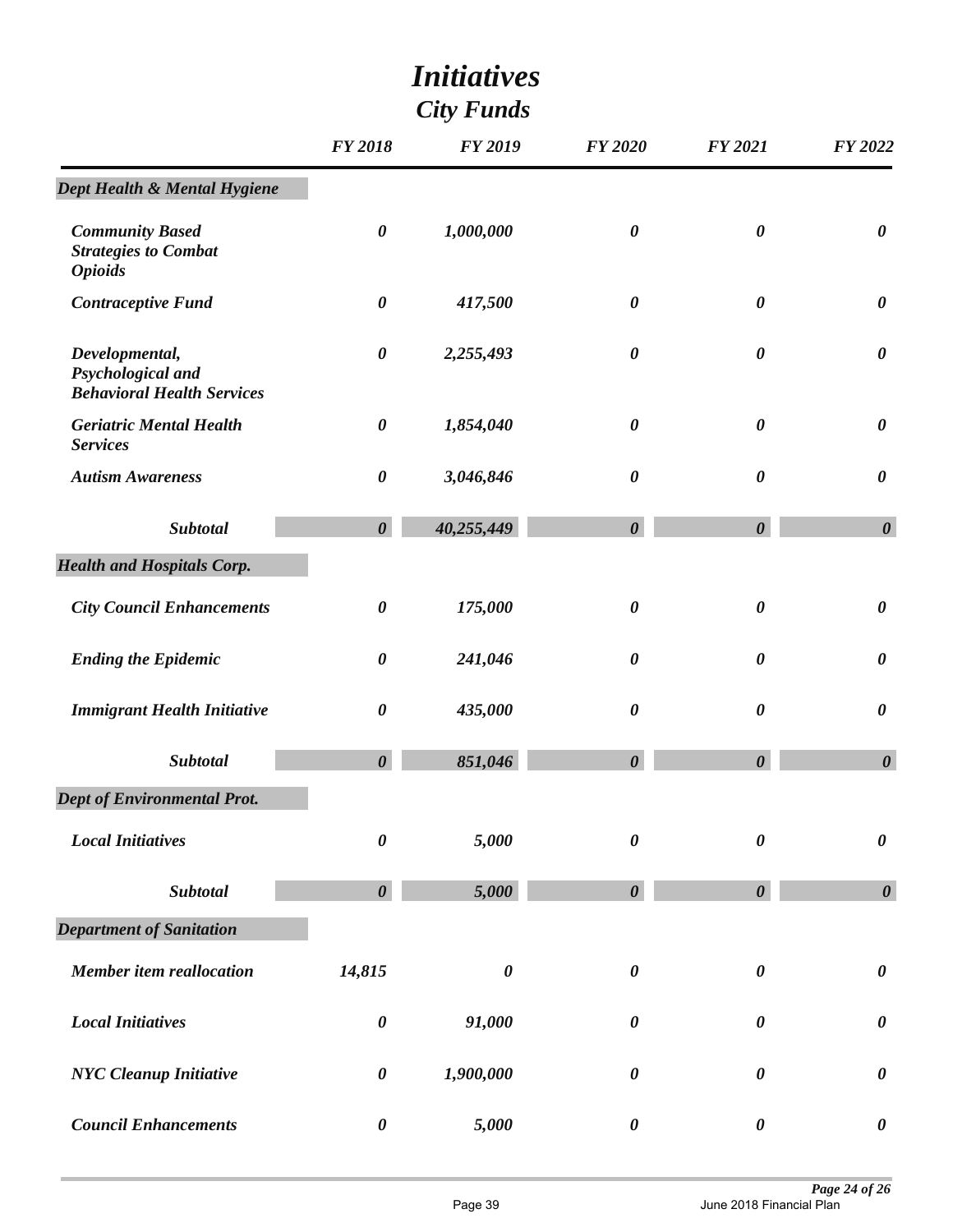|                                                   | <b>FY 2018</b>        | <b>FY 2019</b>        | <b>FY 2020</b>        | <b>FY 2021</b>        | FY 2022               |
|---------------------------------------------------|-----------------------|-----------------------|-----------------------|-----------------------|-----------------------|
| <b>Department of Sanitation</b>                   |                       |                       |                       |                       |                       |
| Subtotal                                          | 14,815                | 1,996,000             | $\boldsymbol{\theta}$ | $\boldsymbol{\theta}$ | $\boldsymbol{\theta}$ |
| <b>Department of Transportation</b>               |                       |                       |                       |                       |                       |
| <b>Local Initiatives</b>                          | $\pmb{\theta}$        | 138,000               | $\pmb{\theta}$        | $\boldsymbol{\theta}$ | $\pmb{\theta}$        |
| Subtotal                                          | $\boldsymbol{\theta}$ | 138,000               | $\boldsymbol{\theta}$ | $\boldsymbol{\theta}$ | $\boldsymbol{\theta}$ |
| <b>Dept of Parks and Recreation</b>               |                       |                       |                       |                       |                       |
| <b>Local Initiatives (Council)</b>                | $-123,800$            | $\boldsymbol{\theta}$ | $\boldsymbol{\theta}$ | $\boldsymbol{\theta}$ | $\pmb{\theta}$        |
| <b>Council Enhancements</b>                       | $\pmb{\theta}$        | 207,000               | $\boldsymbol{\theta}$ | $\boldsymbol{\theta}$ | $\boldsymbol{\theta}$ |
| <b>NYC</b> Cleanup Initiative                     | $\pmb{\theta}$        | 300,000               | $\boldsymbol{\theta}$ | $\boldsymbol{\theta}$ | $\pmb{\theta}$        |
| <b>Parks Equity Initiative</b>                    | $\boldsymbol{\theta}$ | 4,603,500             | $\boldsymbol{\theta}$ | $\boldsymbol{\theta}$ | $\boldsymbol{\theta}$ |
| <b>Local Initiatives</b>                          | $\pmb{\theta}$        | 1,070,000             | $\boldsymbol{\theta}$ | $\boldsymbol{\theta}$ | $\boldsymbol{\theta}$ |
| Subtotal                                          | $-123,800$            | 6,180,500             | $\boldsymbol{\theta}$ | $\boldsymbol{\theta}$ | $\boldsymbol{\theta}$ |
| <b>D.O.I.T.T.</b>                                 |                       |                       |                       |                       |                       |
| <b>Local Initiatives</b>                          | $\pmb{\theta}$        | 24,000                | $\boldsymbol{\theta}$ | $\boldsymbol{\theta}$ | $\pmb{\theta}$        |
| Subtotal                                          | $\boldsymbol{\theta}$ | 24.000                | $\boldsymbol{\theta}$ | $\boldsymbol{\theta}$ | $\boldsymbol{\theta}$ |
| <b>Department of Consumer Affairs</b>             |                       |                       |                       |                       |                       |
| <b>Financial Empowerment</b><br>for NYC's Renters | $\boldsymbol{\theta}$ | 255,000               | $\boldsymbol{\theta}$ | $\boldsymbol{\theta}$ | $\pmb{\theta}$        |
| Subtotal                                          | $\boldsymbol{\theta}$ | 255,000               | $\boldsymbol{\theta}$ | $\boldsymbol{\theta}$ | $\boldsymbol{\theta}$ |
| <b>District Attorney - Bronx</b>                  |                       |                       |                       |                       |                       |
| <b>City Council Enhancements</b>                  | $\pmb{\theta}$        | 10,000                | $\pmb{\theta}$        | $\boldsymbol{\theta}$ | $\pmb{\theta}$        |
| <b>Local Initiatives</b>                          | $\boldsymbol{\theta}$ | 40,000                | $\boldsymbol{\theta}$ | $\boldsymbol{\theta}$ | 0                     |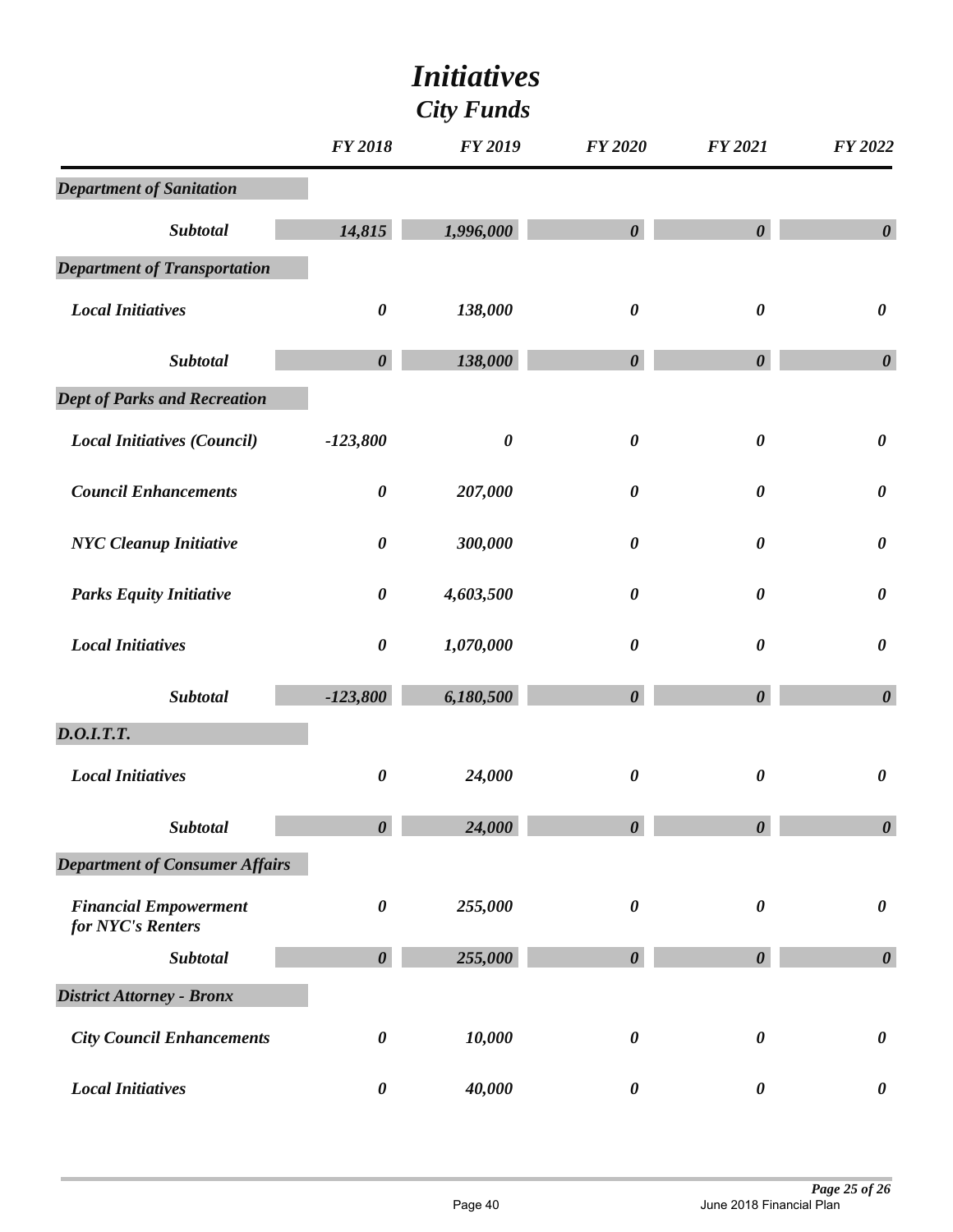|                                              | <b>FY 2018</b>        | <b>FY 2019</b> | <b>FY 2020</b>        | <b>FY 2021</b>        | FY 2022               |
|----------------------------------------------|-----------------------|----------------|-----------------------|-----------------------|-----------------------|
| <b>District Attorney - Bronx</b>             |                       |                |                       |                       |                       |
| <b>Subtotal</b>                              | $\boldsymbol{\theta}$ | 50,000         | $\boldsymbol{\theta}$ | $\boldsymbol{\theta}$ | $\boldsymbol{\theta}$ |
| <b>District Attorney - Kings</b>             |                       |                |                       |                       |                       |
| <b>Council Budget</b><br><b>Enhancements</b> | $\boldsymbol{\theta}$ | 458,000        | $\boldsymbol{\theta}$ | $\boldsymbol{\theta}$ | $\boldsymbol{\theta}$ |
| <b>Subtotal</b>                              | $\boldsymbol{\theta}$ | 458,000        | $\boldsymbol{\theta}$ | $\boldsymbol{\theta}$ | $\boldsymbol{\theta}$ |
| <b>District Attorney - Queens</b>            |                       |                |                       |                       |                       |
| <b>Council Budget</b><br><b>Enhancements</b> | $\boldsymbol{\theta}$ | 1,680,000      | $\boldsymbol{\theta}$ | $\boldsymbol{\theta}$ | $\boldsymbol{\theta}$ |
| <b>Subtotal</b>                              | $\boldsymbol{\theta}$ | 1,680,000      | $\boldsymbol{\theta}$ | $\boldsymbol{\theta}$ | $\boldsymbol{\theta}$ |
| <b>District Attorney - Richmond</b>          |                       |                |                       |                       |                       |
| <b>Council Budget</b><br><b>Enhancements</b> | $\boldsymbol{\theta}$ | 425,000        | $\boldsymbol{\theta}$ | $\boldsymbol{\theta}$ | $\boldsymbol{\theta}$ |
| <b>Subtotal</b>                              | $\boldsymbol{\theta}$ | 425,000        | $\boldsymbol{\theta}$ | $\boldsymbol{\theta}$ | $\boldsymbol{\theta}$ |
| <b>Public Administrator - Richmond</b>       |                       |                |                       |                       |                       |
| <b>Local Initiative</b>                      | $\boldsymbol{\theta}$ | 3,500          | $\boldsymbol{\theta}$ | $\boldsymbol{\theta}$ | $\boldsymbol{\theta}$ |
| <b>Subtotal</b>                              | $\boldsymbol{\theta}$ | 3,500          | $\boldsymbol{\theta}$ | $\boldsymbol{\theta}$ | $\boldsymbol{\theta}$ |
| <b>Citywide Totals</b>                       | $\boldsymbol{\theta}$ | 388,100,000    | $\boldsymbol{\theta}$ | $\boldsymbol{\theta}$ | $\boldsymbol{\theta}$ |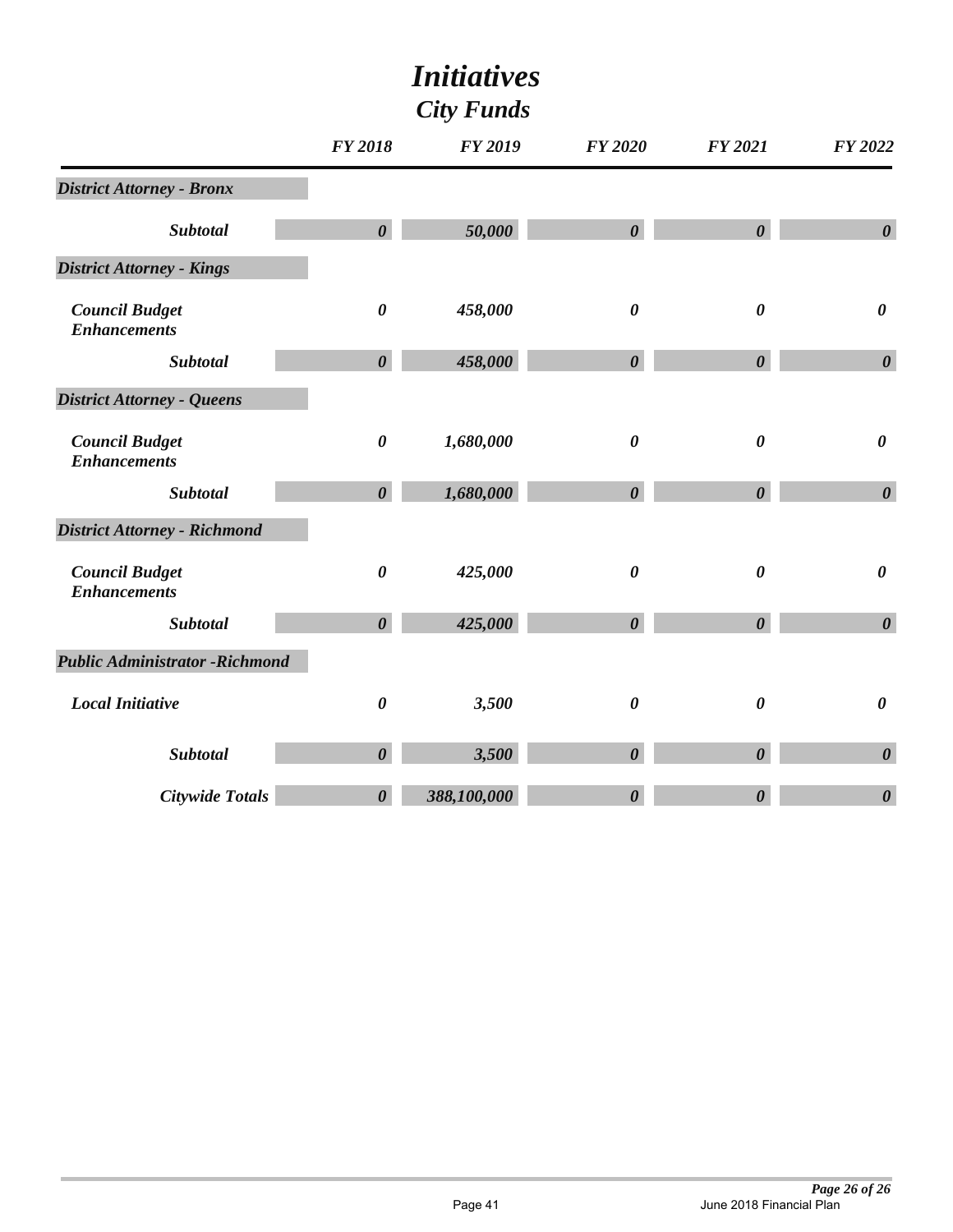# *Other Adjustments*

|                                                                                                                       | <b>FY 2018</b>        | <b>FY 2019</b> | <b>FY 2020</b>        | <b>FY 2021</b>        | <b>FY 2022</b>        |
|-----------------------------------------------------------------------------------------------------------------------|-----------------------|----------------|-----------------------|-----------------------|-----------------------|
| <b>Mayoralty</b>                                                                                                      |                       |                |                       |                       |                       |
| <b>Roll of Funds for the</b><br><b>Mayor's Office of Contract</b><br><b>Services Move to a New</b><br><b>Location</b> | $-900,000$            | 900,000        | $\boldsymbol{\theta}$ | $\boldsymbol{\theta}$ | $\boldsymbol{\theta}$ |
| <b>Office of Special</b><br><b>Enforcement</b>                                                                        | $\boldsymbol{\theta}$ | 145,000        | 145,000               | 145,000               | 145,000               |
| <b>OLR Roll</b>                                                                                                       | $-250,000$            | 250,000        | $\boldsymbol{\theta}$ | $\boldsymbol{\theta}$ | $\boldsymbol{\theta}$ |
| <b>Subtotal</b>                                                                                                       | $-1,150,000$          | 1,295,000      | 145,000               | 145,000               | 145,000               |
| <b>Office of the Comptroller</b>                                                                                      |                       |                |                       |                       |                       |
| <b>Deputy Comptroller for</b><br><b>Finance</b>                                                                       | 0                     | 95,000         | 95,000                | 95,000                | 95,000                |
| <b>Funding for capitally</b><br>ineligible portions of<br>approved capital projects.                                  | $\boldsymbol{\theta}$ | 1,395,291      | 589,000               | 740,000               | 740,000               |
| <b>Subtotal</b>                                                                                                       | $\boldsymbol{\theta}$ | 1,490,291      | 684,000               | 835,000               | 835,000               |
| <b>Law Department</b>                                                                                                 |                       |                |                       |                       |                       |
| <b>Office of Special</b><br><b>Enforcement</b>                                                                        | $\boldsymbol{\theta}$ | 300,000        | 300,000               | 300,000               | 300,000               |
| <b>Subtotal</b>                                                                                                       | $\boldsymbol{\theta}$ | 300,000        | 300,000               | 300,000               | 300,000               |
| <b>NY Public Library - Research</b>                                                                                   |                       |                |                       |                       |                       |
| <b>Health Insurance Increment</b><br>for the New York Research<br>Libraries.                                          | 209,727               | 209,727        | 209,727               | 209,727               | 209,727               |
| Subtotal                                                                                                              | 209,727               | 209,727        | 209,727               | 209,727               | 209,727               |
| <b>New York Public Library</b>                                                                                        |                       |                |                       |                       |                       |
| <b>Health Insurance Increment</b><br>for the New York Public<br>Library.                                              | 966,270               | 966,270        | 966,270               | 966,270               | 966,270               |
| <b>New York Public Library</b><br><b>Prior Year Reconciliation</b>                                                    | $\boldsymbol{\theta}$ | 606,002        | $\boldsymbol{\theta}$ | $\boldsymbol{\theta}$ | 0                     |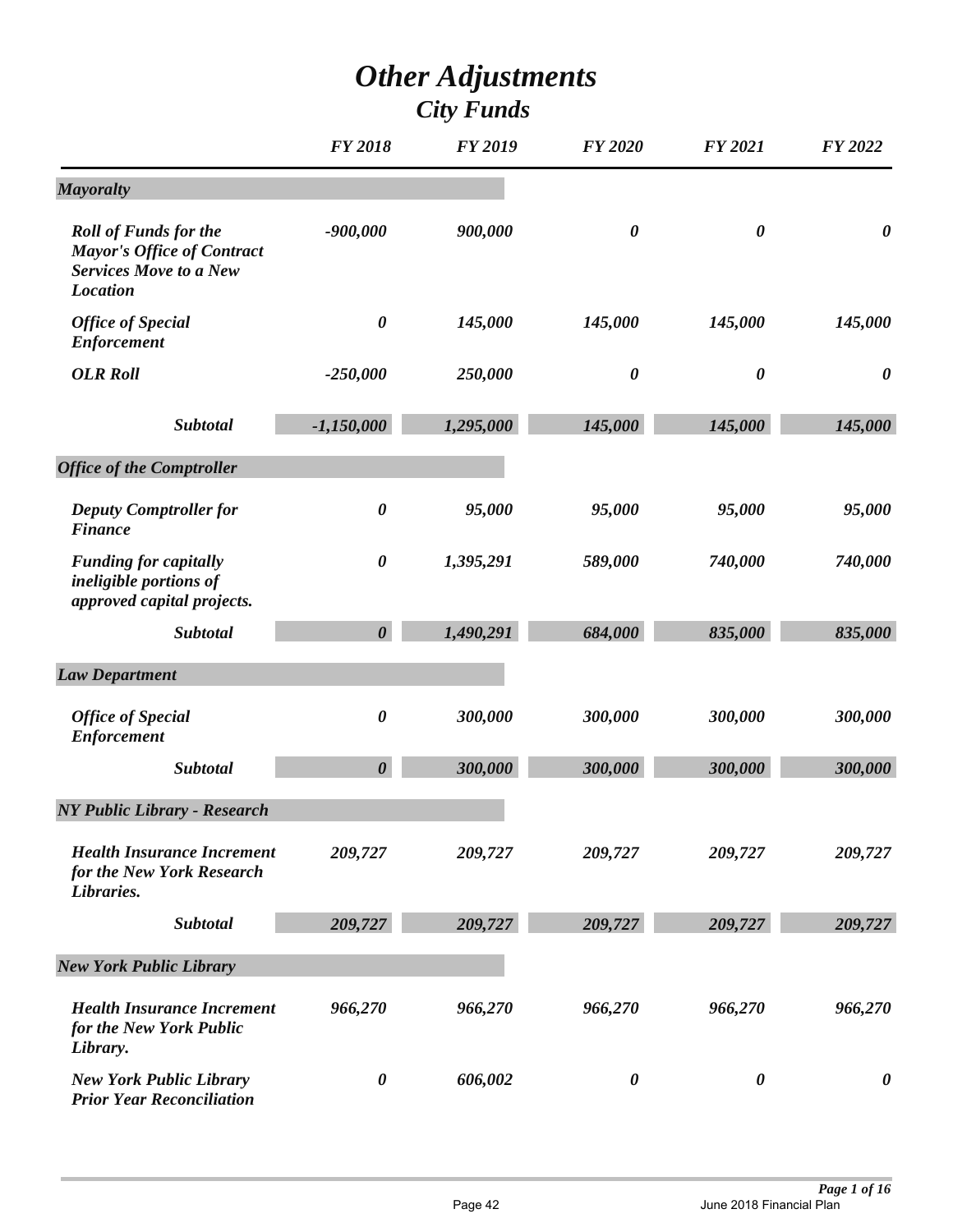|                                                                                       | <b>FY 2018</b>        | <b>FY 2019</b> | <b>FY 2020</b>        | <b>FY 2021</b>        | FY 2022               |
|---------------------------------------------------------------------------------------|-----------------------|----------------|-----------------------|-----------------------|-----------------------|
| <b>New York Public Library</b>                                                        |                       |                |                       |                       |                       |
| <b>NYPL Video Visitation</b>                                                          | $\boldsymbol{\theta}$ | 260,000        | 260,000               | 260,000               | 260,000               |
| <b>Subtotal</b>                                                                       | 966,270               | 1,832,272      | 1,226,270             | 1,226,270             | 1,226,270             |
| <b>Brooklyn Public Library</b>                                                        |                       |                |                       |                       |                       |
| <b>Brooklyn Public Library</b><br><b>Prior Year Reconciliation</b>                    | $\boldsymbol{\theta}$ | 570,000        | $\boldsymbol{\theta}$ | $\boldsymbol{\theta}$ | 0                     |
| <b>BPL Video Visitation</b>                                                           | $\boldsymbol{\theta}$ | 195,000        | 195,000               | 195,000               | 195,000               |
| <b>Health Insurance Increment</b><br>for Brooklyn Public Library.                     | 883,407               | 883,407        | 883,407               | 883,407               | 883,407               |
| <b>Subtotal</b>                                                                       | 883,407               | 1,648,407      | 1,078,407             | 1,078,407             | 1,078,407             |
| Queens Borough Public Library                                                         |                       |                |                       |                       |                       |
| <b>Queens Borough Public</b><br><b>Library Prior Year</b><br>Reconciliation           | $\boldsymbol{\theta}$ | 833,312        | $\boldsymbol{\theta}$ | $\boldsymbol{\theta}$ | $\boldsymbol{\theta}$ |
| <b>QBPL Video Visitation</b>                                                          | $\boldsymbol{\theta}$ | 195,000        | 195,000               | 195,000               | 195,000               |
| <b>Health Insurance Increment</b><br>for the Queens Borough<br><b>Public Library.</b> | 1,210,204             | 1,210,204      | 1,210,204             | 1,210,204             | 1,210,204             |
| <b>Subtotal</b>                                                                       | 1,210,204             | 2,238,516      | 1,405,204             | 1,405,204             | 1,405,204             |
| <b>Department of Education</b>                                                        |                       |                |                       |                       |                       |
| <b>CB</b> Welfare Adjustment                                                          | 15,440                | 15,440         | 15,440                | 15,440                | 15,440                |
| <b>Community Schools</b><br>Sustainability                                            | $\boldsymbol{\theta}$ | 2,566,667      | $\boldsymbol{\theta}$ | $\boldsymbol{\theta}$ | $\boldsymbol{\theta}$ |
| <b>Conversion Charters</b>                                                            | $\boldsymbol{\theta}$ | 2,063,938      | $\boldsymbol{\theta}$ | 0                     | $\boldsymbol{\theta}$ |
| <b>LGBTQ Family Outreach</b>                                                          | $\boldsymbol{\theta}$ | 200,000        | 0                     | 0                     | $\boldsymbol{\theta}$ |
| <b>Restorative Justice</b>                                                            | $\boldsymbol{\theta}$ | 1,300,000      | $\boldsymbol{\theta}$ | $\boldsymbol{\theta}$ | $\boldsymbol{\theta}$ |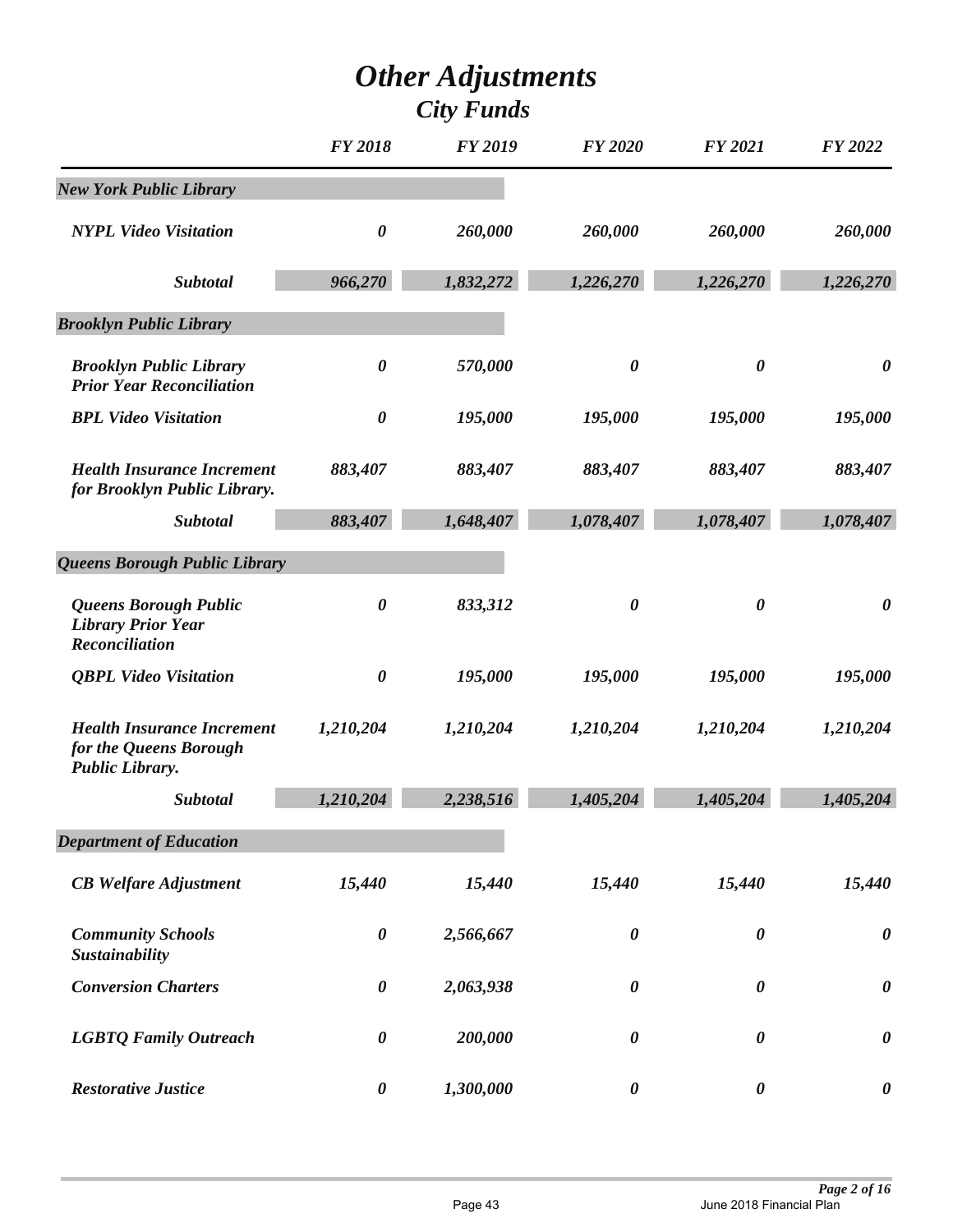|                                                 | <b>FY 2018</b>        | <b>FY 2019</b>        | <b>FY 2020</b>        | <b>FY 2021</b>        | FY 2022               |
|-------------------------------------------------|-----------------------|-----------------------|-----------------------|-----------------------|-----------------------|
| <b>Department of Education</b>                  |                       |                       |                       |                       |                       |
| <b>Urban Advantage</b>                          | $\boldsymbol{\theta}$ | 3,500,000             | $\boldsymbol{\theta}$ | $\boldsymbol{\theta}$ | $\boldsymbol{\theta}$ |
| <b>Subtotal</b>                                 | 15,440                | 9,646,045             | 15,440                | 15,440                | 15,440                |
| <b>City University</b>                          |                       |                       |                       |                       |                       |
| <b>Labor Welfare Contributions</b>              | 15,800                | 15,800                | 15,800                | 15,800                | 15,800                |
| <b>OEO</b> Funding Adjustment                   | $\boldsymbol{\theta}$ | $-688,589$            | $\boldsymbol{\theta}$ | $\boldsymbol{\theta}$ | $\boldsymbol{\theta}$ |
| <b>Remediation Program</b>                      | $\boldsymbol{\theta}$ | 2,000,000             | $\boldsymbol{\theta}$ | $\boldsymbol{\theta}$ | $\boldsymbol{\theta}$ |
| Cadet Prog. & Captain<br><b>Training</b>        | $-1,323,573$          | $-2,814,300$          | $\boldsymbol{\theta}$ | $\boldsymbol{\theta}$ | $\boldsymbol{\theta}$ |
| We Are New York                                 | 67,500                | $\boldsymbol{\theta}$ | $\boldsymbol{\theta}$ | $\boldsymbol{\theta}$ | $\boldsymbol{\theta}$ |
| Subtotal                                        | $-1,240,273$          | $-1,487,089$          | 15,800                | 15,800                | 15,800                |
| Civilian Complaint Review Bd.                   |                       |                       |                       |                       |                       |
| <b>Technical Adjustment</b>                     | 614,000               | 0                     | $\boldsymbol{\theta}$ | $\boldsymbol{\theta}$ | $\boldsymbol{\theta}$ |
| Subtotal                                        | 614,000               | $\boldsymbol{\theta}$ | $\boldsymbol{\theta}$ | $\boldsymbol{\theta}$ | $\boldsymbol{\theta}$ |
| <b>Fire Department</b>                          |                       |                       |                       |                       |                       |
| <b>CB-</b> Communication<br><b>Electricians</b> | 303,293               | 0                     | $\boldsymbol{\theta}$ | $\boldsymbol{\theta}$ | $\boldsymbol{\theta}$ |
| <b>Funding Rolls</b>                            | $-7,004,959$          | 7,004,959             | $\boldsymbol{\theta}$ | $\boldsymbol{\theta}$ | $\boldsymbol{\theta}$ |
| <b>Fiscal Year Rollover</b>                     | $-56,000$             | 56,000                | $\boldsymbol{\theta}$ | $\boldsymbol{\theta}$ | $\boldsymbol{\theta}$ |
| <b>Get Alarmed</b>                              | $\boldsymbol{\theta}$ | 1,000,000             | $\boldsymbol{\theta}$ | $\pmb{\theta}$        | $\boldsymbol{\theta}$ |
| <b>Office of Special</b><br><b>Enforcement</b>  | $\boldsymbol{\theta}$ | 241,000               | 241,000               | 241,000               | 241,000               |
| <b>Motor Fuel</b>                               | 250,000               | $\boldsymbol{\theta}$ | $\boldsymbol{\theta}$ | $\boldsymbol{\theta}$ | $\boldsymbol{\theta}$ |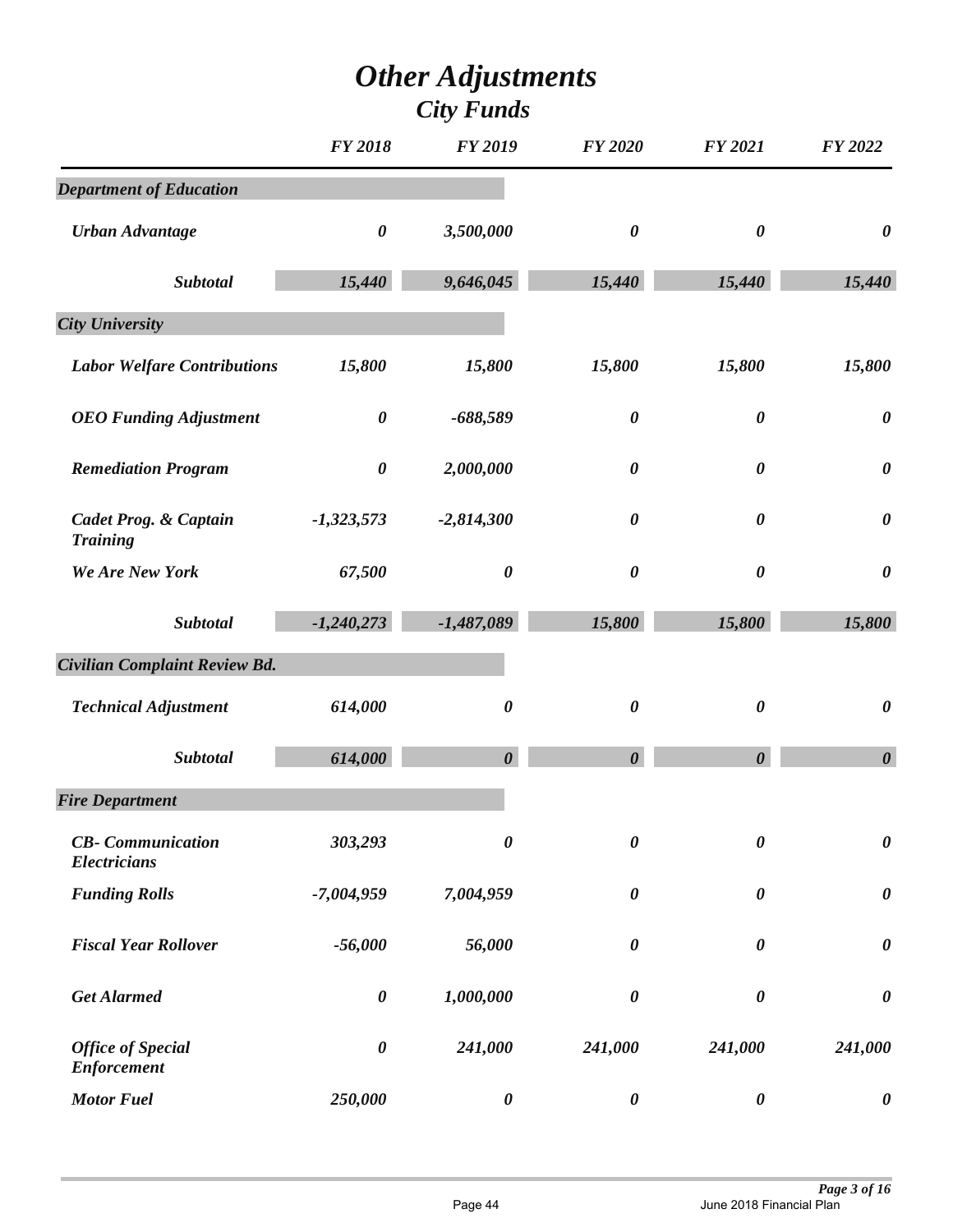|                                             | <b>FY 2018</b>        | <b>FY 2019</b>        | <b>FY 2020</b>        | <b>FY 2021</b>        | FY 2022               |
|---------------------------------------------|-----------------------|-----------------------|-----------------------|-----------------------|-----------------------|
| <b>Fire Department</b>                      |                       |                       |                       |                       |                       |
| <b>Subtotal</b>                             | $-6,507,666$          | 8,301,959             | 241,000               | 241,000               | 241,000               |
| <b>Dept. of Veterans' Services</b>          |                       |                       |                       |                       |                       |
| <b>Pay for Success Roll</b>                 | $-300,000$            | 300,000               | $\boldsymbol{\theta}$ | $\boldsymbol{\theta}$ | $\boldsymbol{\theta}$ |
| Subtotal                                    | $-300,000$            | 300,000               | $\boldsymbol{\theta}$ | $\boldsymbol{\theta}$ | $\boldsymbol{\theta}$ |
| <b>Admin. for Children Services</b>         |                       |                       |                       |                       |                       |
| <b>Youth Health Initiative</b>              | $\pmb{\theta}$        | 500,000               | $\boldsymbol{\theta}$ | $\boldsymbol{\theta}$ | $\boldsymbol{\theta}$ |
| <b>Child Care</b>                           | $\boldsymbol{\theta}$ | 4,500,000             | $\boldsymbol{\theta}$ | $\boldsymbol{\theta}$ | $\boldsymbol{\theta}$ |
| <b>Child Care Vouchers</b>                  | $\boldsymbol{\theta}$ | 14,831,901            | 14,831,901            | 14,831,901            | 14,831,901            |
| <b>Subtotal</b>                             | $\boldsymbol{\theta}$ | 19,831,901            | 14,831,901            | 14,831,901            | 14,831,901            |
| <b>Department of Social Services</b>        |                       |                       |                       |                       |                       |
| <b>DOITT HC TRANSFER</b>                    | $\boldsymbol{\theta}$ | 60,000                | 60,000                | 60,000                | 60,000                |
| <b>Funding Adjustment</b>                   | $-67,500$             | $-215,371$            | $-215,371$            | $-215,371$            | $-215,371$            |
| <b>OEO</b> Funding Adjustment               | $\boldsymbol{\theta}$ | 88,589                | $\boldsymbol{\theta}$ | $\boldsymbol{\theta}$ | $\boldsymbol{\theta}$ |
| <b>Fair Fares</b>                           | $\boldsymbol{\theta}$ | 106,000,000           | 0                     | $\boldsymbol{\theta}$ | $\boldsymbol{\theta}$ |
| <b>Emergency Food Assistance</b><br>Program | $\boldsymbol{\theta}$ | 8,700,000             | 8,700,000             | 8,700,000             | 8,700,000             |
| <b>Legal Services for Workplace</b>         | $\pmb{\theta}$        | 2,000,000             | $\boldsymbol{\theta}$ | $\boldsymbol{\theta}$ | $\boldsymbol{\theta}$ |
| <b>Subtotal</b>                             | $-67,500$             | 116,633,218           | 8,544,629             | 8,544,629             | 8,544,629             |
| <b>Department of Correction</b>             |                       |                       |                       |                       |                       |
| <b>Motor Fuel</b>                           | $-250,000$            | $\boldsymbol{\theta}$ | $\boldsymbol{\theta}$ | $\boldsymbol{\theta}$ | $\boldsymbol{\theta}$ |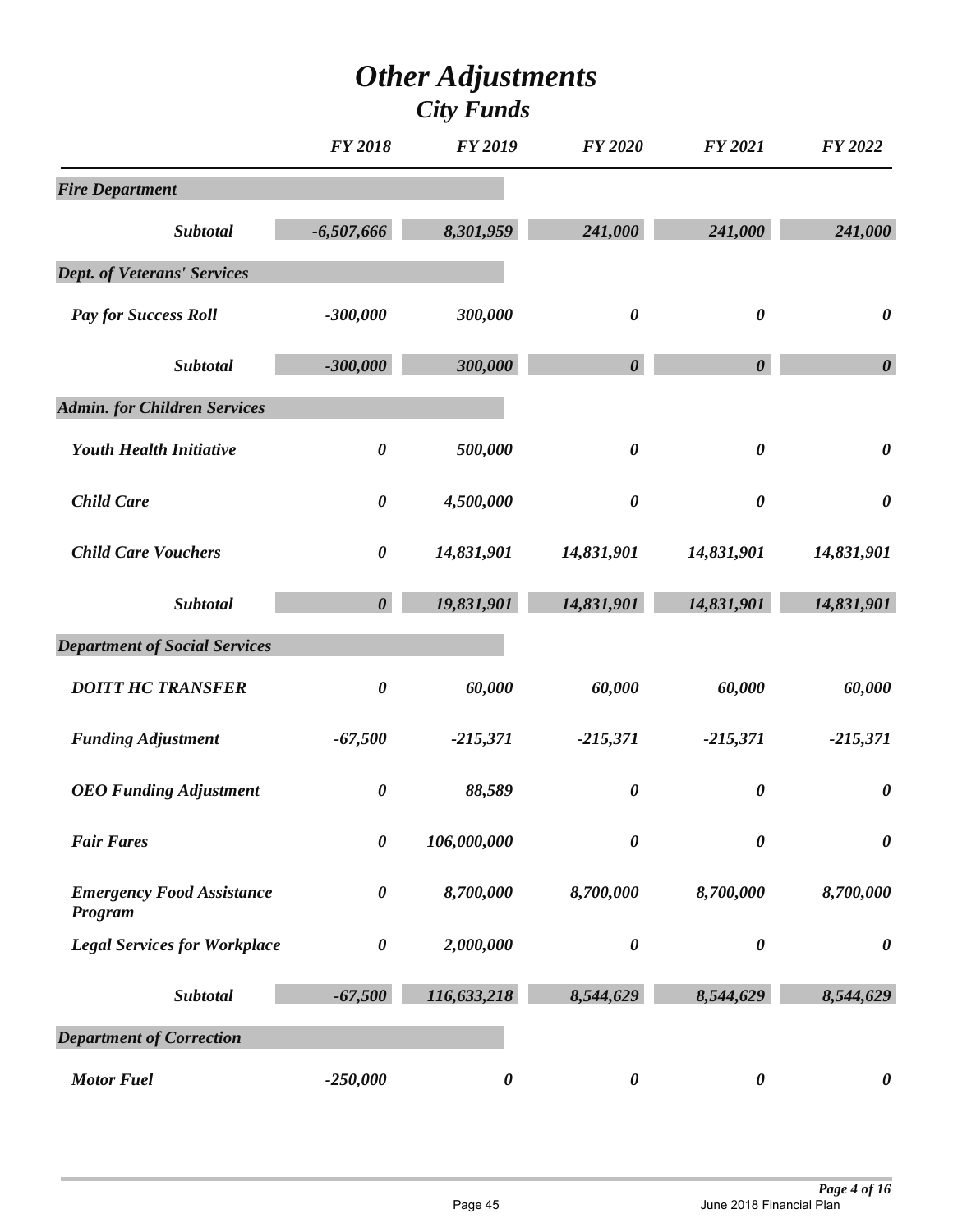|                                                                                         | <b>FY 2018</b>        | <b>FY 2019</b>        | <b>FY 2020</b>        | <b>FY 2021</b>        | FY 2022               |
|-----------------------------------------------------------------------------------------|-----------------------|-----------------------|-----------------------|-----------------------|-----------------------|
| <b>Department of Correction</b>                                                         |                       |                       |                       |                       |                       |
| Heat, Light, and Power                                                                  | 250,000               | $\boldsymbol{\theta}$ | $\boldsymbol{\theta}$ | $\boldsymbol{\theta}$ | $\boldsymbol{\theta}$ |
| <b>Joint Family Programming</b>                                                         | $\boldsymbol{\theta}$ | $-1,000,000$          | $-1,000,000$          | $-1,000,000$          | $-1,000,000$          |
| <b>Cadet Program and Captain</b><br><b>Training Program at CUNY</b><br>John Jay College | 1,323,573             | 2,814,300             | $\boldsymbol{\theta}$ | $\boldsymbol{\theta}$ | $\boldsymbol{\theta}$ |
| Subtotal                                                                                | 1,323,573             | 1,814,300             | $-1,000,000$          | $-1,000,000$          | $-1,000,000$          |
| <b>Board of Correction</b>                                                              |                       |                       |                       |                       |                       |
| <b>OTPS Roll</b>                                                                        | $-73,250$             | 73,250                | $\boldsymbol{\theta}$ | $\boldsymbol{\theta}$ | $\boldsymbol{\theta}$ |
| Subtotal                                                                                | $-73,250$             | 73,250                | $\boldsymbol{\theta}$ | $\boldsymbol{\theta}$ | $\boldsymbol{\theta}$ |
| <b>Miscellaneous</b>                                                                    |                       |                       |                       |                       |                       |
| NYCHA Shelton AC<br><b>Adjustment Tax Levy</b>                                          | $\boldsymbol{\theta}$ | $-91,000$             | $\boldsymbol{\theta}$ | $\boldsymbol{\theta}$ | $\boldsymbol{\theta}$ |
| <b>NYPL 035 Health Increment</b>                                                        | $-209,727$            | $-209,727$            | $-209,727$            | $-209,727$            | $-209,727$            |
| <b>NYPL 037 Health Increment</b>                                                        | $-966,270$            | $-966,270$            | $-966,270$            | $-966,270$            | $-966,270$            |
| <b>QBPL Health Increment</b>                                                            | $-1,210,204$          | $-1,210,204$          | $-1,210,204$          | $-1,210,204$          | $-1,210,204$          |
| <b>Staten Island Ferry</b><br><b>Maintenance Funding</b><br><b>Adjustments</b>          | 0                     | $-1,036,818$          | $-1,036,818$          | $-1,036,818$          | $-1,036,818$          |
| <b>NYCHA Senior Centers</b><br><b>Adjustment Tax Levy</b>                               | $\boldsymbol{\theta}$ | $-3,090,304$          | $\boldsymbol{\theta}$ | $\boldsymbol{\theta}$ | $\boldsymbol{\theta}$ |
| <b>Additional Deposit to RHBT</b>                                                       | 100,000,000           | $\boldsymbol{\theta}$ | $\boldsymbol{\theta}$ | $\boldsymbol{\theta}$ | $\boldsymbol{\theta}$ |
| <b>Retiree Health Prepayment</b>                                                        | 300,000,000           | $-300,000,000$        | 0                     | $\boldsymbol{\theta}$ | $\boldsymbol{\theta}$ |
| <b>NYCHA MAP Lights</b><br><b>Adjustment Tax Levy</b>                                   | 971,198               | $-971,198$            | 0                     | $\boldsymbol{\theta}$ | $\boldsymbol{\theta}$ |
| <b>Crisis Management System</b>                                                         | 0                     | 9,357,000             | 9,357,000             | 9,357,000             | 9,357,000             |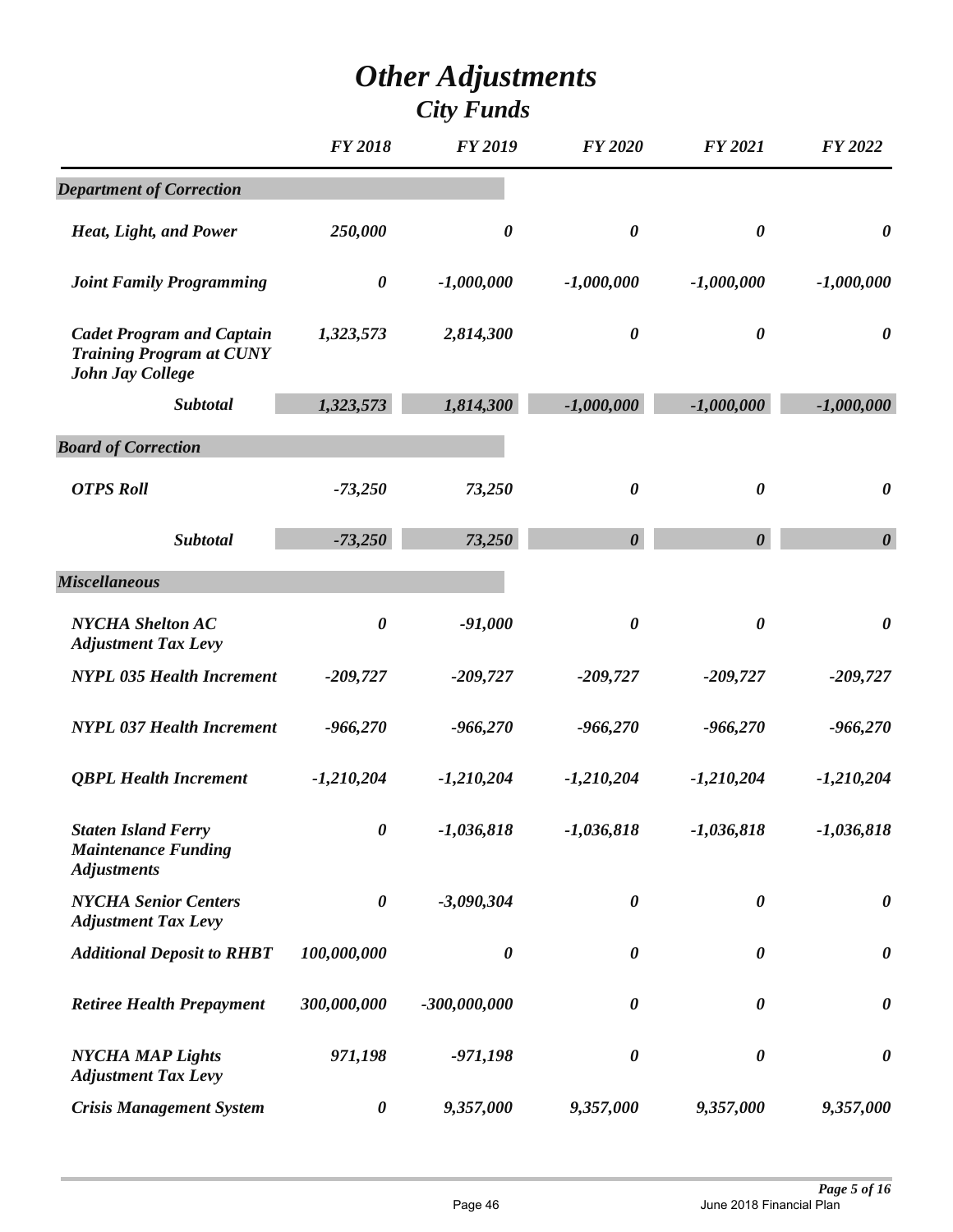|                                                                            | <b>FY 2018</b>        | <b>FY 2019</b>        | <b>FY 2020</b>        | <b>FY 2021</b>        | FY 2022               |
|----------------------------------------------------------------------------|-----------------------|-----------------------|-----------------------|-----------------------|-----------------------|
| <b>Miscellaneous</b>                                                       |                       |                       |                       |                       |                       |
| <b>Office of Special</b><br><b>Enforcement</b>                             | $\boldsymbol{\theta}$ | 240,000               | 240,000               | 240,000               | 240,000               |
| <b>Post Arrest Diversion</b>                                               | $\boldsymbol{\theta}$ | 1,025,000             | $\boldsymbol{\theta}$ | $\boldsymbol{\theta}$ | $\boldsymbol{\theta}$ |
| <b>NYCHA</b> Reallocation                                                  | $-9,923,000$          | 9,923,000             | $\boldsymbol{\theta}$ | $\boldsymbol{\theta}$ | $\boldsymbol{\theta}$ |
| <b>Joint Family Programming</b>                                            | $\boldsymbol{\theta}$ | 1,000,000             | 1,000,000             | 1,000,000             | 1,000,000             |
| <b>Rolls for the Office of Labor</b><br><b>Relations</b>                   | $-950,000$            | 950,000               | $\boldsymbol{\theta}$ | $\boldsymbol{\theta}$ | $\boldsymbol{\theta}$ |
| <b>NYCHA MAP Lights</b><br><b>Adjustment Tax Levy</b>                      | $\boldsymbol{\theta}$ | $-645,878$            | $\boldsymbol{\theta}$ | $\boldsymbol{\theta}$ | $\boldsymbol{\theta}$ |
| 08-10 L3 Lump Sum                                                          | $-303,293$            | $\pmb{\theta}$        | $\boldsymbol{\theta}$ | $\boldsymbol{\theta}$ | $\boldsymbol{\theta}$ |
| <b>NYCHA</b> Collective<br><b>Bargaining</b>                               | 509,160               | $\boldsymbol{\theta}$ | $\boldsymbol{\theta}$ | $\boldsymbol{\theta}$ | $\boldsymbol{\theta}$ |
| <b>BPL Health Increment</b>                                                | $-883,407$            | $-883,407$            | $-883,407$            | $-883,407$            | $-883,407$            |
| <b>NYCHA Adams Houses</b><br><b>Senior Gardens TL</b><br><b>Adjustment</b> | $\boldsymbol{\theta}$ | $-300,000$            | $\boldsymbol{\theta}$ | $\boldsymbol{\theta}$ | $\boldsymbol{\theta}$ |
| NYCHA CCTV LACTL<br><b>Adjustment</b>                                      | $\boldsymbol{\theta}$ | $-1,000,000$          | $\boldsymbol{\theta}$ | $\boldsymbol{\theta}$ | $\boldsymbol{\theta}$ |
| NYCHA Collective<br><b>Bargaining TL</b>                                   | $\boldsymbol{\theta}$ | $-71,567,698$         | $-72,435,464$         | $-72,791,226$         | $-72,832,150$         |
| <b>NYCHA</b> Community<br><b>Centers TL</b>                                | $\boldsymbol{\theta}$ | $-2,430,000$          | $\boldsymbol{\theta}$ | $\boldsymbol{\theta}$ | $\boldsymbol{\theta}$ |
| <b>NYCHA Compactor TL</b>                                                  | $\boldsymbol{\theta}$ | $-5,700,000$          | $\boldsymbol{\theta}$ | $\boldsymbol{\theta}$ | $\boldsymbol{\theta}$ |
| <b>NYCHA Heat Response</b><br><b>Time Funding Adjustment</b>               | $\boldsymbol{\theta}$ | $-3,900,000$          | $\boldsymbol{\theta}$ | $\boldsymbol{\theta}$ | $\boldsymbol{\theta}$ |
| <b>NYCHA Lights M&amp;O</b><br><b>Adjustment</b>                           | $\boldsymbol{\theta}$ | $-6,501,150$          | $-3,250,575$          | $-3,250,575$          | $-3,250,575$          |
| <b>NYCHA Lights Pilot</b><br><b>Adjusment Tax Levy</b>                     | $\boldsymbol{\theta}$ | $-442,752$            | $\boldsymbol{\theta}$ | $\boldsymbol{\theta}$ | $\boldsymbol{\theta}$ |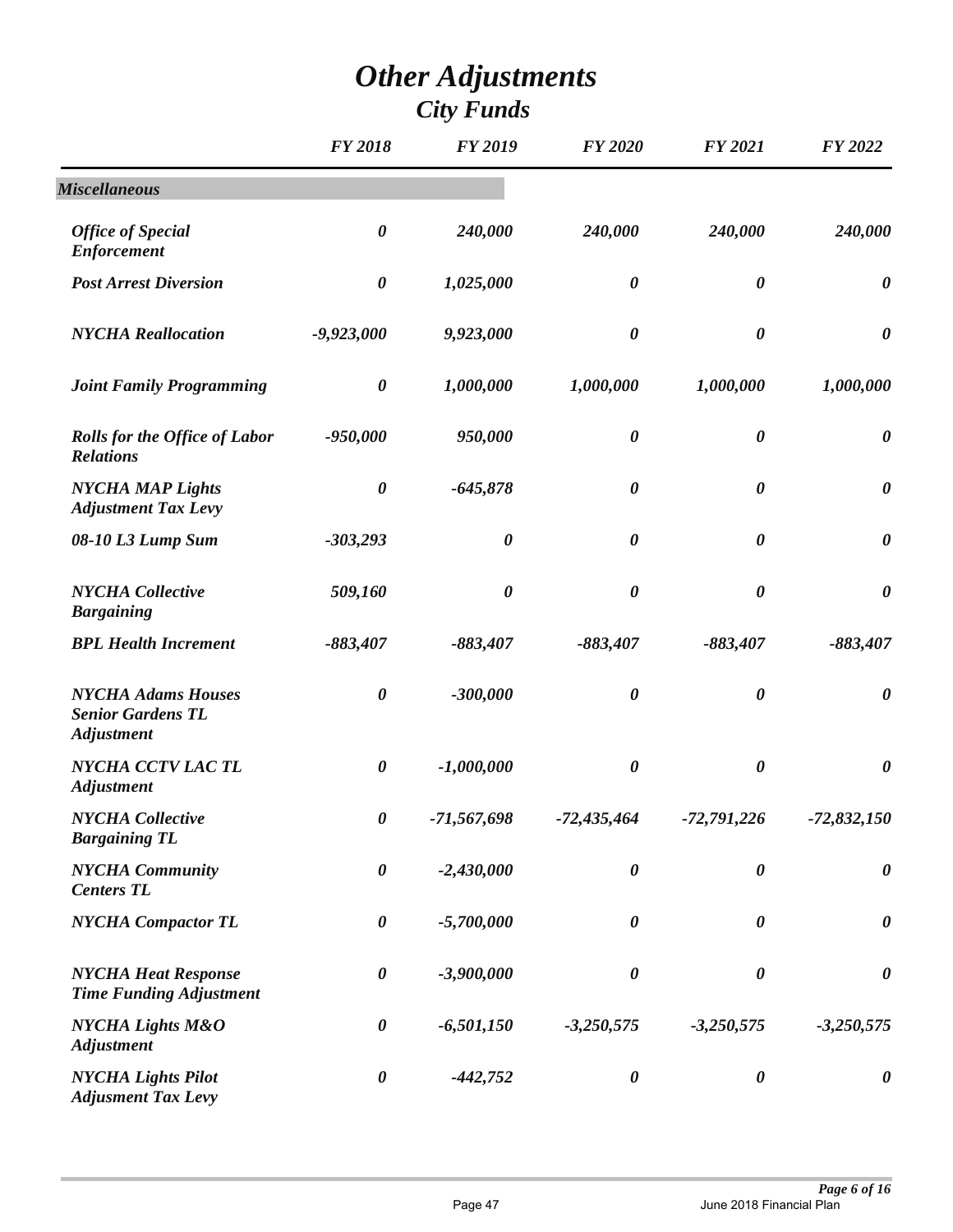|                                                 | <b>FY 2018</b> | <b>FY 2019</b>        | <b>FY 2020</b>        | <b>FY 2021</b>        | <b>FY 2022</b>        |
|-------------------------------------------------|----------------|-----------------------|-----------------------|-----------------------|-----------------------|
| <b>Miscellaneous</b>                            |                |                       |                       |                       |                       |
| <b>Welfare for Covered Orgs</b>                 | $-589,960$     | $-589,960$            | $-589,960$            | $-589,960$            | $-589,960$            |
| Subtotal                                        | 386,444,497    | $-379,041,366$        | $-69,985,425$         | $-70,341,187$         | $-70,382,111$         |
| <b>Debt Service</b>                             |                |                       |                       |                       |                       |
| <b>TFA Retention</b>                            | $-40,075,939$  | 46,939,656            | 55,330,940            | 69,355,535            | 69,328,425            |
| <b>Debt Service Prepayment</b>                  | 424,300,000    | $-424,300,000$        | $\boldsymbol{\theta}$ | $\boldsymbol{\theta}$ | $\boldsymbol{\theta}$ |
| <b>Lease Debt CUCF</b>                          | $-2,528,207$   | $\boldsymbol{\theta}$ | $\boldsymbol{\theta}$ | $\boldsymbol{\theta}$ | $\boldsymbol{\theta}$ |
| <b>TFA BAB Subsidy</b>                          | $-711,521$     | $\pmb{\theta}$        | $\boldsymbol{\theta}$ | $\boldsymbol{\theta}$ | $\boldsymbol{\theta}$ |
| <b>Lease Debt PCDC</b>                          | $-61,275$      | $\boldsymbol{\theta}$ | $\boldsymbol{\theta}$ | $\boldsymbol{\theta}$ | $\boldsymbol{\theta}$ |
| <b>Lease Debt IDA NYSE</b>                      | $-1,377,524$   | $\boldsymbol{\theta}$ | $\boldsymbol{\theta}$ | $\boldsymbol{\theta}$ | $\pmb{\theta}$        |
| <b>Lease Debt HHC</b>                           | $-1,816,971$   | $\boldsymbol{\theta}$ | $\boldsymbol{\theta}$ | $\boldsymbol{\theta}$ | $\boldsymbol{\theta}$ |
| <b>Lease Debt ECF</b>                           | $-19,646,408$  | $\pmb{\theta}$        | $\boldsymbol{\theta}$ | $\boldsymbol{\theta}$ | $\pmb{\theta}$        |
| <b>GO Variable Rate Support</b><br><b>Costs</b> | $-3,506,611$   | $\boldsymbol{\theta}$ | $\boldsymbol{\theta}$ | $\boldsymbol{\theta}$ | $\boldsymbol{\theta}$ |
| <b>GO Variable Rate Interest</b>                | $-40,524,202$  | 0                     | 0                     | 0                     | 0                     |
| <b>GO</b> Swap Receipts                         | 36,985,186     | $\boldsymbol{\theta}$ | $\boldsymbol{\theta}$ | $\boldsymbol{\theta}$ | $\pmb{\theta}$        |
| <b>GO</b> Swap Payments                         | $-15,995,119$  | $\pmb{\theta}$        | $\pmb{\theta}$        | $\boldsymbol{\theta}$ | $\pmb{\theta}$        |
| <b>GO Projected Debt Service</b>                | $\pmb{\theta}$ | $-26,010,000$         | $-92,480,000$         | $-116,671,657$        | $-116,671,657$        |
| <b>GO Interest Earnings</b>                     | $-1,007,001$   | 3,328,196             | $\boldsymbol{\theta}$ | $\boldsymbol{\theta}$ | $\boldsymbol{\theta}$ |
| <b>DASNY PCDC Revenue</b>                       | $-3,025$       | $\boldsymbol{\theta}$ | $\pmb{\theta}$        | 0                     | 0                     |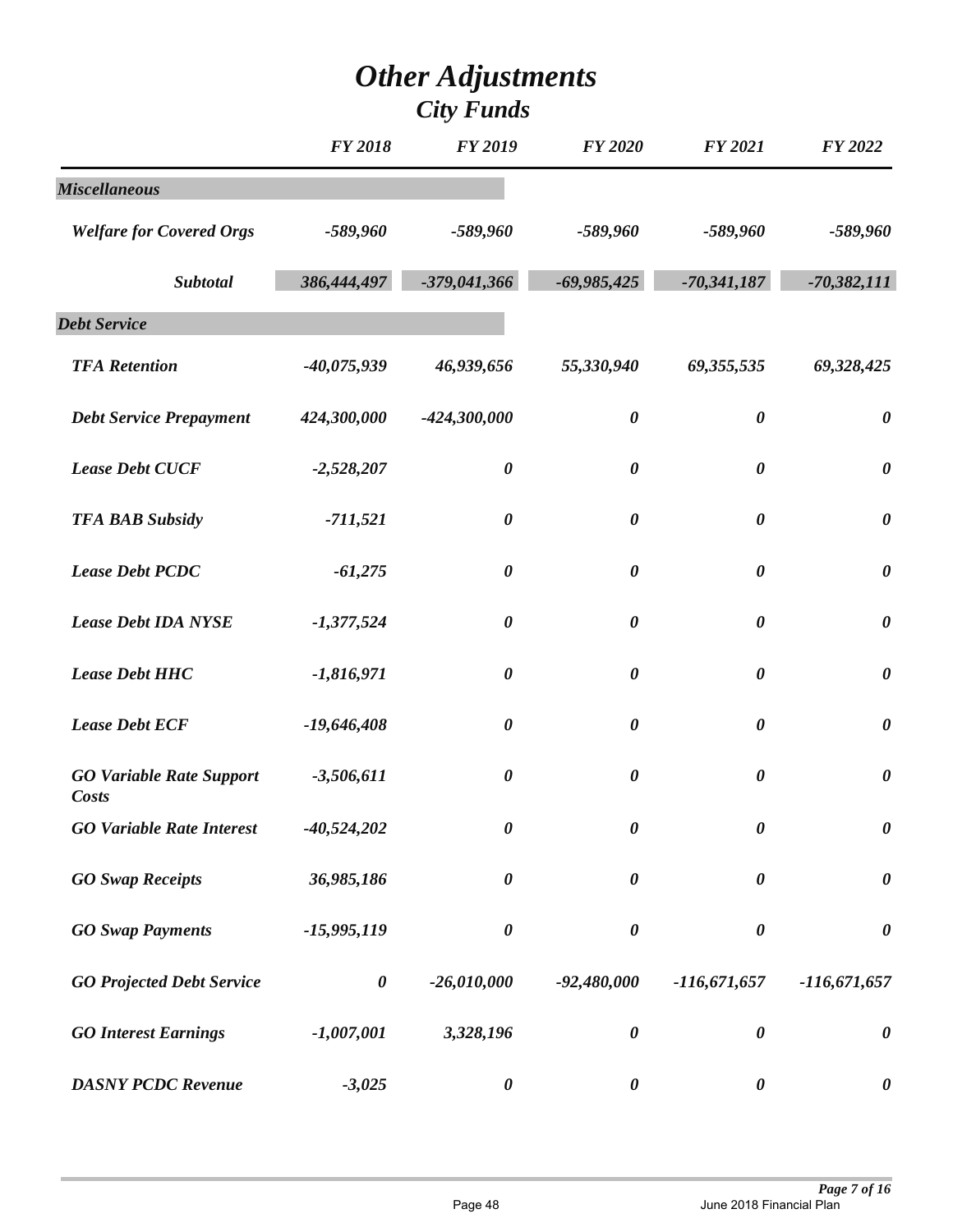# *Other Adjustments*

|                                                                           | <b>FY 2018</b>        | <b>FY 2019</b>        | <b>FY 2020</b>        | <b>FY 2021</b>        | FY 2022               |
|---------------------------------------------------------------------------|-----------------------|-----------------------|-----------------------|-----------------------|-----------------------|
| <b>Debt Service</b>                                                       |                       |                       |                       |                       |                       |
| <b>GO BAB Expense</b><br><b>Adjustment</b>                                | $-550,977$            | $\boldsymbol{\theta}$ | $\boldsymbol{\theta}$ | $\boldsymbol{\theta}$ | $\boldsymbol{\theta}$ |
| <b>Subtotal</b>                                                           | 333,480,406           | $-400,042,148$        | $-37,149,060$         | $-47,316,122$         | $-47,343,232$         |
| <b>City Council</b>                                                       |                       |                       |                       |                       |                       |
| <b>UA</b> adjustment                                                      | $\boldsymbol{\theta}$ | $\boldsymbol{\theta}$ | $-2$                  | $-2$                  | $-2$                  |
| Subtotal                                                                  | $\boldsymbol{\theta}$ | $\boldsymbol{\theta}$ | $-2$                  | $-2$                  | $-2$                  |
| <b>City Clerk</b>                                                         |                       |                       |                       |                       |                       |
| <b>City Clerk</b>                                                         | $\boldsymbol{\theta}$ | 750,000               | $\boldsymbol{\theta}$ | $\boldsymbol{\theta}$ | $\boldsymbol{\theta}$ |
| Subtotal                                                                  | $\boldsymbol{\theta}$ | 750,000               | $\boldsymbol{\theta}$ | $\boldsymbol{\theta}$ | $\boldsymbol{\theta}$ |
| <b>Department for the Aging</b>                                           |                       |                       |                       |                       |                       |
| <b>Home Delivered Meals</b>                                               | $\boldsymbol{\theta}$ | 2,840,000             | $\boldsymbol{\theta}$ | $\boldsymbol{\theta}$ | $\boldsymbol{\theta}$ |
| <b>Senior Enhancements</b>                                                | $\boldsymbol{\theta}$ | 3,800,000             | $\boldsymbol{\theta}$ | $\boldsymbol{\theta}$ | $\boldsymbol{\theta}$ |
| Subtotal                                                                  | $\boldsymbol{\theta}$ | 6,640,000             | $\boldsymbol{\theta}$ | $\boldsymbol{\theta}$ | $\boldsymbol{\theta}$ |
| <b>Department of Cultural Affairs</b>                                     |                       |                       |                       |                       |                       |
| <b>Pilot program for</b><br>scoping/pre-design services.                  | $-250,000$            | 250,000               | $\boldsymbol{\theta}$ | $\boldsymbol{\theta}$ | $\boldsymbol{\theta}$ |
| <b>Additional funding in FY19</b><br>to support cultural<br>organizations | $\boldsymbol{\theta}$ | 5,000,000             | $\boldsymbol{\theta}$ | $\boldsymbol{\theta}$ | $\boldsymbol{\theta}$ |
| <b>Additional funding to</b><br>support cultural<br>organizations         | $\boldsymbol{\theta}$ | 13,750,000            | 5,000,000             | 5,000,000             | 5,000,000             |
| Subtotal                                                                  | $-250,000$            | 19,000,000            | 5,000,000             | 5,000,000             | 5,000,000             |
| Taxi & Limousine Commission                                               |                       |                       |                       |                       |                       |
| <b>FY19 Adoption - TLC ESAP</b><br>Roll                                   | $-465,910$            | 465,910               | $\boldsymbol{\theta}$ | $\boldsymbol{\theta}$ | $\boldsymbol{\theta}$ |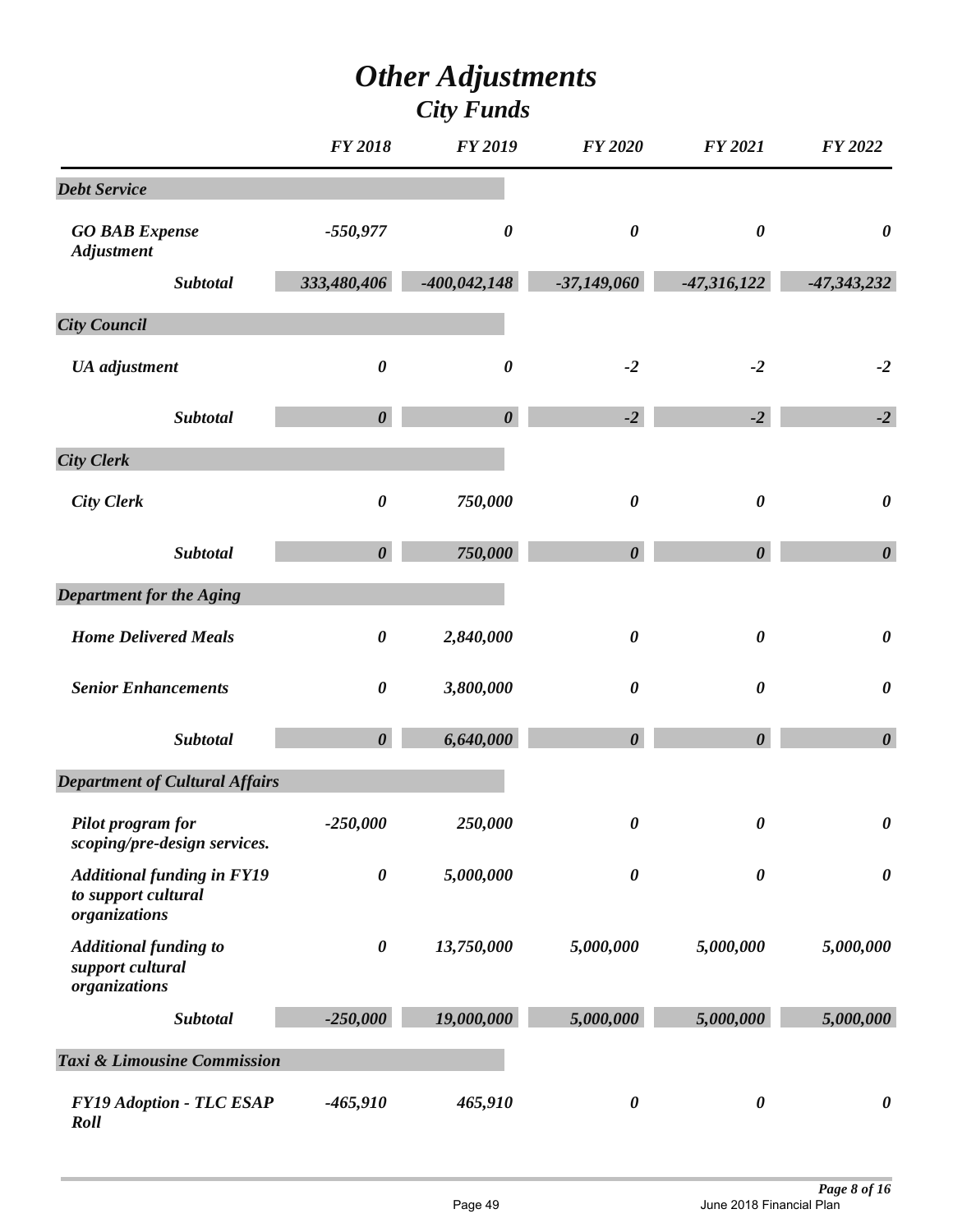|                                                           | <b>FY 2018</b>        | <b>FY 2019</b>        | <b>FY 2020</b>        | <b>FY 2021</b>        | FY 2022               |
|-----------------------------------------------------------|-----------------------|-----------------------|-----------------------|-----------------------|-----------------------|
| Taxi & Limousine Commission                               |                       |                       |                       |                       |                       |
| <b>Subtotal</b>                                           | $-465,910$            | 465,910               | $\boldsymbol{\theta}$ | $\boldsymbol{\theta}$ | $\boldsymbol{\theta}$ |
| <b>Commission on Human Rights</b>                         |                       |                       |                       |                       |                       |
| <b>Sexual Harassment &amp;</b><br><b>Retaliation Unit</b> | $\boldsymbol{\theta}$ | 300,000               | 300,000               | 300,000               | 300,000               |
| <b>Subtotal</b>                                           | $\boldsymbol{\theta}$ | 300,000               | 300,000               | 300,000               | 300,000               |
| <b>Youth &amp; Community Development</b>                  |                       |                       |                       |                       |                       |
| <b>Adult Literacy</b>                                     | $\boldsymbol{\theta}$ | 8,000,000             | $\boldsymbol{\theta}$ | $\boldsymbol{\theta}$ | $\boldsymbol{\theta}$ |
| Work, Learn, Grow (Year-<br><b>Round Employment</b> )     | $\boldsymbol{\theta}$ | 19,000,000            | $\boldsymbol{\theta}$ | $\boldsymbol{\theta}$ | $\boldsymbol{\theta}$ |
| <b>Unity Project-RHY Shelter</b><br>and Drop In Centers   | $\boldsymbol{\theta}$ | 3,000,000             | 3,000,000             | 3,000,000             | 3,000,000             |
| <b>COMPASS Elementary</b>                                 | $\boldsymbol{\theta}$ | 14,200,000            | 8,000,000             | 8,000,000             | 8,000,000             |
| <b>SONYC Summer</b>                                       | $\boldsymbol{\theta}$ | 15,000,000            | $\boldsymbol{\theta}$ | $\boldsymbol{\theta}$ | $\boldsymbol{\theta}$ |
| <b>Summer Youth Employment</b><br>Program                 | $\boldsymbol{\theta}$ | 10,300,000            | $\boldsymbol{\theta}$ | $\boldsymbol{\theta}$ | $\boldsymbol{\theta}$ |
| <b>Subtotal</b>                                           | $\boldsymbol{\theta}$ | 69,500,000            | 11,000,000            | 11,000,000            | 11,000,000            |
| <b>Department of Probation</b>                            |                       |                       |                       |                       |                       |
| <b>OEO</b> Funding Adjustment                             | $\boldsymbol{\theta}$ | 600,000               | $\boldsymbol{\theta}$ | $\boldsymbol{\theta}$ | $\boldsymbol{\theta}$ |
| <b>DOP Animation Project</b><br><b>Transfer</b>           | 593,686               | $\boldsymbol{\theta}$ | $\boldsymbol{\theta}$ | $\boldsymbol{\theta}$ | $\boldsymbol{\theta}$ |
| <b>Subtotal</b>                                           | 593,686               | 600,000               | $\boldsymbol{\theta}$ | $\boldsymbol{\theta}$ | $\boldsymbol{\theta}$ |
| <b>Dept. Small Business Services</b>                      |                       |                       |                       |                       |                       |
| <b>MWBE</b> Compliance                                    | $-125,000$            | 125,000               | $\boldsymbol{\theta}$ | $\boldsymbol{\theta}$ | $\boldsymbol{\theta}$ |
| Neighborhood 360<br>Reallocation                          | $-500,000$            | 500,000               | 0                     | $\boldsymbol{\theta}$ | $\boldsymbol{\theta}$ |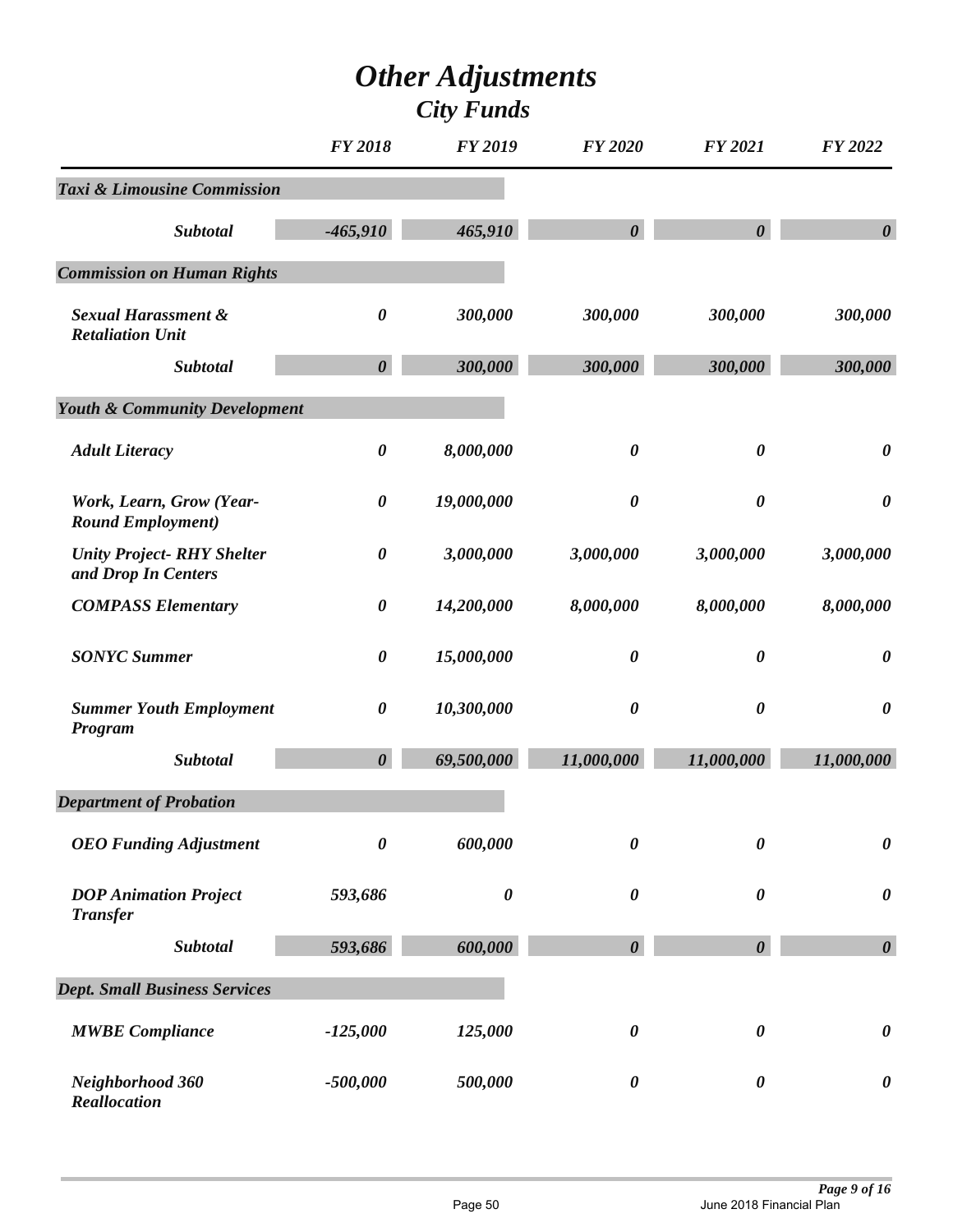|                                                                                | <b>FY 2018</b>        | <b>FY 2019</b>        | <b>FY 2020</b>        | <b>FY 2021</b>        | <b>FY 2022</b>        |
|--------------------------------------------------------------------------------|-----------------------|-----------------------|-----------------------|-----------------------|-----------------------|
| <b>Dept. Small Business Services</b>                                           |                       |                       |                       |                       |                       |
| <b>MWBE</b> Funding<br>Reallocation                                            | $-455,900$            | 455,900               | $\boldsymbol{\theta}$ | 0                     | $\boldsymbol{\theta}$ |
| <b>Local Hiring Reallocation</b>                                               | $-223,406$            | 223,406               | $\boldsymbol{\theta}$ | $\boldsymbol{\theta}$ | $\boldsymbol{\theta}$ |
| <b>Construction Safety</b><br><b>Reallocation</b>                              | $-1,000,000$          | 1,000,000             | $\boldsymbol{\theta}$ | $\boldsymbol{\theta}$ | $\boldsymbol{\theta}$ |
| <b>Mayors Office of</b><br>Sustainability/DOHMH<br><b>Technical Adjustment</b> | $\boldsymbol{\theta}$ | $-150,000$            | $\boldsymbol{\theta}$ | $\boldsymbol{\theta}$ | $\boldsymbol{\theta}$ |
| <b>City Council Contracts HC</b>                                               | $\boldsymbol{\theta}$ | 850,000               | 850,000               | 850,000               | 850,000               |
| <b>BID Program Reallocation</b>                                                | $-50,000$             | 50,000                | $\boldsymbol{\theta}$ | $\boldsymbol{\theta}$ | $\boldsymbol{\theta}$ |
| <b>Subtotal</b>                                                                | $-2,354,306$          | 3,054,306             | 850,000               | 850,000               | 850,000               |
| <b>Housing Preservation &amp; Dev.</b>                                         |                       |                       |                       |                       |                       |
| <b>NYCHA Lights Pilot</b><br><b>Adjusment Tax Levy</b>                         | $\boldsymbol{\theta}$ | 442,752               | $\boldsymbol{\theta}$ | 0                     | $\boldsymbol{\theta}$ |
| <b>Alternative Enforcement</b><br>Program                                      | $\boldsymbol{\theta}$ | 750,000               | $\boldsymbol{\theta}$ | $\boldsymbol{\theta}$ | $\boldsymbol{\theta}$ |
| <b>NYC15 Rental Assistance</b><br><b>Program New Need</b>                      | 0                     | $\boldsymbol{\theta}$ | $\boldsymbol{\theta}$ | $\boldsymbol{\theta}$ | 1,848,562             |
| <b>NYCHA Repairs</b><br><b>Reallocation Tax Levy</b>                           | $-30,000,000$         | 30,000,000            | 0                     | 0                     | $\boldsymbol{\theta}$ |
| <b>NYCHA</b> Shelton AC<br><b>Adjustment Tax Levy</b>                          | 0                     | 91,000                | $\boldsymbol{\theta}$ | 0                     | $\boldsymbol{\theta}$ |
| <b>NYCHA Senior Centers</b><br><b>Adjustment Tax Levy</b>                      | $\boldsymbol{\theta}$ | 3,090,304             | $\boldsymbol{\theta}$ | $\boldsymbol{\theta}$ | $\boldsymbol{\theta}$ |
| <b>NYCHA MAP Lights</b><br><b>Adjustment Tax Levy</b>                          | $\boldsymbol{\theta}$ | 645,878               | $\boldsymbol{\theta}$ | $\boldsymbol{\theta}$ | $\boldsymbol{\theta}$ |
| <b>NYCHA Heat Response</b><br><b>Time Funding Adjustment</b>                   | $\boldsymbol{\theta}$ | 3,900,000             | $\boldsymbol{\theta}$ | $\boldsymbol{\theta}$ | $\boldsymbol{\theta}$ |
| <b>NYCHA Compactor TL</b>                                                      | 0                     | 5,700,000             | $\boldsymbol{\theta}$ | $\boldsymbol{\theta}$ | $\boldsymbol{\theta}$ |
| <b>NYCHA</b> Community<br><b>Centers TL</b>                                    | 0                     | 2,430,000             | $\boldsymbol{\theta}$ | $\boldsymbol{\theta}$ | 0                     |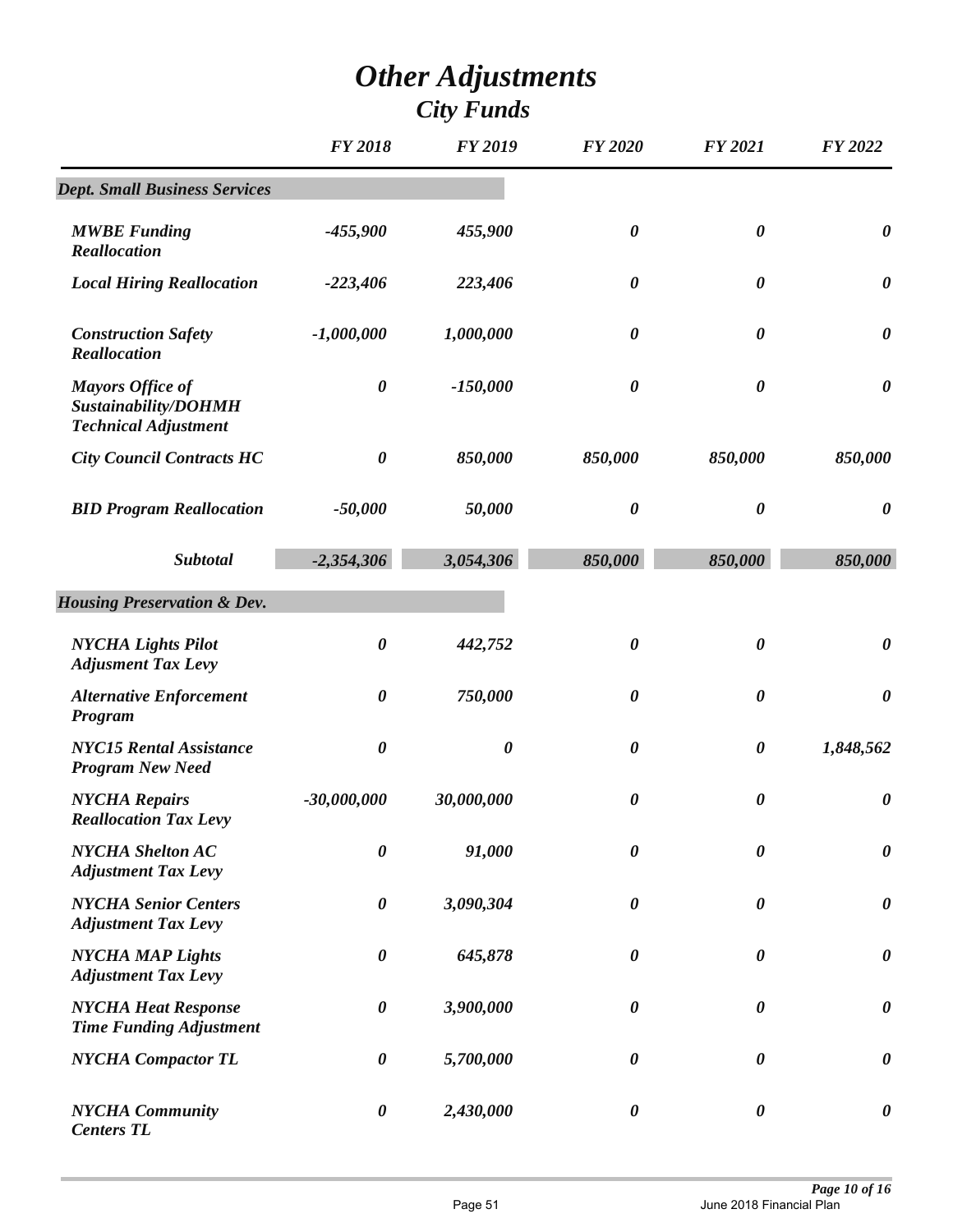|                                                                                | <b>FY 2018</b>        | <b>FY 2019</b>        | <b>FY 2020</b>        | <b>FY 2021</b>        | FY 2022               |
|--------------------------------------------------------------------------------|-----------------------|-----------------------|-----------------------|-----------------------|-----------------------|
| <b>Housing Preservation &amp; Dev.</b>                                         |                       |                       |                       |                       |                       |
| <b>NYCHA</b> Collective<br><b>Bargaining TL</b>                                | $\boldsymbol{\theta}$ | 71,567,698            | 72,435,464            | 72,791,226            | 72,832,150            |
| NYCHA CCTV LACTL<br><b>Adjustment</b>                                          | $\boldsymbol{\theta}$ | 1,000,000             | $\boldsymbol{\theta}$ | $\boldsymbol{\theta}$ | $\boldsymbol{\theta}$ |
| <b>NYCHA</b> Collective<br><b>Bargaining</b>                                   | $\boldsymbol{\theta}$ | 509,160               | 509,160               | 509,160               | 509,160               |
| <b>NYCHA Lights M&amp;O</b><br><b>Adjustment</b>                               | $\boldsymbol{\theta}$ | 6,501,150             | 3,250,575             | 3,250,575             | 3,250,575             |
| <b>NYCHA Adams Houses</b><br><b>Senior Gardens TL</b><br><b>Adjustment</b>     | $\boldsymbol{\theta}$ | 300,000               | $\boldsymbol{\theta}$ | $\boldsymbol{\theta}$ | $\boldsymbol{\theta}$ |
| <b>Subtotal</b>                                                                | $-30,000,000$         | 126,927,942           | 76,195,199            | 76,550,961            | 78,440,447            |
| <b>Department of Buildings</b>                                                 |                       |                       |                       |                       |                       |
| <b>OTPS</b> Reallocations                                                      | $-1,667,473$          | 1,667,473             | $\boldsymbol{\theta}$ | $\boldsymbol{\theta}$ | $\boldsymbol{\theta}$ |
| <b>Office of Special</b><br><b>Enforcement</b>                                 | $\boldsymbol{\theta}$ | 579,000               | 579,000               | 579,000               | 579,000               |
| Subtotal                                                                       | $-1,667,473$          | 2,246,473             | 579,000               | 579,000               | 579,000               |
| Dept Health & Mental Hygiene                                                   |                       |                       |                       |                       |                       |
| <b>Mayors Office of</b><br>Sustainability/DOHMH<br><b>Technical Adjustment</b> | $\boldsymbol{\theta}$ | 150,000               | $\boldsymbol{\theta}$ | $\boldsymbol{\theta}$ | $\boldsymbol{\theta}$ |
| <b>PHDC Roll</b>                                                               | $-8,743,780$          | 8,743,780             | $\boldsymbol{\theta}$ | 0                     | $\boldsymbol{\theta}$ |
| 15/15 Supportive Housing                                                       | $\boldsymbol{\theta}$ | $\boldsymbol{\theta}$ | $\boldsymbol{\theta}$ | $\boldsymbol{\theta}$ | 2,012,580             |
| <b>Animal Care Centers</b>                                                     | $\boldsymbol{\theta}$ | 3,000,000             | $\boldsymbol{\theta}$ | $\boldsymbol{\theta}$ | $\boldsymbol{\theta}$ |
| <b>Nurse Family Partnership</b>                                                | $\boldsymbol{\theta}$ | 4,000,000             | 4,000,000             | 4,000,000             | 4,000,000             |
| Subtotal                                                                       | $-8,743,780$          | 15,893,780            | 4,000,000             | 4,000,000             | 6,012,580             |
| <b>Health and Hospitals Corp.</b>                                              |                       |                       |                       |                       |                       |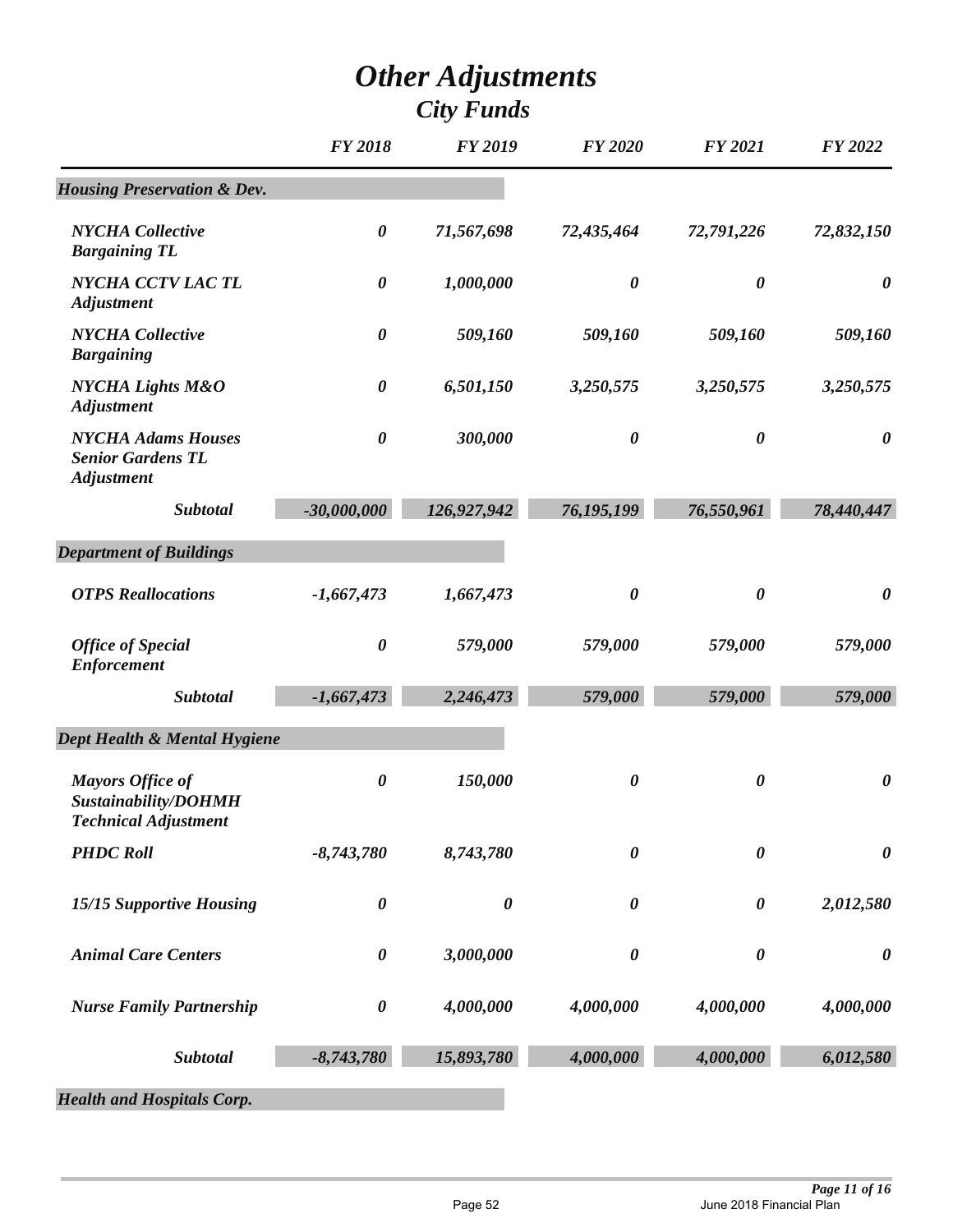|                                                                          | <b>FY 2018</b>        | <b>FY 2019</b>        | <b>FY 2020</b>        | <b>FY 2021</b>        | FY 2022               |
|--------------------------------------------------------------------------|-----------------------|-----------------------|-----------------------|-----------------------|-----------------------|
| <b>Health and Hospitals Corp.</b>                                        |                       |                       |                       |                       |                       |
| <b>Transgender Training</b>                                              | $\boldsymbol{\theta}$ | 150,000               | $\boldsymbol{\theta}$ | $\boldsymbol{\theta}$ | $\boldsymbol{\theta}$ |
| <b>Development Opportunities</b><br><b>Takedown</b>                      | $\boldsymbol{\theta}$ | $\boldsymbol{\theta}$ | $-100,000,000$        | $\boldsymbol{\theta}$ | $\boldsymbol{\theta}$ |
| <b>Collective Bargaining:</b><br>skilled trade titles annual<br>increase | 49,560                | 49,560                | 49,560                | 49,560                | 49,560                |
| <b>H+H</b> Prepayment                                                    | 200,000,000           | $-200,000,000$        | $\boldsymbol{\theta}$ | $\boldsymbol{\theta}$ | $\boldsymbol{\theta}$ |
| <b>Subtotal</b>                                                          | 200,049,560           | $-199,800,440$        | $-99,950,440$         | 49,560                | 49,560                |
| <b>Dept of Environmental Prot.</b>                                       |                       |                       |                       |                       |                       |
| <b>Wards Island Interceptor</b><br><b>Cleaning Rollover</b>              | $-1,780,506$          | 1,780,506             | $\boldsymbol{\theta}$ | $\boldsymbol{\theta}$ | $\boldsymbol{\theta}$ |
| <b>BC 3604 Funding Correction</b>                                        | 9,727                 | 9,727                 | 9,727                 | 9,727                 | 9,727                 |
| <b>MS4 Floatables Study</b><br>Rollover                                  | $-500,000$            | 250,000               | 250,000               | $\boldsymbol{\theta}$ | $\boldsymbol{\theta}$ |
| <b>Subtotal</b>                                                          | $-2,270,779$          | 2,040,233             | 259,727               | 9,727                 | 9,727                 |
| <b>Department of Sanitation</b>                                          |                       |                       |                       |                       |                       |
| <b>Additional Litter Basket</b><br>Pickup                                | $\boldsymbol{\theta}$ | 3,500,000             | $\boldsymbol{\theta}$ | $\boldsymbol{\theta}$ | $\boldsymbol{\theta}$ |
| <b>Motor Fuel</b>                                                        | $-250,000$            | $\boldsymbol{\theta}$ | $\boldsymbol{\theta}$ | $\boldsymbol{\theta}$ | 0                     |
| Heat, Light, and Power                                                   | 250,000               | $\boldsymbol{\theta}$ | $\boldsymbol{\theta}$ | $\boldsymbol{\theta}$ | $\pmb{\theta}$        |
| <b>Recycling Grant Adjustment</b>                                        | 1,120,000             | $\boldsymbol{\theta}$ | $\boldsymbol{\theta}$ | $\boldsymbol{\theta}$ | $\pmb{\theta}$        |
| <b>Funding Rolls</b>                                                     | $-4,478,403$          | 4,478,403             | $\boldsymbol{\theta}$ | $\boldsymbol{\theta}$ | $\boldsymbol{\theta}$ |
| <b>Heating Fuel</b>                                                      | $-250,000$            | $\boldsymbol{\theta}$ | $\boldsymbol{\theta}$ | $\boldsymbol{\theta}$ | $\boldsymbol{\theta}$ |
| <b>Subtotal</b>                                                          | $-3,608,403$          | 7,978,403             | $\boldsymbol{\theta}$ |                       | $\boldsymbol{\theta}$ |
| <b>Department of Transportation</b>                                      |                       |                       |                       |                       |                       |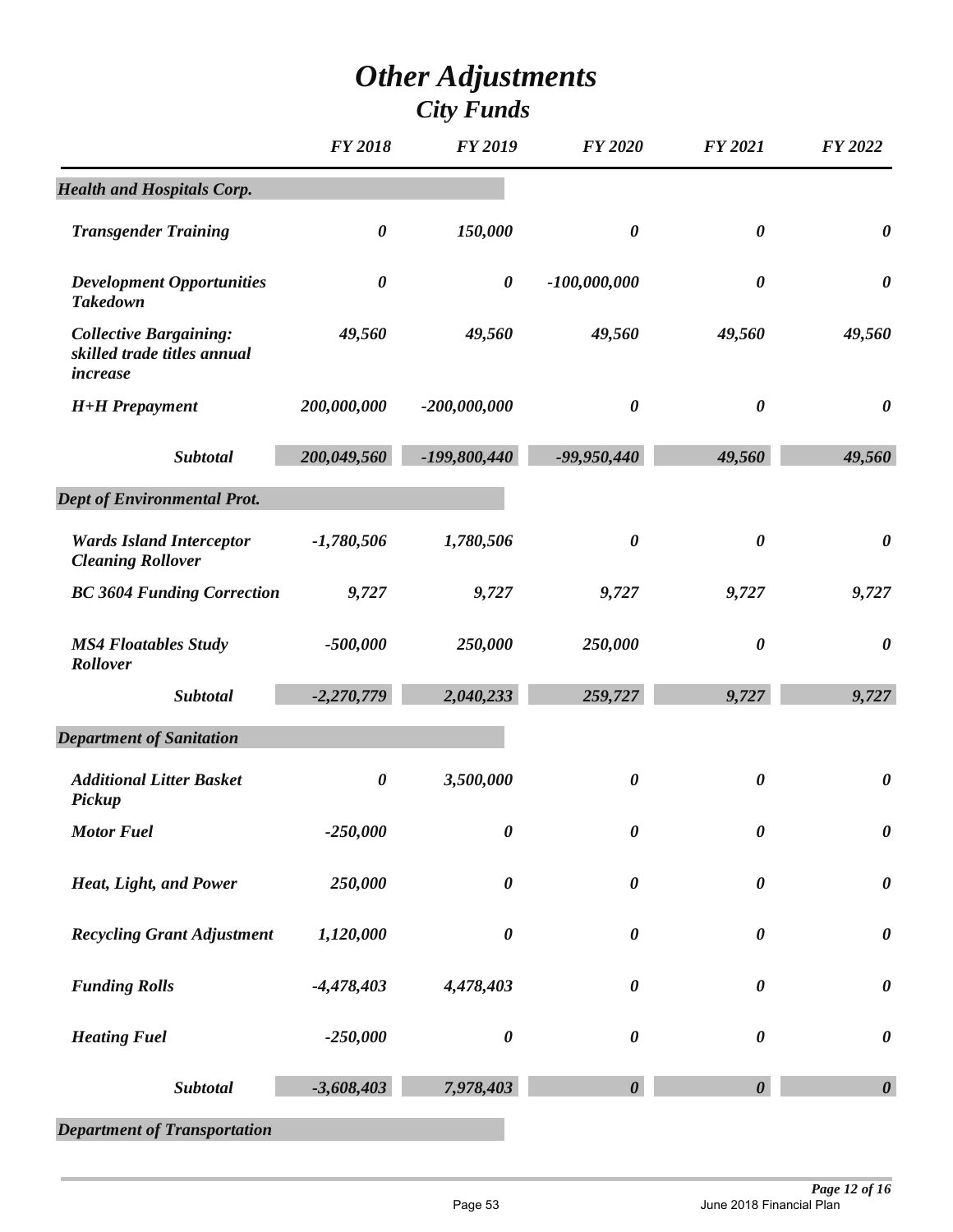|                                                                                | <b>FY 2018</b>        | <b>FY 2019</b>        | <b>FY 2020</b>        | <b>FY 2021</b>        | FY 2022               |
|--------------------------------------------------------------------------------|-----------------------|-----------------------|-----------------------|-----------------------|-----------------------|
| <b>Department of Transportation</b>                                            |                       |                       |                       |                       |                       |
| <b>Pedestrian Ramp Survey</b><br><b>Funds Rollover</b>                         | $-530,000$            | 530,000               | $\boldsymbol{\theta}$ | 0                     | $\boldsymbol{\theta}$ |
| <b>Staten Island Ferry</b><br><b>Maintenance Funding</b><br><b>Adjustments</b> | $\boldsymbol{\theta}$ | 1,036,818             | 1,036,818             | 1,036,818             | 1,036,818             |
| <b>Subtotal</b>                                                                | $-530,000$            | 1,566,818             | 1,036,818             | 1,036,818             | 1,036,818             |
| <b>Dept of Parks and Recreation</b>                                            |                       |                       |                       |                       |                       |
| <b>Beach and Pool Seasonal</b><br><b>Extension</b>                             | $\boldsymbol{\theta}$ | 1,722,596             | $\boldsymbol{\theta}$ | $\boldsymbol{\theta}$ | $\boldsymbol{\theta}$ |
| <b>Tree Stump Removal</b>                                                      | $\boldsymbol{\theta}$ | 1,000,000             | $\boldsymbol{\theta}$ | $\boldsymbol{\theta}$ | $\boldsymbol{\theta}$ |
| <b>Parks Maintenance</b>                                                       | $\pmb{\theta}$        | 9,553,205             | 0                     | 0                     | $\boldsymbol{\theta}$ |
| <b>Trees and Sidewalks</b><br><b>Program</b>                                   | $\boldsymbol{\theta}$ | 5,750,000             | 5,750,000             | 5,750,000             | 5,750,000             |
| <b>Parks Maintenance- Fringe</b>                                               | $\boldsymbol{\theta}$ | $-2,820,632$          | $\boldsymbol{\theta}$ | $\boldsymbol{\theta}$ | $\boldsymbol{\theta}$ |
| <b>Funding Rolls</b>                                                           | $-4,977,173$          | 3,294,887             | 1,682,287             | 0                     | $\boldsymbol{\theta}$ |
| <b>Subtotal</b>                                                                | $-4,977,173$          | 18,500,056            | 7,432,287             | 5,750,000             | 5,750,000             |
| <b>Dept. of Design &amp; Construction</b>                                      |                       |                       |                       |                       |                       |
| Non-IFA Work                                                                   | $\pmb{\theta}$        | 2,000,000             | 2,000,000             | 2,000,000             | 2,000,000             |
| Subtotal                                                                       | $\boldsymbol{\theta}$ | 2,000,000             | 2,000,000             | 2,000,000             | 2,000,000             |
| <b>Dept of Citywide Admin Srvces</b>                                           |                       |                       |                       |                       |                       |
| <b>Tourism Center Support</b>                                                  | $\boldsymbol{\theta}$ | 40,000                | $\boldsymbol{\theta}$ | $\boldsymbol{\theta}$ | $\boldsymbol{\theta}$ |
| <b>Net Zero Funding Transfer</b>                                               | $\pmb{\theta}$        | 215,371               | 215,371               | 215,371               | 215,371               |
| <b>Fiscal Year Rollover for</b><br><b>Temporary Light Tower</b>                | $-2,807,000$          | 2,807,000             | $\pmb{\theta}$        | $\boldsymbol{\theta}$ | $\boldsymbol{\theta}$ |
| <b>Budget Realignment</b>                                                      | $-7,015,000$          | $\boldsymbol{\theta}$ | $\boldsymbol{\theta}$ | $\boldsymbol{\theta}$ | $\boldsymbol{\theta}$ |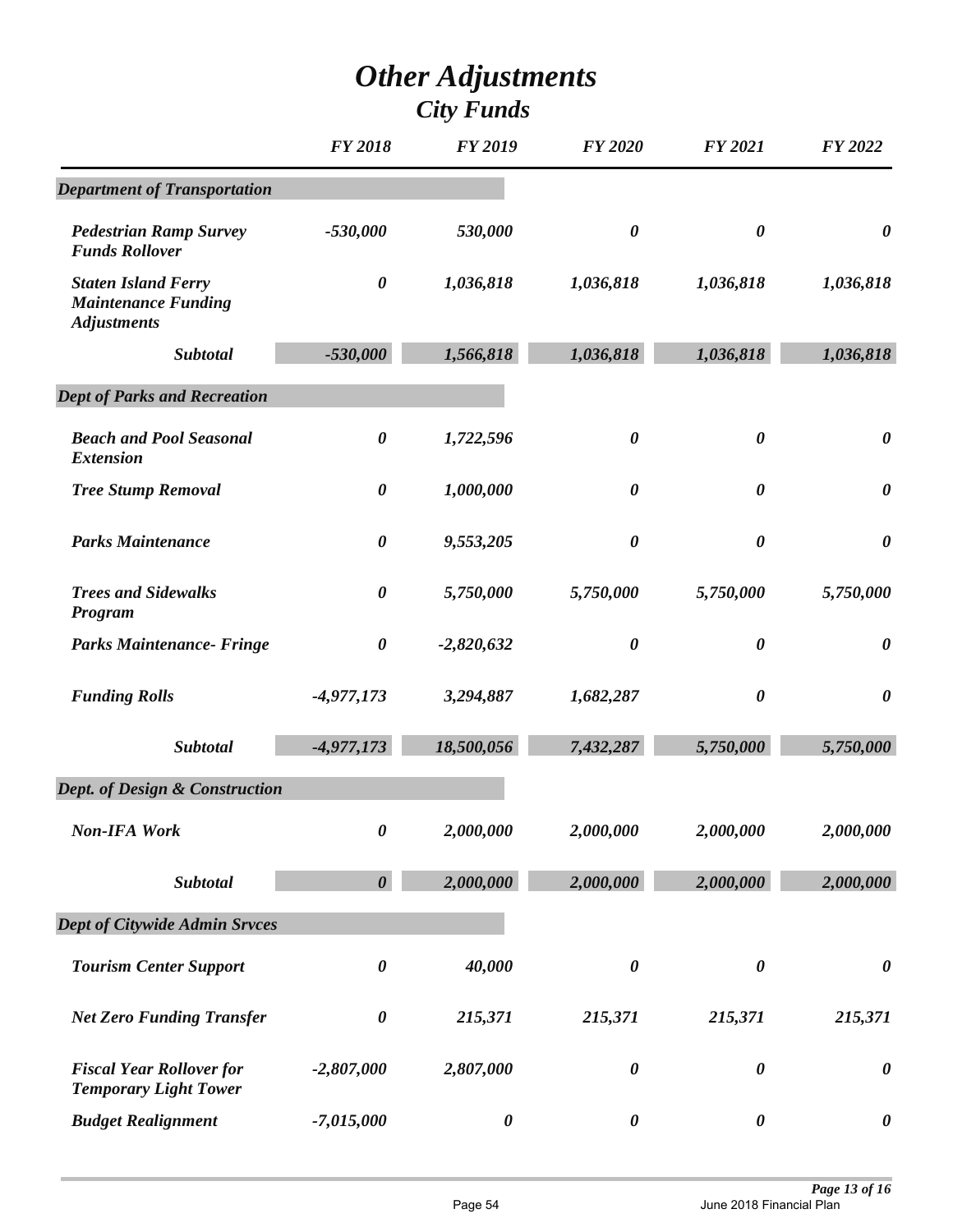|                                                      | <b>FY 2018</b>        | <b>FY 2019</b>        | <b>FY 2020</b>        | <b>FY 2021</b>        | <b>FY 2022</b>        |
|------------------------------------------------------|-----------------------|-----------------------|-----------------------|-----------------------|-----------------------|
| <b>Dept of Citywide Admin Srvces</b>                 |                       |                       |                       |                       |                       |
| Subtotal                                             | $-9,822,000$          | 3,062,371             | 215,371               | 215,371               | 215,371               |
| <b>D.O.I.T.T.</b>                                    |                       |                       |                       |                       |                       |
| <b>Fiscal Year Rollover</b>                          | $-8,316,993$          | 8,316,993             | $\boldsymbol{\theta}$ | $\boldsymbol{\theta}$ | $\boldsymbol{\theta}$ |
| <b>BC 3604 Funding Correction</b>                    | $-9,727$              | $-9,727$              | $-9,727$              | $-9,727$              | $-9,727$              |
| <b>ASL Interpreter Transfer</b>                      | $\boldsymbol{\theta}$ | $-60,000$             | $-60,000$             | $-60,000$             | $-60,000$             |
| <b>PASSPort Reflow</b>                               | $-14,868,851$         | 4,956,283             | 4,956,284             | 4,956,284             | 0                     |
| <b>DOP Animation Project</b><br><b>Transfer</b>      | -593,686              | $\boldsymbol{\theta}$ | $\boldsymbol{\theta}$ | $\boldsymbol{\theta}$ | $\boldsymbol{\theta}$ |
| <b>Subtotal</b>                                      | $-23,789,257$         | 13,203,549            | 4,886,557             | 4,886,557             | $-69,727$             |
| <b>District Attorney - N.Y.</b>                      |                       |                       |                       |                       |                       |
| <b>ADA Salary Adjustment</b>                         | $\boldsymbol{\theta}$ | 253,808               | 253,808               | 253,808               | 253,808               |
| <b>Subtotal</b>                                      | $\boldsymbol{\theta}$ | 253,808               | 253,808               | 253,808               | 253,808               |
| <b>District Attorney - Bronx</b>                     |                       |                       |                       |                       |                       |
| <b>ADA Salary Adjustment</b>                         | $\boldsymbol{\theta}$ | 2,021,393             | 2,021,393             | 2,021,393             | 2,021,393             |
| <b>Alternatives to</b><br><b>Incaraceration Unit</b> | $\boldsymbol{\theta}$ | 539,000               | 539,000               | 539,000               | 539,000               |
| <b>Human Trafficking Unit</b>                        | $\boldsymbol{\theta}$ | 320,000               | 320,000               | 320,000               | 320,000               |
| Subtotal                                             | $\boldsymbol{\theta}$ | 2,880,393             | 2,880,393             | 2,880,393             | 2,880,393             |
| <b>District Attorney - Kings</b>                     |                       |                       |                       |                       |                       |
| <b>ADA Salary Adjustment</b>                         | $\boldsymbol{\theta}$ | 2,256,086             | 2,256,086             | 2,256,086             | 2,256,086             |
| <b>Baseline CLEAR Program</b>                        | $\boldsymbol{\theta}$ | 1,418,030             | 1,418,030             | 1,418,030             | 1,418,030             |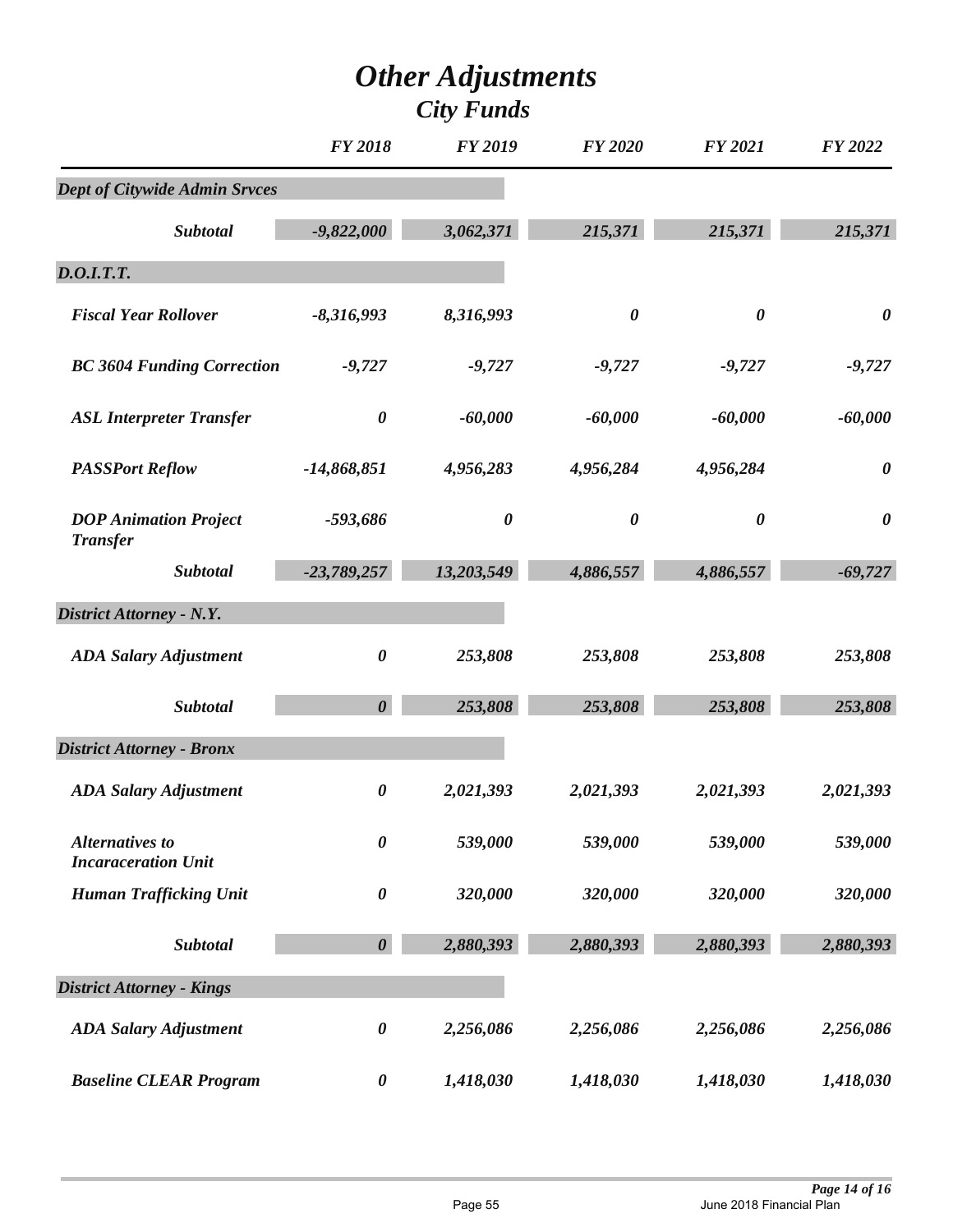|                                                                                       | <b>FY 2018</b>        | <b>FY 2019</b> | <b>FY 2020</b>        | <b>FY 2021</b>        | <b>FY 2022</b>        |
|---------------------------------------------------------------------------------------|-----------------------|----------------|-----------------------|-----------------------|-----------------------|
| <b>District Attorney - Kings</b>                                                      |                       |                |                       |                       |                       |
| <b>Body Worn Camera Staffing</b>                                                      | $\boldsymbol{\theta}$ | 409,000        | 409,000               | 409,000               | 409,000               |
| Subtotal                                                                              | $\boldsymbol{\theta}$ | 4,083,116      | 4,083,116             | 4,083,116             | 4,083,116             |
| <b>District Attorney - Queens</b>                                                     |                       |                |                       |                       |                       |
| <b>ADA Salary Adjustment</b>                                                          | $\boldsymbol{\theta}$ | 759,895        | 759,895               | 759,895               | 759,895               |
| <b>Property Release Services</b><br>Unit                                              | 0                     | 175,000        | 175,000               | 175,000               | 175,000               |
| <b>Opioid/Prescription Drug</b><br><b>Trafficking Unit</b>                            | 0                     | 360,000        | 360,000               | 360,000               | 360,000               |
| <b>Enhanced</b><br><b>HumanTrafficking Unit</b>                                       | 0                     | 305,000        | 305,000               | 305,000               | 305,000               |
| <b>Body Worn Camera Staffing</b>                                                      | $\boldsymbol{\theta}$ | 250,000        | 250,000               | 250,000               | 250,000               |
| <b>Domestic Violence Strategic</b><br><b>Threat Alert Team (STAT)</b><br><b>Pilot</b> | 0                     | 335,000        | $\boldsymbol{\theta}$ | $\boldsymbol{\theta}$ | $\boldsymbol{\theta}$ |
| Subtotal                                                                              | $\boldsymbol{\theta}$ | 2,184,895      | 1,849,895             | 1,849,895             | 1,849,895             |
| <b>District Attorney - Richmond</b>                                                   |                       |                |                       |                       |                       |
| <b>ADA Salary Adjustment</b>                                                          | 0                     | 10,255         | 10,255                | 10,255                | 10,255                |
| <b>Enhance Domestic Violence</b><br><b>Complaint Room</b>                             | 0                     | 200,000        | 200,000               | 200,000               | 200,000               |
| <b>Establish Immigrant Affairs</b><br>and Collateral<br><b>Consequences Unit</b>      | $\boldsymbol{\theta}$ | 150,000        | 150,000               | 150,000               | 150,000               |
| Subtotal                                                                              | $\boldsymbol{\theta}$ | 360,255        | 360,255               | 360,255               | 360,255               |
| Off. of Prosec. & Spec. Narc.                                                         |                       |                |                       |                       |                       |
| <b>ADA Salary Adjustment</b>                                                          | $\boldsymbol{\theta}$ | 129,849        | 129,849               | 129,849               | 129,849               |
| <b>Body Worn Camera Staffing</b>                                                      | $\pmb{\theta}$        | 75,000         | 75,000                | 75,000                | 75,000                |